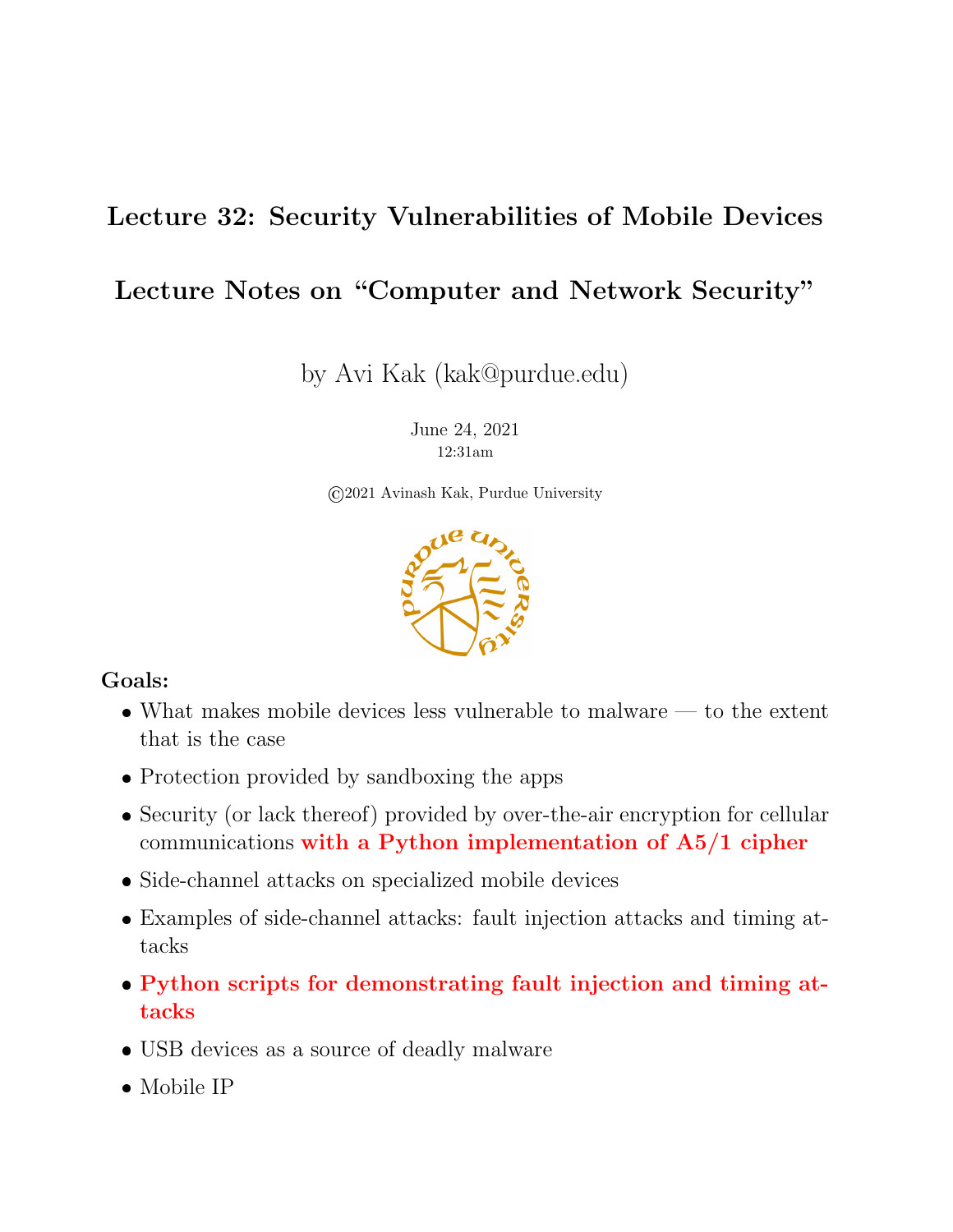### **CONTENTS**

<span id="page-1-0"></span>

|        | Section Title                                                                                       | Page |  |
|--------|-----------------------------------------------------------------------------------------------------|------|--|
| 32.1   | <b>Malware and Mobile Devices</b>                                                                   |      |  |
| 32.2   | The Good News is                                                                                    |      |  |
| 32.3   | <b>Sandboxing the Apps</b>                                                                          |      |  |
| 32.4   | What About the Security of Over-the-Air<br><b>Communications with Mobile Devices?</b>               |      |  |
| 32.4.1 | Python Implementation of A5/1 Cipher                                                                | 38   |  |
| 32.5   | <b>Side-Channel Attacks on Specialized</b><br><b>Mobile Devices</b>                                 |      |  |
| 32.6   | <b>Fault Injection Attacks</b>                                                                      |      |  |
| 32.6.1 | Demonstration of Fault Injection with a<br>Python script                                            | 55   |  |
| 32.7   | <b>Timing Attacks</b>                                                                               |      |  |
| 32.7.1 | A Python Script That Demonstrates How<br>To Use Code Execution Time for Mounting<br>a Timing Attack | 68   |  |
| 32.8   | <b>USB Memory Sticks as a Source of</b><br><b>Deadly Malware</b>                                    |      |  |
| 32.9   | <b>Mobile IP</b>                                                                                    | 91   |  |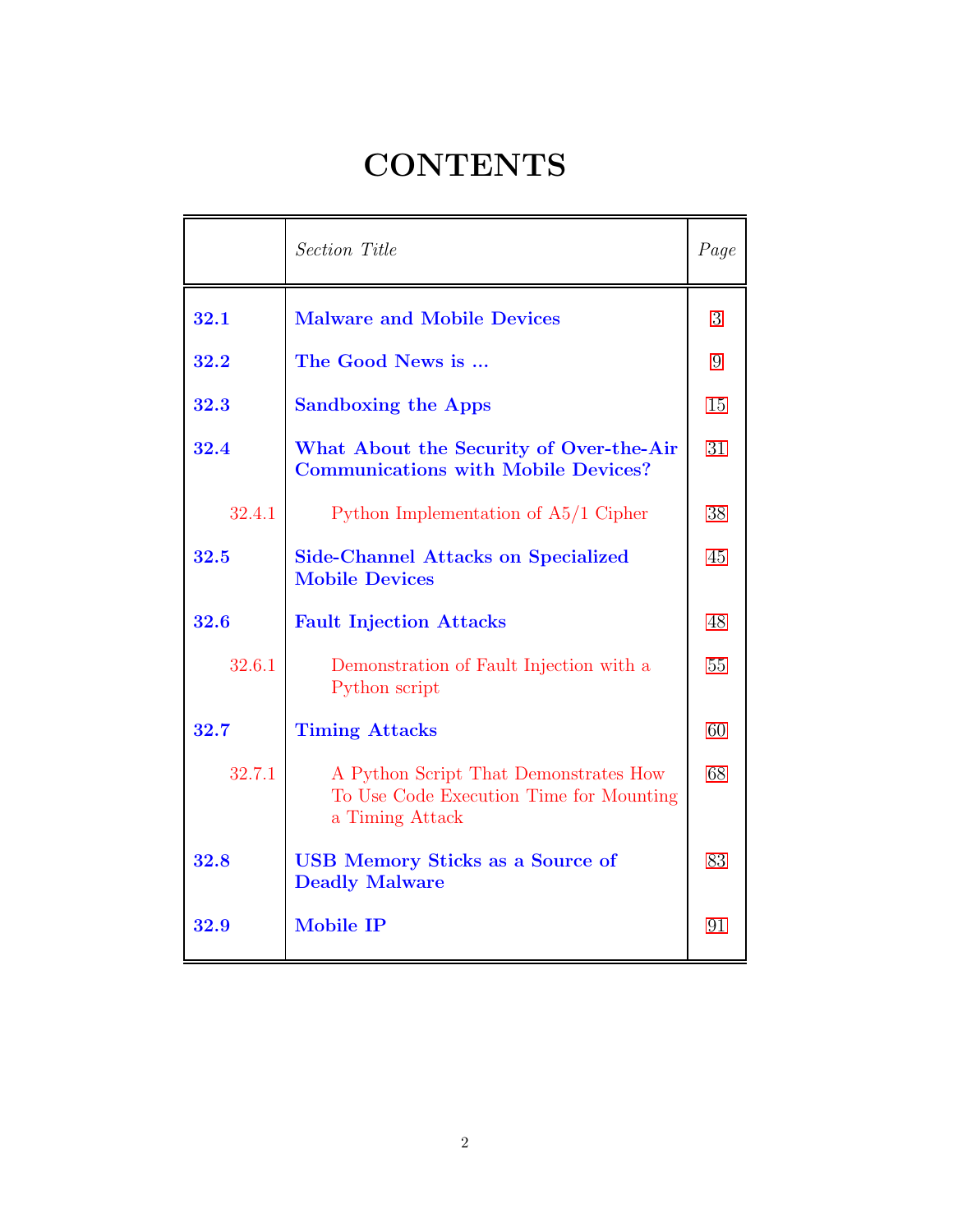<span id="page-2-0"></span>Back to [TOC](#page-1-0)

## 32.1 MALWARE AND MOBILE DEVICES

- Mobile devices cellphones, smartphones, smartcards, tablets, navigational devices, memory sticks, etc., — have now permeated nearly all aspects of how we live on a day-to-day basis. While at one time their primary function was only communications, now they are used for just about everything: as cameras, as music players, as news readers, for checking email, for web surfing, for navigation, for banking, for connecting with friends through social media, and, Ah!, not to be forgotten, as boarding passes when traveling by air.
- A unanimous ruling by the Supreme Court of the United States not too long ago is indicative of how integral and central such devices have become to our lives. In a 9-0 decision on June 25, 2014, the justices ruled that police may not search a suspect's cellphone without a warrant. Normally, police is allowed to search your personal possessions — such as your wallet, briefcase, vehicle, etc. — without a warrant if there is "probable" cause" that a crime was committed. Regarding cellphones, Chief Justice John Roberts said: "They are such a pervasive and insistent part of daily life that the proverbial visitor from Mars might conclude they were an important feature of human anatomy." Justice Roberts also observed: "Modern cellphones,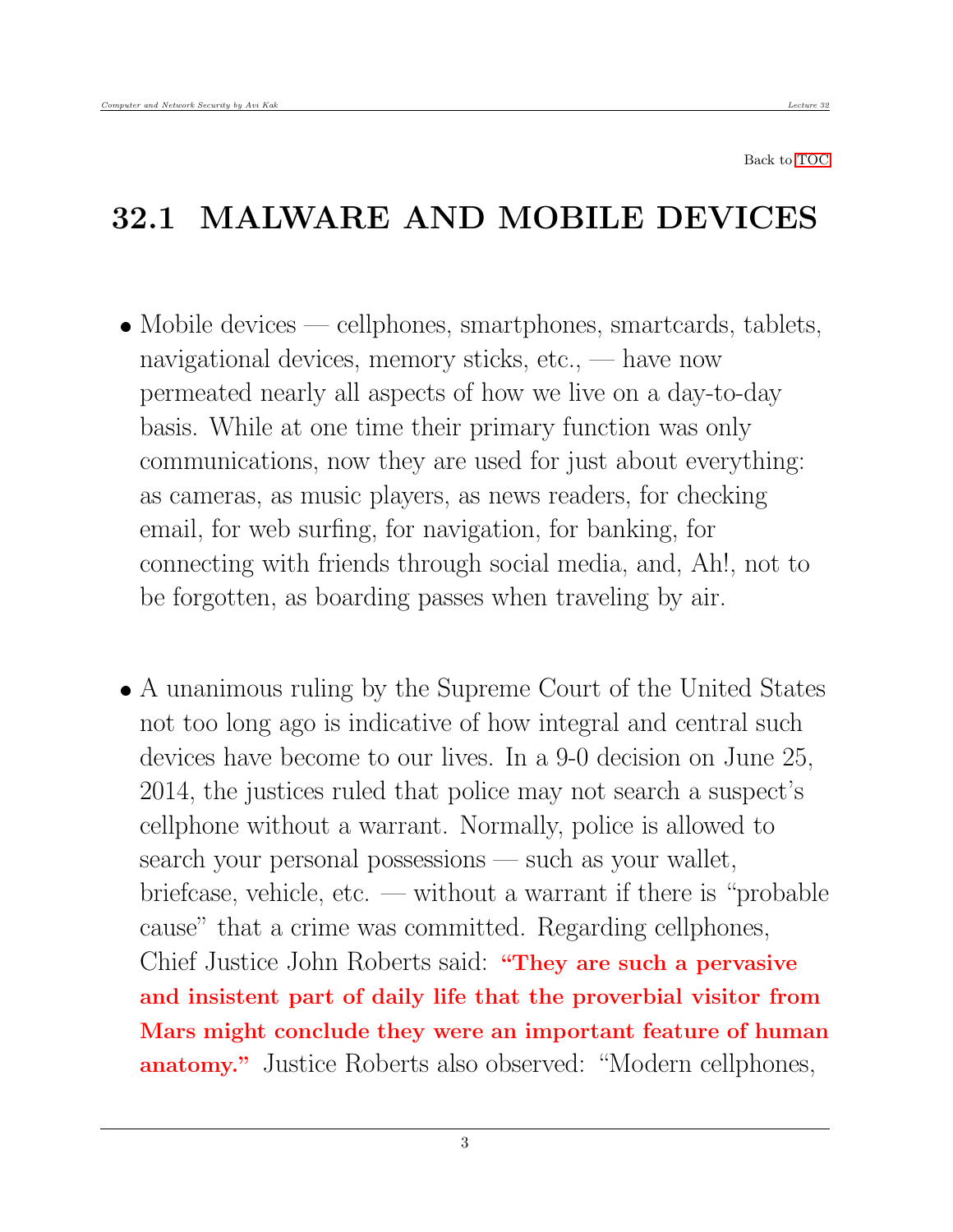as a category, implicate privacy concerns far beyond those implicated by the search of a cigarette pack, a wallet, or a purse. Cell phones differ in both a quantitative and a qualitative sense from other objects that might be kept on an arrestee's person."

- The justices obviously based their decision on the fact that people now routinely store private and sensitive information in their mobile devices — the sort of information that you would have stored securely at home in the years gone by.
- Given this modern reality, it is not surprising that folks who engage in the production and propagation of malware are training their guns increasingly on mobile devices.
- Mobile devices have become a magnet for malware producers because they can be a source of sensitive information that an attacker may be able to use for monetary gain, to seek political advantage, to use as a means to break into a corporate network, and so on.
- As you would expect, many of the attack methods on mobile devices are the same as those on the more traditional computing devices such as desktops, laptops, etc.,  $\text{--}$  except for one very important difference: Unless it is in a private network, a non-mobile host is usually directly plugged into the internet where it is constantly exposed to break-in attempts through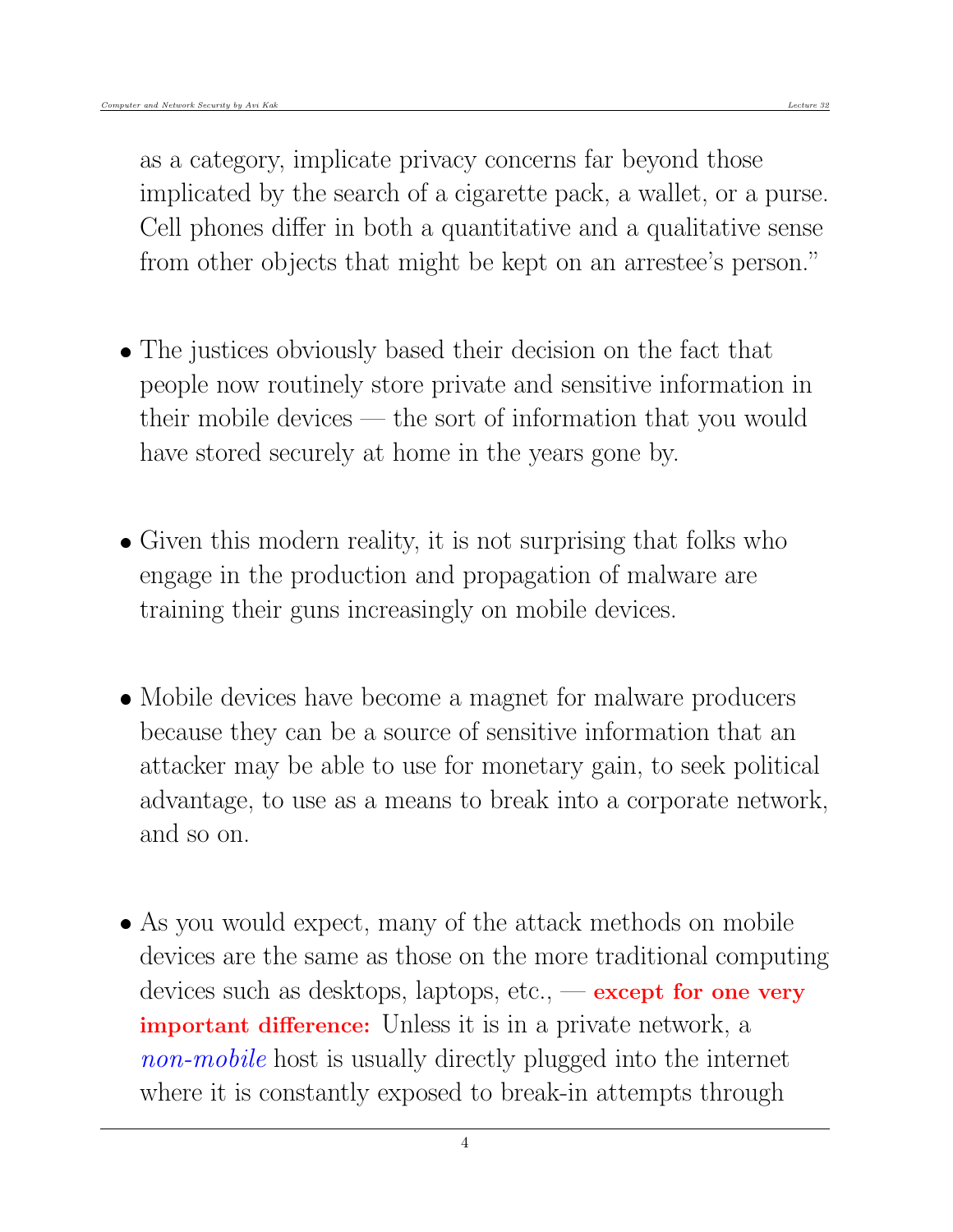software that scans large segments of IP address blocks for discovering vulnerable hosts. That is, in addition to facing targeted attacks through social engineering and other means, a non-mobile host connected to the internet also faces un-targeted attacks by cyber criminals who simply want to discover hosts (regardless of where they are) on which they can install their malware.

• On the other hand, mobile devices when they are plugged into cellular networks can only be accessed by outsiders through gateways that are tightly controlled by the cellphone companies. [Consider the opposite situation of a mobile device being able to access the internet directly through, say, a WiFi network. When on WiFi, the mobile device will be in a private network (normally a class A or class C private network) behind a wireless router/access-point. So the mobile device would not be exposed directly to IP address-block scanning. However, now, a mobile device could be vulnerable to eavesdropping and man-in-the-middle attacks if, say, you are exchanging sensitive information with a remote host in plain text. In the most common modes of using a smartphone, though, you are unlikely to be a target of even such attacks on account of the overall security provided by the servers. For example, your smartphone will establish a secure link with a website like Amazon.com before uploading your credit-card information to that website. As you know from Lecture 13, your smartphone will accomplish that by downloading Amazon.com's certificate, verifying the certificate with the public key of the applicable root CA that is already stored in your smartphone, and your smartphone and the remote website will then jointly establish a session key for content encryption.]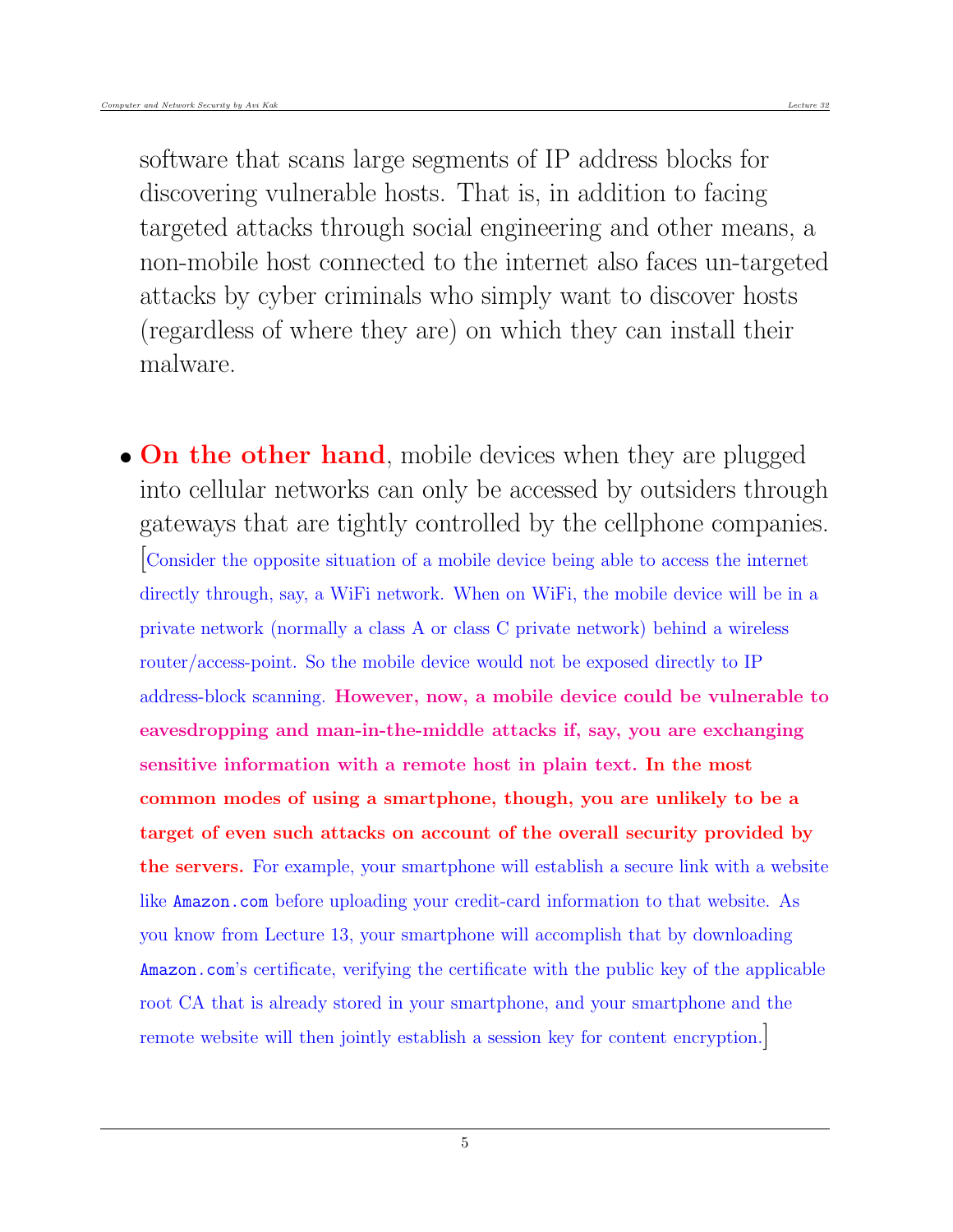- Therefore, it is unlikely that a mobile device you own is going to get hit by random fly-by attack software.
- On account of the protection provided by (1) the cellular company gateways; (2) the protection made possible by encrypted connections with servers that seek your private information; (3) the protection provided by on-line app stores (like Google Play and Apple's App Store) through their vetting of the apps for security holes before making them available to you; and, finally, (4) the protection provided by the fact that a mobile OS is likely to run the apps in a sandbox; it is not surprising that malware infection rates in smartphones are as low as mentioned in the next section.
- However, the mobile devices are just as vulnerable to social engineering attacks as the more traditional computing devices such as desktops and laptops. (See Lecture 30 for Social Engineering attacks.) Of course, it goes without saying that if a mobile device contains unpatched software with known vulnerabilities, the device could be exploited through regular network attacks that do not depend on social engineering.
- Additionally, a certain class of more specialized mobile devices — smartcards in particular — may be vulnerable to attacks that come under the category of **side-channel attacks**. [Smartcards]

have become ubiquitous. They are now used for paying fare in public transportation systems, car theft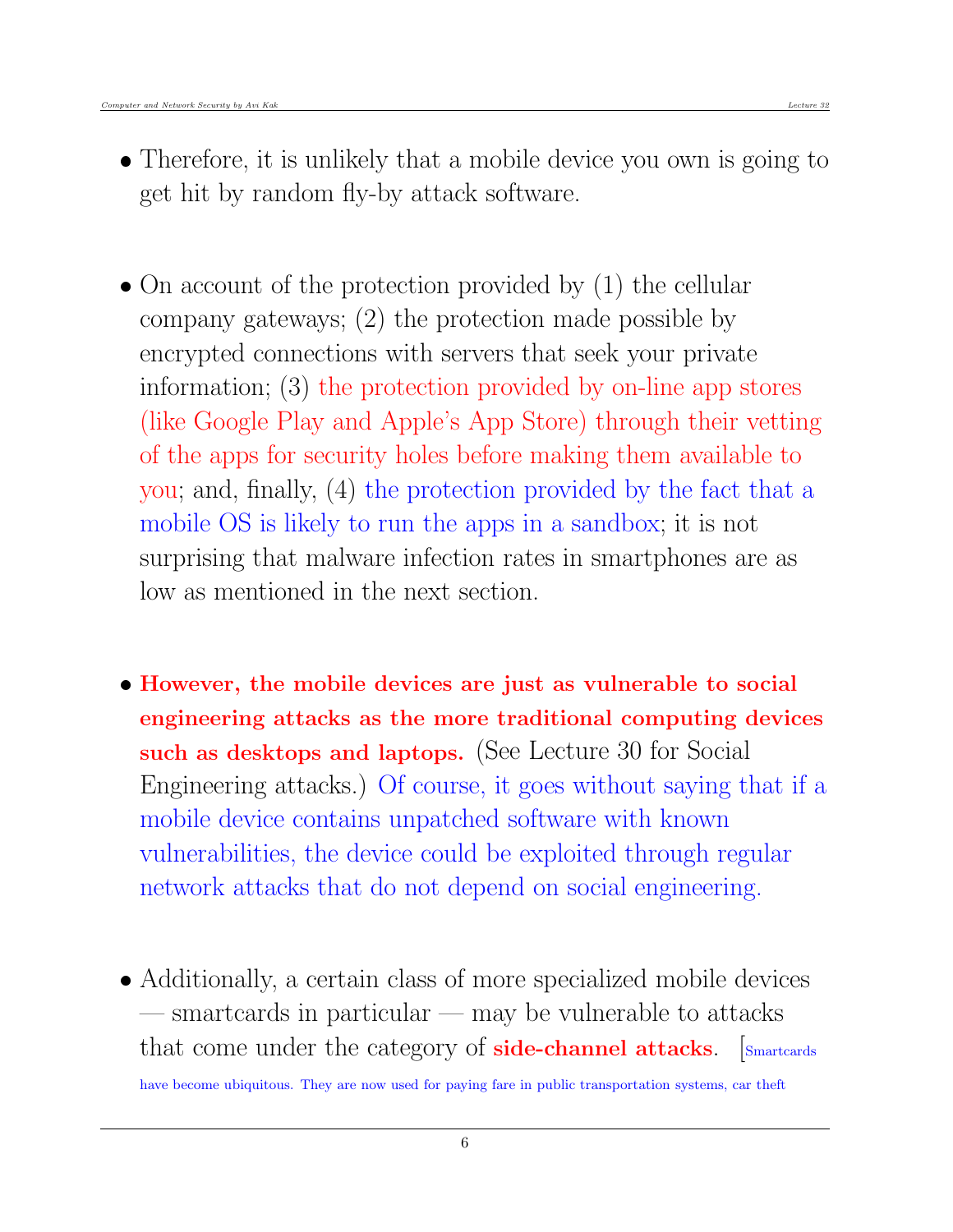protection (your electronic car key), access control in buildings, etc. These attacks are most effective if an adversary can take physical control of a mobile device and subject it to scrutiny that either treats it as a block box and applies different kinds of inputs to it, or, when possible, examines it directly at the hardware/circuit level. Karsten Nohl gave a Black Hat talk in 2008 that showed how he could break the encryption in Mifare smartcards directly from the silicon. [A famous line from that talk: "There are no secrets in silicon" Check it out at:

<https://www.blackhat.com/presentations/bh-jp-08/bh-jp-08-Nohl/BlackHat-Japan-08-Nohl-Secret-Algorithms-in-Hardware.pdf>

- In the rest of this lecture, I'll first review the concepts of sandboxing the apps since that adds significantly to the protection of a mobile device against malicious apps.
- $\bullet$  Next, I'll review the A5/1 algorithm that has been widely deployed around the world for encrypting over-the-air voice and SMS data in GSM (2G) cellphone networks. This algorithm is one of the best case studies in what can happen when people decide to create security by obscurity. This algorithm was kept secret for several years by cellphone operators. As is almost always the case with such things, eventually the algorithm was leaked out. As soon as the algorithm made its way into the public domain, it was shown to possess practically no security.
- Then I'll will present what is meant by side-channel attacks. As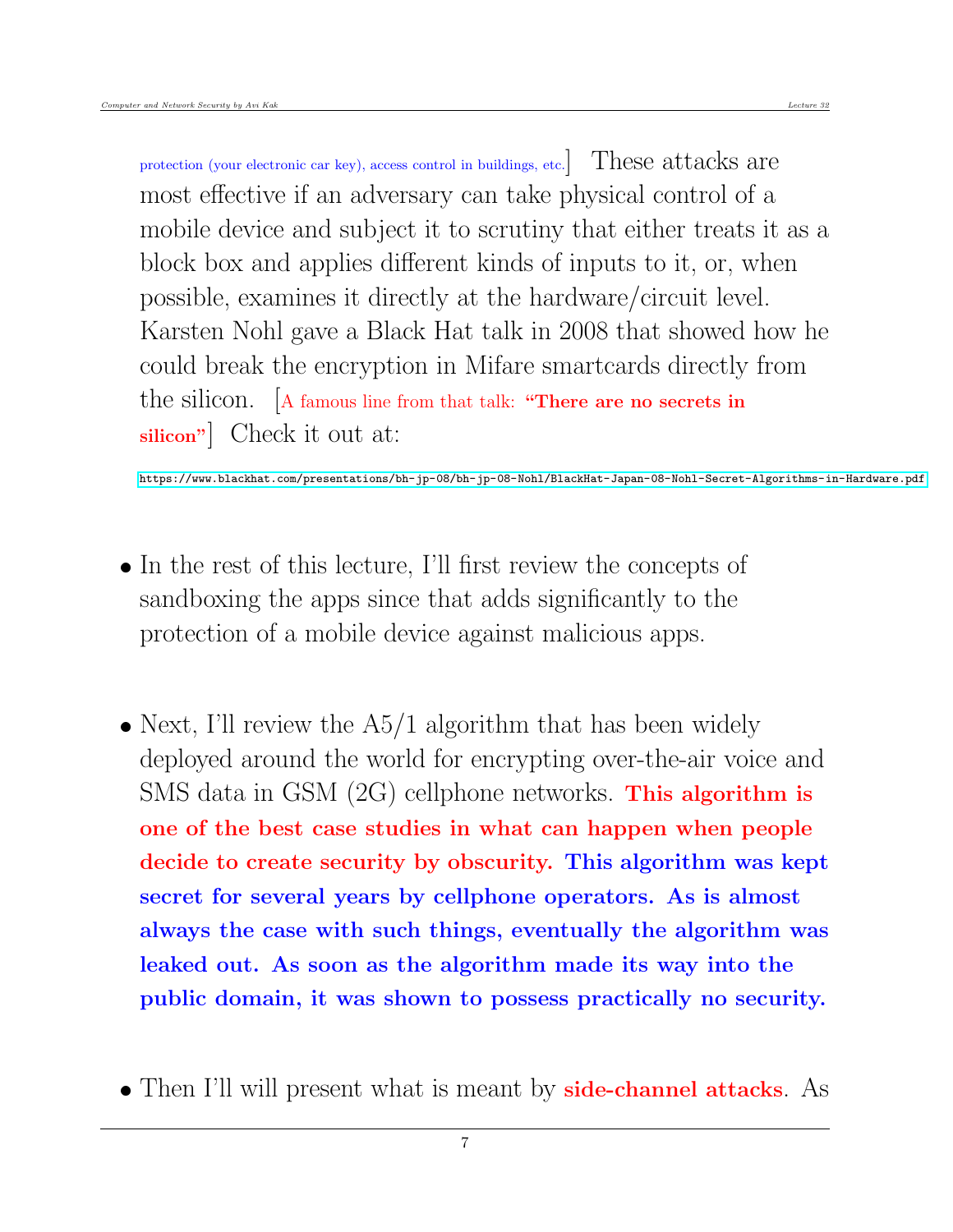mentioned previously in this section, specialized mobile devices such as smartcards are particularly vulnerable to these attacks. In order to lend further clarity to how one can construct such attacks, I'll provide my Python implementations for some of the more common forms of such attacks.

 Finally, I'll go over a topic that has been much in the news lately: the ease with which malware infections can be spread with USB devices such as memory sticks and why such infections cannot be detected by common anti-virus tools.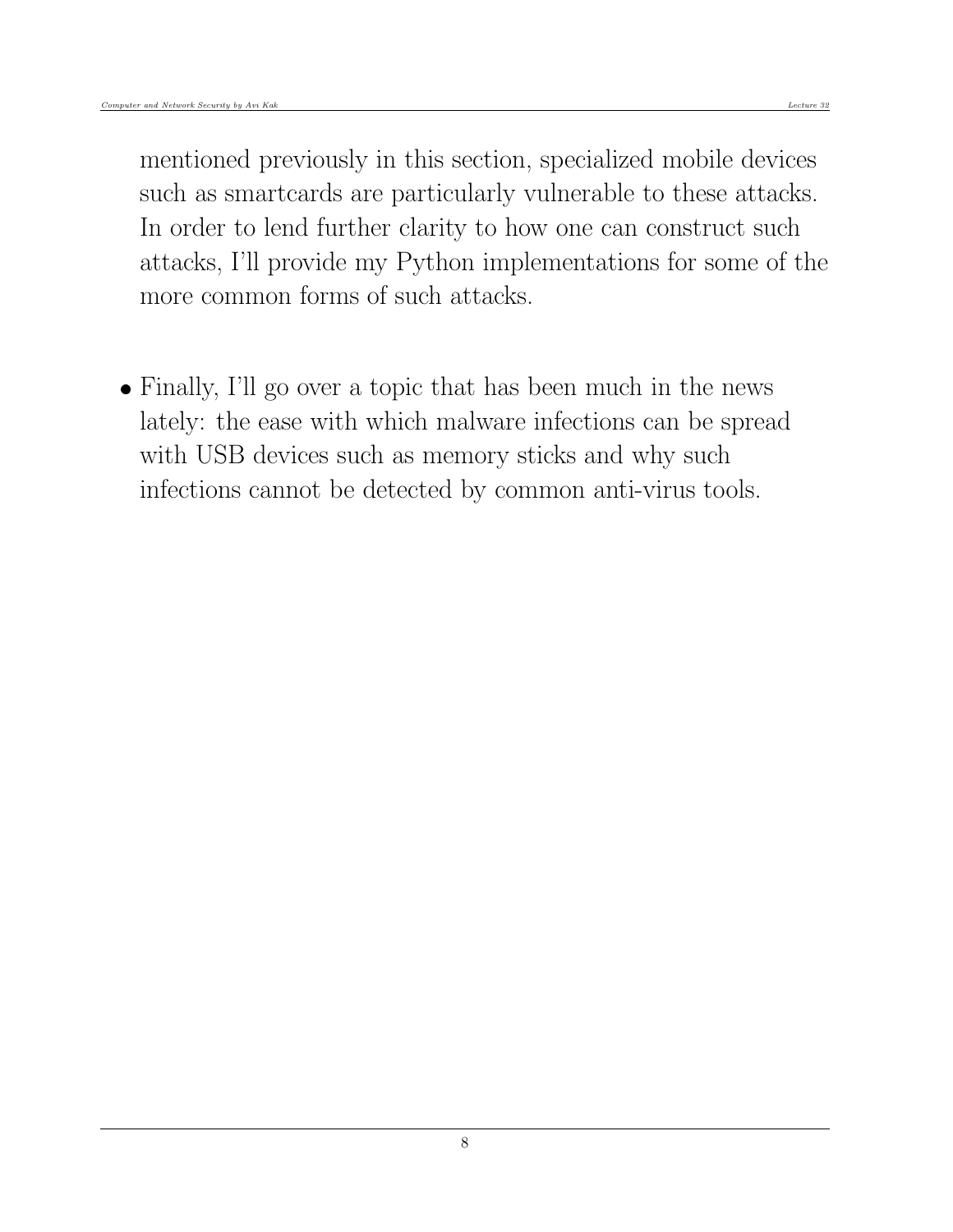<span id="page-8-0"></span>Back to [TOC](#page-1-0)

## 32.2 THE GOOD NEWS IS ...

- As was mentioned toward the end of the previous section, mobile devices — especially of the smartphone variety benefit from multiple layers of protection. These are:
	- For the most part, individual smartphones can only be accessed through the gateways controlled by the cellular network companies;
	- When engaged in e-commerce interactions and regardless of whether a smartphone is communicating directly over a cellular network or through WiFi, the fact that a smartphone and the server create an encrypted session before any sensitive information is exchanged between the two (in accordance with client-server interactions described in Lecture 13);
	- The app stores (Google Play, Apple's App Store, Windows Phone Store) scan and analyze the apps for malware before making them available to customers;
	- The fact that apps are typically run by the mobile OS in a sandbox. This is certainly true of the Android OS for the Android devices and the iOS for all mobile devices by Apple and that includes various versions of iPhones, iPads, etc.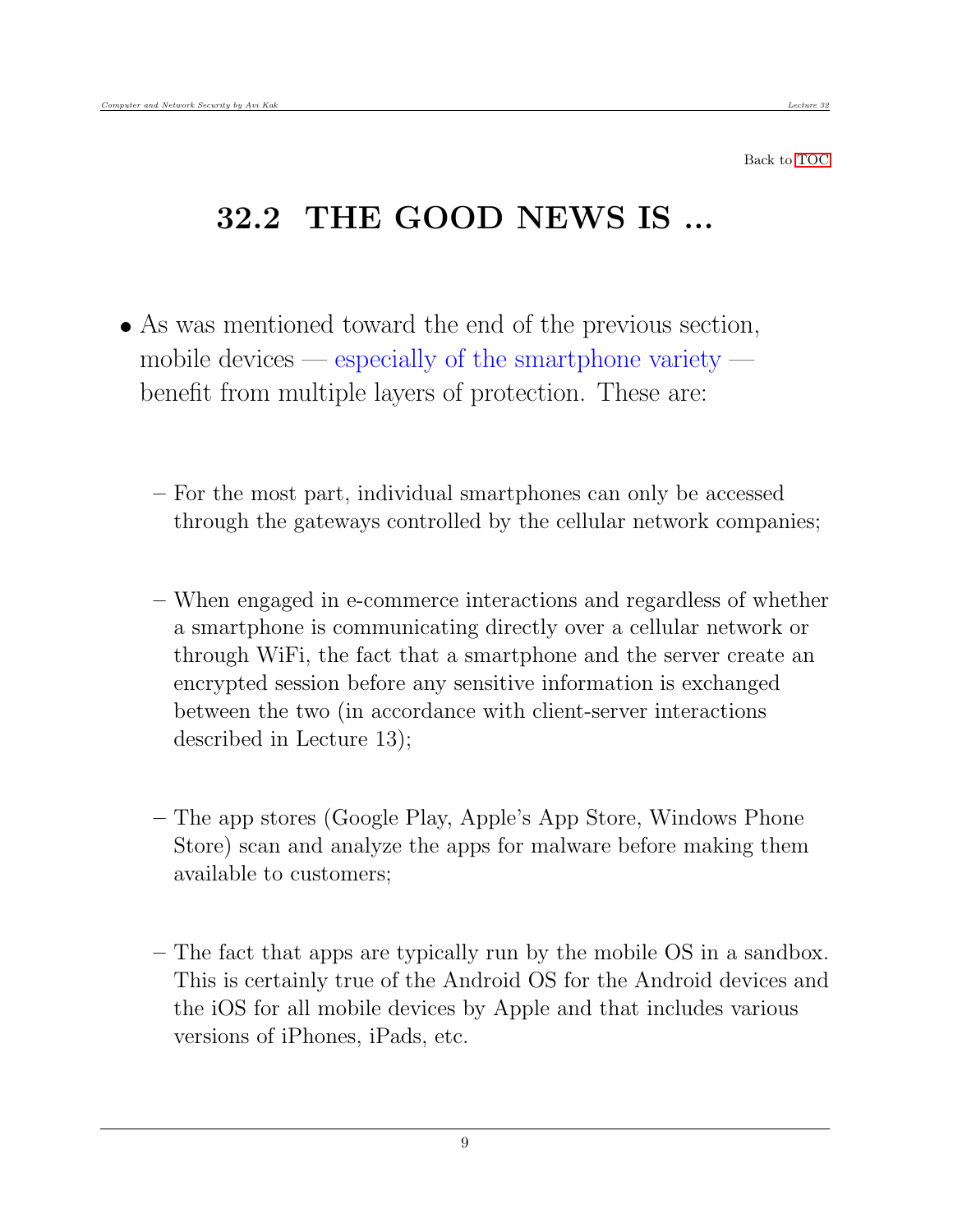• The following 2020 White Paper by the Google Android team presents a detailed review of the various features that are important for enterprise-level security for such devices:

[https://source.android.com/security/reports/Google\\_Android\\_Enterprise\\_Security\\_Whitepaper\\_2020.pdf](https://source.android.com/security/reports/Google_Android_Enterprise_Security_Whitepaper_2020.pdf)

- As the above report mentions, for enterprise use, Android includes a feature called "work profile" that allows the company that owns the devices to have full control over the work-related apps in the devices and that also ensures a clean separation between the personal data and the work-related data in the devices. This feature also makes sure that the company owning the devices has no access to the personal data of the employees using the devices. Such devices are referred to by the acronym COPE for "Corporate Owned Personally Enabled". With regard to the security made possible by the work profile feature, listed below are some key aspects of the Android Security. These are taken verbatim from the White Paper cited above:
	- "First, Android uses a security model called sandboxing that includes isolation and containment of data, processes, and applications. The goal of sandboxing is to keep an application's data isolated from other apps, and prevent access from outside of the sandbox by other applications and processes."
	- "Second, key OS platform technology secures user and work data, such as FIPS 140-2 validated encryption. OS level data-at-rest protection further extends the separation of personal and work data on the file system."
	- "Google security services like Google Play Protect and SafetyNet attestation are added to protect against malware and device compromise which could introduce means for data exfiltration."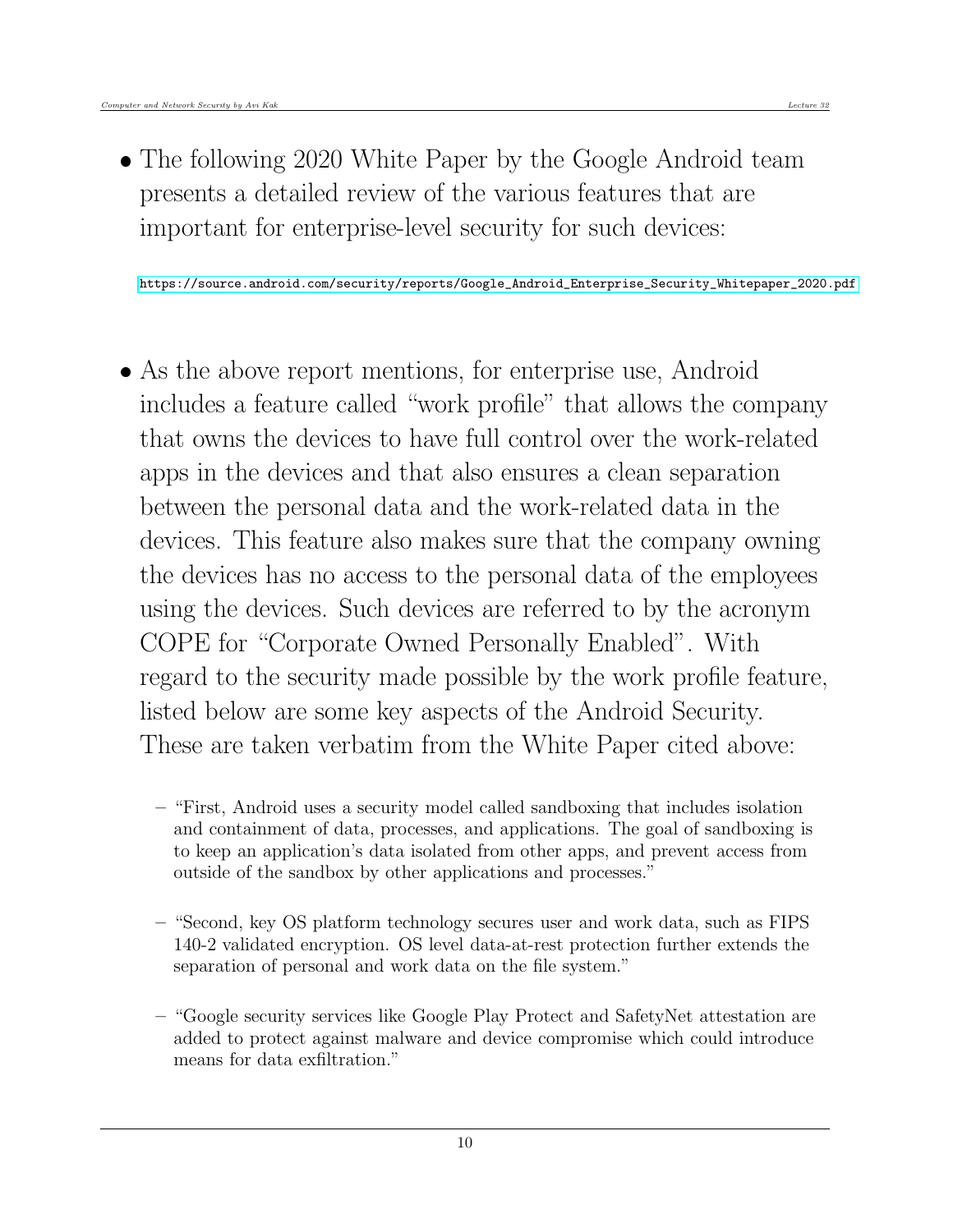- "Lastly, a secure management framework that enables enterprise grade controls over critical business data is built into every Android device running Google Mobile Services (GMS). This ensures that all original equipment manufacturers (OEMs) support modern management with Android Enterprise"
- Despite the layers of protection mentioned above, the security of a smartphone can easily be compromised by: (1) man-in-the-middle attacks when the device is plugged into an unlocked WiFi network (especially if the user is sending or receiving sensitive information in plaintext); and (2) a user visiting a website that tricks or lures the user into downloading a document that either is malware or contains malware. But then these forms of vulnerability apply just as much to non-mobile computing devices such as desktops and laptops.
- Nonetheless, it remains that the four layers of security mentioned on the previous page make it less likely that your smartphone contains malware. This conclusion is borne out by the report "Android Security & Privacy, 2018 Year in Review" that you'll find at the following URL:

[https://source.android.com/security/reports/Google\\_Android\\_Security\\_2018\\_Report\\_Final.pdf](https://source.android.com/security/reports/Google_Android_Security_2018_Report_Final.pdf)

It appears that after 2018, these reports were replaced by White Papers, an example which I presented earlier in this section.

• The above mentioned Android Security & Privacy report says: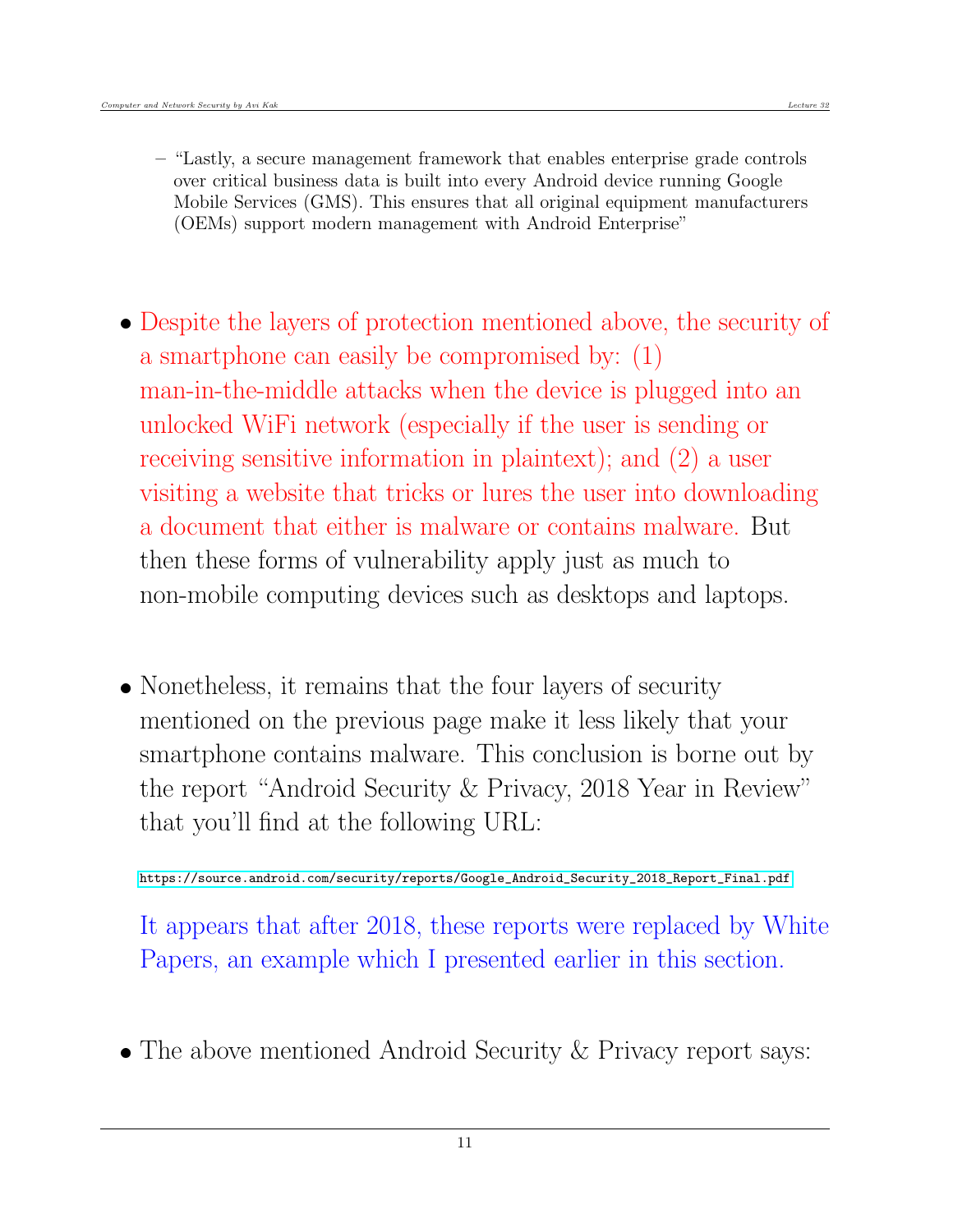"In 2018 only 0.08% of devices that used Google Play exclusively for app downloads were affected by PHAs. In contrast, devices that installed apps from outside of Google Play were affected by PHAs eight times more often.Compared to the previous year, even those devices saw a 15% reduction in malware due to the vigilance of Google Play Protect."

where "PHA" stands for "Potentially Harmful Applications". [As a fun aside, the previous year's version of the same report mentioned the following: "In 2017, downloading a PHA from Google Play was less likely than the odds of an asteroid hitting the earth." Are we to assume that the odds have gone up for an Android device to download malware? Or, could it be that Google has a better estimate now for the probability of an asteroid hitting the earth?]

- While it is comforting to know that overall the probability of your Android device becoming infected with malware is low, it would still be highly educational for the reader to go through the last four pages of the Android security report and read about the different malware families that are currently making the rounds in the Android ecosystem.
- One of the nastier examples of this malware that was much in the news in 2017 spied on Android users through otherwise benign apps that used presumably legitimate ad network SDK to dish out the ads. As you surely know already, SDK stands for "Software Development Kit" and an **ad network SDK** is a software package, made available by an ad network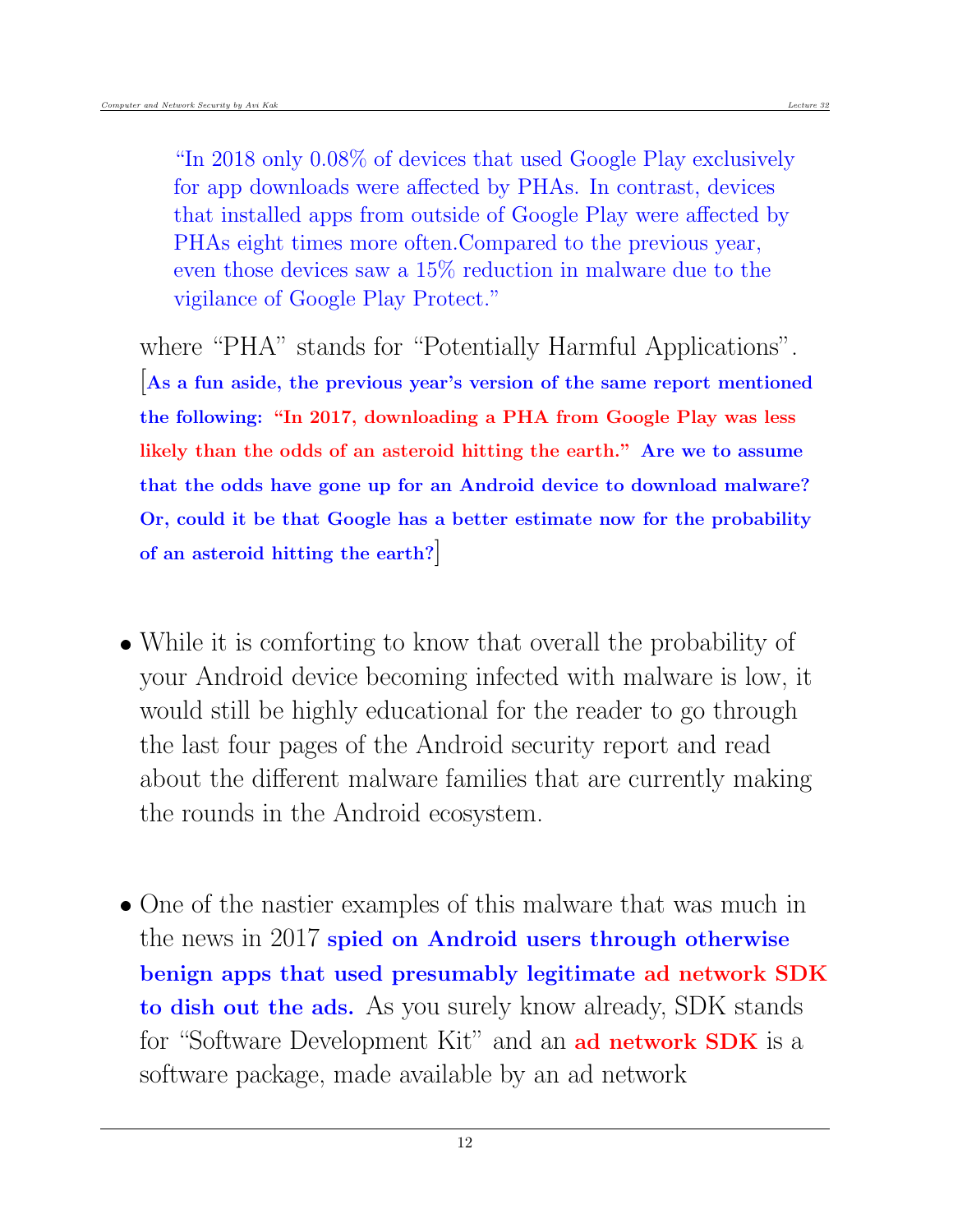organization, that app developers incorporate in their apps. Subsequently, the ad network in question can decide what ads to show to the Android device users and track the effectiveness of those ads in generating revenue that is shared by the ad network organization and the advertisers.

- Lookout, a security company (<https://www.lookout.com>) specializing in issues related to mobile devices, discovered that the ad network SDK made available by an ad network company called Igexin was downloading encrypted malicious plugins into the Android devices from the Igexin servers and uploading to the servers the users' private data. What is most important here is that when these apps were submitted to Google Play, there was no hint of malware in them. Presumably, the app developers themselves were completely in the dark about how their apps would be misused by the ad network organization after the apps had been accepted by Google Play.
- In its report, Lookout mentions that the apps containing the affected SDK described above were downloaded over 100 million times across the Android ecosystem.
- As mentioned earlier, the last four pages of the 2018 Google Android Security & Privacy report provides a list of the different types of Android-related malware of current interest. Of these different types, this is what the report has to say about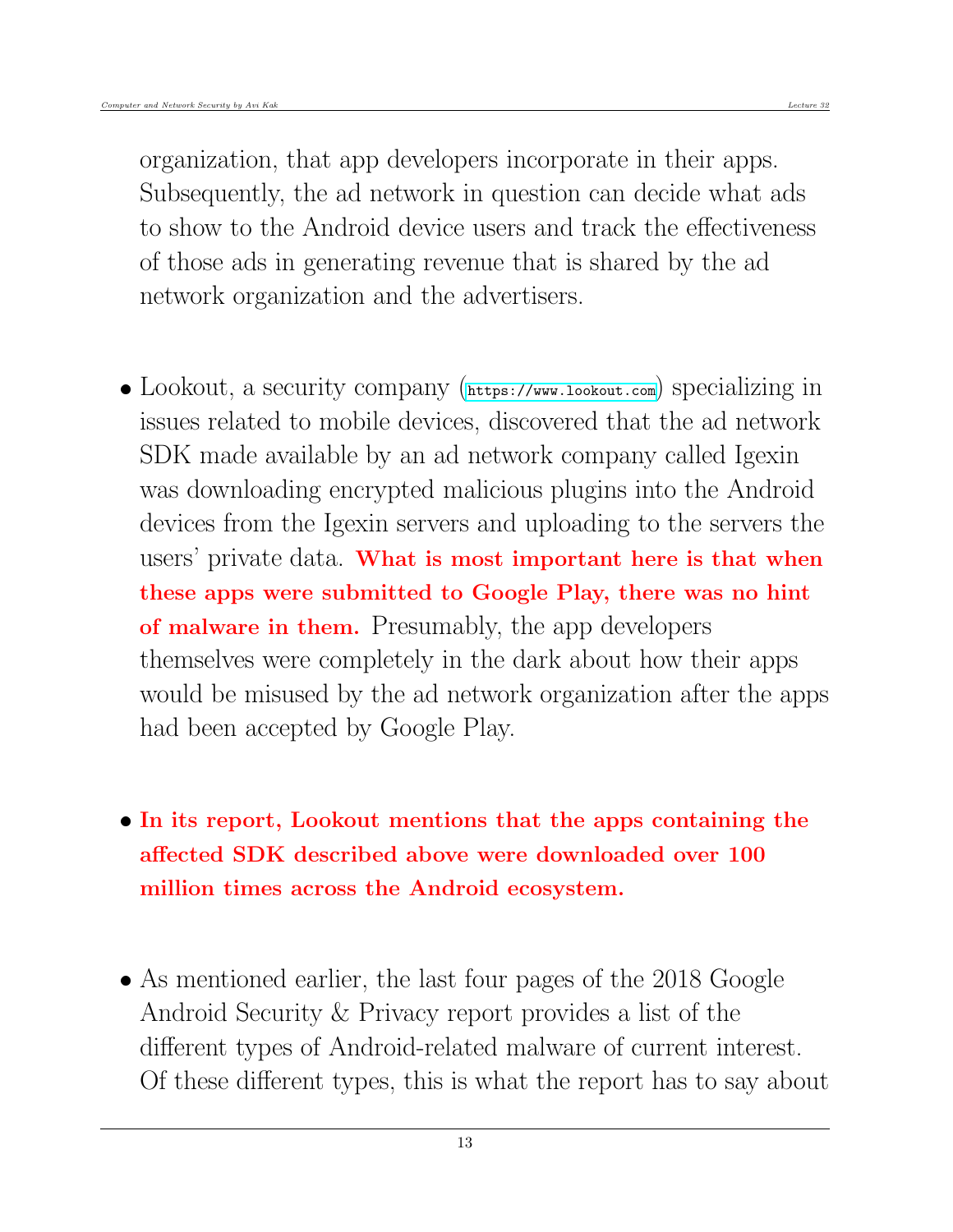the type called "Chamois":

" Chamois was one of the most impactful PHA families in Android in 2018 with more than 199 million installs... Chamois is a well-engineered, sophisticated piece of malware. As of November 2018, there were five known variants of the Chamois botnet family, three of which emerged after November 2017. These variants are comprised of four or five stages with anti-analysis features and a command-and-control infrastructure for deploying their payload. Google Play Protect classifies Chamois as a backdoor due to the remote command-and-control capabilities it has. The payloads for Chamois range from a variety of ad fraud payloads to SMS fraud to dynamic code loading."

and about the type called "Snowfox":

"Snowfox is an advertising SDK with two variants; one variant steals OAuth tokens from a device and the other injects JavaScript for click fraud into WebViews with loaded ads. The Snowfox campaign began in late 2017 and peaked in March 2018. Over the course of 2018, apps with the malicious Snowfox SDK were installed more than 16 million times. Snowfox is predominantly distributed outside of Google Play by apps including the SDK. However there are some distribution mechanisms where an application dynamically downloads the Snowfox SDK as a plugin, probably to bypass static analysis."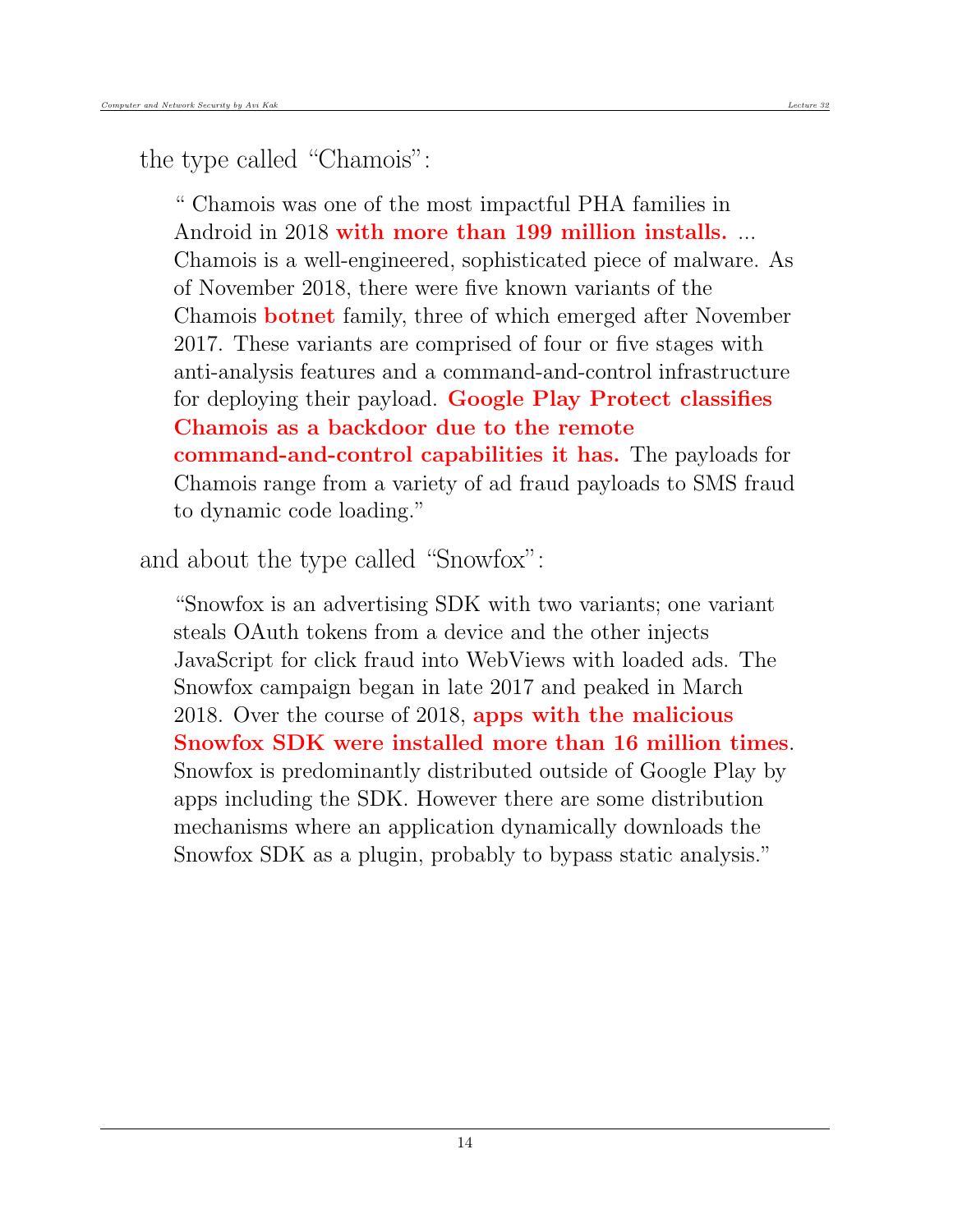<span id="page-14-0"></span>Back to [TOC](#page-1-0)

# 32.3 SANDBOXING THE APPS

- A great deal of the security you get with mobile devices such as smartphones is owing to the fact that the third-party software (the apps) is executed in a sandbox. This is true for all major mobile operating systems today, such as the Android OS, iOS, Windows Phone OS, etc.
- In general, each app is run as a separate process in its own sandbox.
- Sandboxing means isolating the app processes from one another, on the one hand, and from the system resources, on the other. Sandboxing also requires putting in place a permissions framework that tightly regulates as to which other apps get access to the data produced by any given app. [Sandboxing is now also widely used for desktop/laptop applications. The web browser on your desktop/laptop is most likely being run in a sandbox. That way, any data downloaded/created by say a plug-in like Adobe Flash or Microsoft Silverlight is unlikely to corrupt your other files even when the downloaded data contains malware. Sandboxes are now also used by document readers for PDF and other formats so that any malware macros in those documents do not harm the other files.]
- The rest of this section focuses primarily on how Android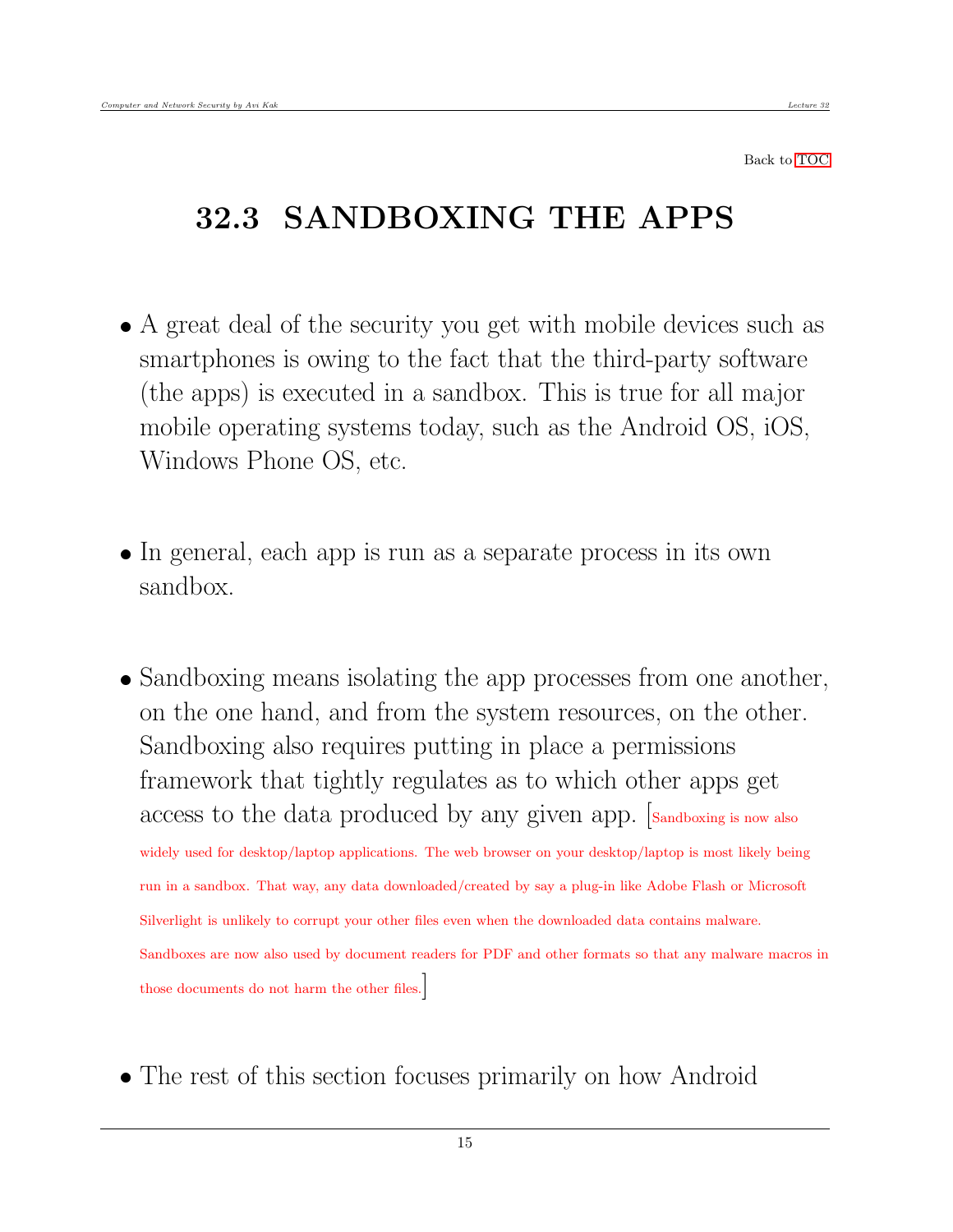isolates a process by running it in a sandbox. However, before talking about sandboxing in Android, let's quickly review some of the highlights of the Android OS since it is the OS that demands that each app run in its own sandbox.

• I suppose you already know that Android was born from Linux. The very first release of Android was based on Version 2.6.25 of the Linux kernel. More recent versions of Android are based on Versions 3.4, 3.8 and 3.10 of the Linux kernel, depending on the unerlying hardware platform. (As of mid April 2018, the latest stable version of the Linux kernel was 4.16.2 according to the information posted at the  $h_{\text{t}}/$ /www.kernel.org website.) [If you are

using your knowledge of Linux as a springboard to learn about Android, a good place to visit to learn about the features that are unique to Android is [http://elinux.org/Android\\_Kernel\\_Features](http://elinux.org/Android_Kernel_Features). To summarize some of the main differences: (1) One significant difference relates to how the interprocess communications is carried out in Android. (2) Android's power management primitive known as "wakelock" that an app can use to keep the CPU humming at its normal frequency and the screen on even in the absence of any user interaction. The normal mode of smartphone operation requires that the phone go into deep sleep (by turning off the screen and reducing the frequency of the CPU in order to conserve power) when there is no user interaction. However, that does not work for, say, a Facebook app that may need to check on events every few minutes. Those sorts of apps can acquire a wakelock to keep the CPU running at its normal frequency and, if needed, to turn on the screen when a new event of interest to the smartphone owner is detected. (Since the Facebook app's need to acquire the wakelock every few minutes can put a drain on your battery, some Android users install a free root app called Greenify to first get a sense of how much battery is consumed by such an app and to then better control its need to wake up frequently.) (3) Android's memory allocation functions. (4) And so on. In addition to these differences between Linux and Android, note also that the Android OS must work with several different types of sensors and hardware components that a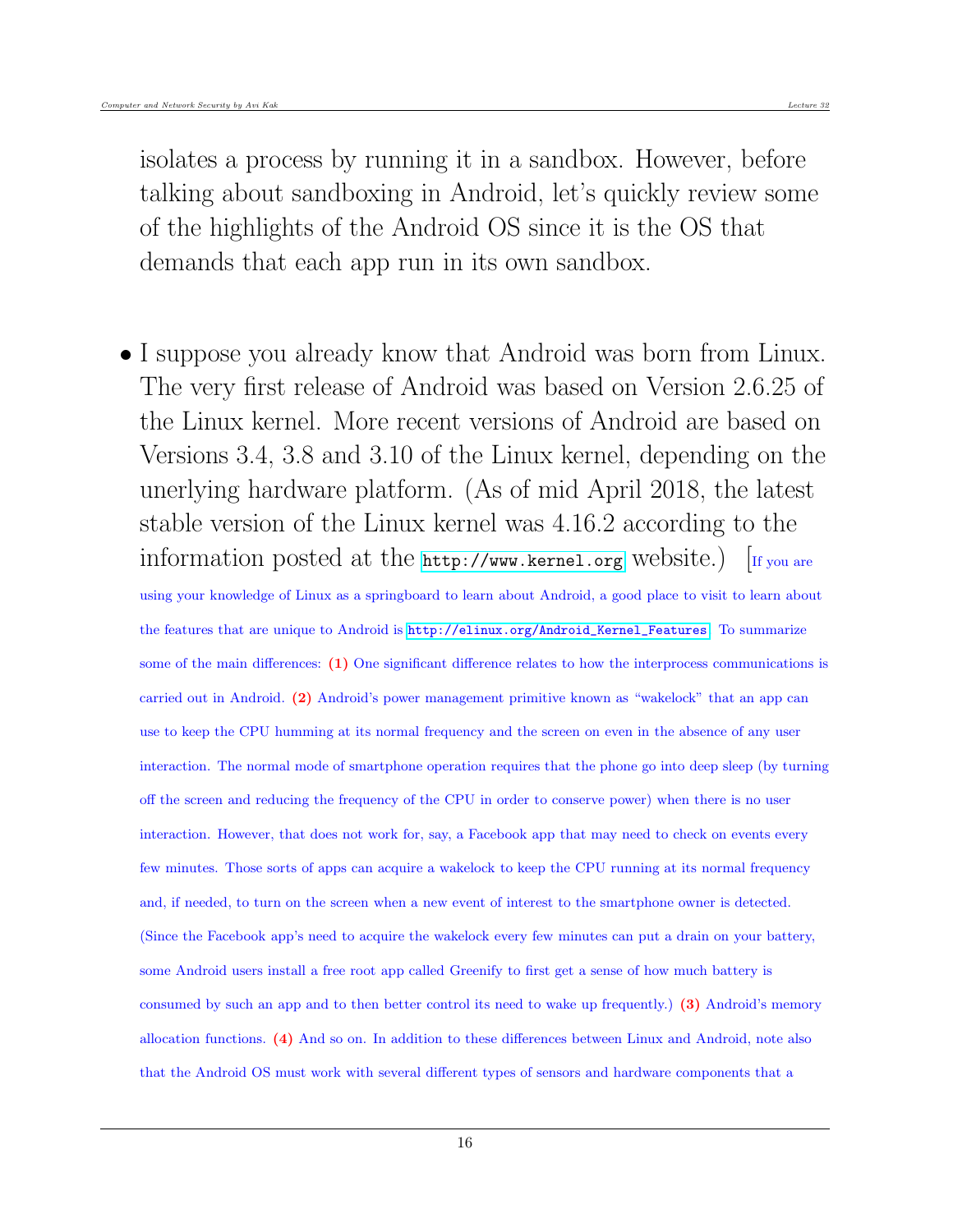desktop/laptop OS need not bother with. We are talking about sensors and hardware components such as the touchscreen, cameras, audio components, orientation sensors, accelerometers, gyroscopes, etc. Finally, note that Android was originally developed for the ARM architecture. However, it is now also supported for the x86 and the MIPS processor architectures.] Despite the differences between Linux and Android, the Linux Foundation and many others consider Android to be a Linux distribution (even though it does not come with the Gnu C libraries, etc. Android comes with its own C library that has a smaller memory footprint; it is called Bionic).

- As already mentioned, every Android app written in Java is run in a sandbox as a separate process. [More precisely speaking, a separate process is created for a digitally signed Linux user ID. If there exist multiple apps that are associated with the same Linux user ID, they can all be run in the same Linux process. Here is a good tutorial on how you go about creating public and private keys for digitally signing an Android app that you have created: <http://www.ibm.com/developerworks/library/x-androidsecurity/>] When you download a new app or update one of the apps already in your device, it is this sandboxing feature that causes your smartphone to ask you whether the app is allowed to access the data produced by other programs and various components of your smartphone — these would be the location information, the camera, the logs, the bookmarks, etc.
- By default, an app runs with no permissions assigned to it. When an app requests access to the data produced by another app, it is subject to the rules declared in the latter's manifest file.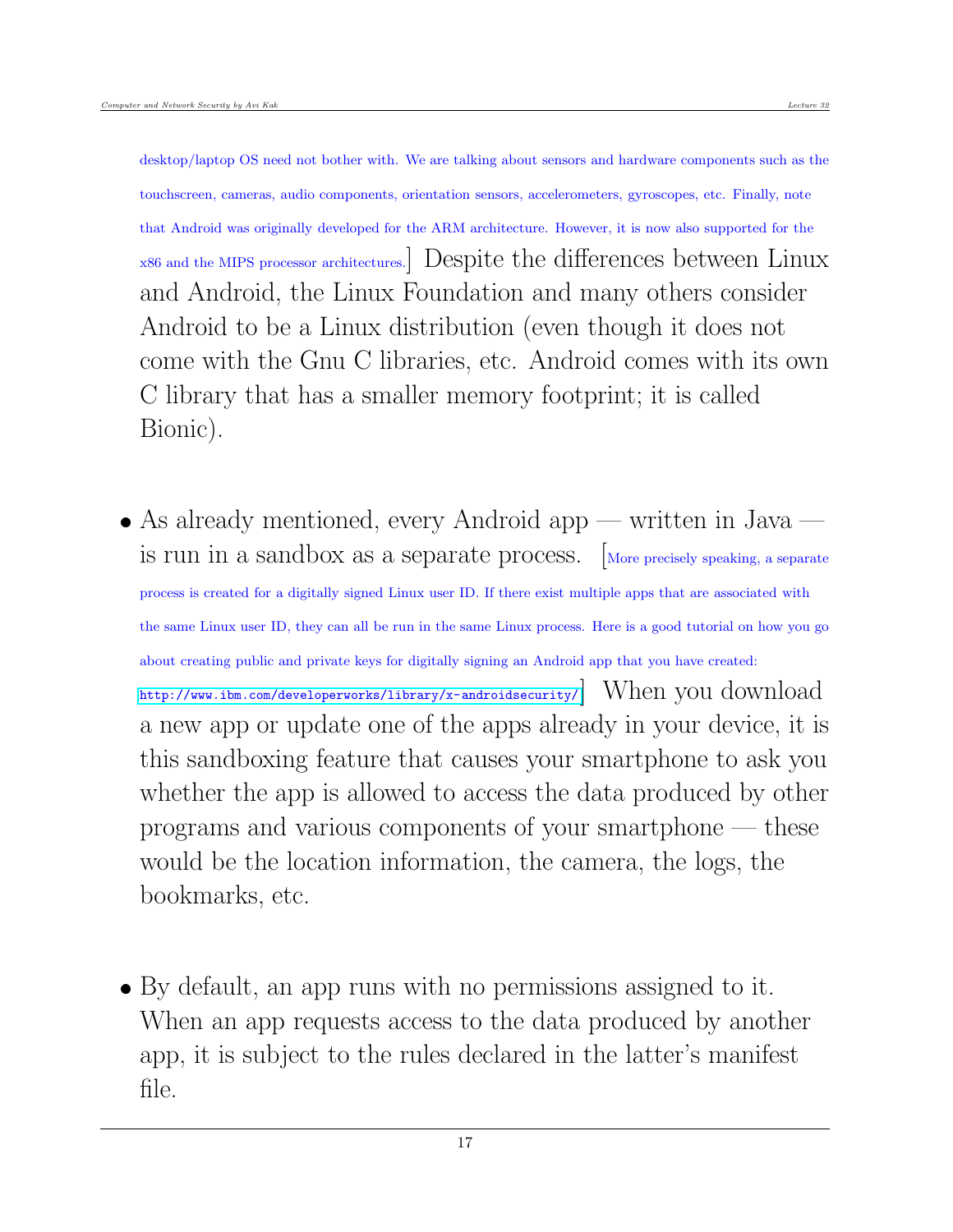- Sandboxing ensures that, in general, any files created by an app can only be read by that app. Android does give app developers facilities for creating more globally accessible files through modes named MODE WORLD WRITABLE and MODE WORLD READABLE. Apps using these read/write modes are subject to greater scrutiny from a security standpoint.
- For greater control over what other app processes can access the data created by your own app, instead of using the two read/write modes mentioned in the previous bullet, your app can place its data in an object that is subclassed from the Android Java class ContentProvider and specify its android:exported, android: protectionLevel, and other attributes. [In most cases, a ContentProvider stores its information in an SQlite database, which as its name implies is an SQL database for storing structured information. An app requesting information from such a database must first create a client by subclassing from the Java class ContentResolver.
- In Linux systems, the two most widely deployed techniques for sandboxing a process are SELinux and AppArmor. SELinux the name is a shorthand for "Security Enhanced Linux"  $-$  is a Linux kernel module that makes it possible for the operating system to exercise fine-grained access control with regard to the resource requests by running programs.
- Both SELinux and AppArmor are based on the LSM (Linux Security Modules) API for enforcing what is known as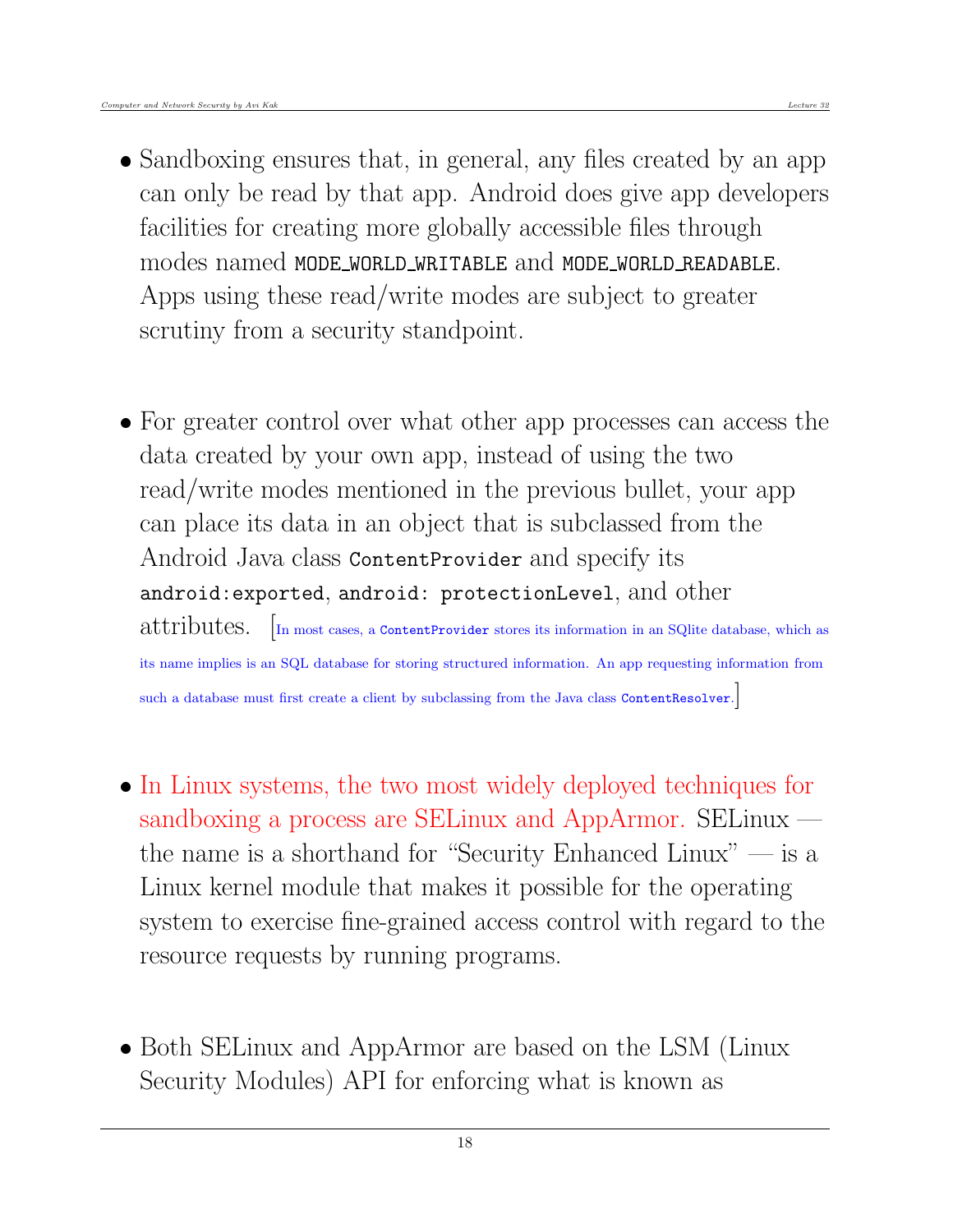Mandatory Access Control (MAC). MAC is meant specifically for operating systems to place constraints on the resources that can be accessed by running programs. By resources, we mean files, directories, ports, communication interfaces, etc.

 Perhaps the most significant difference between SELinux and AppArmor is that the former is based on *context labels* that are associated with all the files, the interfaces, the system resources, etc., and the latter is based on the pathnames to the same.  $\vert_{\text{By}}$ 

default, Ubuntu installs Linux with AppArmor. However, you can yourself install the SELinux kernel patch through the Synaptic Package Manager. Keep in mind, though, when you install SELinux, the AppArmor package will be automatically uninstalled. About comparing SELinux with AppArmor, there are many developers out there who prefer the latter because they consider the SELinux policy rules for isolating the processes to be much too complex for manual generation. While there do exist tools that can generate the rules for you, the complexity of the rules makes it difficult to verify them, according to these developers. On the other hand, the AppArmor rules are relatively simple, can be expressed manually, and are therefore more amenable to human validation. However, the access control you can achieve with AppArmor is not as fine grained as what you can get with SELinux.] The following three sources provide a comparative assessment of SELinux and AppArmor for isolating the processes running in your computer:

[http://elinux.org/images/3/39/SecureOS\\_nakamura.pdf](http://elinux.org/images/3/39/SecureOS_nakamura.pdf)

[http://researchrepository.murdoch.edu.au/6177/1/empowering\\_end\\_users.pdf](http://researchrepository.murdoch.edu.au/6177/1/empowering_end_users.pdf)

[https://www.suse.com/support/security/apparmor/features/selinux\\_comparison.html](https://www.suse.com/support/security/apparmor/features/selinux_comparison.html)

 The Mandatory Access Control (MAC) used by Android to isolate a process by running it in a sandbox is based on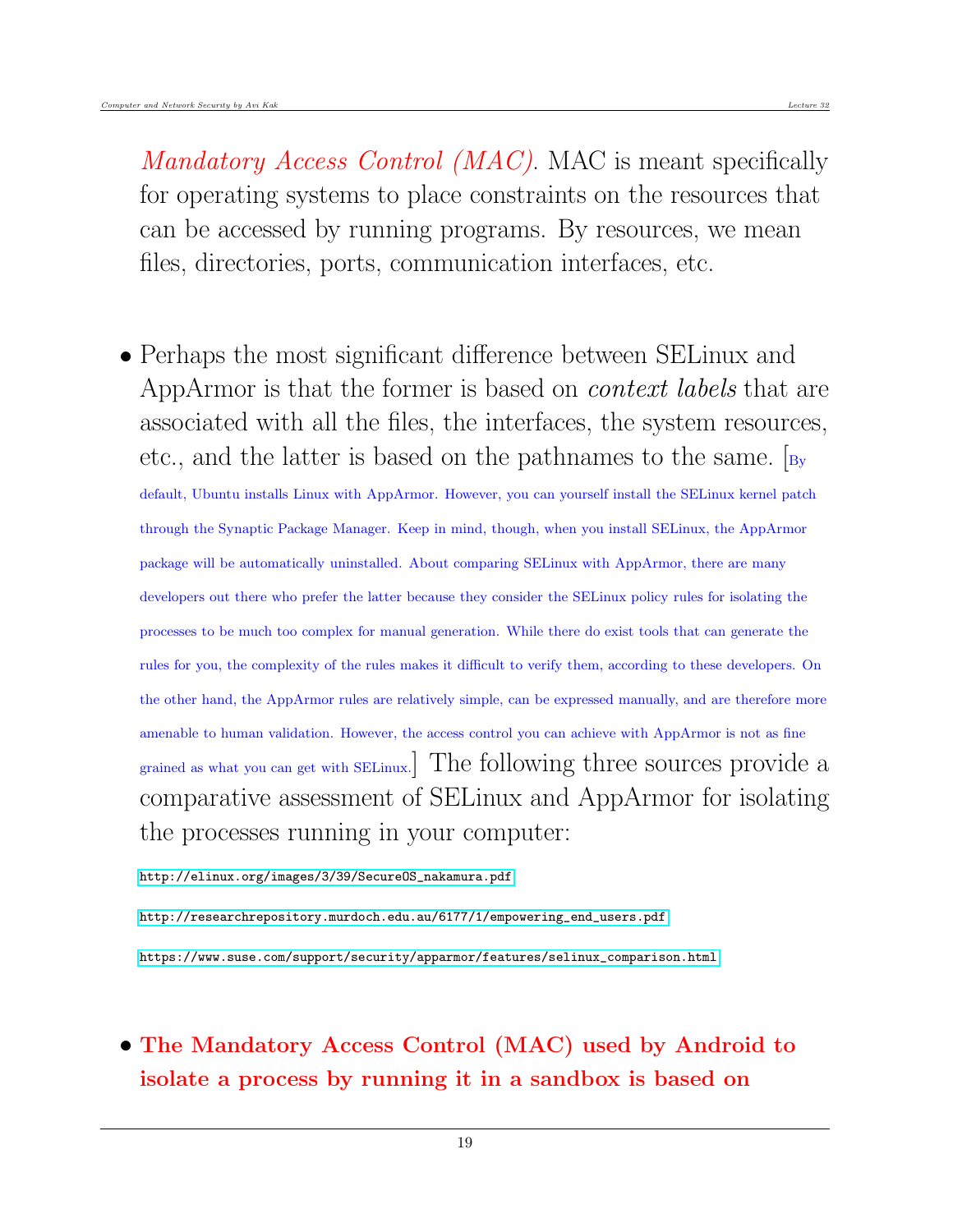SELinux. This is true for versions 4.3 and higher of Android. I believe the latest version of Android is 8.1 Oreo.] For that reason, the rest of this section focuses on SELinux.

 A good starting point for understanding the access control made possible by SELinux is what you get with a standard distribution of Linux. The standard distribution regulates access on the basis of the privileges associated with a running program. In general, if a program runs with superuser privileges (that is, privileges associated with user ID 0), it can bypass all security restrictions. That is, such a program has no constraints regarding what files, interfaces, interprocess communications, and so on, it can access. (Just imagine a rogue program in your machine that has managed to guess your root password.)  $\left[$ <sub>In case</sub>

you happen to be thinking of access privileges in Windows platforms, the accounts SYSTEM and ADMINISTRATOR have privileges similar to those of root in Unix/Linux systems. The access control in a standard distribution of Linux is referred to as the Linux Discretionary Access Control (DAC).

• SELinux, on the other hand, associates a context label with every file, directory, user account, process, etc., in your computer. A context label consists of four colon separated parts (with the last part being optional):

user : role : type : level

You can see the context label associated with a file or a directory by executing the command 'ls -Z filename'. For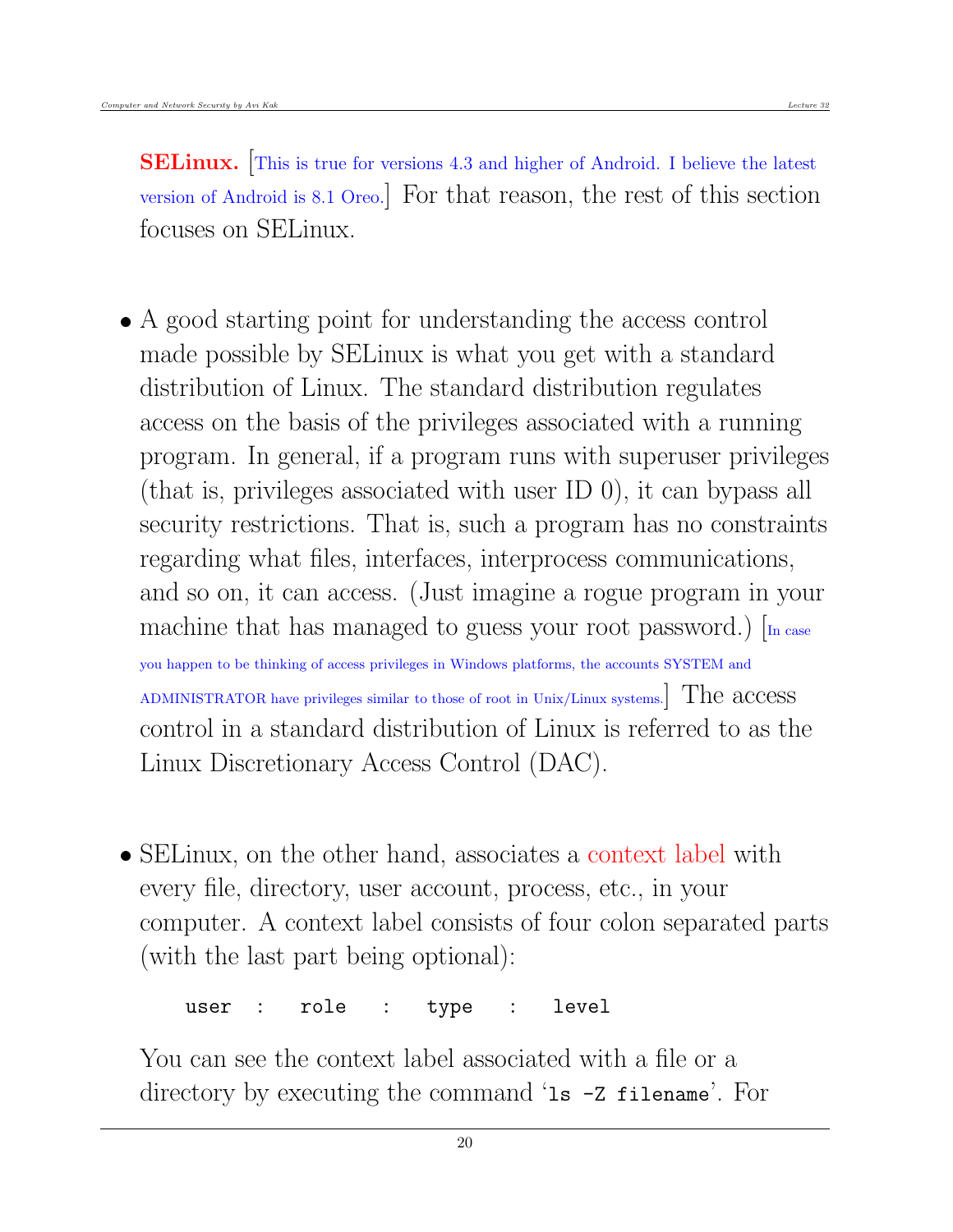example, when I execute the command 'ls -Z /home/kak/', here are a few lines of what I get back:

```
system_u:object_r:file_t:s0 AdaBoost/
system_u:object_r:file_t:s0 admin/
system_u:object_r:file_t:s0 analytics/
system_u:object_r:file_t:s0 ArgoUML/
system_u:object_r:file_t:s0 av/
system_u:object_r:file_t:s0 backup/
system_u:object_r:file_t:s0 beamer/
...
...
```
What you see in the first column are the context labels created by SELinux for the subdirectories in my home directory. Therefore, for the subdirectory AdaBoost, the 'user' is system<sub>u</sub>, the 'role' object\_t, the 'type' file\_t, and the 'level' s0. SELinux uses these individual pieces of information to make access control decisions. When the security policy allows it, you can change components of a context label selectively by using the chcon command. That command stands for "change context".

 And if you want to see the context labels associated with the processes currently running in your computer, execute the command 'ps -eZ'. When I execute this command on my Ubuntu laptop, I get a very long list, of which just a few of the beginning entries are:

| system_u:system_r:kernel_t:s0 | 1 ? | $00:00:02$ init |                        |
|-------------------------------|-----|-----------------|------------------------|
| system_u:system_r:kernel_t:s0 | 2?  |                 | $00:00:00$ kthreadd    |
| system_u:system_r:kernel_t:s0 | 3?  |                 | $00:00:01$ ksoftirgd/0 |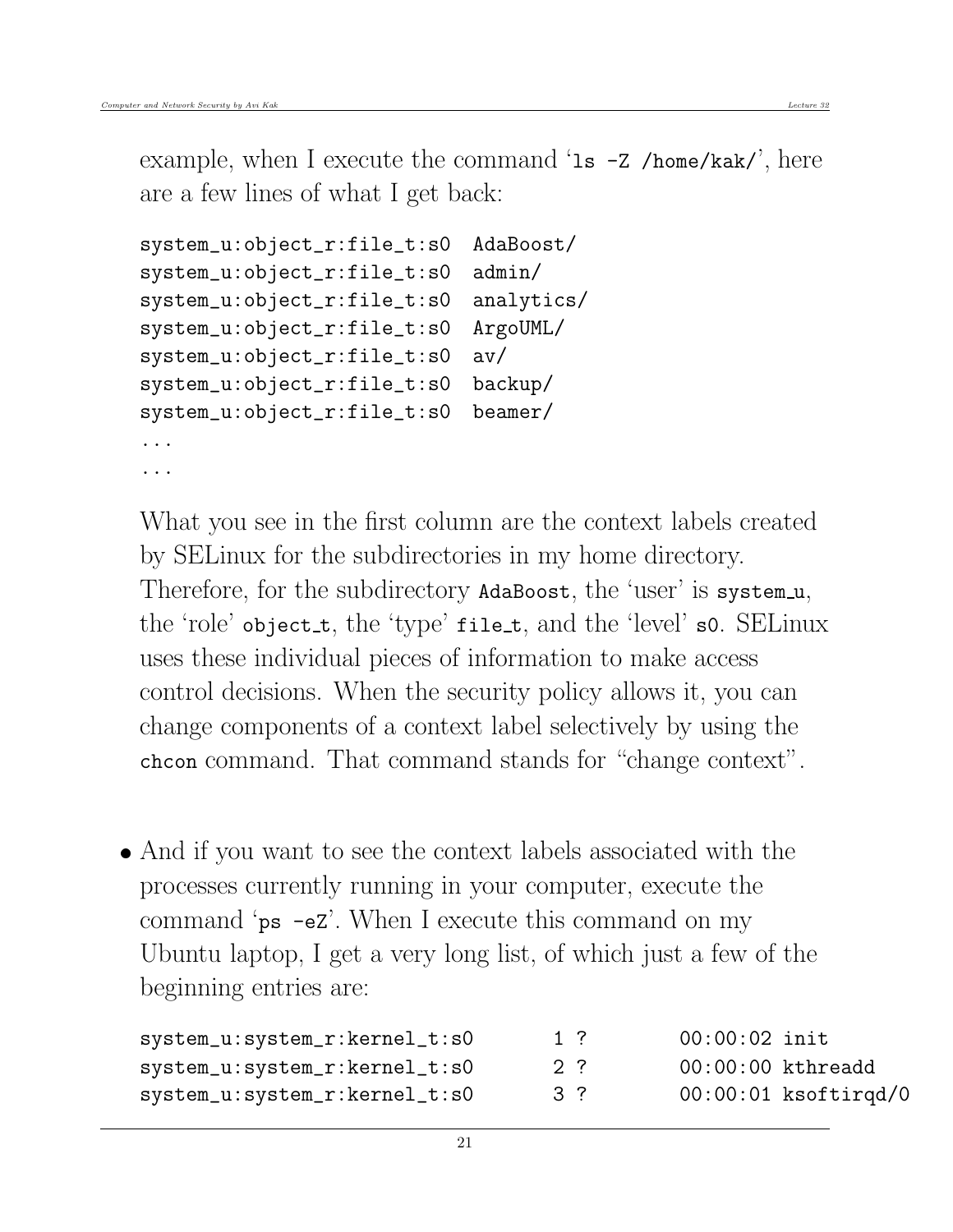...

system\_u:system\_r:kernel\_t:s0 5 ? 00:00:00 kworker/0:0H system\_u:system\_r:kernel\_t:s0 7 ? 00:10:26 rcu\_sched system\_u:system\_r:kernel\_t:s0 8 ? 00:05:49 rcuos/0 system\_u:system\_r:kernel\_t:s0 9 ? 00:03:22 rcuos/1 ... ...

- As you can imagine, when you associate with every entity in your computer a context label of the sort shown above, you can set up a fine-grained access control policy by placing constraints on which resource a user (in the sense used in the context labels) in a given role and of a certain given type and level is allowed to access taking into account the resource's own context label. You can now create a Role-Based Access Control (RBAC) policy, or a Type Enforcement (TE) policy, and, if SELinux specifies the optional 'level' field in the context labels, a Multi-Level Security (MLS) policy. In addition, you can set up a Multi-Category Security  $(MCS)$  policy — we will talk about that later.
- To show a simple example of type enforcement from the SELinux FAQ, assume that all the files in a user account are given the type label user home t. And assume that the Firefox browser running in your machine is given the type label firefox t. The following access control declaration

```
allow firefox_t user_home_t : file { read write };
```
will then ensure that the browser has only read and write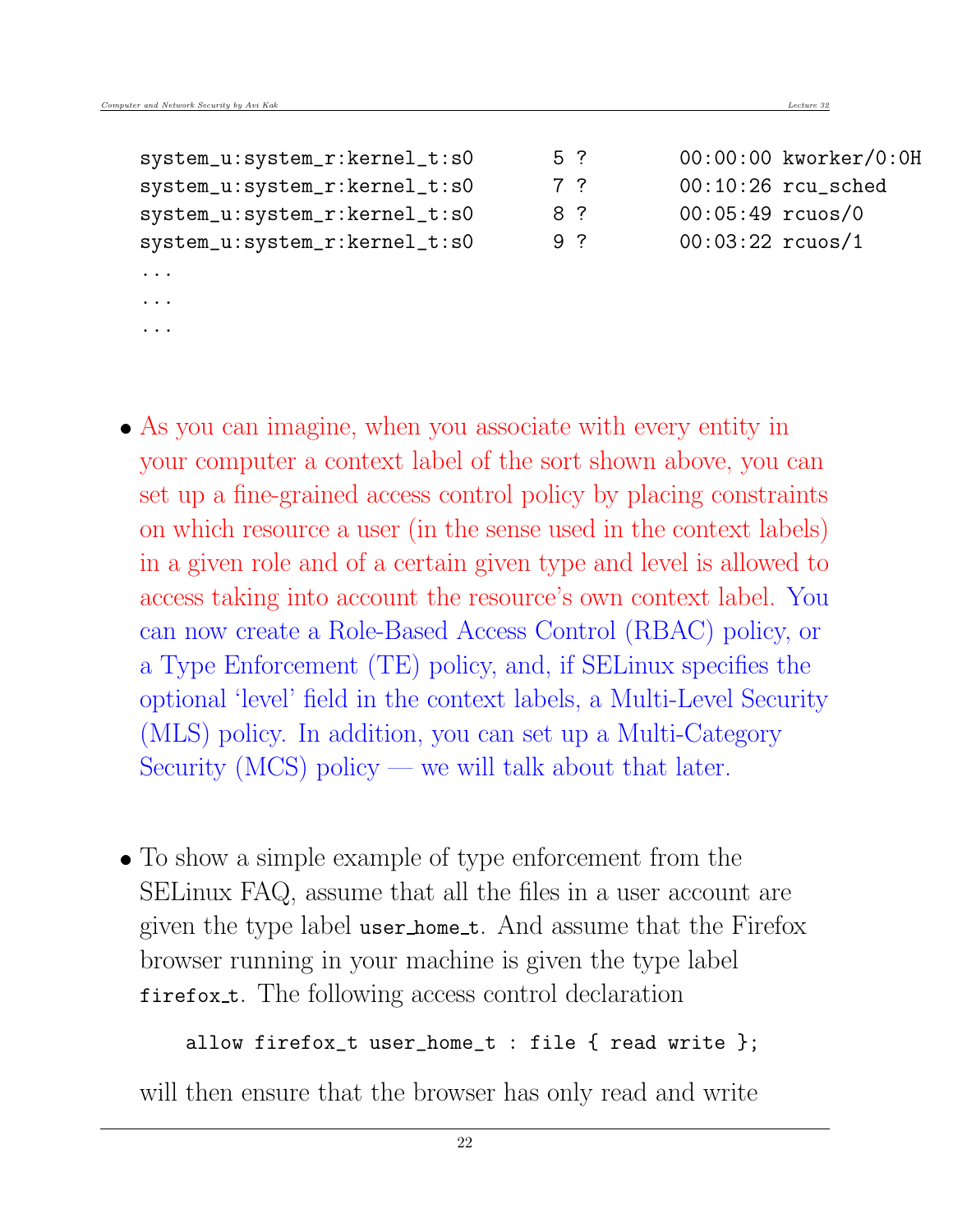permissions with respect to user files — even if the browser is being run by someone with root privileges. [You can see why some people think of SELinux as a firewall between programs. Ordinarily, as you saw in Lecture 18, a firewall regulates traffic between a computer and the rest of the network.]

- In order to make it easier to create the access control policies for a new application, SELinux gives you a Reference Policy that can be modified as needed. A company named Tresys Technologies updates the Reference Policy on the basis of the user feedback sent to the Policy Project mailing list at GitHub. This reference policy is typically customized by the provider of your Linux platform.
- In order to become more familiar with SELinux, you can download and install SELinux in a Ubuntu machine through your Synaptic Package Manager. [Or you can do 'sudo apt-get remove apparmor' followed by 'sudo apt-get install selinux'] Make sure you choose the meta-package selinux and not the package selinux-basics. SELinux becomes operational (although not enabled) just by installing it. Note that with Ubuntu, the reference policy you get is stored in the file /etc/selinux/ubuntu/policy/policy29.
- After you have installed SELinux as described above, you will need to reboot the machine in order to enable SELinux.  $\sqrt{\text{During}}$ this reboot, all of the files on the disk will acquire context labels in accordance with the explanation presented earlier in this section.] Subsequently, if you execute a command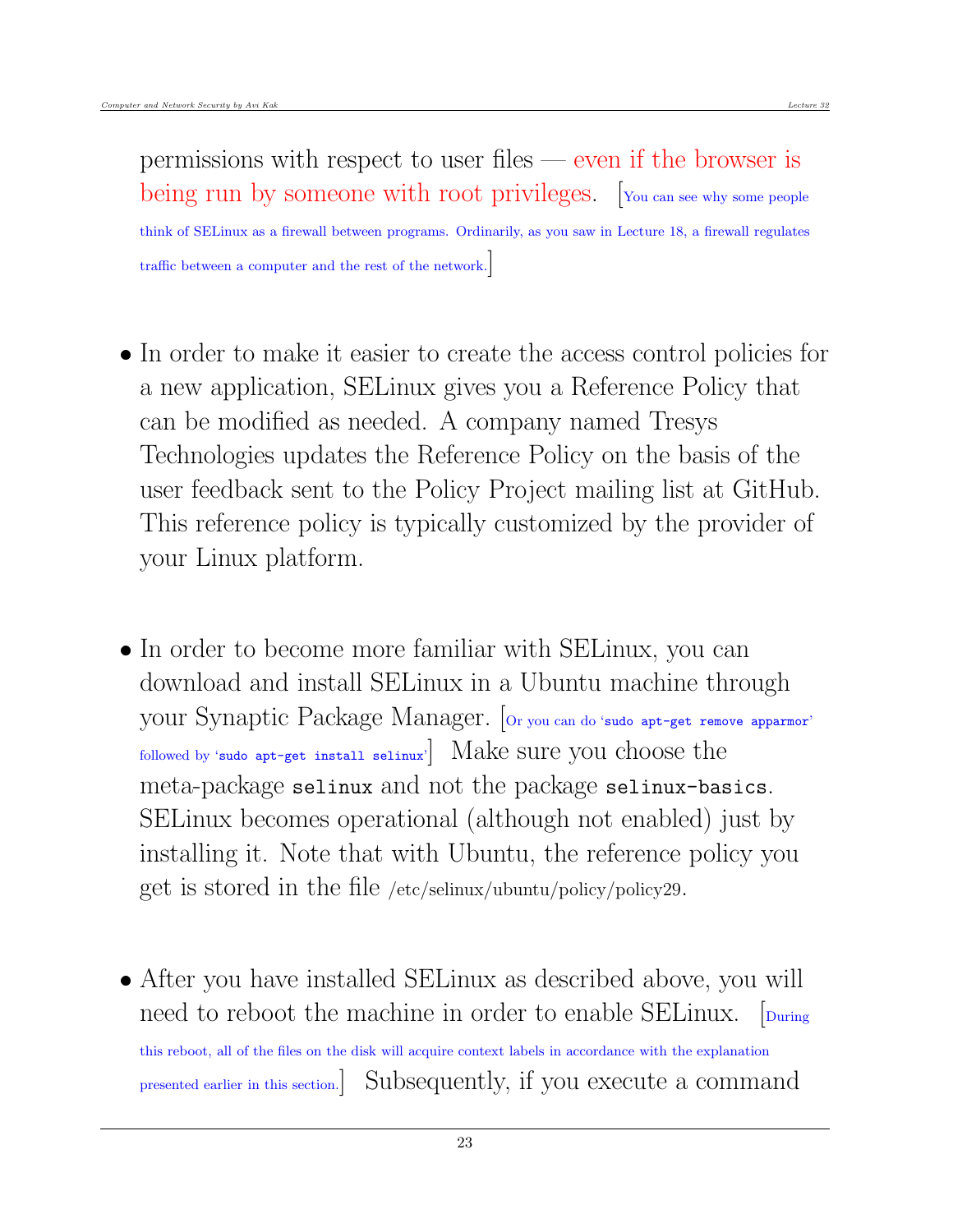like 'sestatus' (you don't have to be root to run this command), you'll see the following output returned by SELinux:

| SELinux status:             | enabled         |
|-----------------------------|-----------------|
| SELinuxfs mount:            | /sys/fs/selinux |
| SELinux root directory:     | /etc/selinux    |
| Loaded policy name:         | ubuntu          |
| Current mode:               | permissive      |
| Mode from config file:      | permissive      |
| Policy MLS status:          | enabled         |
| Policy deny_unknown status: | allowed         |
| Max kernel policy version:  | 28              |

If you now execute the command 'sudo setenforce 1', you'll see the same output as shown above, but with the line 'Current mode: permissive' changed to 'Current mode: enforcing'.

 If you want to see a listing of all the SELinux users, you can enter the command 'seinfo -u'. When I run this command on my Ubuntu laptop, I get

```
Users: 6
   sysadm_u
   system_u
   root
   staff_u
   user_u
   unconfined_u
```
And if I execute the command 'seinfo  $-r$ ' to see all of the roles used in the context labels, I get back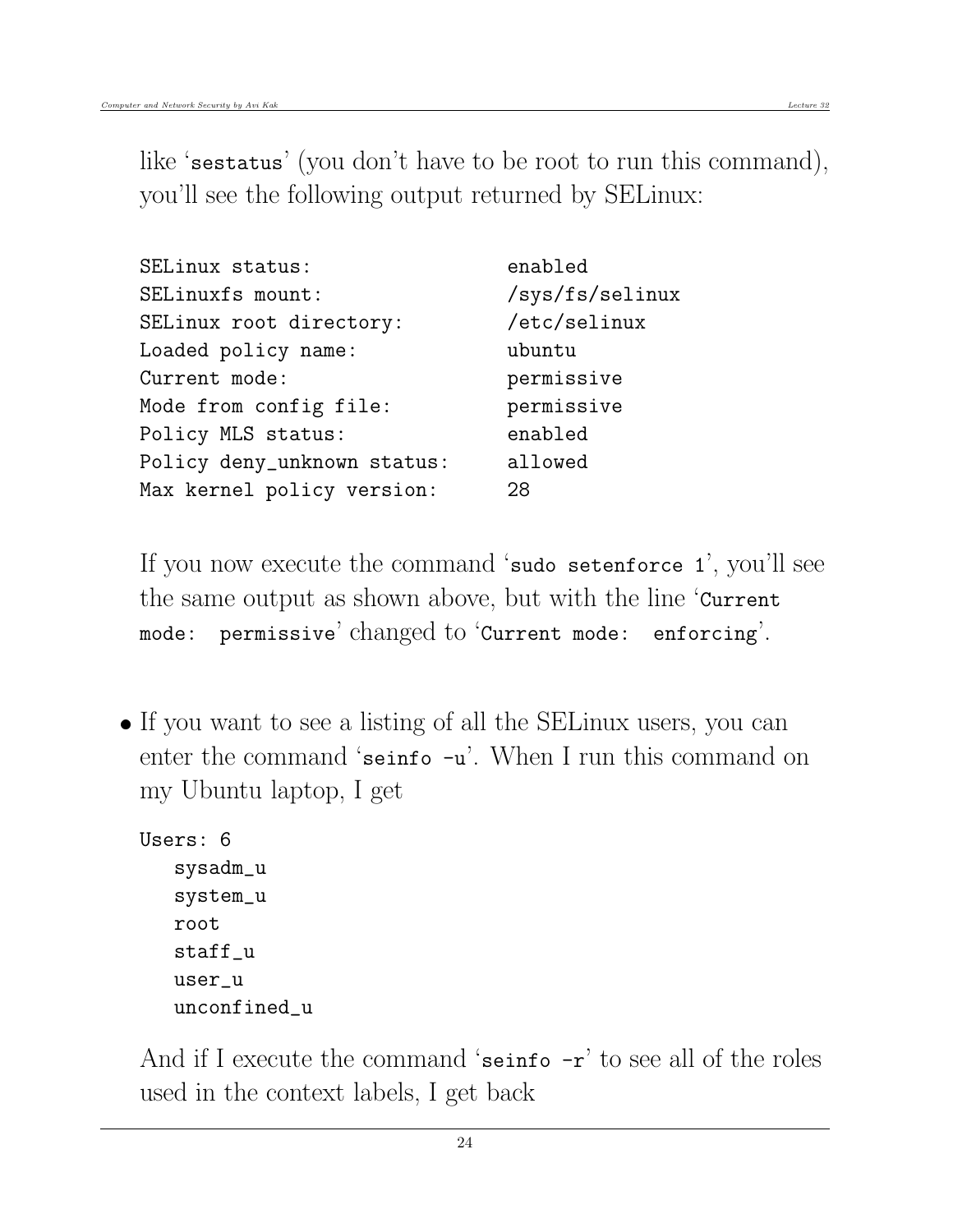```
Roles: 6
   staff_r
   user_r
   object_r
   sysadm_r
   system_r
   unconfined_r
```
Along the same lines, executing the command 'seinfo -t' returns a long list of all of the types used in the context labels. This list in my laptop has 1041 entries. The list starts with:

```
Types: 1041
   bluetooth_conf_t
   etc_runtime_t
   audisp_var_run_t
   auditd_var_run_t
   ipsecnat_port_t
   ...
   ...
   ...
```
 To get a sense of how fine-grained access control with SELinux can be made, execute the command 'seinfo -a' to see a list of the large number of attributes that go with the type labels. When I execute this command, I get a list with  $174$  entries. Here is how the list begins:

```
Attributes: 174
   direct_init
   privfd
   file_type
```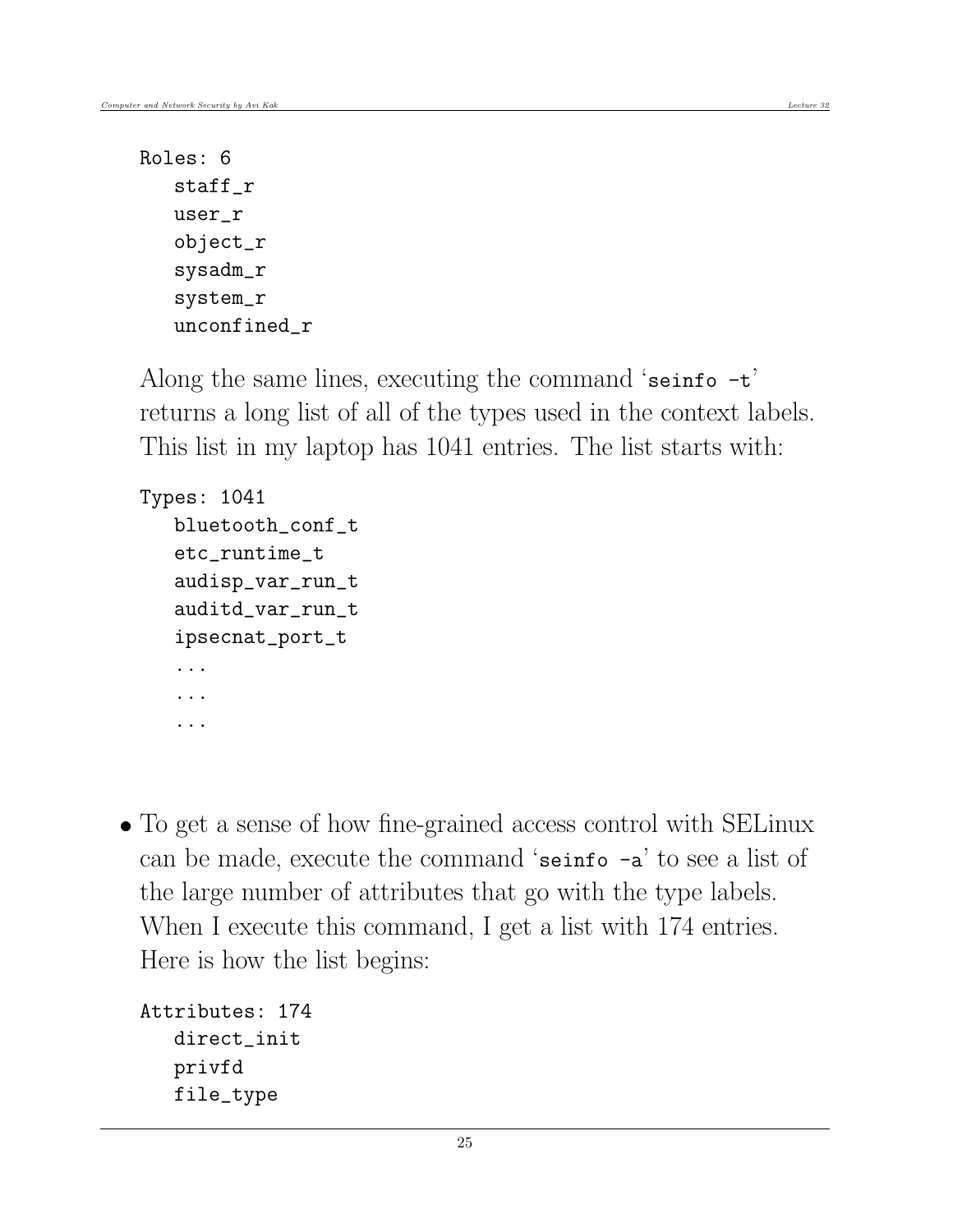```
mlsnetinbound
can_setenforce
exec_type
xproperty_type
dbusd_unconfined
kern_unconfined
mlsxwinwritecolormap
node_type
packet_type
proc_type
port_type
...
...
...
```
• In case you are curious, you can see the context label assigned to your account name by entering the usual 'id' command. Prior to installing SELinux, this command just returns the user ID and group ID associated with your account. However, after having installed SELinux, I get back the following (all in one line):

```
uid=1001(kak) gid=1001(kak) groups=1001(kak),4(adm),7(lp),27(sudo),109(lpadmin),124(sambashare)
context=system_u:system_r:kernel_t:s0
```
What you see at the end is the context label associated with my account. If I just wanted to see the context label, I can execute the command 'id -Z'. Running this command yields

```
system_u:system_r:kernel_t:s0
```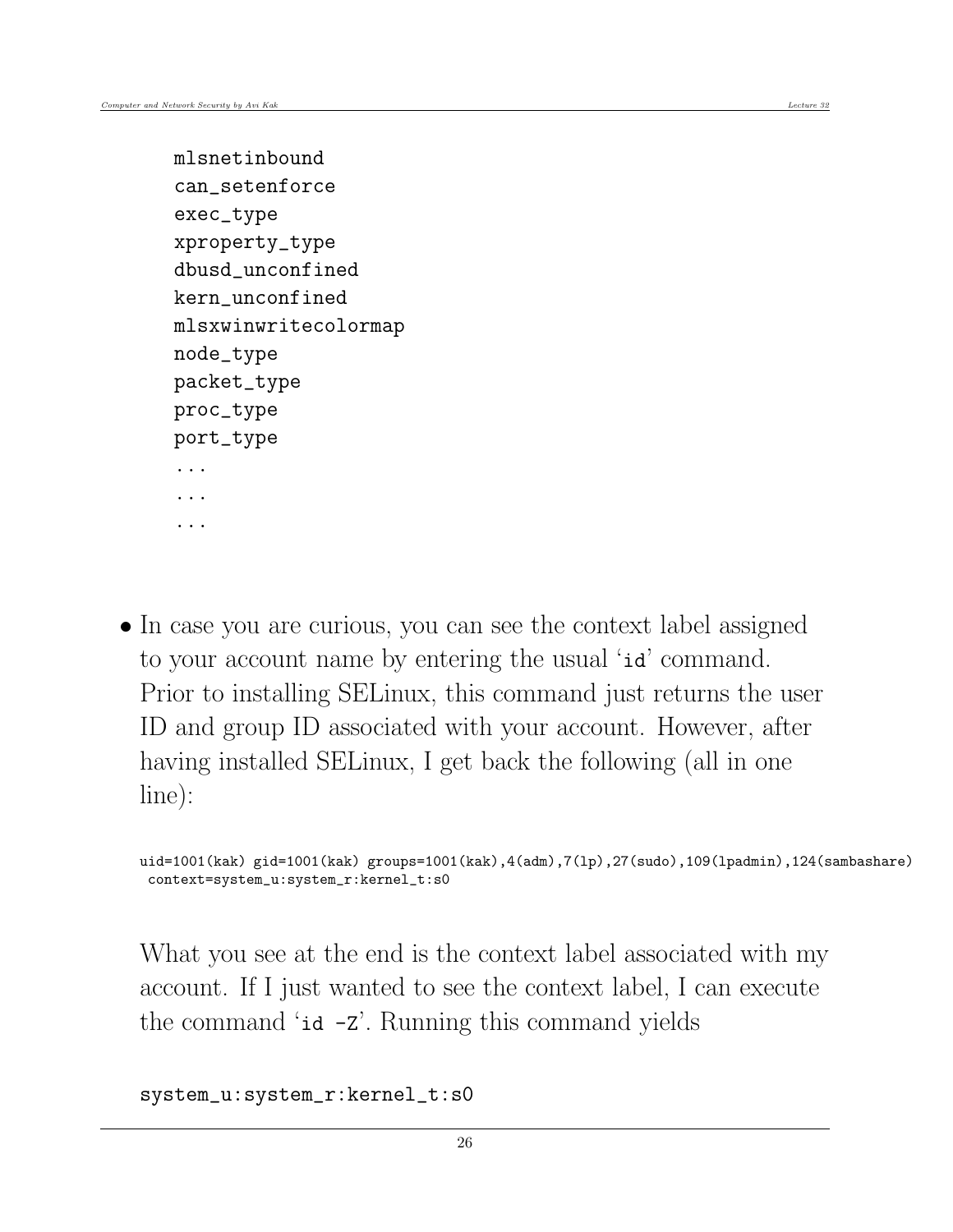which says that I am a system user (presumably because of my sudo privileges), that my role is  $system.r$ , that the type label associated with me is kernel t, and that my level is so.

• Remember the following six SELinux users returned by the command 'seinfo -u': sysadm\_u, system\_u, root, staff\_u, user\_u, and unconfined u. Suppose we want to find out what different possible roles can be played by each of these users, we can execute the command 'sudo semanage user -l'. This command returns:

| SELinux User | Labeling<br>Prefix | MLS/<br>MCS Level | MLS/<br>MCS Range | SELinux Roles             |
|--------------|--------------------|-------------------|-------------------|---------------------------|
|              |                    |                   |                   |                           |
| root         | user               | s0                | $s0-s0:c0.c255$   | staff_r sysadm_r system_r |
| staff_u      | user               | $\mathbf{s}^0$    | $s0-s0:c0.c255$   | staff_r sysadm_r          |
| sysadm_u     | user               | $\mathbf{s}^0$    | $s0-s0:c0.c255$   | sysadm_r                  |
| system_u     | user               | s0                | $s0-s0:c0.c255$   | system_r                  |
| unconfined u | user               | s0                | $s0-s0:c0.c255$   | system_r unconfined_r     |
| user_u       | user               | s0                | s0                | $user_r$                  |
|              |                    |                   |                   |                           |

This display shows that a 'root' user in my laptop is allowed to acquire any of the three roles:  $\texttt{staff_r}, \texttt{system_r},$  and  $\texttt{system_r}.$ However, since as 'kak' I am a system u user, the only role I am allowed is system r.

 Let's now talk about the fourth column in the tabular presentation returned by the command 'sudo semanage user  $-1$ '. This is the column with the heading "MLS/MCS Range". Each entry in this column consists of two parts that are separated by a colon. What is to the left of the colon is the range of levels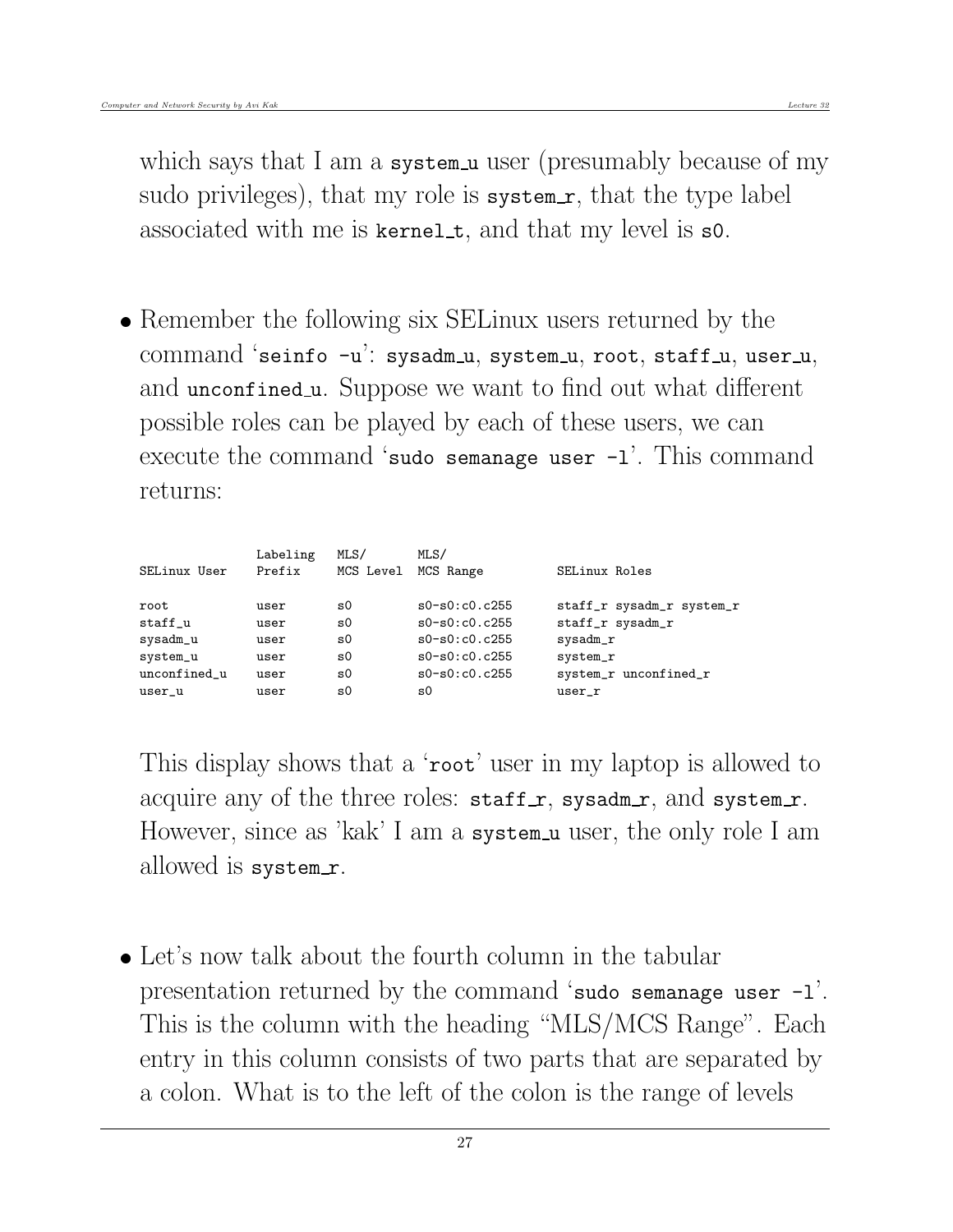that is allowed for each SELinux user (where, again, by 'user' we mean one of the six user labels that SELinux understands). As you will recall, earlier in this section we talked about MLS standing for Multi-Level Security that is made possible by the level field in the context labels. What is displayed on the right of the colon — it is important to the implementation of an MCS (Multi-Category Security) access control policy mentioned  $\ell$  earlier — is the range of categories allowed for each SEL inux user. You can, for example, associate a set of different categories with each file in a directory. A user will be able to access a file in that directory only if the user belongs to all of the categories specified for that file. The declaration syntax 'c0.c255' is a shorthand for categories c0 through c255. When MCS based access control is used, it comes subsequent to the access control stipulated by LDAC, and the access constraints created through role-based, type-based, and level-based access control enforcement. So MCS can only further constrain what resources can be accessed on a computer. [As mentioned earlier in this section,

the access control made available by a standard distribution of Linux is referred to as Linux Discretionary Access Control (DAC).]

• In case you need to, you can disable SELinux with a command like

```
sudo setenforce 0
```
and re-enable it with

```
sudo setenforce 1
```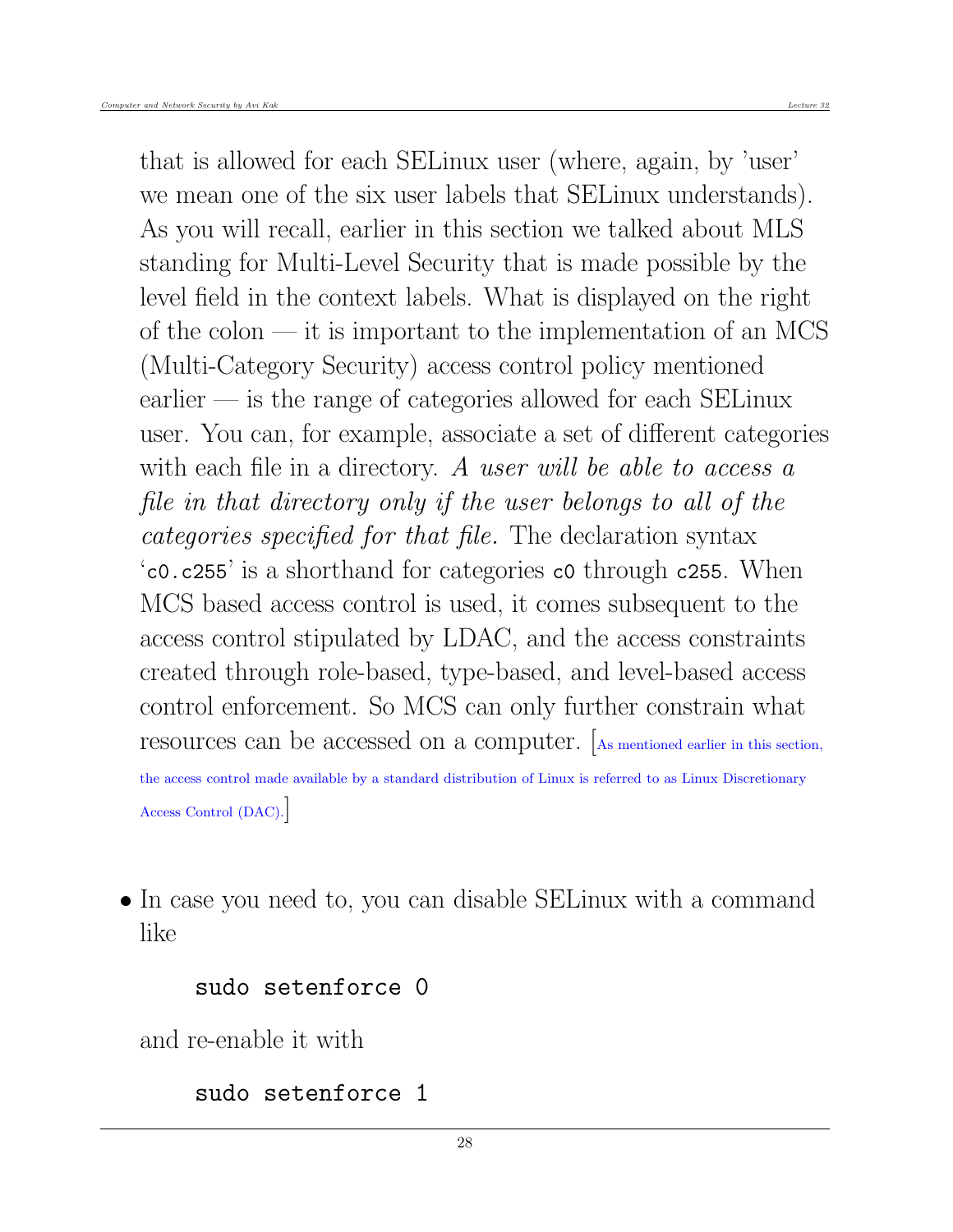As mentioned earlier, you can check the status of SELinux running on our machine by

#### sestatus

If it says "enforcing," that means that SELinux is providing protection. To completely disable the SELinux install in your machine, change the SELINUX variable in the /etc/selinux/config file to read

#### SELINUX=disabled

- Should it happen that you run into some sort of a jam after installing SELinux in a host, perhaps you could try executing the command 'sudo setenforce 0' in that host in order to place SELinux in a permissive mode. To elaborate with an example, let's say you try to scp a file into a SELinux enabled host as a user named 'xxxx' (assuming that xxxx has login privileges at the host) and it doesn't work. You check the '/var/log/auth.log' file in the host and you see there the error message "failed to get default SELinux security context for xxxx (in enforcing mode)". In order to solve this problem, you'd need to fix the context label associated with the user 'xxxx'. Barring that, you can also momentarily place the host in a permissive mode through the command 'sudo setenforce 0' and get the job done.
- What is achieved in Linux with MAC is achieved in Windows systems with Mandatory Integrity Control (MIC) that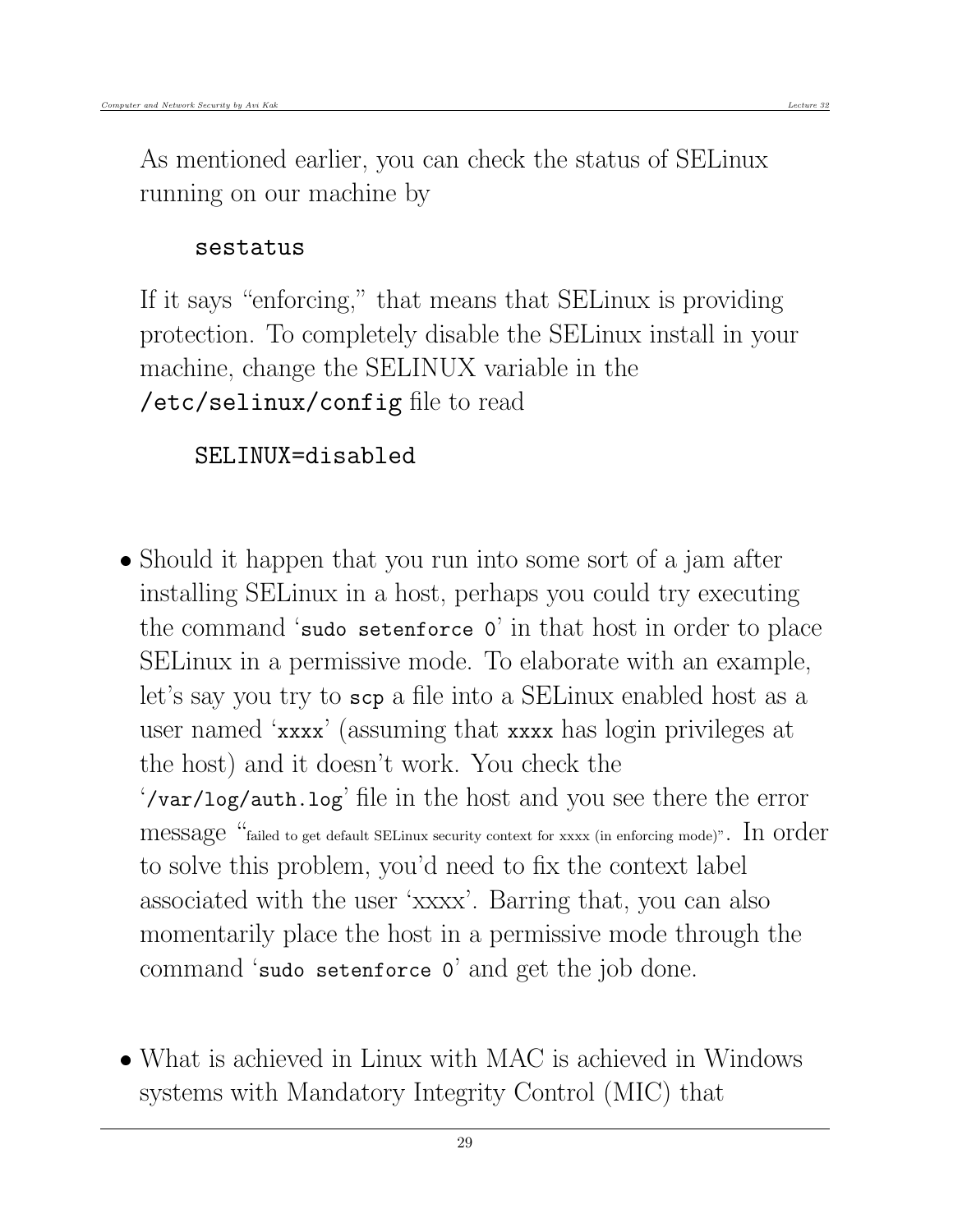associates one of the following five Integrity Levels (IL) with processes: Low, Medium, High, System, and Trusted Installer.

• While we achieve significant security by sandboxing the apps, one cannot be lulled into thinking that that's is the answer to all systems related vulnerabilities in computing devices. When it comes to systems related issues in computer security, here is some food for thought: Is it possible that your OS bootstrap loader (such as the GRUB bootloader) could be used by a rogue program to download a corrupted OS kernel? Is it possible that the /sbin/init file (that is used to launch the init process from which all other processes are spawned in Unix/Linux platforms) could itself be replaced by a corrupted version? And what about an adversary exploiting the ptrace tools that is normally used in Linux by one process to observe and control the execution of another process?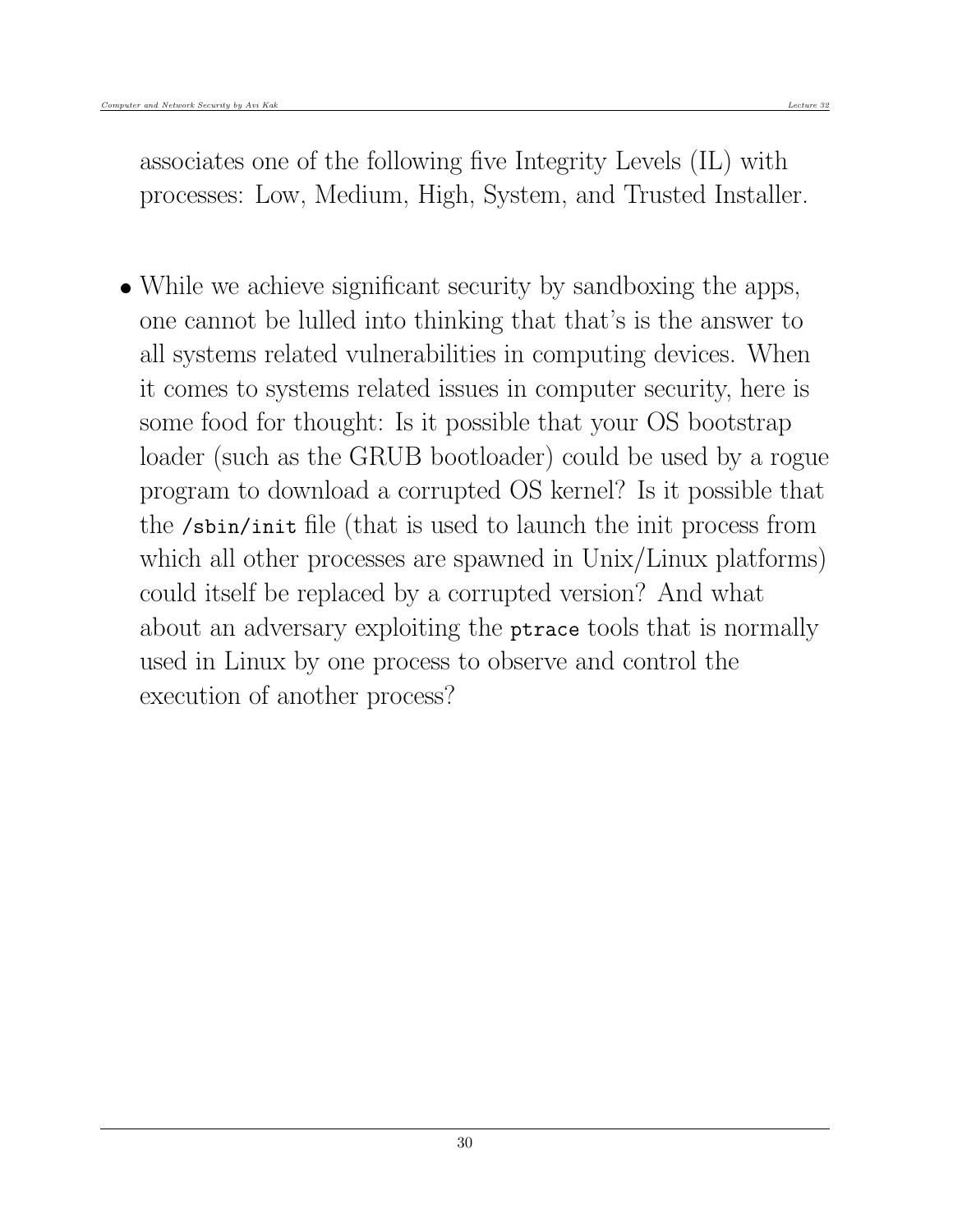<span id="page-30-0"></span>Back to [TOC](#page-1-0)

## 32.4 WHAT ABOUT THE SECURITY OF OVER-THE-AIR COMMUNICATIONS WITH MOBILE DEVICES?

- Even if we were to think that our smartphones are free of malware, what would that imply with respect to the ability of the devices to engage in secure voice and data communications with the base stations of cellular operators? It is this question that I'll briefly address in this section.
- The answer to the question posed above depends on which generation of cellphone technology you are talking about. As you know, we now have 2G (GSM), 3G (UMTS), 4G (LTE, ITU), and now 5G wireless standards for cellphone communications. The algorithms that are used for encrypting over-the-air voice and data communications with these different standards are referred to as the A5 series of algorithms. The algorithm that is used for encrypting voice and SMS in the 2G standard (which, by the way, still dominates in most geographies around the world) is the  $A5/1$  stream cipher.  $A5/2$ , a weaker version of A5/1 created to meet certain export restrictions of about a decade ago, turned out to be an extremely weak cipher and has been discontinued. A5/3 and  $A5/4$  are meant for 3G and 4G wireless technologies.  $r_{\text{The GSM}}$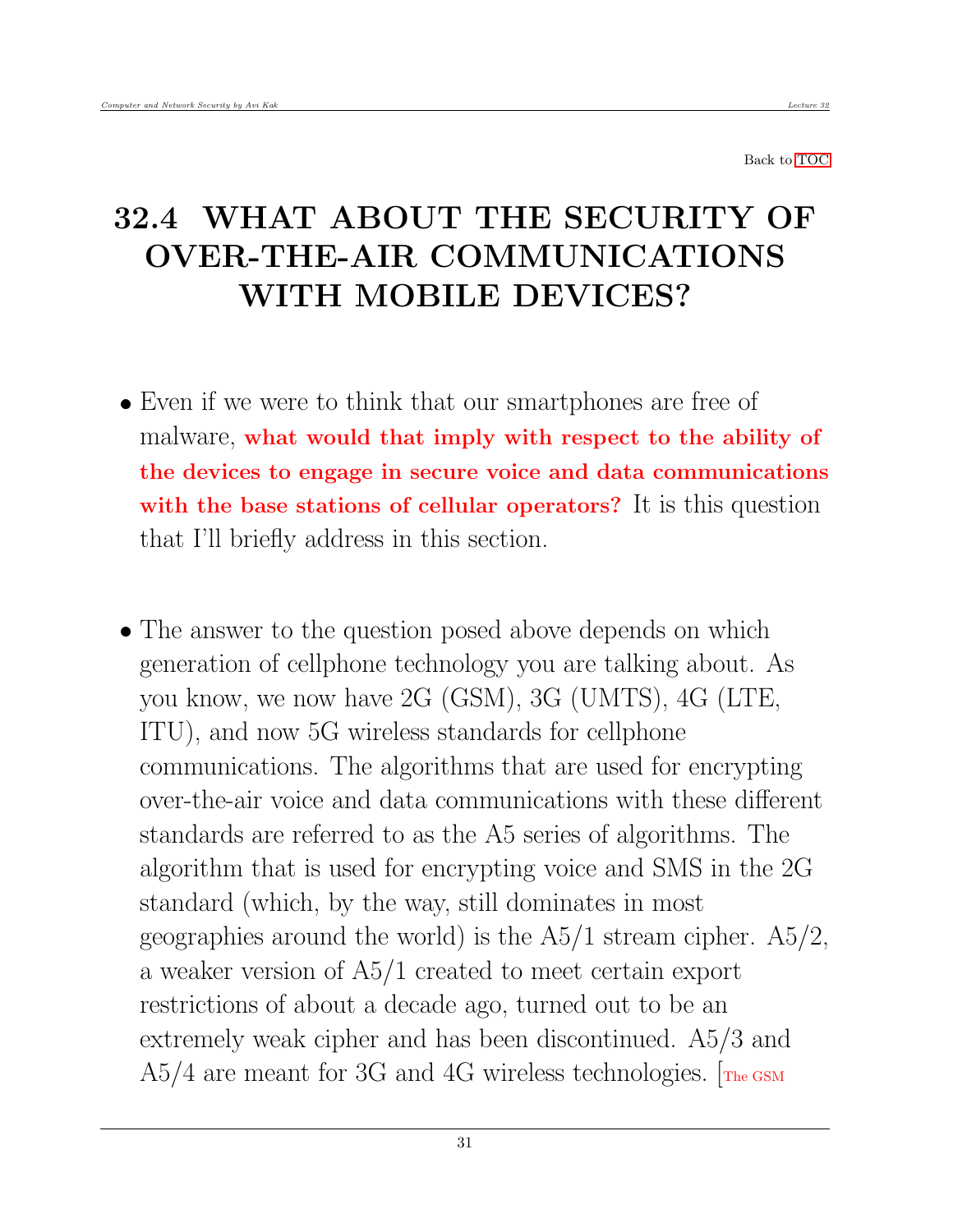standard defines a set of algorithms for encryption and authentication services. These algorithms are named 'Ax' where 'x' in an integer that indicates the function of the algorithm. For example, a base station can call on the A3 algorithm to authenticate a mobile device. The A5 algorithm provides the encryption/decryption services. The algorithm A8 is used to generate a 64 bit session key. An algorithm with the name COMP128 combines the functionality of A3 and A8.]

- Both A5/3 and A5/4 are based on the KASUMI block cipher, which in turn is based on a block cipher called MISTY1 developed by Mitsubishi. The KASUMI cipher is used in the Output Feedback Mode that we talked about in Lecture 9, which generates a bitstream in multiples of 64 bits. Regarding KASUMI, it is a 64-bit block cipher with a Feistel structure (that you learned in Lecture 3) with eight rounds. KASUMI needs a 128-bit encryption key.
- The rest of this section, and the subsection that follows, focuses on the A5/1 cipher that is used widely in 2G cellular networks. It is now well known that this cipher provides essentially no security because of the speed with which it can be cracked using ordinary computing hardware.
- What makes  $A5/1$  interesting is that it is a great case study in how things can go wrong when you believe in **security through** obscurity. As I mentioned in Section 32.1, this algorithm was kept secret for several years by the cellphone operators. But, eventually, it was leaked out and found to provide virtually no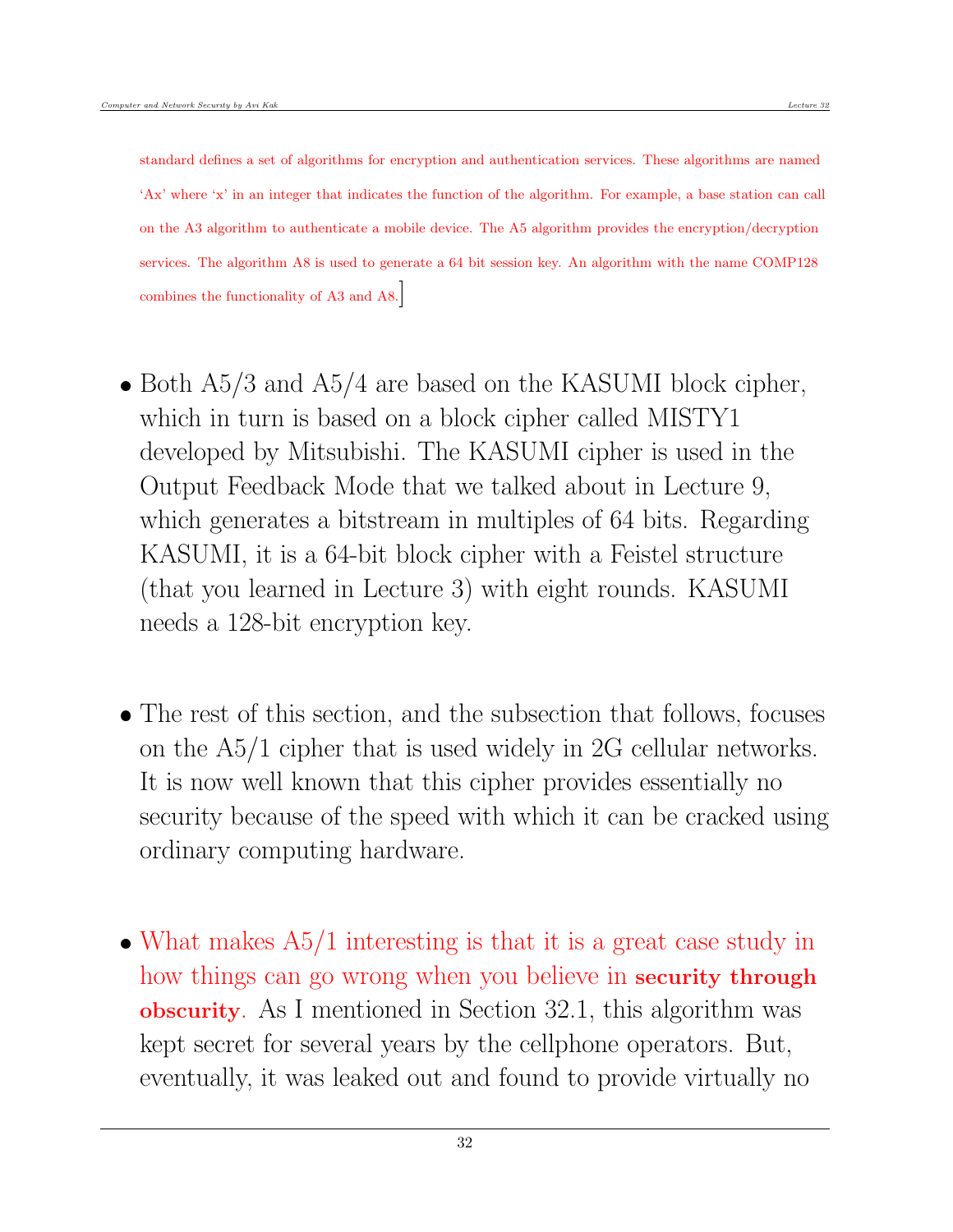security with regard to the privacy of voice data and SMS messages.

- A5/1 is bit-level stream cipher with a 64-bit encryption key. The encryption key is created for each session from a master key that is shared by the cellphone operator (with which the phone is registered) and the SIM card in the phone. When a base station (which may belong to some other cellphone operator) needs a session key, it fetches it from the cellphone operator that holds the master key.
- GSM transmissions are bursty. Time division multiplexing is used to quickly transmit a collected stream of bits that need to be sent over a given communication link between the base station and a phone. A single burst in each direction consist of 114 bits of 4.615 milliseconds duration.
- The purpose of  $A5/1$  is to produce two pseudorandom 114-bit streams — called the keystreams — one for the uplink and the other for the downlink. The 114-bit data in each direction is XORed with the keystream. The destination can recover the original data by XORing the received bit stream with the same keystream.
- $\bullet$  In addition to the 64-bit key, the encryption of each 114-bit stream is also controlled by a 22-bit frame number which is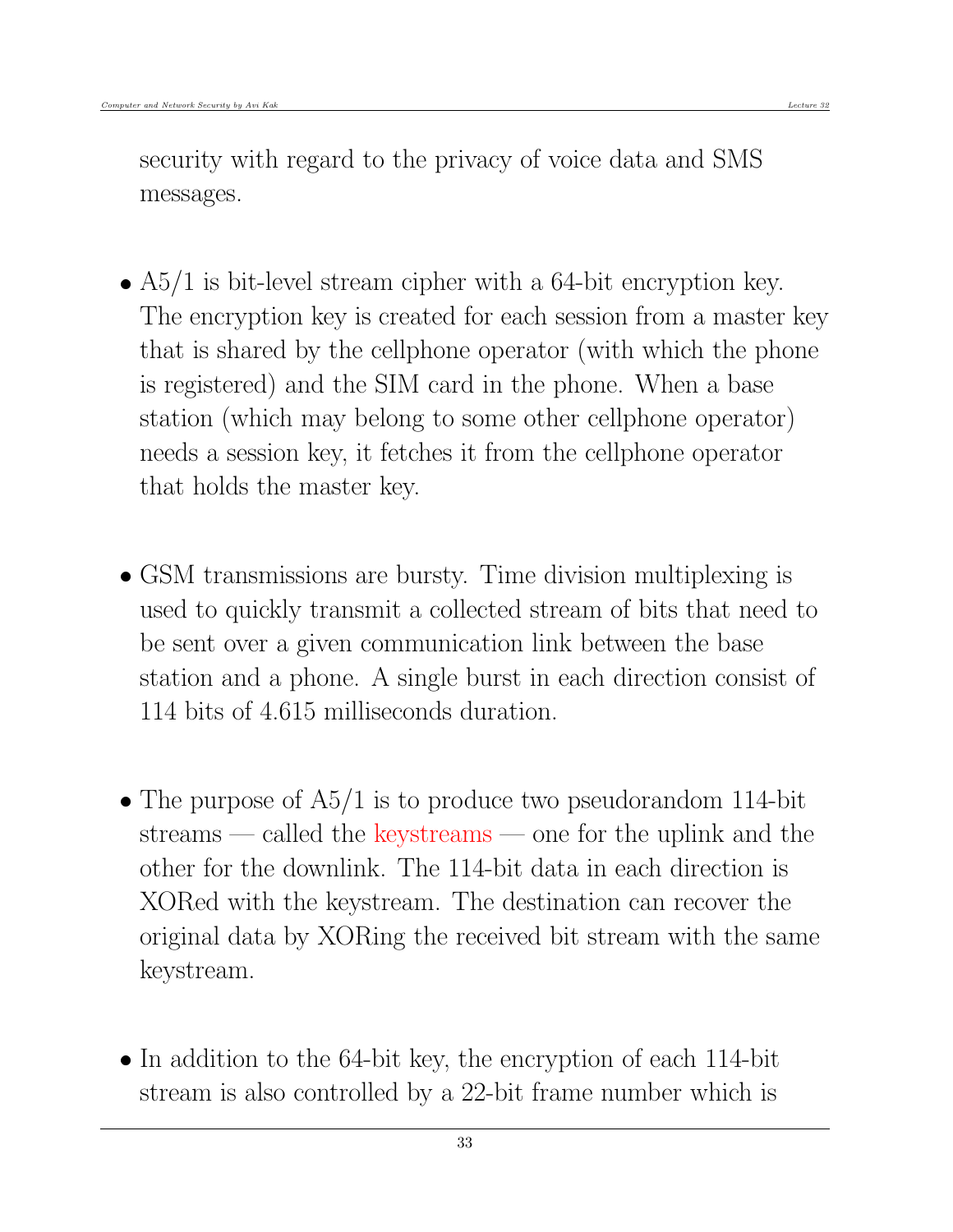always publicly known.

- A5/1 works off three LFSRs (Linear Feedback Shift Register), designated R1, R2, and R3, of sizes 19, 22, and 23 bits, as shown in Figure 1. Each shift register is initialized with the 64-bit encryption key and the 22-bit frame number in the manner illustrated by the Python code in the next subsection.
- Each shift register has what is known as a *clocking bit* for each register it's marked with a red box in Figure 1. As you can tell from the figure, for R1, the clocking bit is at index 8, and for both R2 and R3 at index 10. During the production of the keystream, the clocking bits are used to decide whether or not to clock a shift register. Pay close attention to the distinction between the *clocking bit*, of which there is ONLY ONE in each shift register, and the **feedback bits**, of which there are SEVERAL in each shift register, as shown in Figure 1.]
- Clocking a shift register involves the following operations: (1) You record the bits at the feedback taps in the register; (2) You shift the register by one bit position towards the MSB (which is at the right end of the shift registers, the end with the highest indexed bit position); and  $(3)$  You set the value of the LSB to an XOR of the feedback bits. When you are first initializing a register with the encryption key, you add a fourth step, which is to XOR the LSB with the key bit corresponding to that clock tick, etc.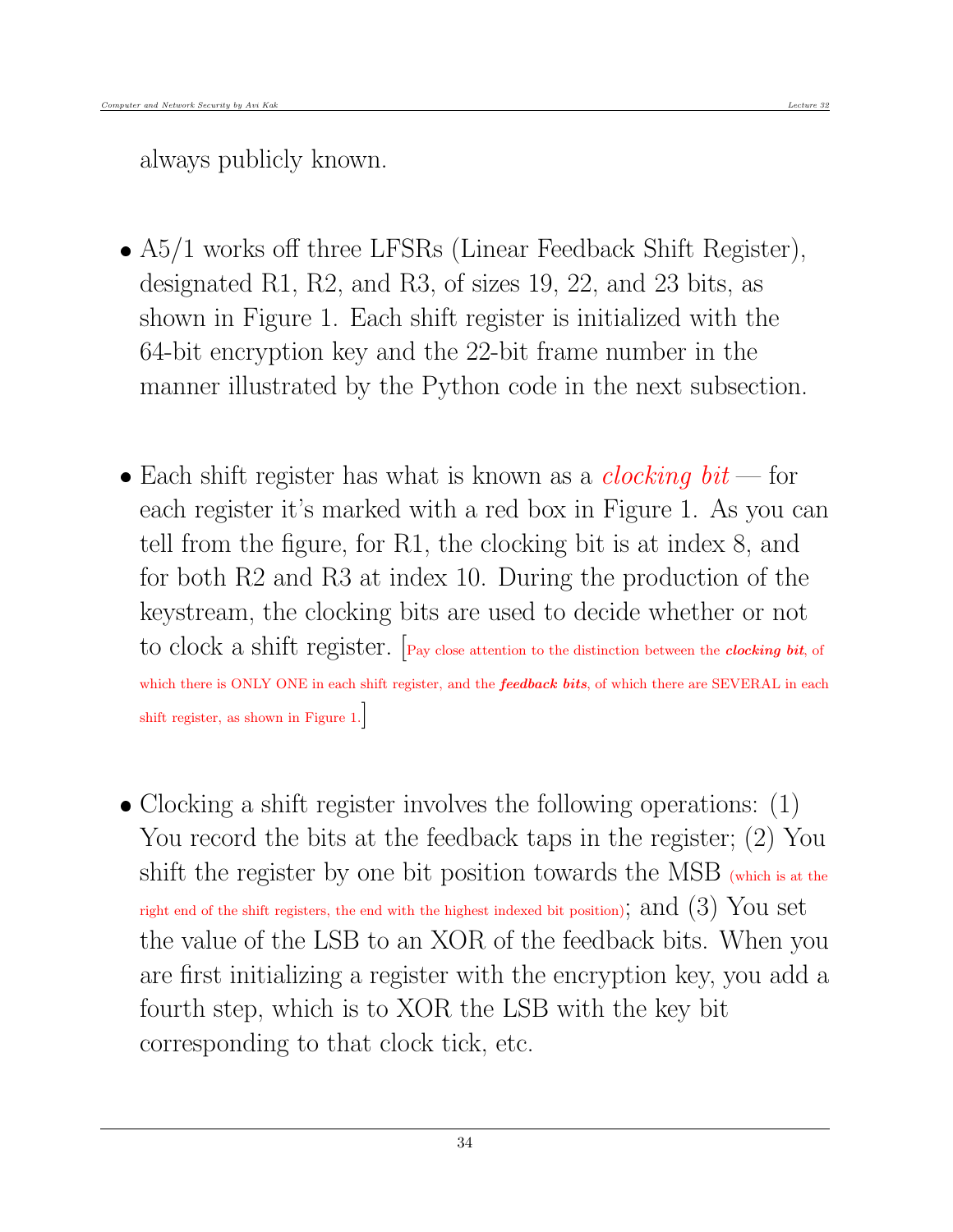

Figure 1: This figure shows how three Linear Feedback Shift Registers are used in the A5/1 algorithm for encrypting voice and SMS in 2G cellular networks. (This figure is from Lecture 32

of "Lecture Notes on Computer and Network Security" by Avi Kak)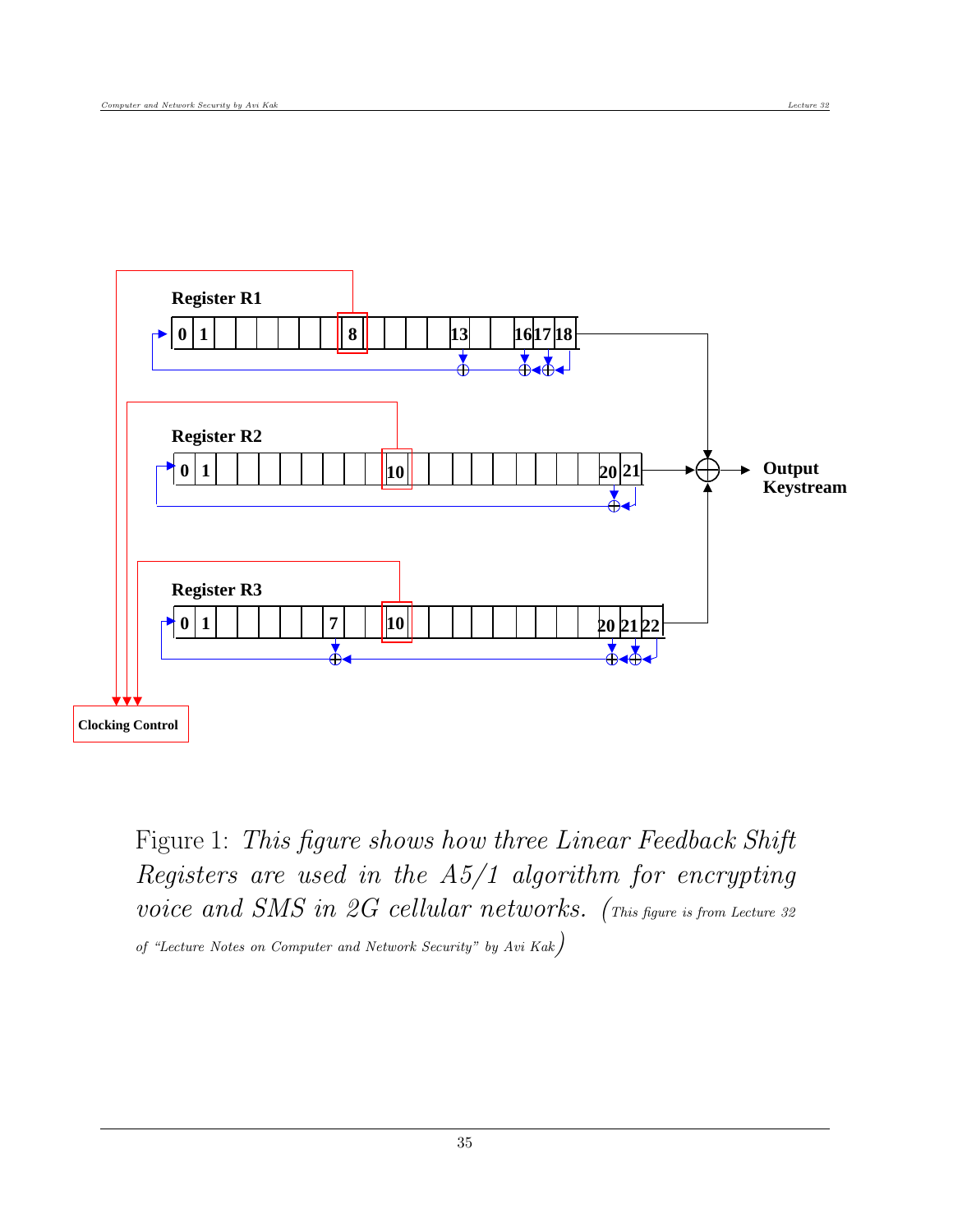- After the shift registers have been initialized, you produce a keystream by doing the following at each clock tick:
	- You take a majority vote of the clocking bits in the three registers R1, R2, and R3. Majority voting means that you find out whether at least two of the three are either 0's or 1's.
	- You only clock those registers whose clocking bits are in agreement with the majority bit.
	- You take the XOR of the MSB's of the three registers and that becomes the output bit.
- The next subsection presents a Python implementation of this logic to remove any ambiguities about the various steps outlined above.
- A5/1 has been the subject of cryptanalysis by several researchers. The most recent attack on A5/1, by Karsten Nohl, was presented at the 2010 Black Hat conference. The PDF of the paper is available at:

[https://srlabs.de/blog/wp-content/uploads/2010/07/Attacking.Phone\\_.Privacy\\_Karsten.Nohl\\_1.pdf](https://srlabs.de/blog/wp-content/uploads/2010/07/Attacking.Phone_.Privacy_Karsten.Nohl_1.pdf) Here is a quote from Karsten Nohl's paper: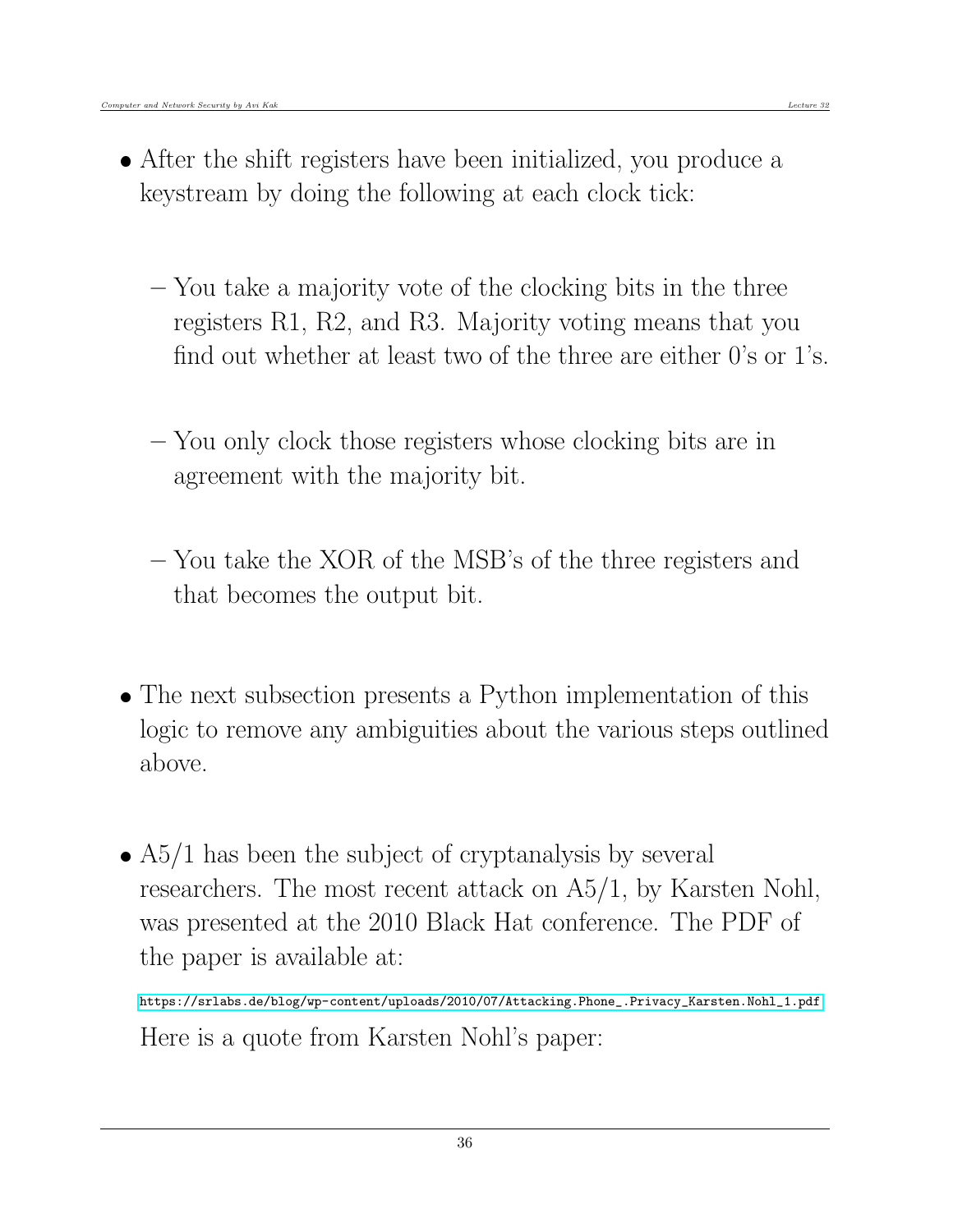".....  $A5/1$  can be broken in seconds with 2TB of fast storage and two graphics cards. The attack combines several time-memory trade-off techniques and exploits the relatively small effective key size of 61 bits"

Nohl has demonstrated that a rainbow table attack can be mounted successfully on A5/1. You learned about rainbow tables in Lecture 24.

 Another interesting (but more theoretical) paper about mounting attacks on A5/1 is "Cryptanalysis of the A5/1 GSM Stream Cipher" by Eli Biham and Orr Dunkelman that appeared in Progress in Cryptology – INDOCRYPT, 2000. Another important publication that talks about cryptanalysis of A5 ciphers is "Instant Ciphertext-Only Cryptanalysis of GSM Encrypted Communication" by Elad Barkan, Eli Biham, and Nathan Keller.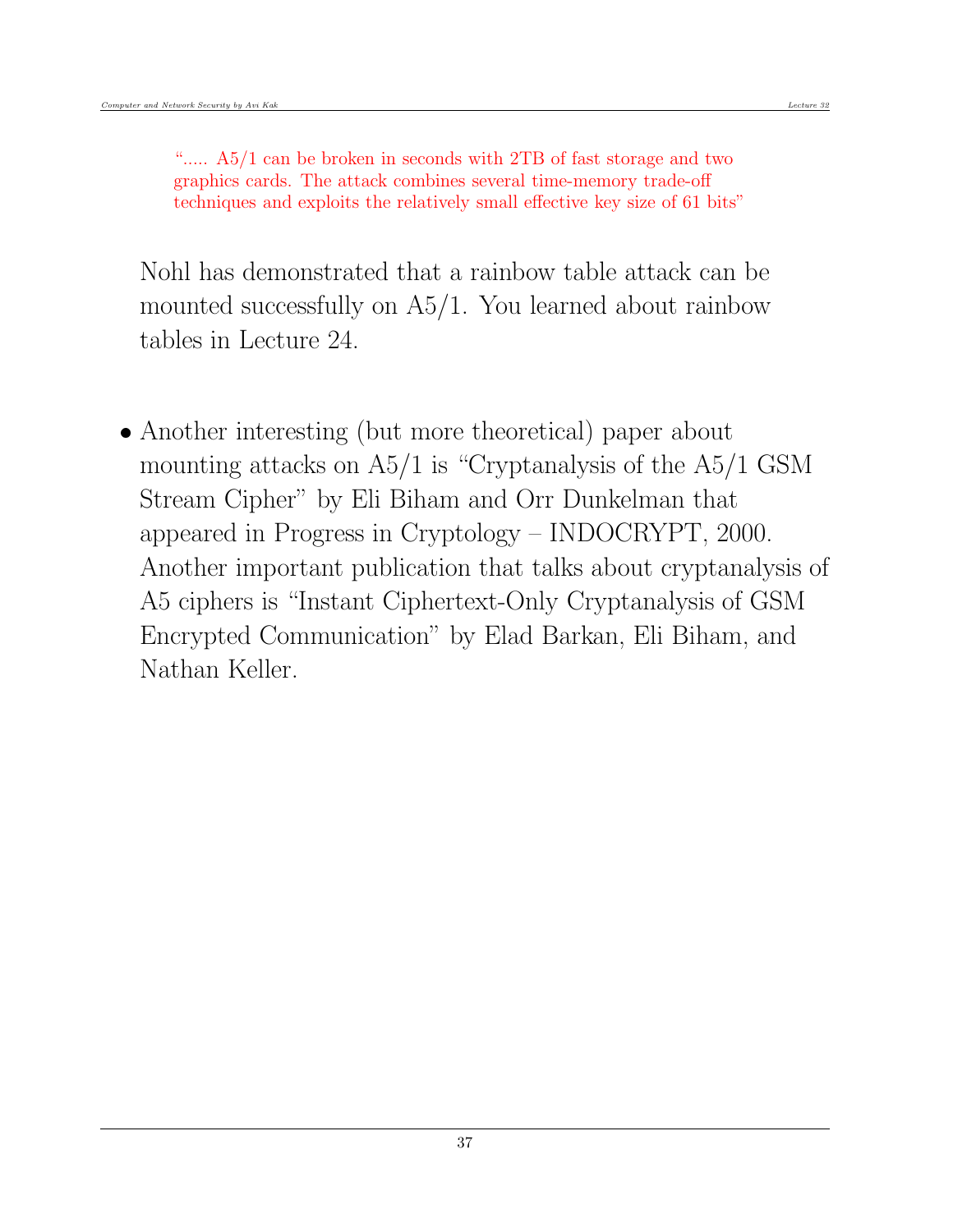# 32.4.1 A Python Implementation of the A5/1 Cipher

- So that you can better understand the algorithmic steps for the A5/1 stream cipher described in the previous section, I'll now present here its Python implementation. As the comment block at the top of the code file says, my Python implementation is based on the C code provided for the algorithm by Marc Briceno, Ian Goldberg, and David Wagner.
- Line  $(1)$  of the code defines the three registers R1, R2, and R3 as three BitVectors of sizes 19, 22, and 23 bits respectively. It is best to visualize these registers as shown in Figure 1. The BitVectors constructed will actually contain the LSB at the left end and the MSB at the right end.
- Line (2) defines the BitVectors needed for the feedback taps on R1, R2, and R3. We set the tap bits in Lines (3), (4) and (5). We can get hold of the feedback bits in each register by simply taking the logical AND of the register BitVectors, as defined in Line (1), and the tap BitVectors, as defined in Line (2).
- Lines  $(9)$  through  $(11)$  set the encryption key. This key can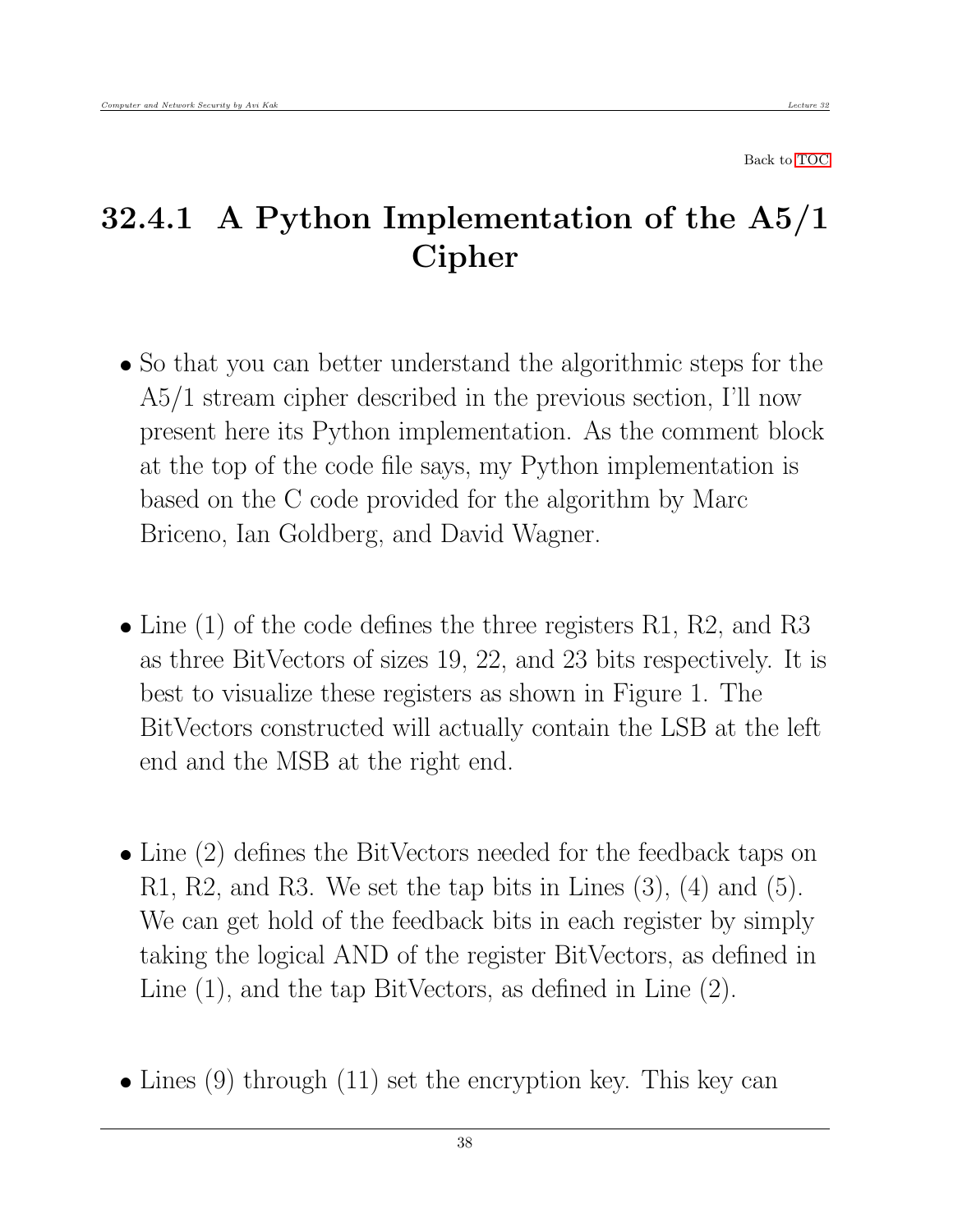obviously be set to anything at all provided it is 64 bits long. The specific value shown for the key is the same as used by Briceno, Goldberg, and Wagner in their C code.

- $\bullet$  In a similar fashion, Lines (12) and (13) set the frame number which must be a 22-bit number. I have used the same number as Briceno et al.
- Lines (14) and (15) define the two 114-bit long BitVectors that are used later for storing the two output keystreams.
- Lines (16) through (32) define the support routines  $\text{parity}($ ), majority(), clockone(), and clockall(). Their definitions should make clear the logic used in these functions.
- The setupkey() in Lines  $(33)$  through  $(44)$  initializes the three shift registers by, first, clocking in the 64 bits of the encryption key, then, by clocking in the 22 bits of the frame number, and, finally, by simply clocking the registers 100 times for the "avalanche" effect. Note the important difference between how the registers are clocked in Lines (34) through (39) and in Lines  $(40)$  through  $(44)$ . In Lines  $(34)$  through  $(39)$ , we clock all three registers at each clock tick. However, in lines (40) through (44), a register is clocked depending on how its clocking bit compares with the clocking bits in other two registers.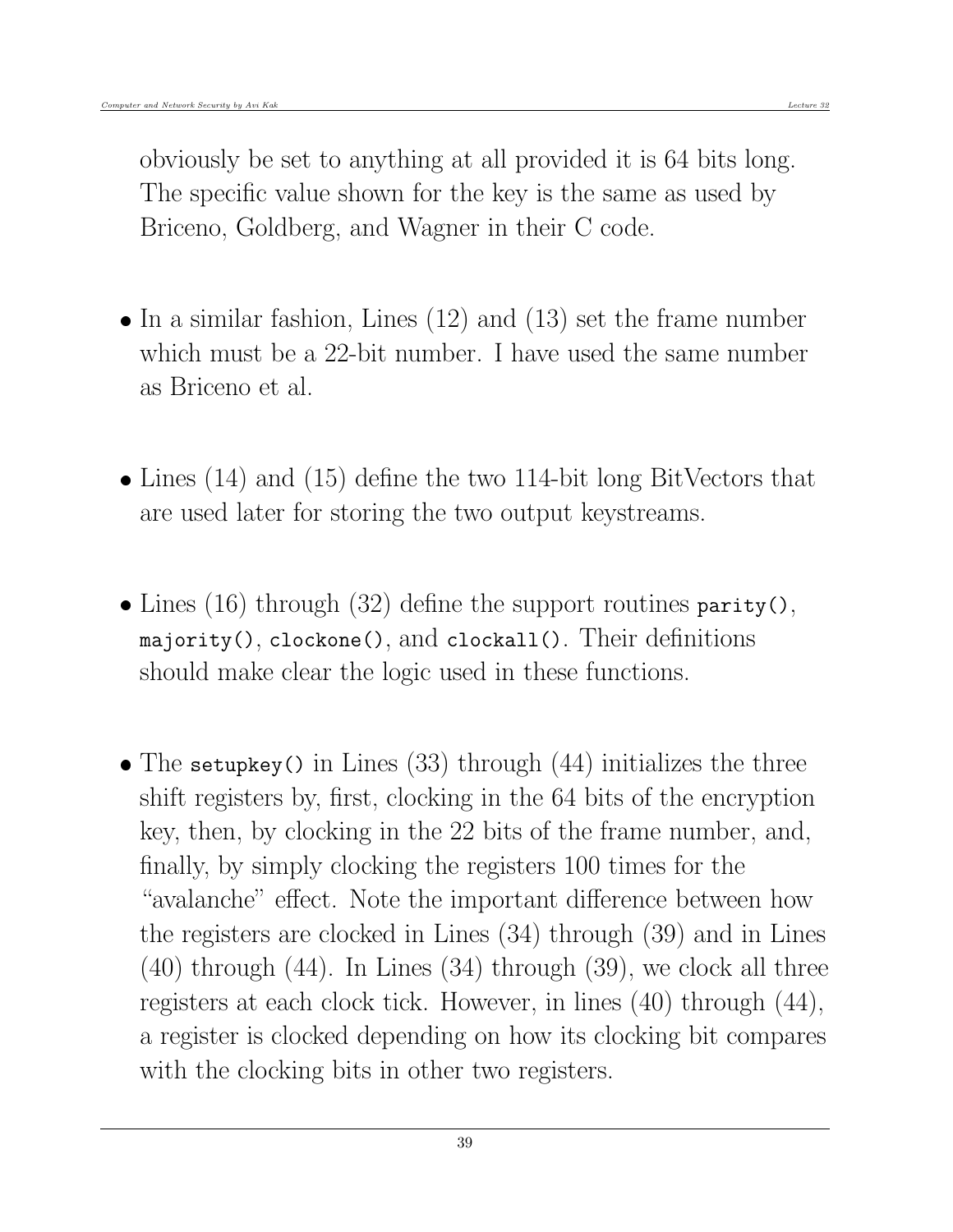- The function that actually produces the keystreams, run(), is defined in Lines (45) through (55). I have combined the production of the two keystreams into a single 228-iterations loop in Lines (48) through (53). The first 114 bits generated in this manner are for the uplink keystream and the next 114 bits for the downlink keystream. This is reflected by the division made in lines (54) and (55).
- The rest of the code is for checking the accuracy of the implementation against the test vector provided by Briceno et al. in their C-based implementation. The variables good AtoB and goodBtoA store the correct values for the two keystreams for the encryption key of Line (9) and the frame number of Line (12).

```
#!/usr/bin/env python
## A5_1.py
## Avi Kak (kak@purdue.edu)
## April 21, 2015
## This is a Python implementation of the C code provided by Marc Briceno, Ian
## Goldberg, and David Wagner at the following website:
##
## http://www.scard.org/gsm/a51.html
##
## For accuracy, I have compared the output of this Python code against the test
## vector provided by them.
## The A5/1 algorithm is used in 2G GSM for over-the-air encryption of voice and SMS
## data. On the basis of the cryptanalysis of this cipher and the more recent
## rainbow table attacks, the A5/1 algorithm is now considered to provide virtually
## no security at all. Nonetheless, it forms an interesting case study that shows
## that when security algorithm are not opened up to public scrutiny (because some
## folks out there believe in "security through obscurity"), it is possible for such
## an algorithm to become deployed on a truly global basis before its flaws become
## evident.
```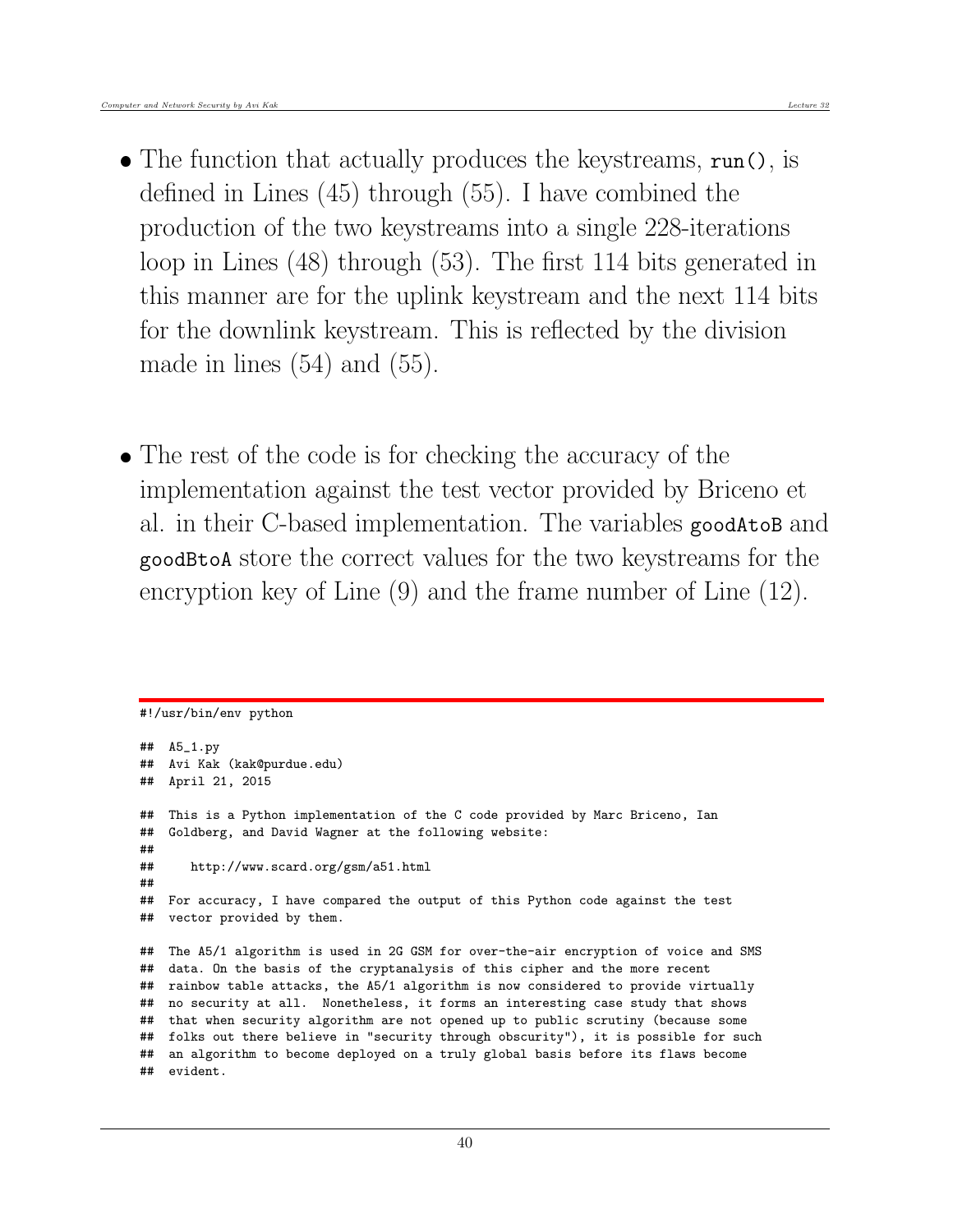```
## The A5/1 algorithm is a bit-level stream cipher based on three LFSR (Linear
## Feedback Shift Register). The basic operation you carry out in an LFSR at each
## clock tick consists of the following three steps: (1) You record the bits at the
## feedback taps in the register; (2) You shift the register by one bit position
## towards the MSB; and (3) You set the value of the LSB to an XOR of the feedback
## bits. When you are first initializing a register with the encryption key, you
## add a fourth step, which is to XOR the LSB with the key bit corresponding to that
## clock tick, etc.
from BitVector import *
# The three shift registers
R1, R2, R3 = BitVector(size=19), BitVector(size=22), BitVector(size=23) \#(1)# Feedback taps
R1TAPS,R2TAPS,R3TAPS = BitVector(size=19),BitVector(size=22),BitVector(size=23) #(2)
R1TAPS[13] = R1TAPS[16] = R1TAPS[17] = R1TAPS[18] = 1 #(3)
R2TAPS [20] = R2TAPS [21] = 1 \#(4)R3TAPS[7] = R3TAPS[20] = R3TAPS[21] = R3TAPS[22] = 1 \#(5)print "R1TAPS: ", R1TAPS #(6)
print "R2TAPS: ", R2TAPS \#(7)print "R3TAPS: ", R3TAPS #(8)
keybytes = [BitVector(hexstring=x).reverse() for x in [212, 23, 45, 46, 67, \ \times)'89', 'ab', 'cd', 'ef'] #(9)
key = reduce(lambda x, y: x+y, keybytes)   #(10)print "encryption key: ", key #(11)
frame = BitVector(intVal=0x134, size=22).reverse()print "frame number: ", frame \#(13)## We will store the two output keystreams in these two BitVectors, each of size 114
## bits. One is for the uplink and the other for the downlink:
AtoBkeystream = BitVector(size = 114) #(14)
BtoAkeystream = BitVector(size = 114) #(15)
## This function used by the clockone() function. As each shift register is
## clocked, the feedback consists of the parity of all the tap bits:
def parity(x): \#(16)countbits = x.count bits() #(17)return countbits \chi 2 \qquad \qquad \qquad \qquad \qquad \qquad \qquad \qquad \qquad \qquad \qquad \qquad \qquad \qquad \qquad \qquad \qquad \qquad \qquad \qquad \qquad \qquad \qquad \qquad \qquad \qquad \qquad \qquad \qquad \qquad \qquad \qquad \qquad## In order to decide whether or not a shift register should be clocked at a given
## clock tick, we need to examine the clocking bits in each register and see what the
## majority says:
def majority(): \#(19)sum = R1[8] + R2[10] + R3[10] \#(20)if sum >= 2: \#(21)r return 1 \#(22)else: #(23)
     r return 0 \#(24)
```
## This function clocks just one register that is supplied as the first arg to the ## function. The second argument must indicate the bit positions of the feedback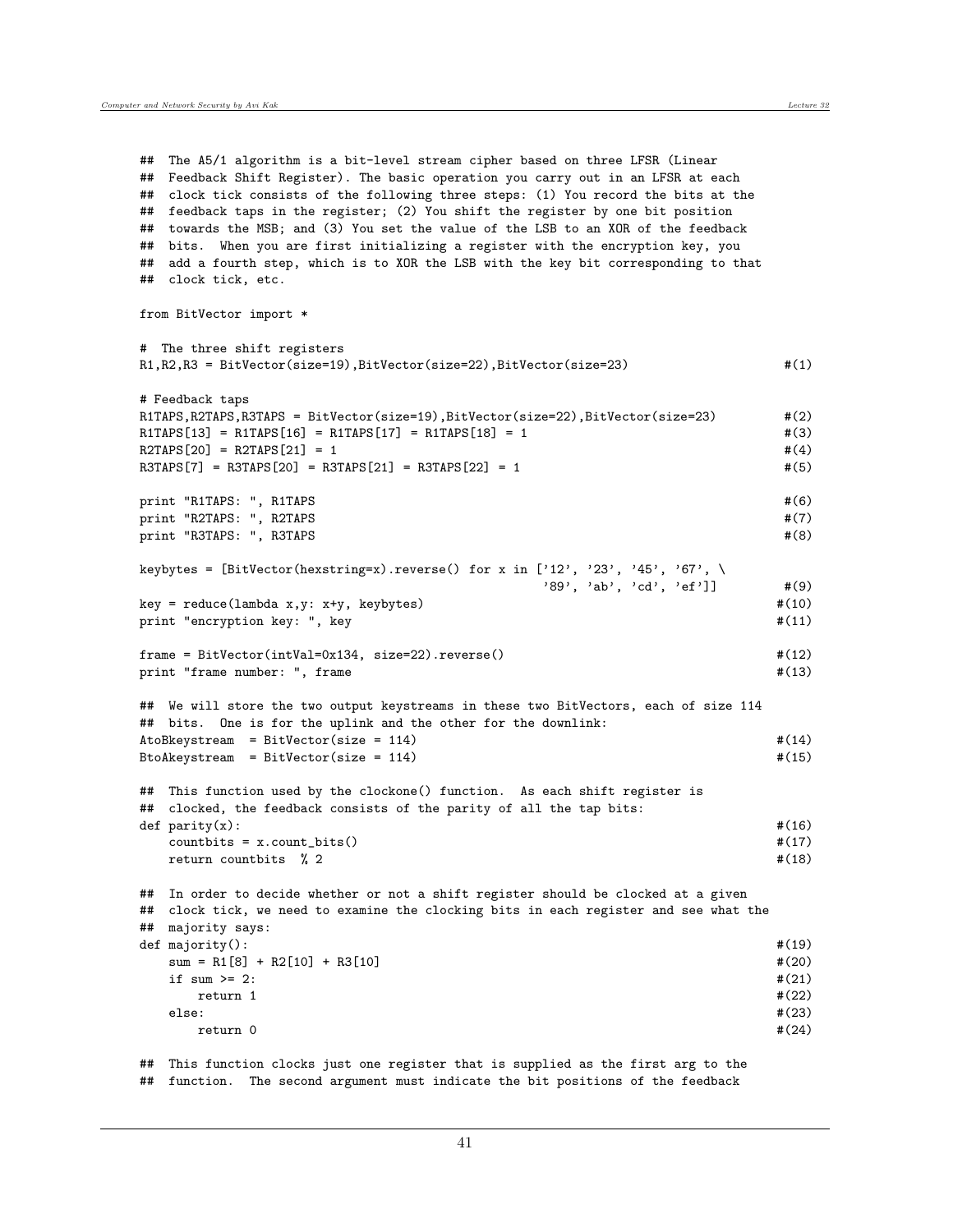```
## taps for the register.
def clockone(register, taps): #(25)
  tapsbits = register & taps #(26)
  register.shift_right(1) \#(27)register[0] = parity(tapsbits) #(28)
## This function is needed for initializing the three shift registers.
def clockall(): #(29)clockone(R1, R1TAPS) \#(30)
  clockone(R2, R2TAPS) \#(31)clockone(R3, R3TAPS) #(32)
## This function initializes the three shift registers with, first, the 64-bit
## encryption key, then with the 22 bits of frame number, and, finally, by simply
## clocking the registers 100 times to create the 'avalanche' effect. Note that
## during the avalanche creation, clocking of each register now depends on the
## clocking bits in all three registers.
\det setupkey(): \#(33)# Clock into the registers the 64 bits of the encryption key:
  for i in range(64): \#(34)clockall() #(35)
    R1[0] \hat{=} key[i]; R2[0] \hat{=} key[i]; R3[0] \hat{=} key[i] \hat{=} #(36)
  # Clock into the registers the 22 bits of the frame number:
  for i in range(22): \#(37)clockall() #(38)
    R1[0] \hat{=} frame[i]; R2[0] \hat{=} frame[i]; R3[0] \hat{=} frame[i] #(39)
  # Now clock all three registers 100 times, but this time let the clocking
  # of each register depend on the majority voting of the clocking bits:
  for i in range(100): \#(40)maj = majority() \#(41)if (R1[8] != 0) == maj: clockone(R1, R1TAPS) #(42)if (R2[10] := 0) == maj: clockwise(R2, R2TAPS) #(43)
    if (R3[10] := 0) == maj: clockwise(R3, RTAPS) #(44)
## After the three shift registers are initialized with the encryption key and the
## frame number, you are ready to run the shift registers to produce the two bit 114
## bits long keystreams, one for the uplink and the other for the downlink.
def run(): #(45)global AtoBkeystream, BtoAkeystream \#(46)keystream = BitVector(size=228) #(47)
  for i in range(228): \#(48)maj = majority() \#(49)if (R1[8] != 0) == maj: clockone(R1, R1TAPS) \#(50)if (R2[10] := 0) == maj: clockwise(R2, RTAPS)   \#(51)if (R3[10] != 0) == maj: clockwise(R3, RTAPS)   \#(62)keystream[i] = R1[-1] ^ R2[-1] ^ R3[-1] * (53)\text{AtoBkevstream} = \text{kevstream}[:114] \text{*}(54)BtoAkeystream = keystream[114:] #(55)
## Initialize the three shift registers:
setupkey() #(56)
## Now produce the keystreams:
run() \#(57)## Display the two keystreams:
```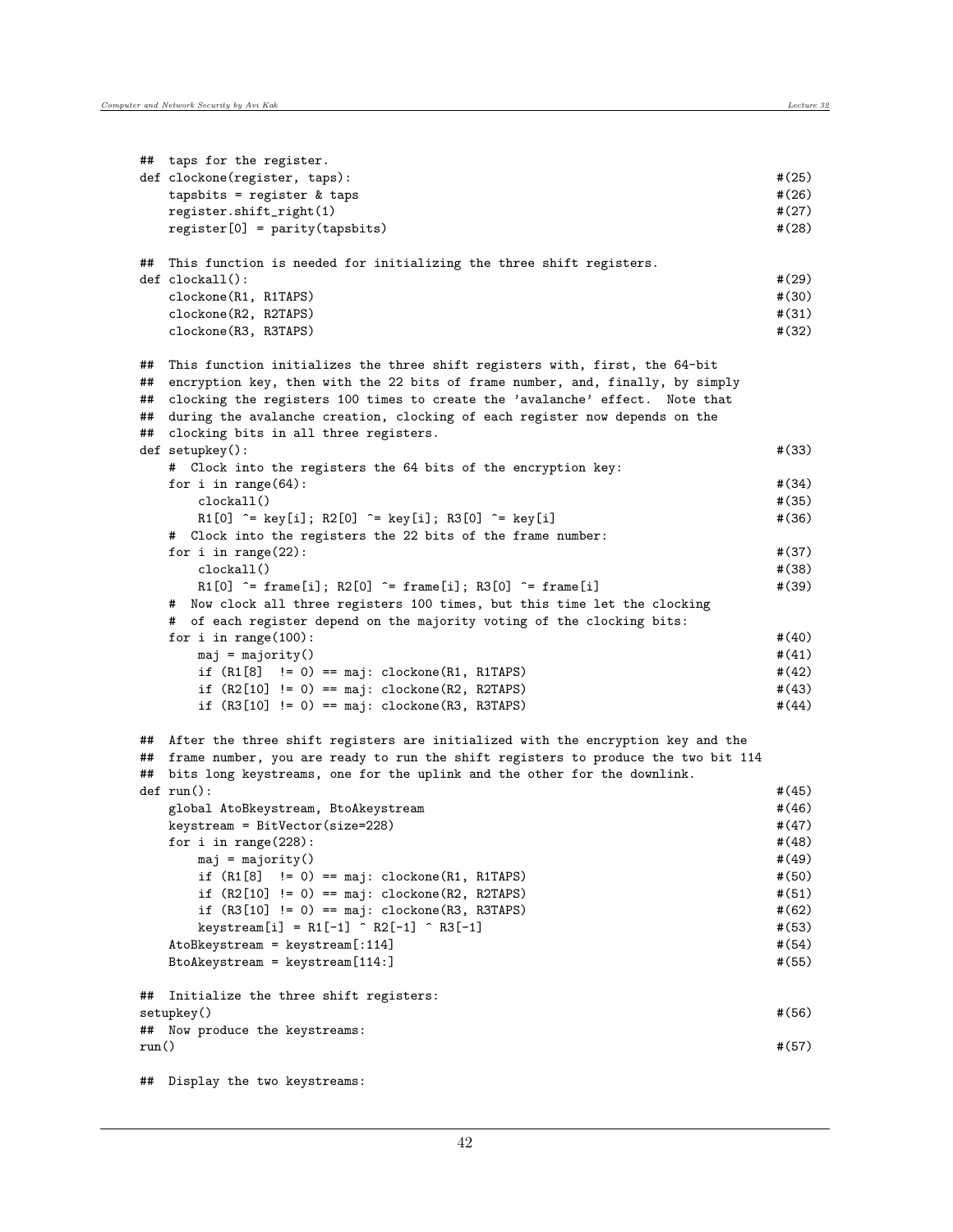```
print "\nAtoBkeystream: ", AtoBkeystream #(58)
print "\nBtoAkeystream: ", BtoAkeystream #(59)
## Here are the correct values for the two keystreams:
goodAtoB = [BitVector(hexstring = x) for x in ['53','4e','aa','58','2f','e8','15','1a',\
                                   'b6','e1','85','5a','72','8c','00'] ] #(60)
goodBtoA = [BitVector(hexstring = x) for x in ['24','fd','35','a3','5d','5f','b6','52',\
                                   '6d','32','f9','06','df','1a','c0'] ] #(61)
\text{goodAtoB} = \text{reduce}(\text{lambda } x, y: x+y, \text{goodAtoB}) \#(62)goodBtoA = reduce(lambda x,y: x+y, goodBtoA) #(63)
print "\nGood: AtoBkeystream: ", goodAtoB[:114] \# (64)print "\nGood: BtoAkeystream: ", goodBtoA[:114] \#(65)if (AtoBkeystream == goodAtoB[:114]) and (AtoBkeystream == goodAtoB[:114]): #(66)print "\nSelf-check succeeded: Everything looks good" \# (67)
```
• When you run this code, you should see the following output

```
R1TAPS: 0000000000000100111
R2TAPS: 0000000000000000000011
R3TAPS: 00000001000000000000111
encryption key: 0100100011000100101000101110011010010001110101011011001111110111
frame number: 0010110010000000000000
AtoBkeystream: 010100110100111010101010010110000010111111101000000101010001
                     101010110110111000011000010101011010011100101000110000
BtoAkeystream: 001001001111110100110101101000110101110101011111101101100101
                     001001101101001100101111100100000110110111110001101011
Good AtoBkeystream: 010100110100111010101010010110000010111111101000000101010001
                     101010110110111000011000010101011010011100101000110000
Good BtoAkeystream: 001001001111110100110101101000110101110101011111101101100101
                     001001101101001100101111100100000110110111110001101011
Self-check succeeded: Everything looks good
```
 You are probably wondering as to why I did not show the keystreams in hex. In general, you can display a BitVector object in hex by calling its instance method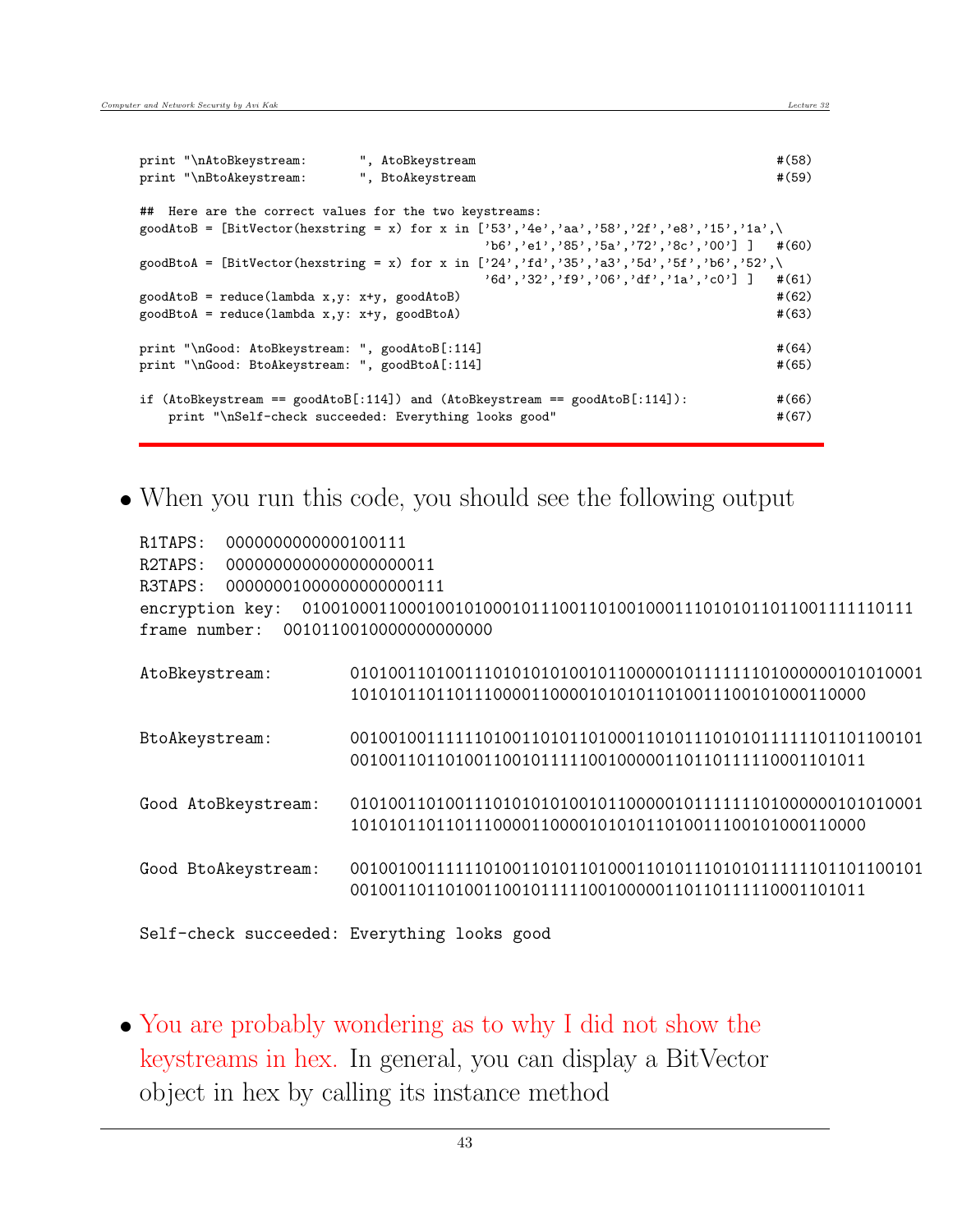$get_{\text{hex\_from\_bitvector()}}$  — provided the number of bits is a multiple of 4. Our keystreams are 114 bits long, which is not a multiple of 4. I could have augmented the keystreams by appending a couple of zeros at the end, but then you are taking liberties with the correctness of the output.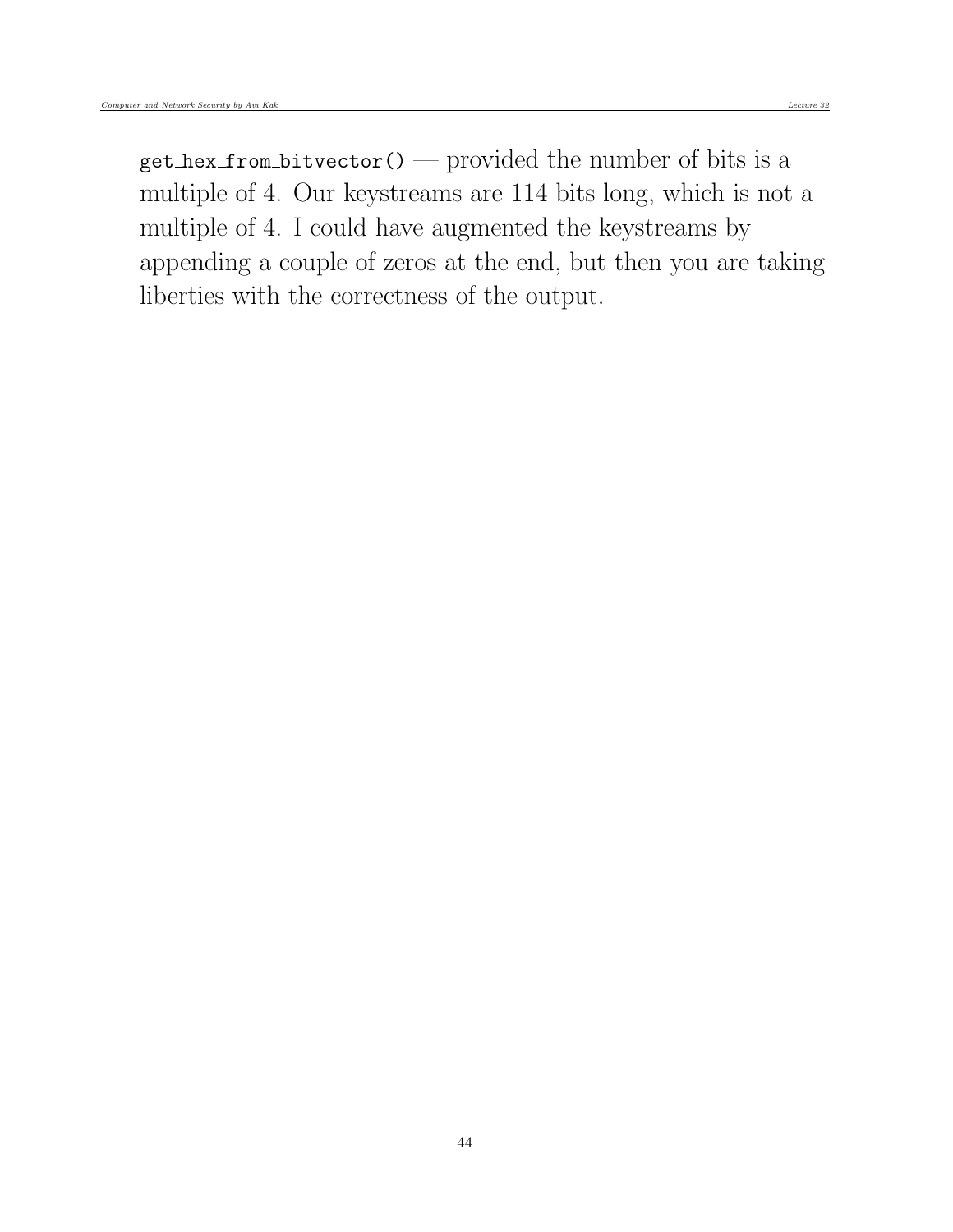## 32.5 SIDE-CHANNEL ATTACKS ON SPECIALIZED MOBILE DEVICES

- I'll now describe attacks that are best carried out if an adversary has physical possession of a computing device. Therefore, by their very nature, mobile devices are vulnerable to these form attacks — especially so the more specialized mobile devices like smartcards that contain rudimentary hardware and software compared to what you find in smartphones these days. By physically subjecting the hardware connections in such devices to externally injected momentary faults (say by a transient voltage spike from an external source), or by measuring the time taken by a cryptographic routine for a very large number of inputs, it may be possible to make a good guess at the security parameters of such devices.
- Before reading this section further (and also before reading Sections 32.7 and 32.8), you should go through Karsten Nohl's 2008 Black Hat talk at the link shown below. This talk will give you a good sense of the intrusive nature of the attacks you can mount on a device like a smartcard in order to break its encryption:

[https://www.blackhat.com/presentations/bh-usa-08/Nohl/BH\\_US\\_08\\_Nohl\\_Mifare.pdf](https://www.blackhat.com/presentations/bh-usa-08/Nohl/BH_US_08_Nohl_Mifare.pdf)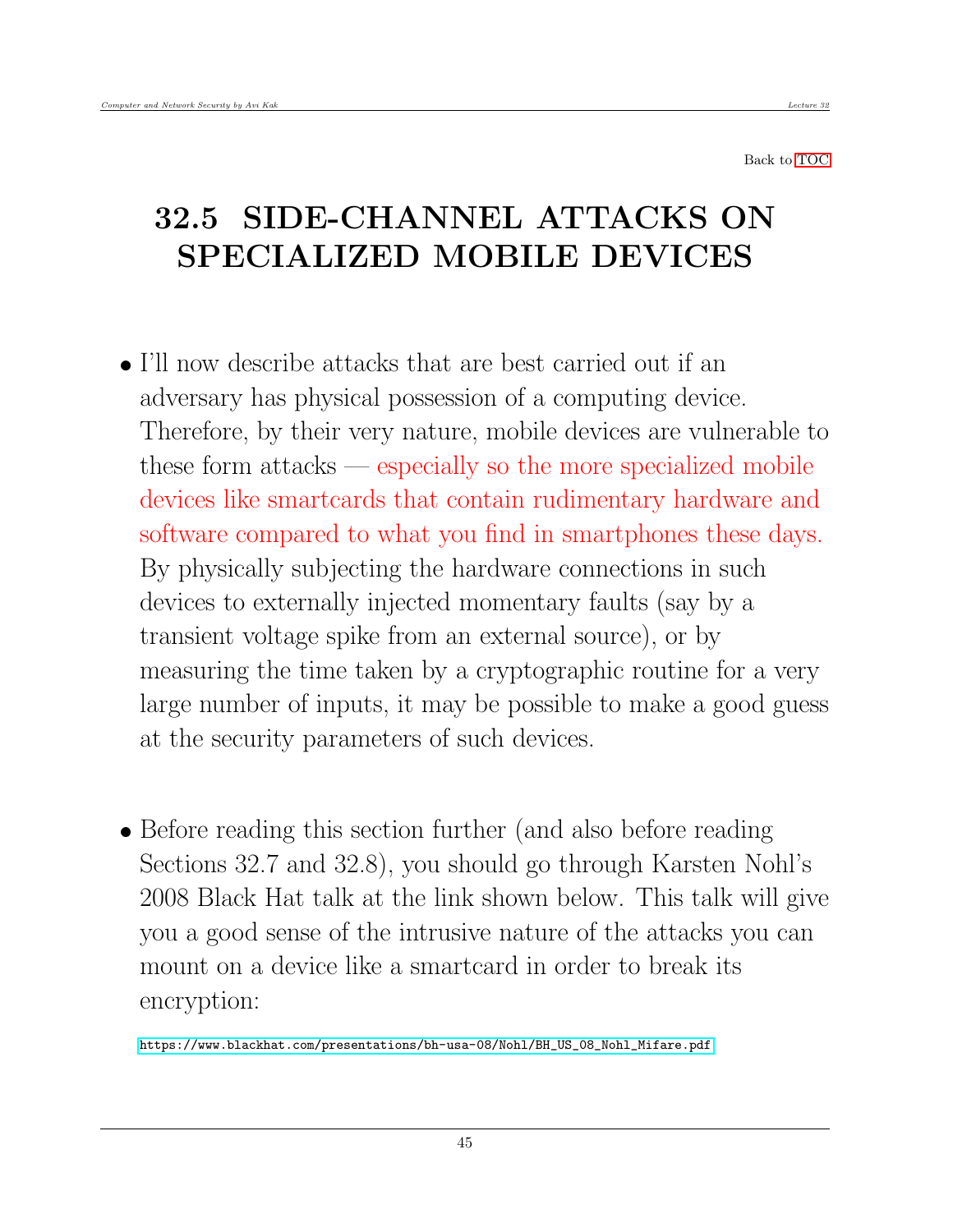- In general, a side-channel attack means that an adversary is trying to break a cipher using information that is NOT intrinsic to the mathematical details of the encryption/decryption algorithms, but that may be inferred from various "external" measurements such as the power consumed by the hardware executing the algorithms for different possible inputs, the time taken by the hardware for the same, how the hardware responds to externally injected faults, etc.
- Various forms of side-channel attacks are:
	- **Fault Injection Attack:** These are based on deliberately getting the hardware on which a specific part of encryption/decryption algorithm is running to return a wrong answer. As shown in the next section, a wrong answer may give sufficient clues to figure out the parameters of the cryptographic algorithm being used.
	- **Timing Attack:** These attacks try to infer a cryptographic key from the time it takes for the processor to execute an algorithm and the dependence of this time on different inputs.
	- Power Analysis Attack: Here the goal is to analyze the power trace of an executing cryptographic algorithm in order to figure out whether a particular instruction was executed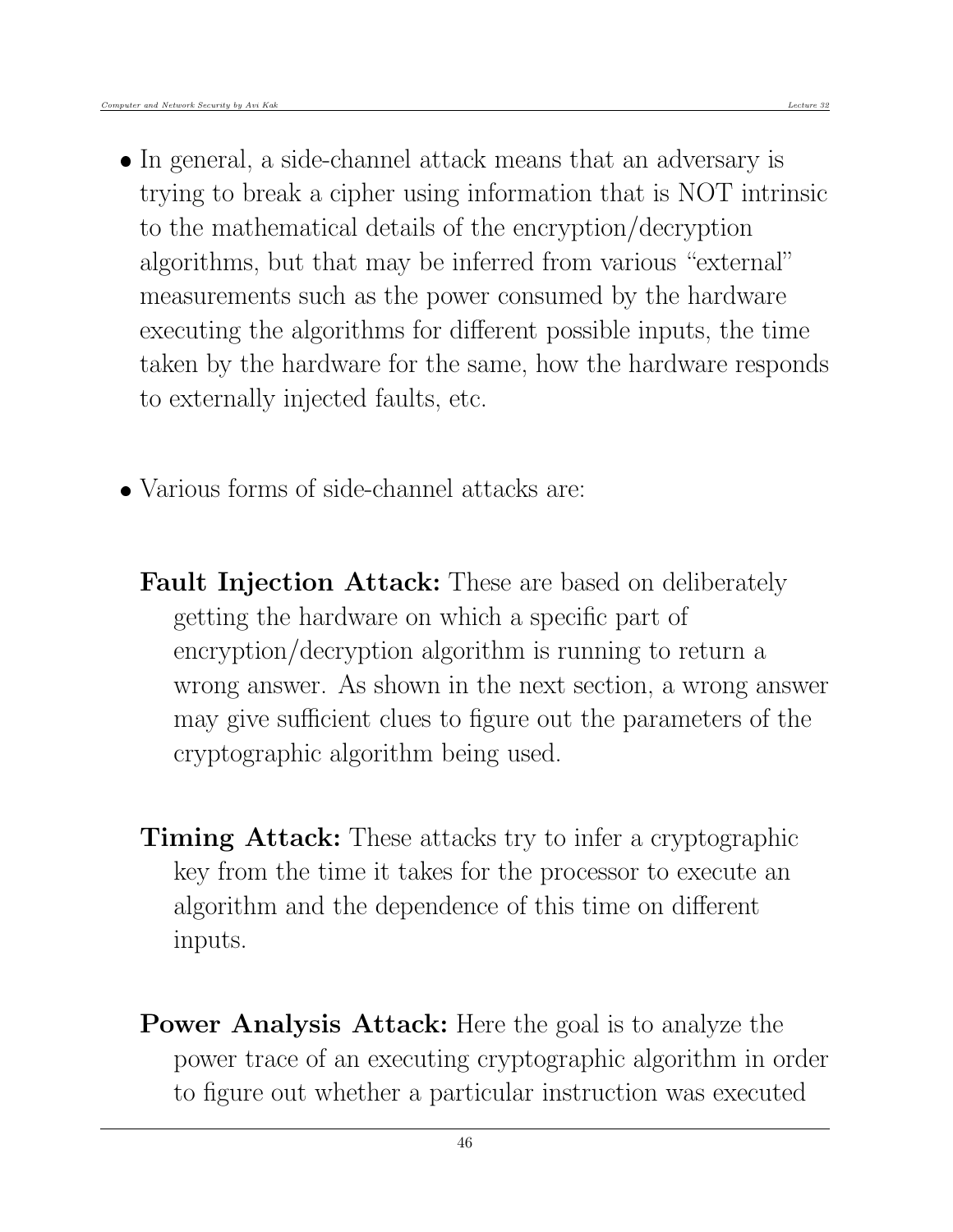at a specific time. It has been shown that such traces can reveal the cryptographic keys used.

- EM Analysis Attack: Assuming that the hardware implementing a cryptographic routine is not adequately shielded against leaking electromagnetic radiation (at the clock frequency of the processor), if you can construct a trace of this radiation, you may be able to infer whether or not a particular instruction was executed at a given time  $-$  just as in a power analysis attack. From such information, you may be able to draw inferences about the bits in a encryption key.
- In the sections that follow, I will consider two of these attacks in greater detail: the fault-injection attack and the timing attack. In order to explain the principles involved, for both these attacks, I will assume that a mobile device is charged with digitally signing the outgoing messages with the RSA algorithm. The goal of the attacks will be make a guess at the private exponent used for constructing a digital signature. Note that these days if an attack can reliably guess even a single bit of a secret, it is considered to be a successful attack.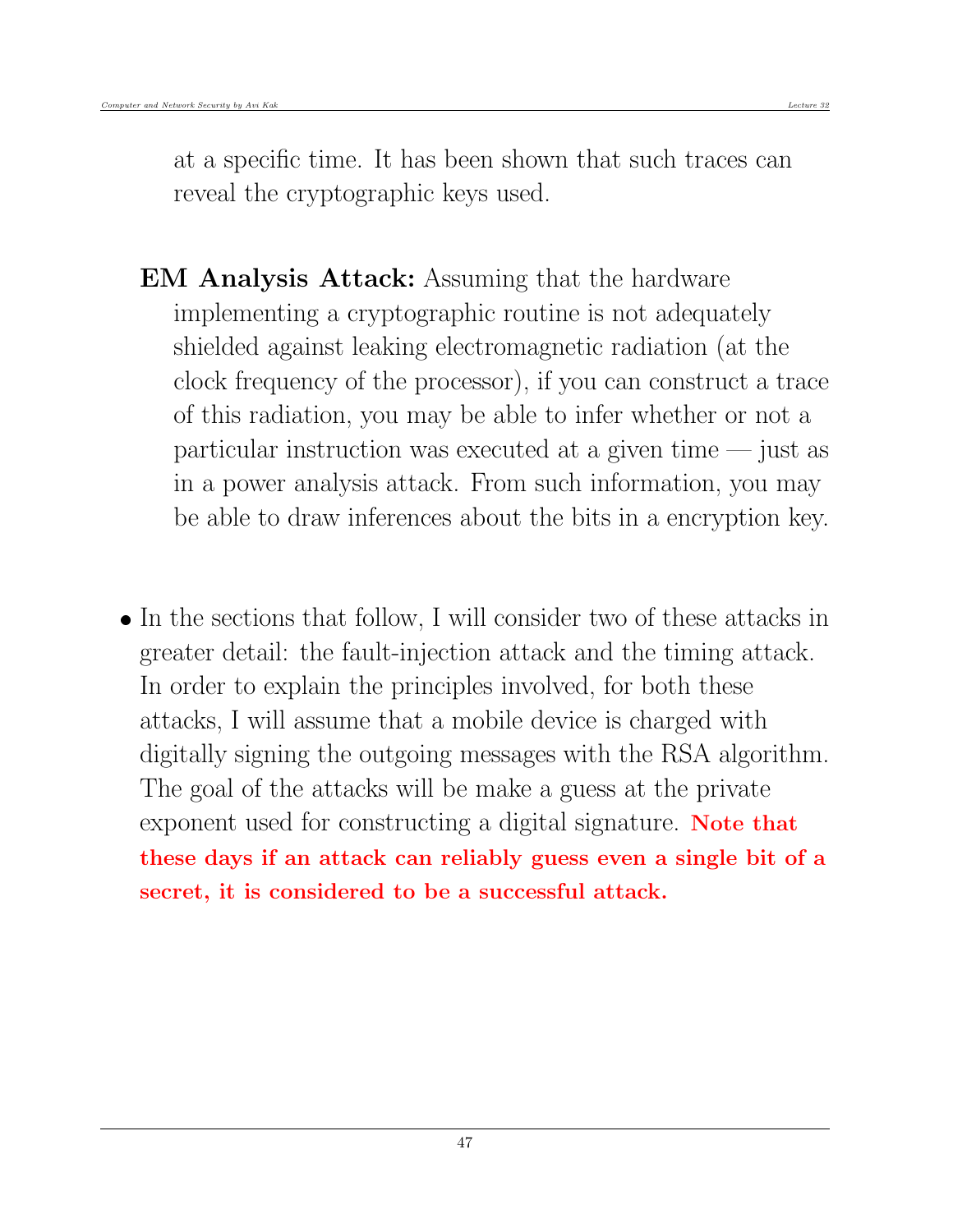# 32.6 FAULT INJECTION ATTACKS

- The goal of this section is to show that if you can get the processor of a mobile device to yield a faulty value for a portion of the calculations, you may be able to get the device to part with its secret, which could be the encryption key you are looking for.
- I will assume that the processor of the mobile device has an embedded private key for digitally signing messages with the RSA algorithm.
- The reader will recall from Lecture 12 that given a modulus  $n$ and a public and private key pair  $(e, d)$ , we can sign a message M by calculating its digital signature  $S = M^d \mod n$ . [In practice, you are likely to calculate the signature of just the hash of the message M. That detail, however, does not change the overall explanation presented in this section.]
- As explained in Section 12.5 of Lecture 12, calculation of the signature  $S = M^d \pmod{n}$  can be speeded up considerably by using the Chinese Remainder Theorem (CRT). Since the owner of the private key d will also know the prime factors  $p$  and  $q$  of the modulus n, with CRT you first calculate  $\lceil_{\text{In the explanation in Section}}\rceil$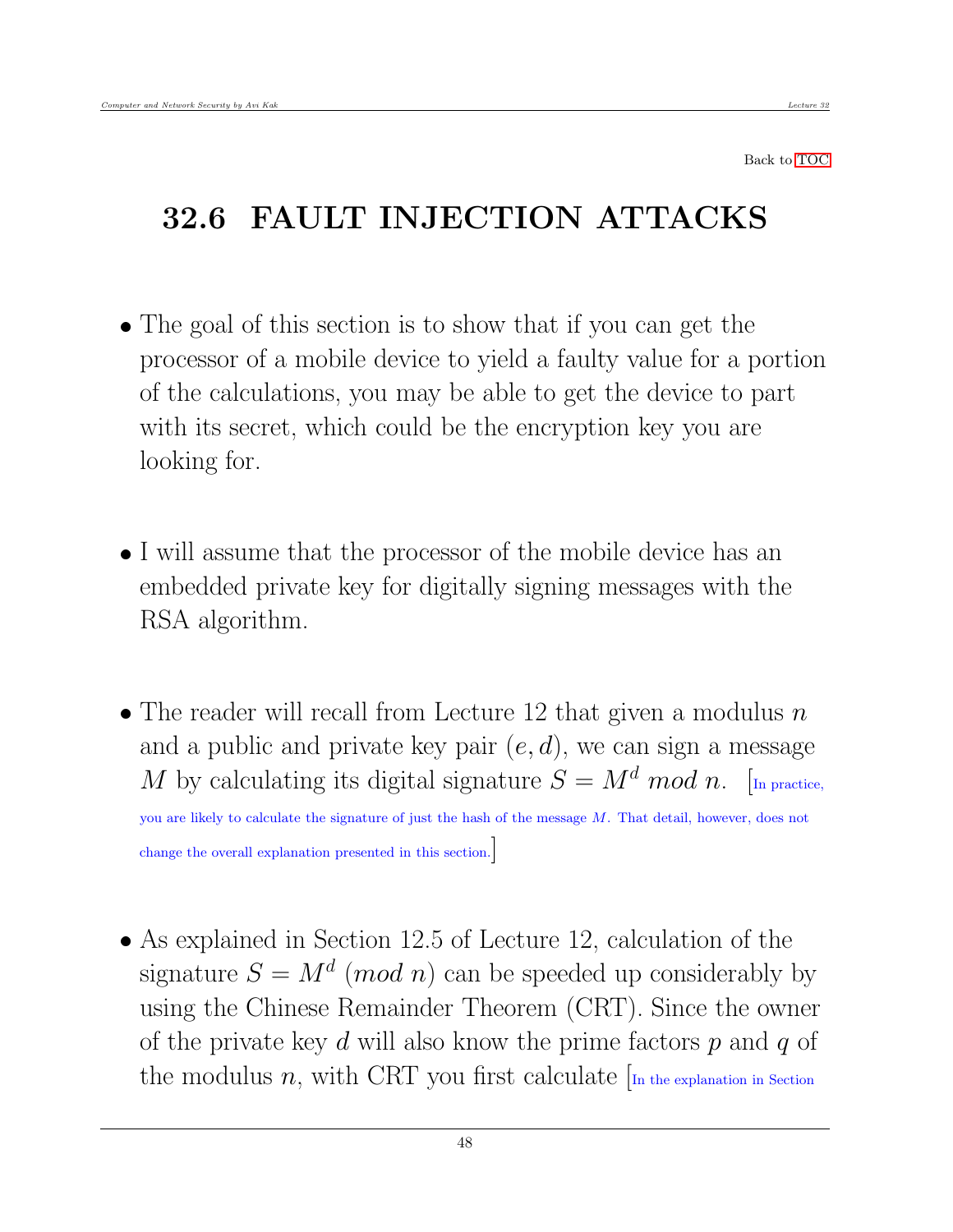12.5 of Lecture 12, our focus was on encryption/decryption with RSA. Therefore, the private exponent d was applied to the ciphertext integer C. Here we are talking about digital signatures, which calls for applying the private exponent to the message itself (or to a hash of the message).

$$
V_p = M^d \mod p
$$
  

$$
V_q = M^d \mod q
$$

In order to construct the signature S from  $V_p$  and  $V_q$ , we must calculate the coefficients:

$$
X_p = q \times (q^{-1} \mod p)
$$
  

$$
X_q = p \times (p^{-1} \mod q)
$$

The CRT theorem of Section 11.7 of Lecture 11 then tells us that the signature S is related to the intermediate results  $V_p$ and  $V_q$  by

$$
S = \left(V_p \times X_p + V_q \times X_q\right) \mod n
$$
  
= 
$$
\left(q \times (q^{-1} \mod p) \times V_p + p \times (p^{-1} \mod q) \times V_q\right) \mod n \quad (1)
$$

 Let's now assume that we have somehow introduced a fault in the calculation of  $V_p$  by, say, subjecting the hardware to a momentary voltage surge. Since the voltage surge is limited in duration, we assume that while  $V_p$  is now calculated erroneously as  $\hat{V}_p$ , the value of  $V_q$  remains unchanged. Let's use  $\hat{S}$  to represent the signature calculated using the erroneous  $\hat{V}_p$ . We can write: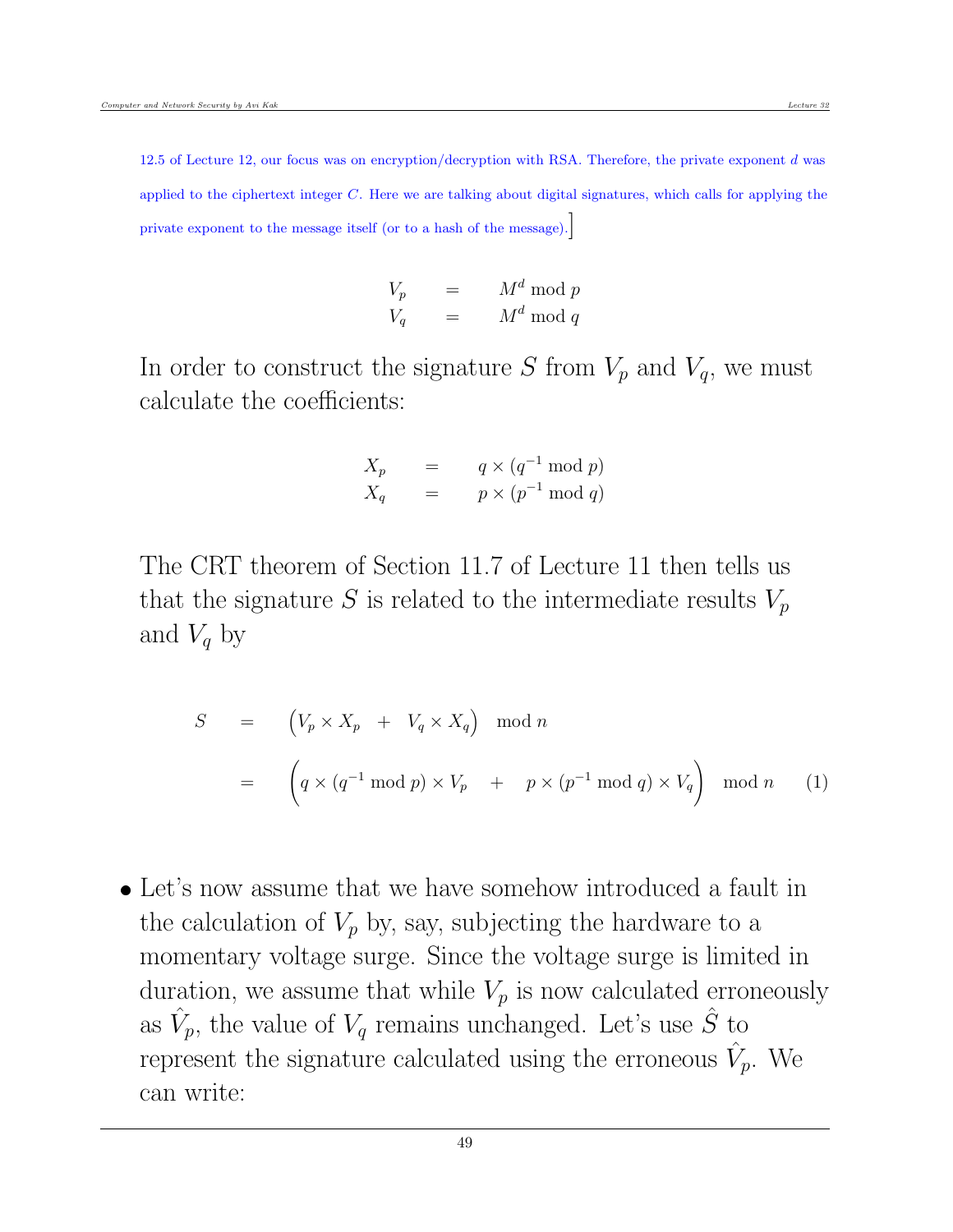$$
\hat{S} = \left( q \times (q^{-1} \bmod p) \times \hat{V}_p + p \times (p^{-1} \bmod q) \times V_q \right) \mod n
$$

• Subtracting the faulty signature  $\hat{S}$  from its true value  $S$ , we have

$$
S - \hat{S} = \left( q \times (q^{-1} \mod p)[V_p - \hat{V}_p] \right) \mod n \tag{2}
$$

• The above result implies that

$$
q = \gcd(S - \hat{S}, n) \tag{3}
$$

As you can see, the attacker can immediately figure out the prime factor q of the modulus by calculating the GCD of  $S - \hat{S}$ **and** n. See Lecture 5 for how to best calculate the GCD of two numbers. Subsequently, a simple division would yield to the attacker the other prime factor p. In this manner, the attacker would be able to figure out the prime factors of the RSA modulus without ever having to factorize it. After acquiring the prime factors  $p$  and  $q$ , it becomes a trivial matter for the attacker to find out what the private key  $d$  is since the attacker knows the public key  $e$ .

• The ploy described above requires that the attacker calculate both the true signature S and the faulty signature  $\hat{S}$  for a message  $M$ . As it turns out, the attacker can carry out the same exploit with just the faulty signature  $\hat{S}$  along with the message M.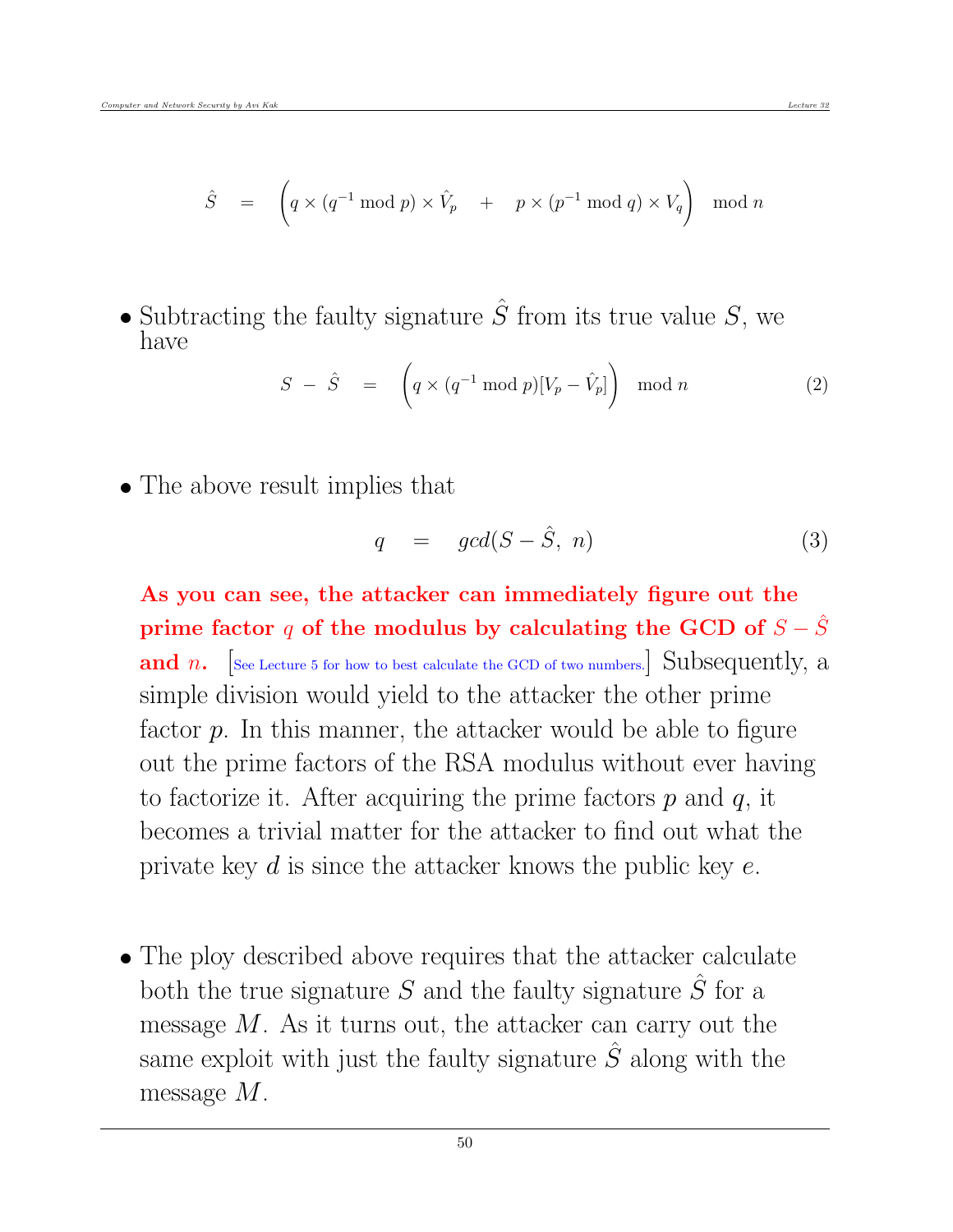• To see why the same exploit works with M and  $\hat{S}$ , note first that if we are given the correct signature  $S$ , we can recover  $M$ by  $M = S^e \mod n$ . Also note that since  $S^e \mod n = M$ , we can write:

$$
Se = k1 × n + M
$$
  
=  $k1 × p × q + M$ 

for some value of the integer constant  $k_1$ . The second relationship shown above leads to:

$$
S^e \mod p \quad = \quad M \tag{4}
$$

$$
S^e \mod q \quad = \quad M \tag{5}
$$

• Also note that, using Equation  $(1)$ , we can write for the correct signature:

$$
S = \left( q \times (q^{-1} \mod p) \times V_p + p \times (p^{-1} \mod q) \times V_q \right) \mod n
$$
  
=  $q \times (q^{-1} \mod p) \times V_p + p \times (p^{-1} \mod q) \times V_q + k_2 \times p \times q$ 

for some value of the constant  $k_2$ . We can therefore write:

$$
S^{e} = \left( q \times (q^{-1} \bmod p) \times V_p + p \times (p^{-1} \bmod q) \times V_q + k_2 \times p \times q \right)^e
$$

and that implies

51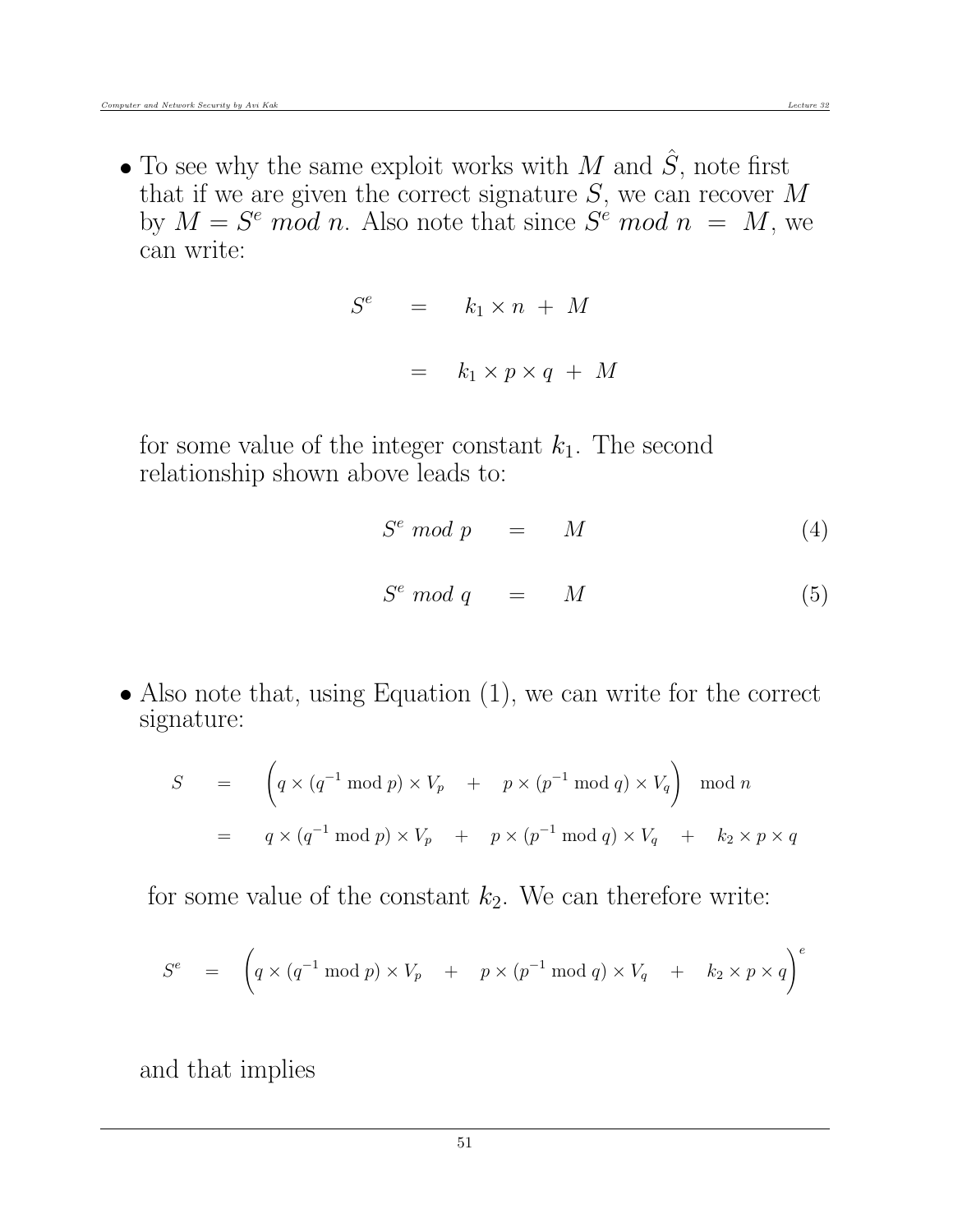$$
S^{e} \mod p = \left( q \times (q^{-1} \mod p) \times V_p + p \times (p^{-1} \mod q) \times V_q + k_2 \times p \times q \right)^{e} \mod p
$$
  
= 
$$
\left( \left( q \times (q^{-1} \mod p) \times V_p + p \times (p^{-1} \mod q) \times V_q + k_2 \times p \times q \right) \mod p \right)^{e} \mod p
$$
  
= 
$$
\left( q \times (q^{-1} \mod p) \times V_p \right)^{e} \mod p
$$
 (6)

We can derive a similar result for  $S^e \mod q$ . Writing the two results together, we have

$$
Se mod p = \left( q \times (q^{-1} mod p) \times V_p \right)^e mod p = M \qquad (7)
$$

$$
Se mod q = \left(p \times (p^{-1} \bmod q) \times V_q\right)^e mod q = M \qquad (8)
$$

where we have also placed the result derived earlier in Equations  $(4)$  and  $(5)$ .

 Let's now try to see what happens if carry out similar operations on the faulty signature  $\hat{S}$ . However, before we raise  $\hat{S}$  to the power e, let's rewrite  $\hat{S}$  as

$$
\hat{S} = \left( q \times (q^{-1} \mod p) \times \hat{V}_p + p \times (p^{-1} \mod q) \times V_q \right) \mod n
$$
  
=  $q \times (q^{-1} \mod p) \times \hat{V}_p + p \times (p^{-1} \mod q) \times V_q + k_3 \times p \times q$ 

for some value of the integer  $k_3$ . We may now write for  $\hat{S}^e$ :

$$
\hat{S}^e = \left( q \times (q^{-1} \bmod p) \times \hat{V}_p + p \times (p^{-1} \bmod q) \times V_q + k_3 \times p \times q \right)^e
$$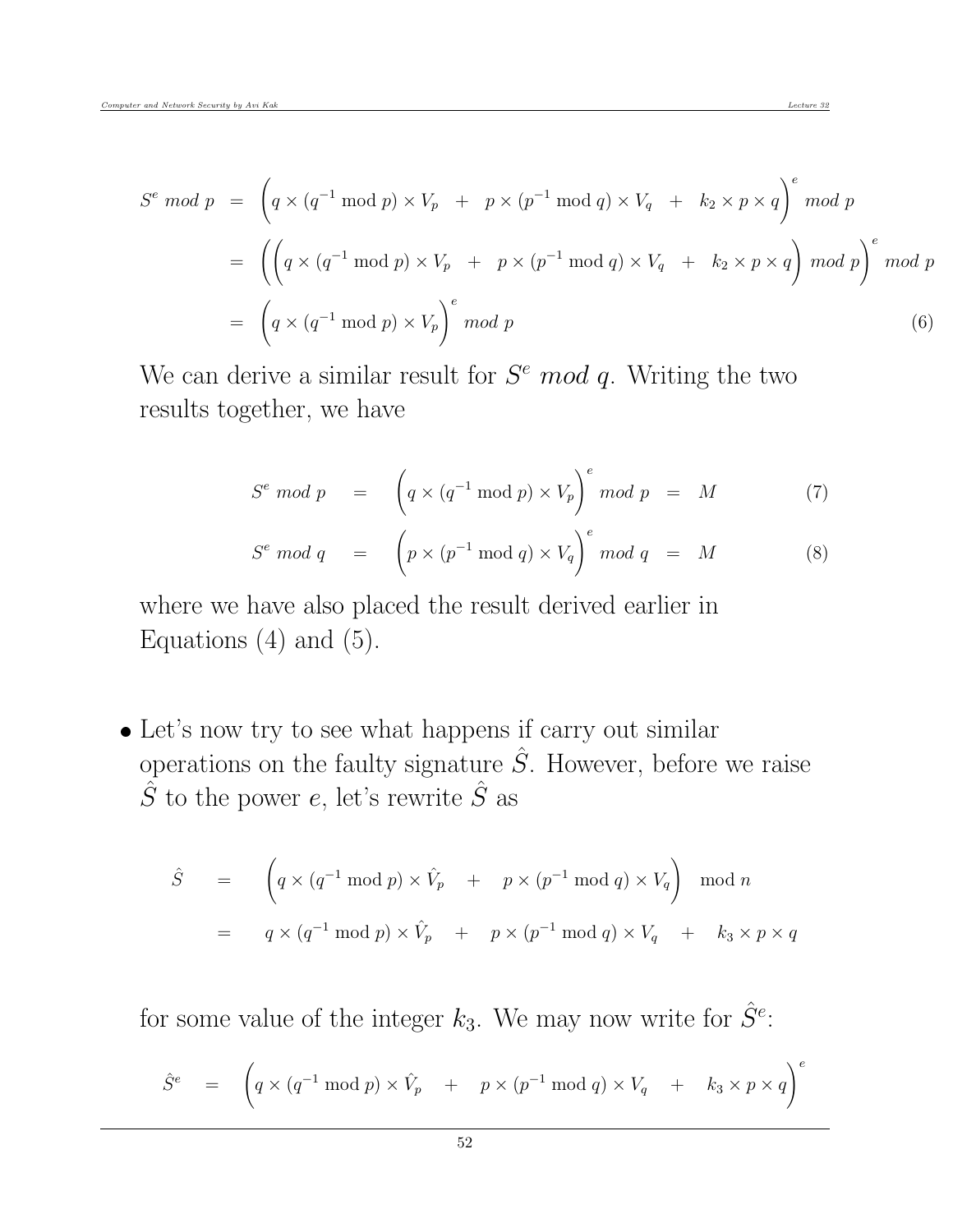This allows us to write:

$$
\hat{S}^e \mod p = \left( q \times (q^{-1} \mod p) \times \hat{V}_p + p \times (p^{-1} \mod q) \times V_q + k_3 \times p \times q \right)^e \mod p
$$
  
= 
$$
\left( \left( q \times (q^{-1} \mod p) \times \hat{V}_p + p \times (p^{-1} \mod q) \times V_q + k_3 \times p \times q \right) \mod p \right)^e \mod p
$$
  
= 
$$
\left( q \times (q^{-1} \mod p) \times \hat{V}_p \right)^e \mod p
$$
 (9)

In a similar manner, one can show

$$
\hat{S}^e \mod q \quad = \quad \left( p \times (p^{-1} \mod q) \times V_q \right)^e \mod q \tag{10}
$$

 Comparing the results in Equations (6) and (7) with those in Equations  $(4)$  and  $(5)$ , we claim

$$
\hat{S}^e \bmod p \quad \neq \quad M \tag{11}
$$

$$
\hat{S}^e \mod q \quad = \quad M \tag{12}
$$

Equation (9) implies that we can write

$$
\hat{S}^e = M + k_4 \times q \tag{13}
$$

for some value of the constant  $k_4$ . This relationship may be expressed as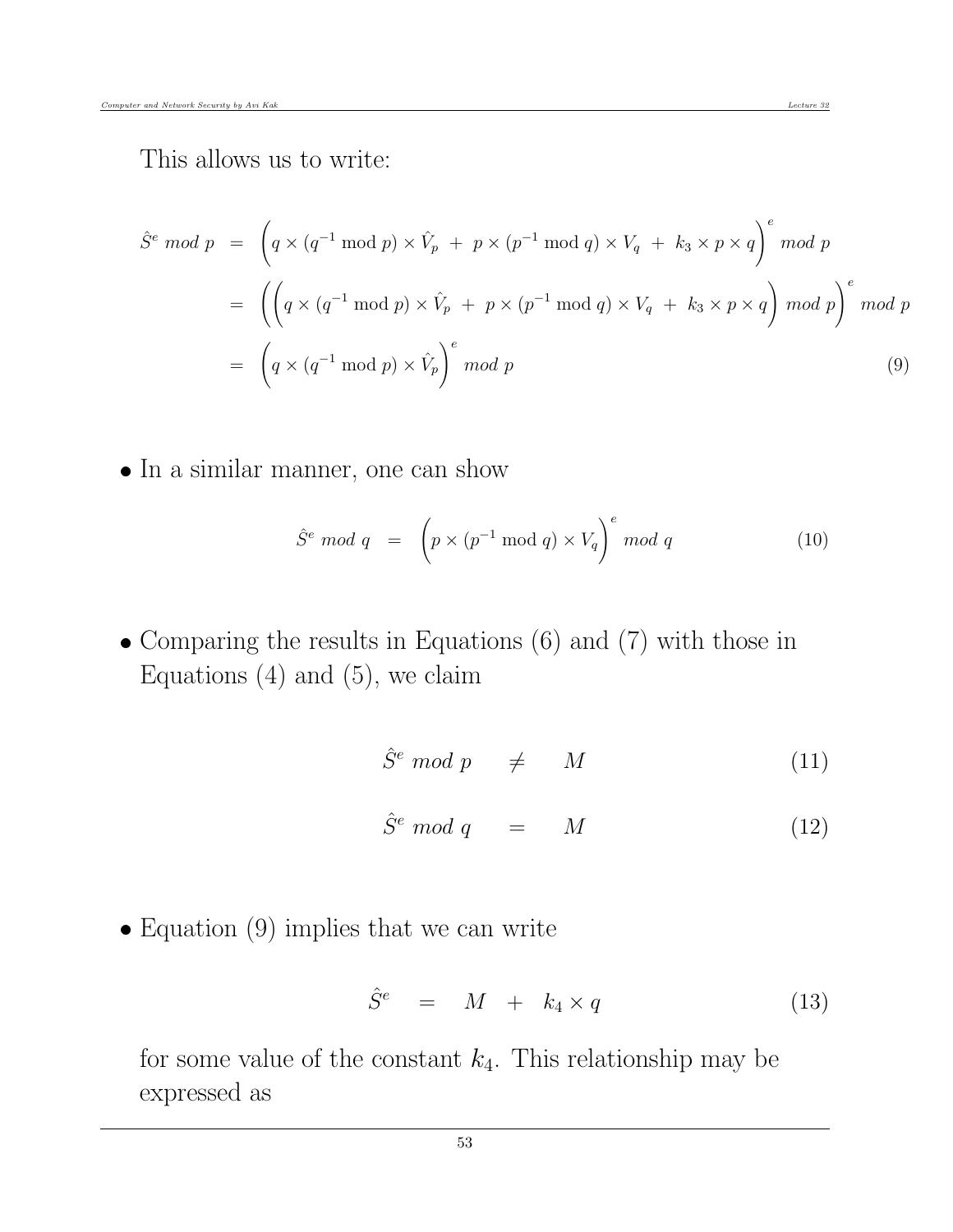$$
\hat{S}^e - M = k_4 \times q \tag{14}
$$

• Since  $n = p \times q$ , what we have is that  $\hat{S}^e - M$  and the modulus  $n$  share common factor,  $q.$  Since  $n$  possesses only two factors,  $p$ and  $q$ , we can therefore write

$$
gcd(\hat{S}^e - M, n) = q \tag{15}
$$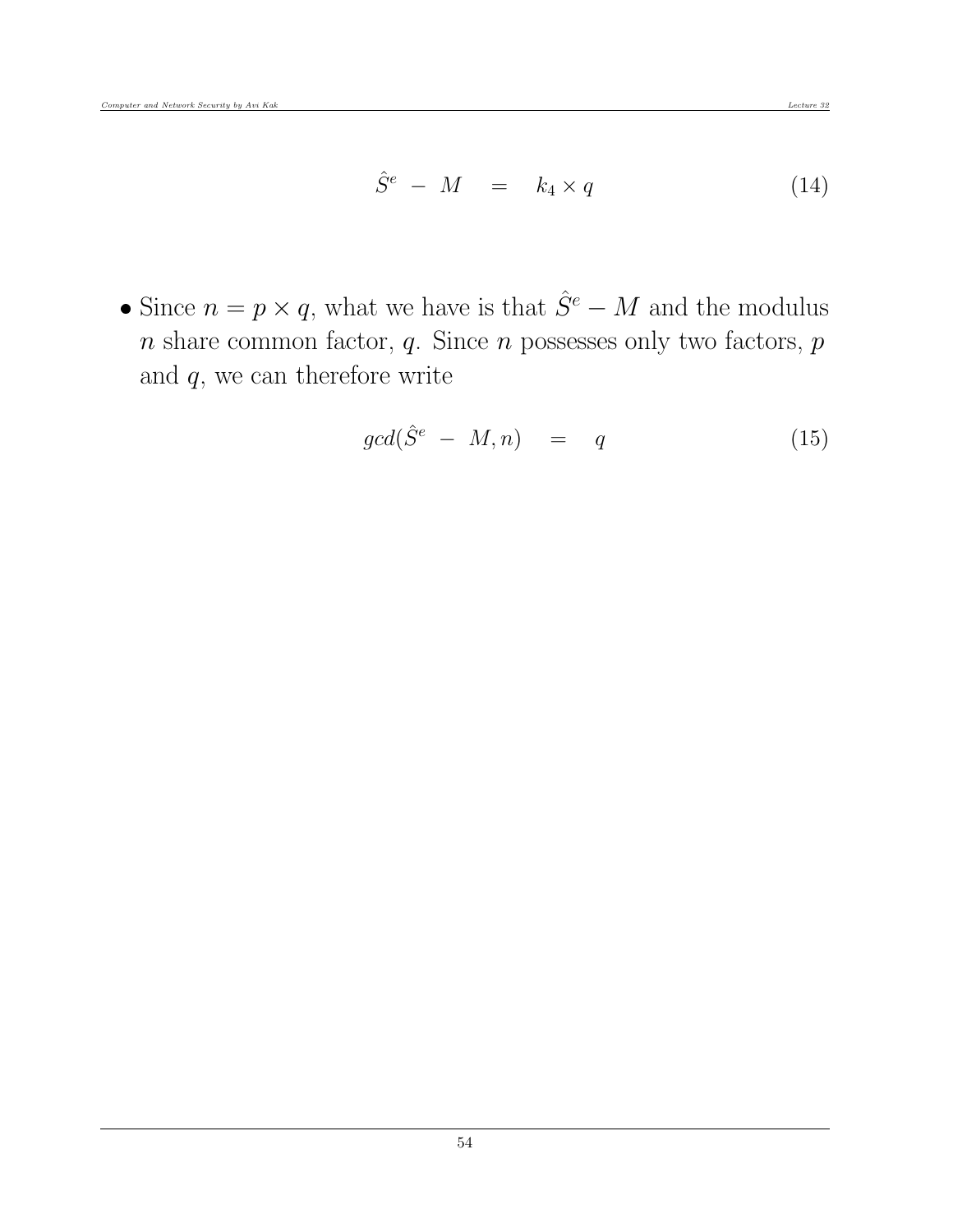## 32.6.1 Demonstration of Fault Injection with a Python Script

- The goal of this demonstration is to illustrate that when you miscalculate (deliberately) either  $V_p$  or  $V_q$  in the CRT step of the modular exponentiation required by the RSA algorithm, you can easily figure out the private key d.
- $\bullet$  In the Python script that follows, lines (1) through (18) show two functions, gcd() and MI() that you saw previously in Lecture 5. The gcd() is the Euclid's algorithm for calculating the greatest common divisor of two integers. And the function MI() returns the multiplicative inverse of the first-argument integer in the ring corresponding to the second-argument integer.
- Subsequently, lines (19) through (29) first declare the two prime factors for the RSA modulus and then compute the values to use for the public exponent  $e$  and the private exponent  $d$ . As the reader will recall from Section 12.2.2 of Lecture 12, e must be relatively prime to both  $p-1$  and  $q-1$ , which are the two factors of the totient of  $n$ . The conditional evaluation in line  $(25)$  guarantees that. After setting e, the statement in line  $(28)$ sets the private exponent d.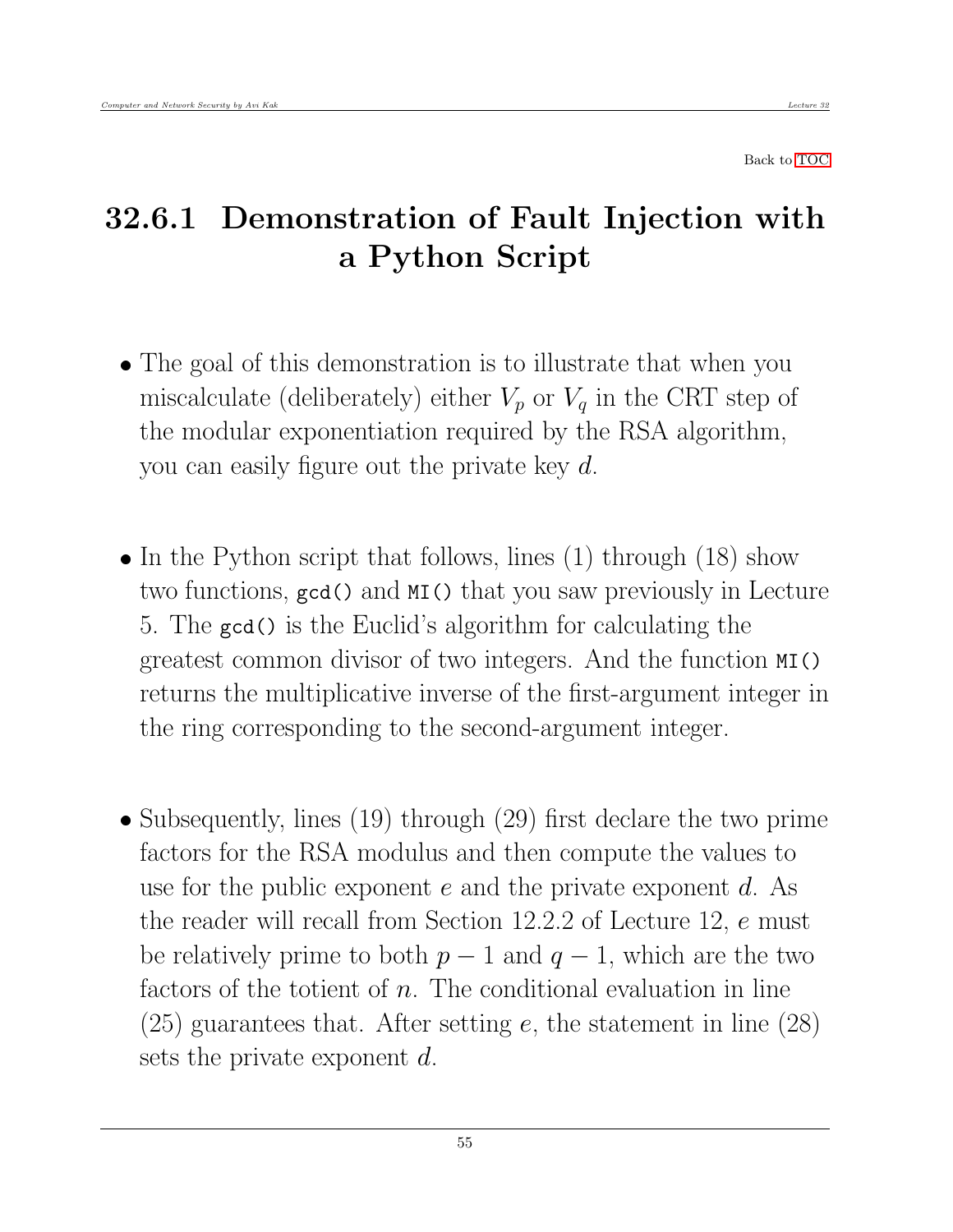- The code in lines (30) through (37) first sets the message integer M and then calculates the intermediate results  $V_p$  and  $V_q$ , as defined in the previous section. Note that we use Fermat's Little Theorem (see Section 11.2 of Lecture 11) to speed up the  ${\rm calculation~of}~V_p~{\rm and}~V_q. ~~~[$ Given the small sizes of the numbers involved, there is obviously no particular reason to use FLT here. Nonetheless, should be reader decide to play with this demonstration using large numbers, using FLT would certainly make for a faster response time from the demonstration code.] In line (36), we use the CRT theorem to combine the values for  $V_p$  and  $V_q$  into the RSA based digital signature of the message integer M.
- Finally, the code in lines  $(39)$  through  $(47)$  is the demonstration of fault injection and how it can be used to find the prime factor q of the RSA modulus  $n$ . We simulate fault injection by adding a small random number to the value of  $V_p$  in line (42). Subsequently, we use Equation (10) of the previous section to estimate the value for  $q$  in line (44).

```
#!/usr/bin/env python
## FaultInjectionDemo.py
## Avi Kak (March 30, 2015)
## This script demonstrates the fault injection exploit on the CRT step of the
## of the RSA algorithm.
## GCD calculator (From Lecture 5)
def gcd(a,b): \#(1)while b: \#(2)a, b = b, a/b #(3)
  return a \#(4)## The code shown below uses ordinary integer arithmetic implementation of
## the Extended Euclid's Algorithm to find the MI of the first-arg integer
## vis-a-vis the second-arg integer. (This code segment is from Lecture 5)
def MI(num, mod): #(5)
```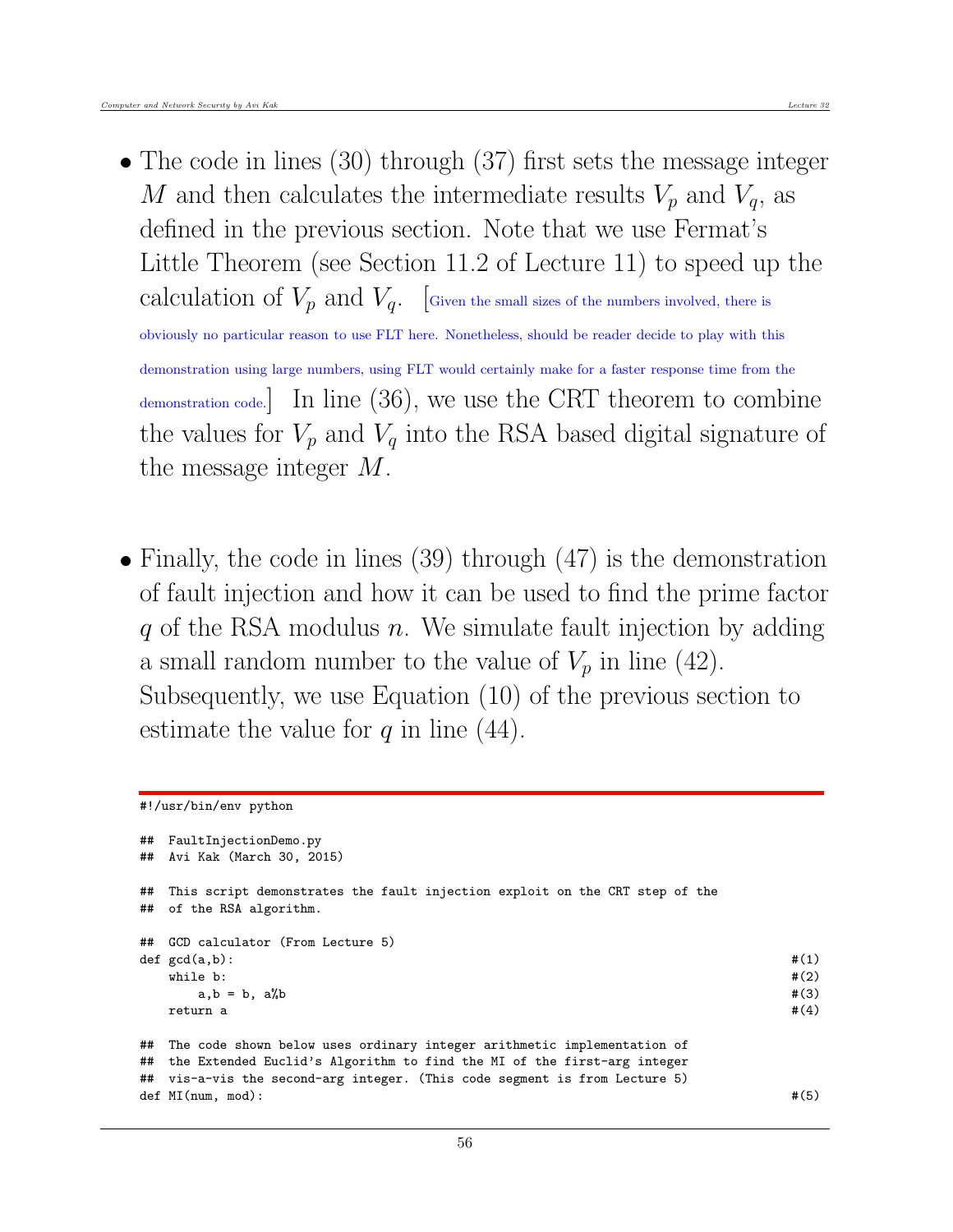```
'''
  The function returns the multiplicative inverse (MI) of num modulo mod
  '''
  NUM = num; MOD = mod \#(6)x, x\_old = 0L, 1L #(7)y, y_0ld = 1L, 0L #(8)while mod: \#(9)q = num / / mod \#(10)num, mod = mod, num % mod \#(11)x, x\_old = x\_old - q * x, x #(12)
   y, y\_old = y\_old - q * y, y #(13)
  if num != 1: \#(14)raise ValueError("NO MI. However, the GCD of %d and %d is %u" \setminus\frac{9}{6} (NUM, MOD, num)) \frac{1}{15}else: #(16)
   MI = (x_{0}01d + MOD) % MOD MOD #(17)return MI \#(18)# Set RSA params:
p = 211 \#(19)q = 223 \#(20)n = p * q #(21)
print "RSA parameters:"
print "p = %d q = %d modulus = %d" % (p, q, n) \#(22)\text{totient\_n} = (p-1) * (q-1) \#(23)# Find a candidate for public exponent:
for e in range(3,n): \#(24)if (gcd(e,p-1) == 1) and (gcd(e,q-1) == 1): #(25)
    break \hphantom{b} #(26)
print "public exponent e = ", e #(27)# Now set the private exponent:
d = MI(e, totient_n) #(28)
print "private exponent d = ", d \qquad \qquad \qquad \qquad \qquad \qquad \qquad \qquad \qquad \qquad \qquad \qquad \qquad \qquad \qquad \qquad \qquad \qquad \qquad \qquad \qquad \qquad \qquad \qquad \qquad \qquad \qquad \qquad \qquad \qquad \qquad \qquad \qquad \qquad \qquad \qquad \qquad \qquad \qquad \qquad \qquad \q\text{message} = 6789 \text{#(30)}print "\nmessage = ", message \#(31)# Implement the Chinese Remainder Theorem to calculate
# message to the power of d mod n:
dp = d \t% (p - 1) #(32)
dq = d \t% (q - 1) #(33)
V_p = ((message % p) ** dp) % p #(34)
V_q = ((message % q) ** dq) % q \#(35)signature = (q * MI(q, p) * V_p + p * MI(p, q) * V_q) % n #(36)
print "\nsignature = ", signature \#(37)import random \#(38)print "\nESTIMATION OF q THROUGH INJECTED FAULTS:"
for i in range(10): \#(39)error = random.random(1,10) \#(40)
```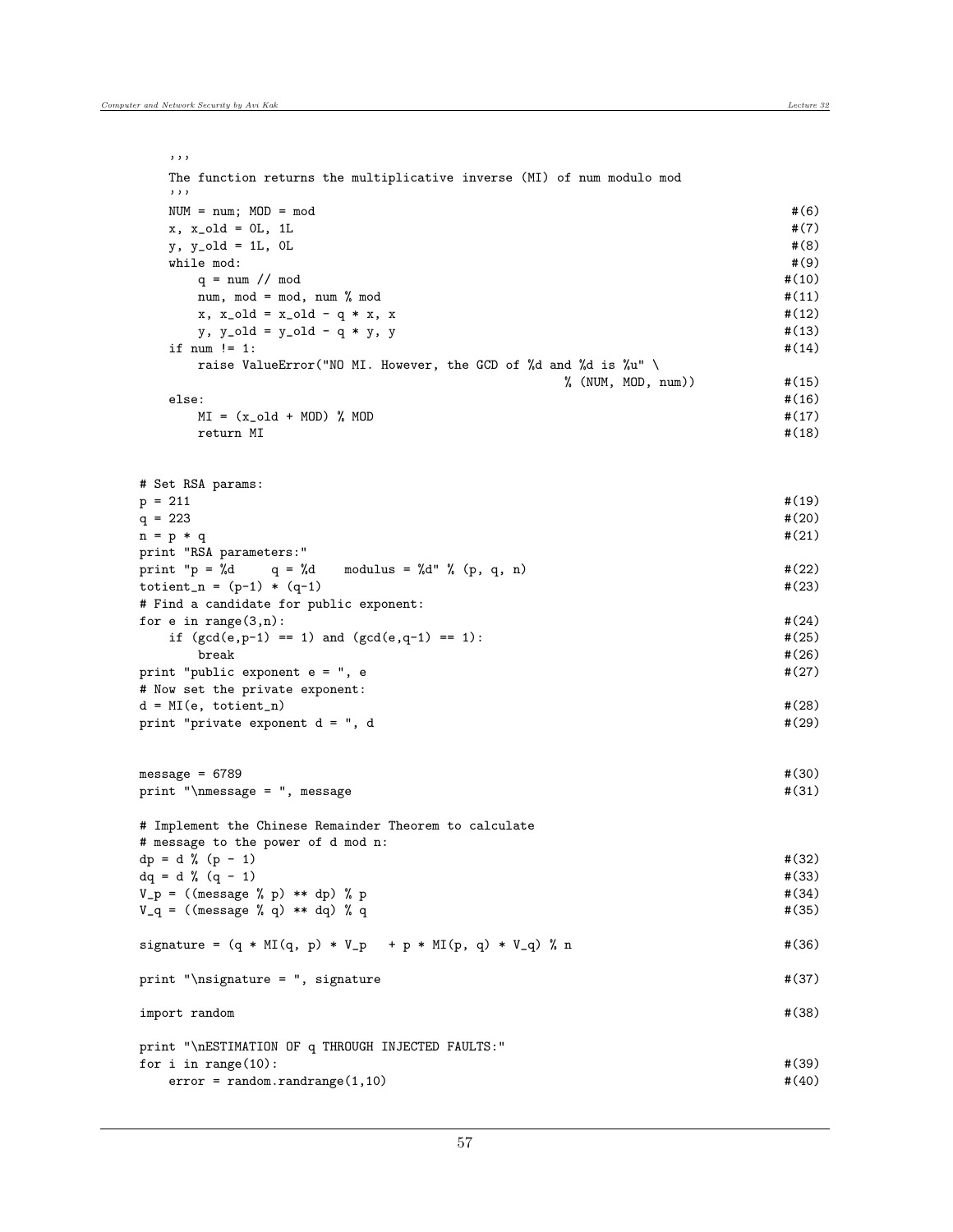```
V_{{\rm \perp}} at p = V_{\rm \perp} p + error \#(42)print "\nV_p = %d V_hat_p = %d error = %d" % (V_p, V_hat_p, error) #(41)
signature_hat = (q * MI(q, p) * V_hat_p + p * MI(p, q) * V_q) % n #(43)
q_estimate = gcd( (signature_hat ** e - message) % n, n) \#(44)print "possible value for q = ", q_estimate \#(45)if q_eestimate == q: \#(46)print "Attack successful!!!" #(47)
```
• Shown below is the output of the script. As the reader can see, for all values of the random error added to the value of  $V_p$ , we are able to correctly estimate the prime factor  $q$  of the RSA modulus.

```
RSA parameters:
p = 211 q = 223 modulus = 47053
public exponent e = 11
private exponent d = 21191
message = 6789
signature = 42038
ESTIMATION OF q THROUGH INJECTED FAULTS:
V_p = 49 V_hat_p = 56 error = 7
possible value for q = 223
Attack successful!!!
V_p = 49 V_hat_p = 55 error = 6
possible value for q = 223
Attack successful!!!
V_p = 49 V_hat_p = 53 error = 4
possible value for q = 223
Attack successful!!!
V_p = 49 V_hat_p = 52 error = 3
possible value for q = 223
Attack successful!!!
V_p = 49 V_hat_p = 54 error = 5
```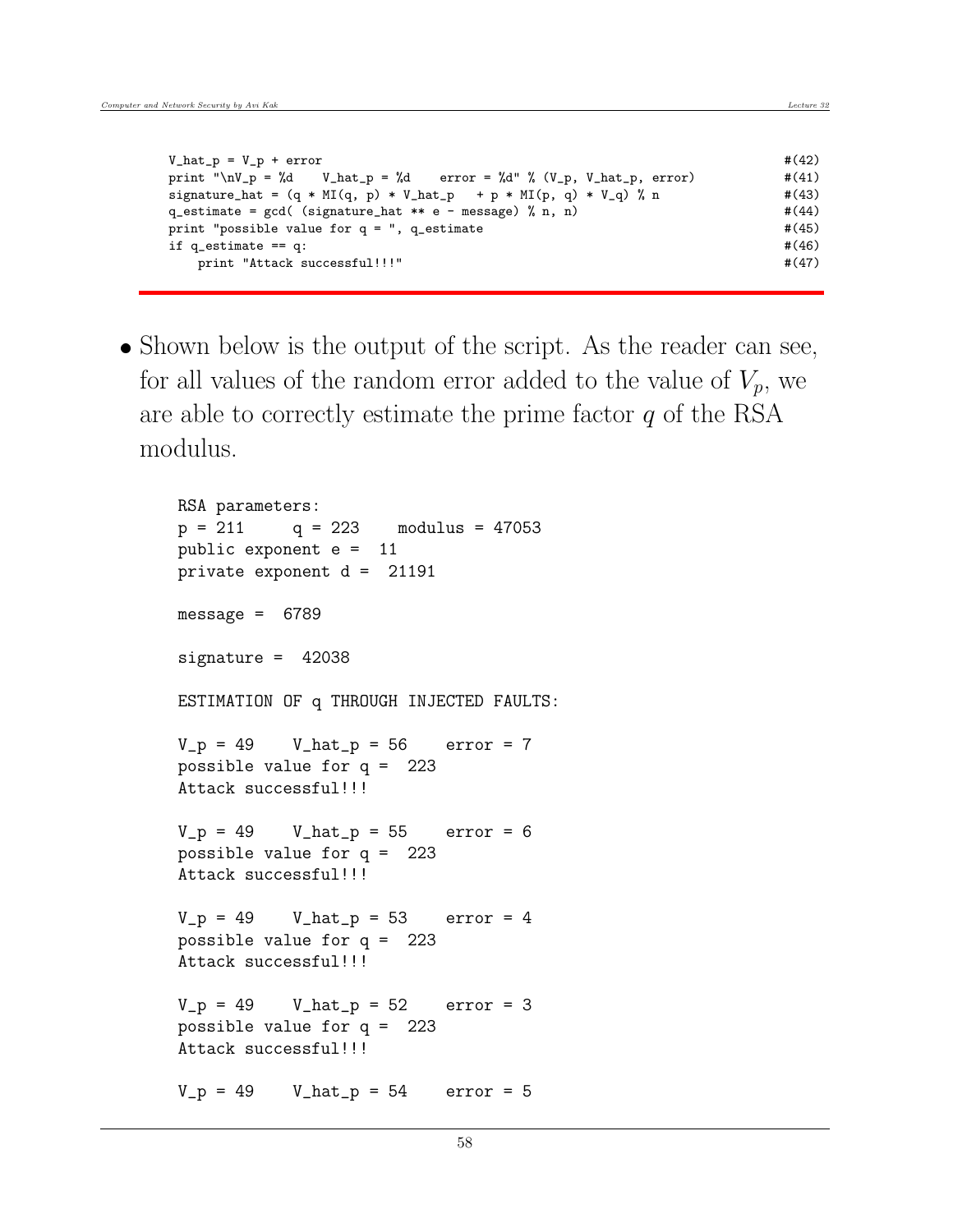```
possible value for q = 223
Attack successful!!!
V_p = 49 V_hat_p = 52 error = 3
possible value for q = 223
Attack successful!!!
V_p = 49 V_hat_p = 53 error = 4
possible value for q = 223
Attack successful!!!
V_p = 49 V_h = 56 error = 7
possible value for q = 223
Attack successful!!!
V_p = 49 V_hat_p = 58 error = 9
possible value for q = 223
Attack successful!!!
V_p = 49 V_hat_p = 58 error = 9
possible value for q = 223
Attack successful!!!
```
 Fault injection attacks were first discovered by Dan Boneh, Richard DeMillo, and Richard Lipton in 1997 and are described in their 2001 Journal of Cryptology publication "On the Importance of Eliminating Errors in Cryptographic Computations." The logic used in the Python script shown in this section is based on a refinement of the original attack by A. K. Lenstra. This refinement is also mentioned in the publication by Boneh et al.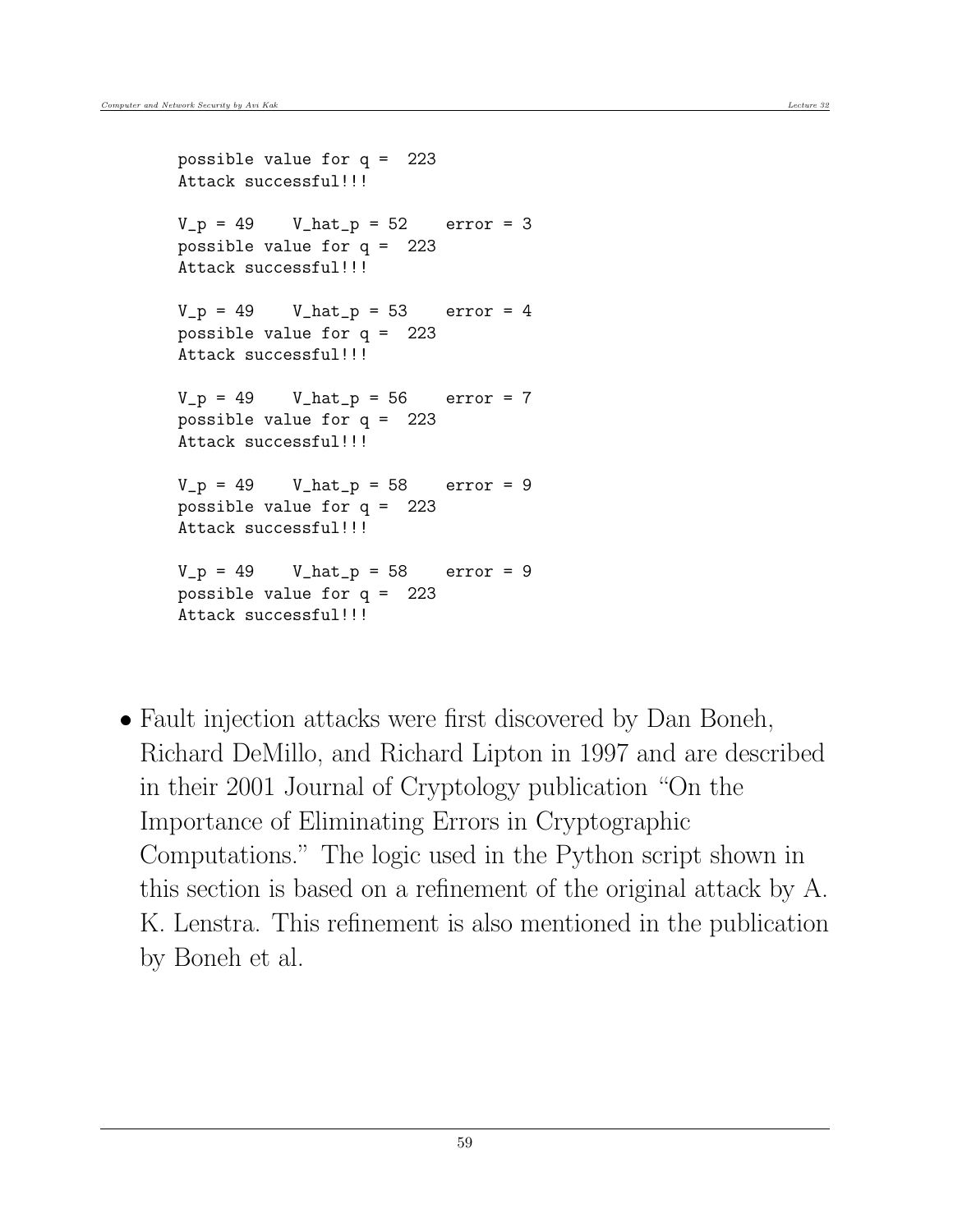## 32.7 TIMING ATTACKS

- Timings attacks are based on the premise that if you can monitor how long it takes to execute a certain segment of a cryptographic routine, you may be able to make a good guess for the secret parameters of the algorithm.
- To elaborate, let's consider the following algorithm for modular exponentiation that you saw earlier in Section 12.5.1 of Lecture 12: The Fault Injection discussion in Section 32.6 of the current lecture focused on the CRT step of the overall implementation of a modular exponentiation algorithm. As you will recall from Section 12.5.1 of Lecture 12, after you have carried out the simplification of modular exponentiation with CRT, you still need to calculate a quantity like  $A^B \mod n$ .

```
result = 1while B > 0:
  if B & 1: \#(1)result = (\text{result} * A) \% n #(2)
  B = B \gg 1A = (A * A) % nreturn result
```
As explained in Section 12.5.1 of Lecture 12, this algorithm carries out a bitwise scan of the exponent  $B$  from its least significant bit to its most significant bit. It calculates the square of the base A at each step of the scan. This squared value is multiplied with the intermediate value for the result only if the bit of the exponent is set at the current step.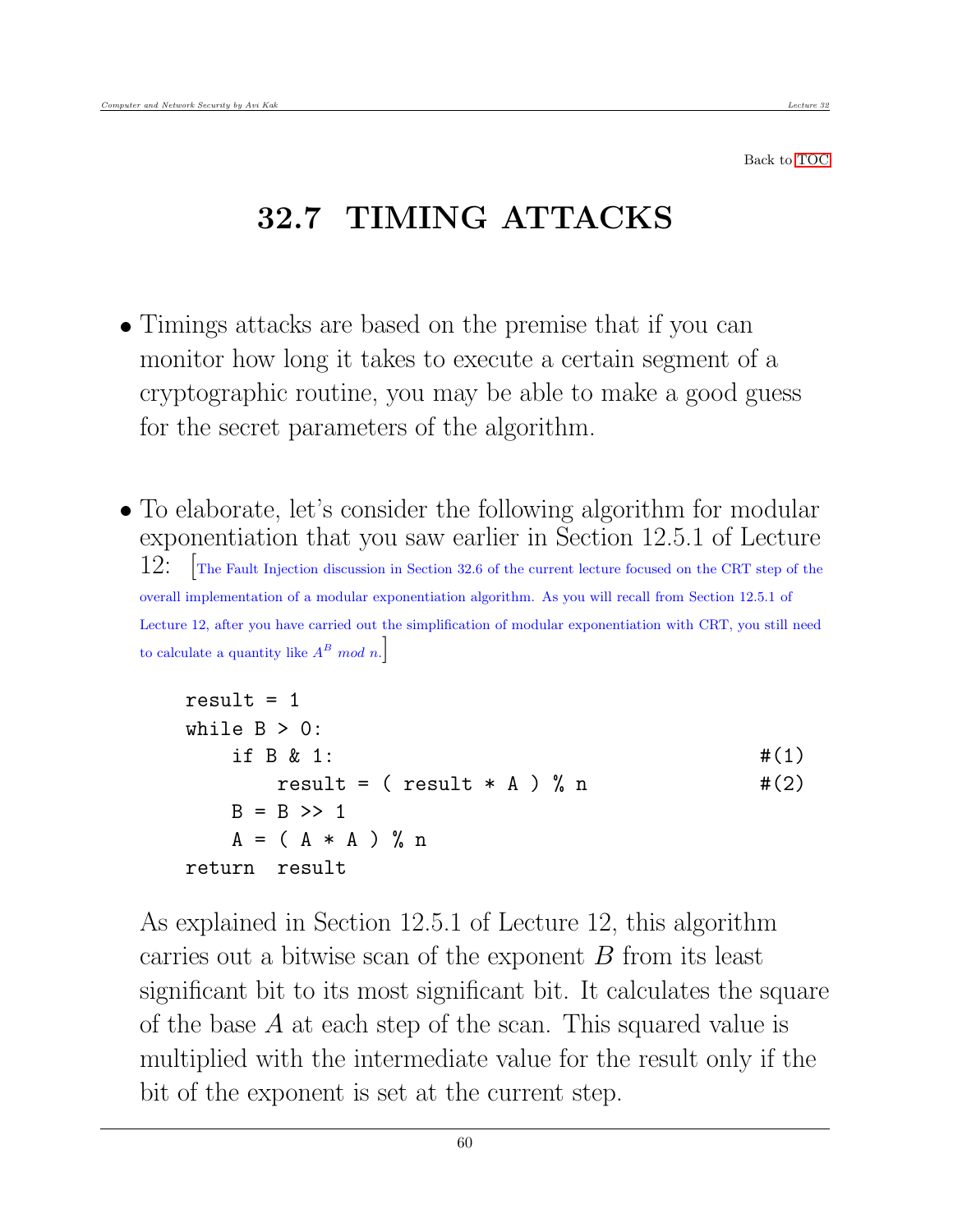- Now imagine that you have somehow acquired the means to monitor how long it takes to execute the code in lines (1) and (2) shown above. Assuming that your time measurements are reasonably accurate, these time measurements would directly yield the exponent  $B$ . And even if your time measurements are not so reliable, perhaps you can carry out the exponentiation operation repeatedly and then average out the noise. This is exactly the basis for the demonstration in the Python script shown next.
- Obviously, your first reaction to the claim made above would be: How would you get inside the hardware of a mobile device to monitor the execution time of the code segments in order to infer the secret through the time taken by those portions of the code? In practically all situations, the most an attacker would be able to do would be to feed different messages into a mobile device and measure the total time taken by an algorithm for each of those messages. Subsequently, if at all possible, the attacker would need to infer the secret from those times.
- The goal of the subsection that follows is to show that it is possible to determine an encryption key from the overall time taken by algorithm for each of a large collection of randomly constructed messages.
- The goal of the current section, however, is simply to focus on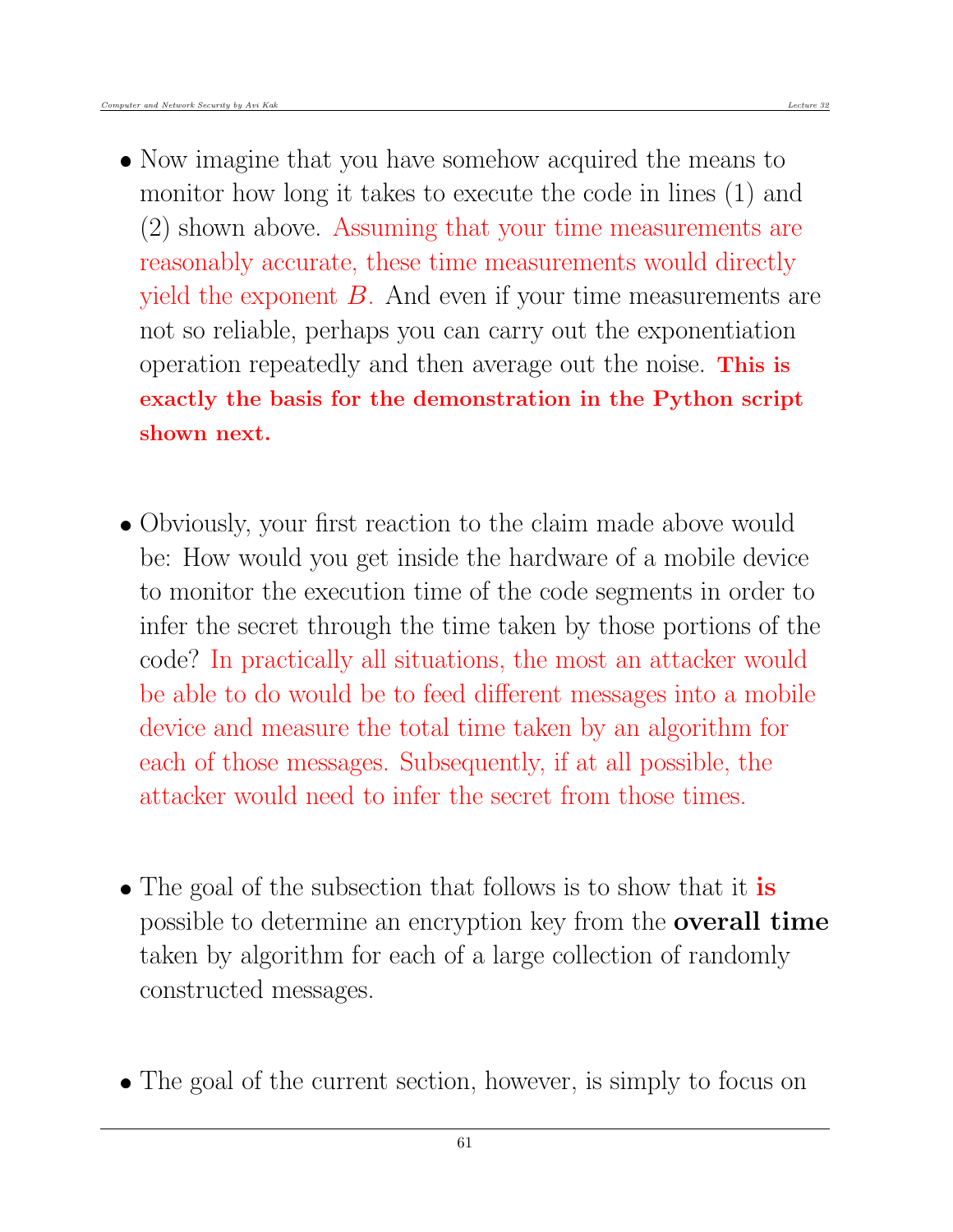showing how one can measure the execution time associated with a code fragment and the averaging that is needed to mitigate the effects of noise associated with such measurements.

 Let's now address the question of how one might measure the time associated with the execution of an entire algorithm, or with just a fragment of the code, and why such measurements are inherently noisy. You might try to measure the execution time by taking the difference of the wall clock time just before the entry into the code segment and just after exiting from that code segment. Such an estimate is bound to be merely an approximation to the actual time spent in the processor by that segment of code. You see, at any given instant of time, there could be tens, if not hundreds, of processes and threads running "concurrently" in your computer. Assuming for the sake of argument that you have a single-core processor, what that means is that all the processes and threads are time-sliced with regard to their access to the CPU. That is, a process or a thread currently being executed in the CPU is rolled out and its state saved in the memory when the quantum of time for which it is allowed to be executed expires. Subsequently, one of the waiting processes or threads is rolled into the CPU, and so on. [All modern

operating systems maintain several queues for the concurrent execution of multiple processes and threads. There is, for example, a queue of processes that are waiting for their turn at the CPU. Should a process that is currently being executed by the CPU need access to a particular I/O device, it is taken off the CPU and placed in a queue for that I/O device. After it is done with I/O, it goes back into the queue of the processes waiting for their turn at the CPU. Unless a process is taken off the CPU for I/O reasons, or because it has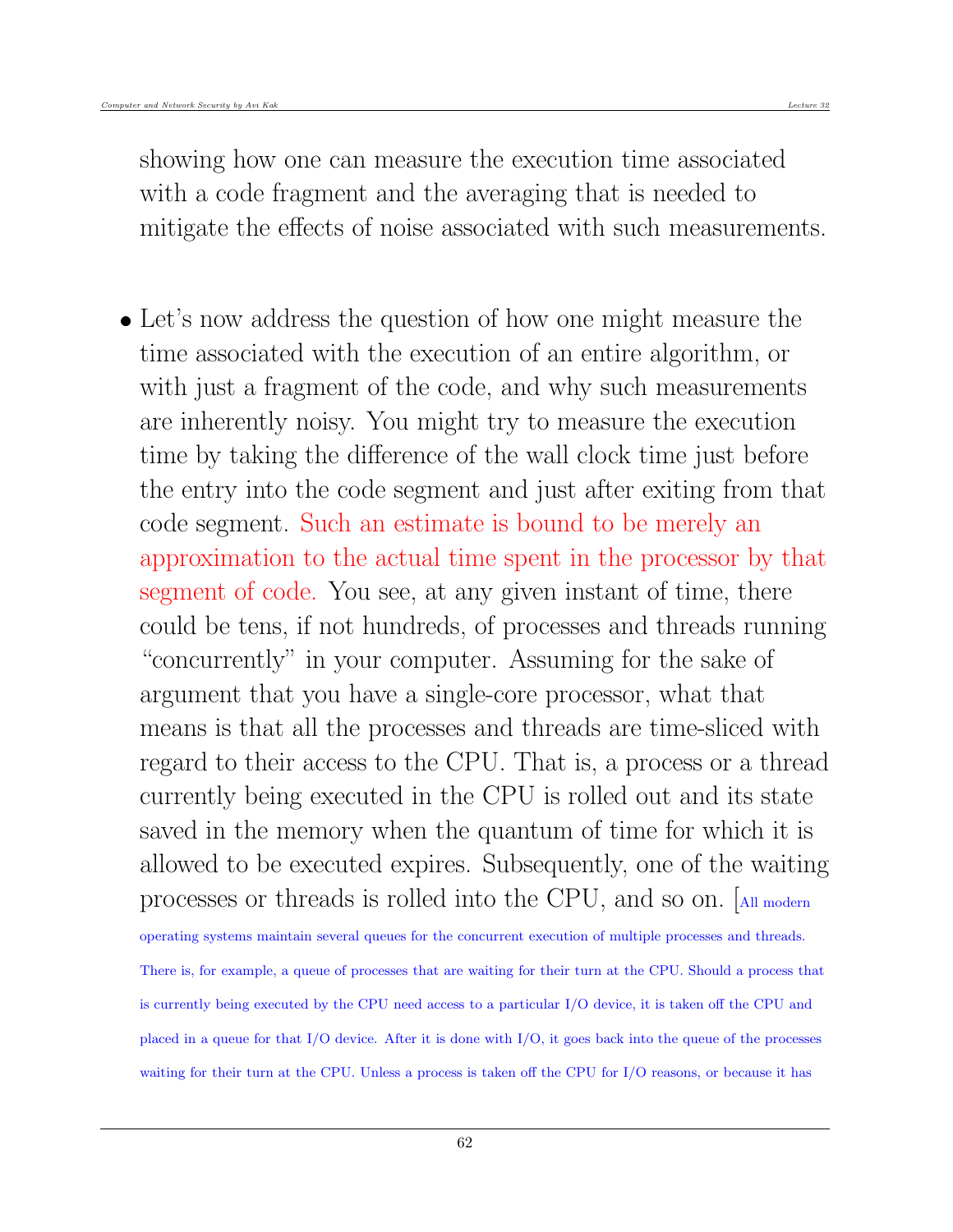been interrupted, etc., more ordinarily a process is taken off the CPU because its allotted time-slice in the CPU has expired. In Unix/Linux systems, there is a special process of PID 0 that acts as a processor scheduler. The scheduler's job is to figure out which of the waiting processes gets a turn at the CPU.]

 To demonstrate how noisy the measurement of running time can be, shown below are 10 trials of the same algorithm that consists of 16 steps. The execution time of each step was measured as the difference between the wall-clock time before and after the execution of the code segment corresponding to that step. That several of the entries are '0.0' is not surprising because 12 of the 16 steps are essentially do-nothing step. However, the remaining four do require a large multiplication. The four steps that involve a large multiplication are at the first, eighth, tenth, and the sixteenth steps.

#1: [5.96e-06, 0.0, 0.0, 0.0, 9.53e-07, 0.0, 0.0, 0.0, 9.53e-07, 0.0, 0.0, 9.53e-07, 0.0, 9.53e-07, 0.0, 0.0] #2: [5.96e-06, 9.53e-07, 9.53e-07, 0.0, 0.0, 9.53e-07, 0.0, 0.0, 9.53e-07, 0.0, 0.0, 9.53e-07, 0.0, 0.0, 0.0, 0.0] #3: [5.96e-06, 9.53e-07, 9.53e-07, 0.0, 0.0, 9.53e-07, 0.0, 0.0, 0.0, 0.0, 9.53e-07, 0.0, 0.0, 0.0, 0.0, 1.19e-06] #4: [5.96e-06, 9.53e-07, 0.0, 0.0, 0.0, 0.0, 1.19e-06, 0.0, 0.0, 0.0, 0.0, 0.0, 0.0, 0.0, 1.19e-06, 0.0] #5: [5.96e-06, 9.53e-07, 0.0, 0.0, 0.0, 0.0, 0.0, 0.0, 9.53e-07, 1.19e-06, 0.0, 0.0, 0.0, 0.0, 0.0, 0.0] #6: [5.96e-06, 0.0, 0.0, 0.0, 0.0, 0.0, 1.19e-06, 0.0, 0.0, 0.0, 9.53e-07, 0.0, 9.53e-07, 0.0, 0.0, 0.0] #7: [5.96e-06, 9.53e-07, 9.53e-07, 0.0, 0.0, 0.0, 0.0, 0.0, 9.53e-07, 0.0, 0.0, 9.53e-07, 0.0, 9.53e-07, 0.0, 0.0] #8: [5.96e-06, 0.0, 0.0, 0.0, 0.0, 0.0, 9.53e-07, 0.0, 0.0, 0.0, 0.0, 0.0, 0.0, 0.0, 0.0, 0.0] #9: [8.10e-06, 0.0, 0.0, 0.0, 9.53e-07, 0.0, 0.0, 0.0, 9.53e-07, 0.0, 0.0, 0.0, 1.19e-06, 0.0, 0.0, 9.53e-07] #10: [6.19e-06, 0.0, 0.0, 0.0, 0.0, 0.0, 9.53e-07, 0.0, 0.0, 0.0, 0.0, 0.0, 0.0, 0.0, 0.0, 0.0]

#### • Our goal in this section is to illustrate how to recover the value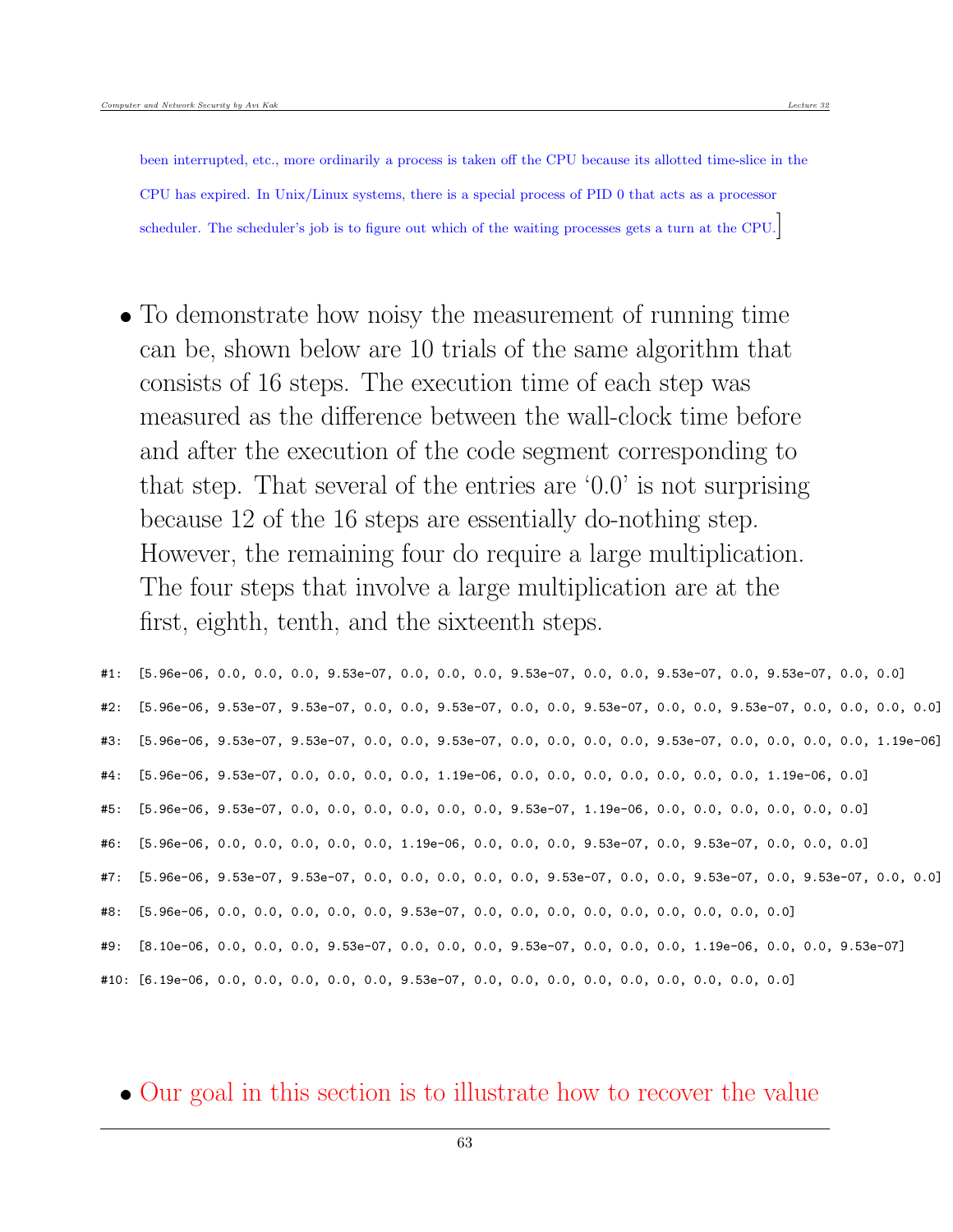of the exponent B in the computation of  $A^B \mod n$  from the noisy execution times of one key step in the modular exponentiation algorithm shown in the previous section.

- $\bullet$  In the script that follows, lines (1) through (12) define the same modular exponentiation algorithm you saw earlier — except for the time measurement statements that are interspersed. The time measurement statements are in lines  $(2)$ ,  $(5)$ ,  $(8)$ , and  $(9)$ . We want to measure the time it takes to compute the multiplication step in line (7) recognizing that this multiplication takes place subject to the condition in line (6). The number of iterations in the **while** loop that starts in line (4) is equal to the number of bits in the binary representation of the exponent  $B$ .
- Subsequently, in order to deal with the noise in the measurement of execution time as demonstrated in the previous section, we define the function repeated time measurements() in lines (13) through (20). All that this function does is to call the modular exponentiation function repeatedly. It is the third argument to repeated time measurements() that determines how many times the modular exponentiation function will be called. The time measurements in each call to modular exponentiation are stored in a list of lists bound to the variable list of time traces.
- In lines (21) through (24), we then set the values for the base  $A$ ,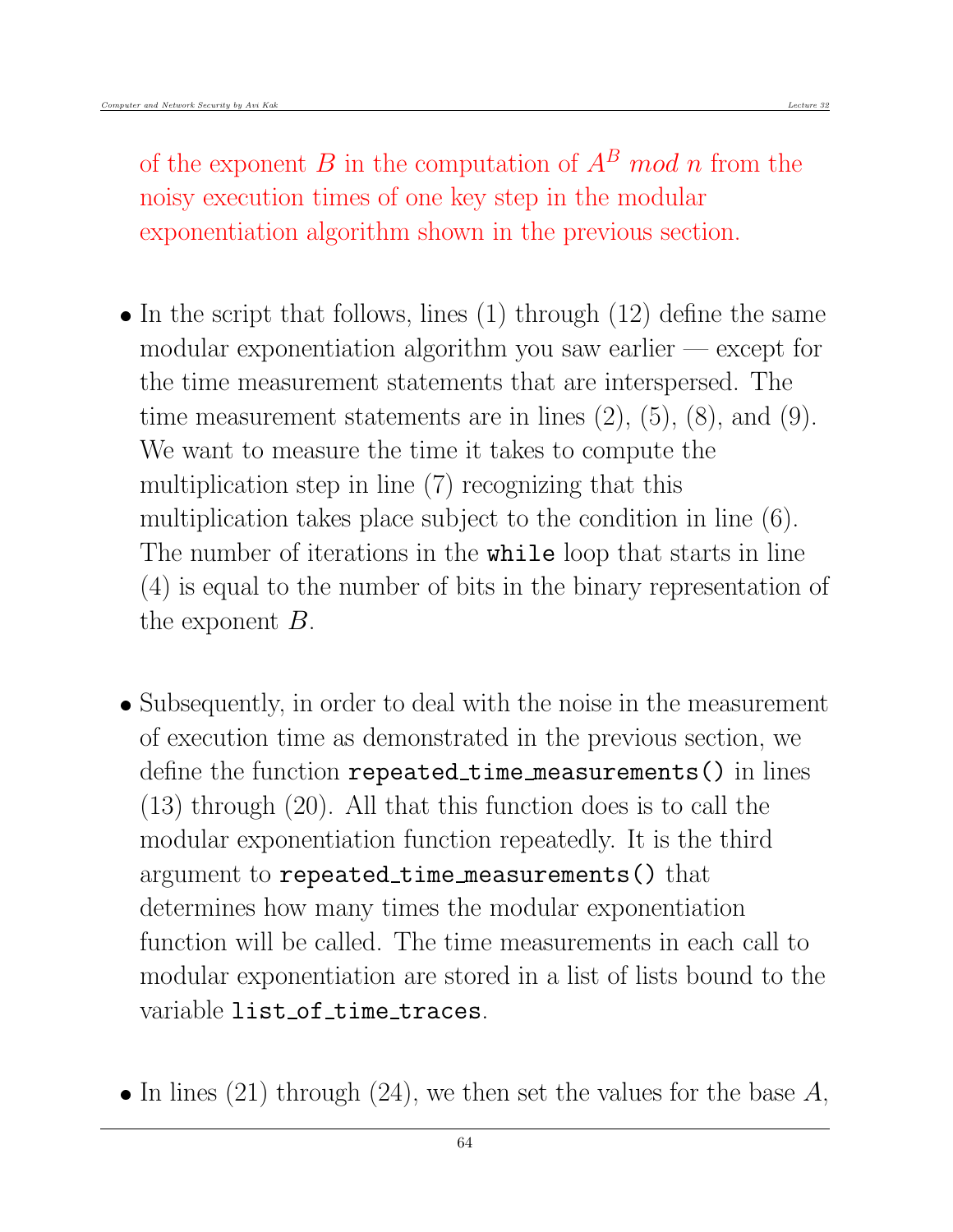the exponent  $B$ , the modulus  $n$ , and the number of repetitions for calling the modular exponentiation function. In line (25), we then call repeated time measurements () with these values.

 $\bullet$  The rest of the code, in lines (26) through (38), is for first averaging the noisy time measurements for each of the steps, finding a threshold as the half-way point between the minimum and the maximum of the time measurements, thresholding the time measurements, and constructing a bit string from the 0's and 1's thus obtained.

#### #!/usr/bin/env python

```
## EstimatingExponentFromExecutionTime.py
## Avi Kak (kak@purdue.edu)
## March 31, 2015
## This script demonstrates the basic idea of how it is possible to infer
## the bit field of an exponent by measuring the time it takes to carry
## out the one of the key steps in the modular exponentiation algorithm.
import time
## This is our basic script for modular exponentiation. See Section 12.5.1 of
## Lecture 12:
def modular_exponentiate(A, B, modulus): \#(1)time\_trace = [] #(2)result = 1 \#(3)while B > 0: \#(4)start = time.time() \#(5)if B & 1: \#(6)result = ( result * A ) % modulus #(7)\text{elapsed} = \text{time.time()} - \text{start} #(8)
    time_trace.append(elapsed) #(9) \#(9)B = B >> 1 #(10)
    A = (A * A) % modulus #(11)
  return result, time_trace \#(12)## Since a single experiment does not yield reliable measurements of the time
## taken by a computational step, this function helps us carry out repeated
```

```
## experiments:
```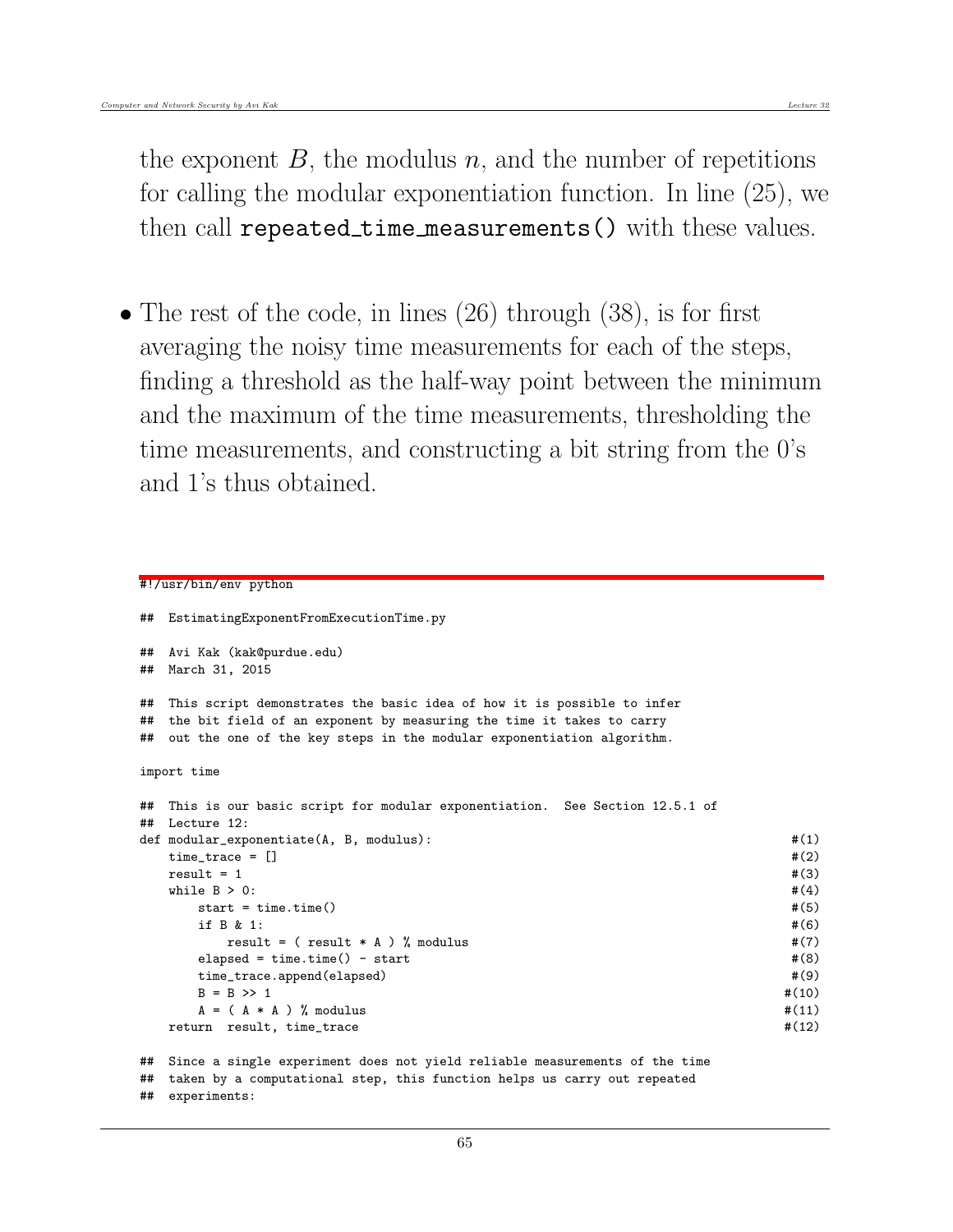```
def repeated_time_measurements(A, B, modulus, how_many_times): #(13)
  list\_of\_time\_traces = [] \#(14)results = \left[\right] \qquad \qquad \qquad \qquad \qquad \qquad \qquad \qquad \qquad \qquad \qquad \qquad \qquad \qquad \qquad \qquad \qquad \qquad \qquad \qquad \qquad \qquad \qquad \qquad \qquad \qquad \qquad \qquad \qquad \qquad \qquad \qquad \qquad \qfor i in range(how_many_times): #(16)
    result, timetrace = modular_exponentiate(A, B, modulus) #(17)
    list_of_time_traces.append(timetrace) #(18)
    results.append(result) #(19)
  # Also return 'results' for debugging, etc.
  return list_of_time_traces, results #(20)
A = 123456789012345678901234567890123456789012345678901234567890 #(21)
B = 0b1111110101001001
modulus = 987654321 \#(23)num_iterations = 1000 \#(24)list_of_time_traces, results = repeated_time_measurements(A, B, modulus, num_iterations)#(25)
sums = [sum(e) for e in zip(*list_of_time_traces)] #(26)average = [x/num\_iterations for x in sums] \#(27)averages = list(reversed(averages)) #(28)
print "\ntimings: ", averages #(29)
minval, maxval = min(averages), max(averages) \#(30){\tt threshold} = {\tt (maxval - minval) / 2} \#(31)bitstring = ' ' \#(32)
for item in averages: \#(33)if item > threshold: #(34)bitstring += '1' \#(35)else: #(36)
    bitstring += '0' * (37)print "\nbitstring for B constructed from timings: ", bitstring \#(38)
```
• If you run the Python script as shown above, it outputs the bit string:

#### 1111110101001001

which is the same as the bit pattern for the exponent in line (22). You can run the same experiment with other choices for the exponent  $B$  in line (22). For example, if I change that line to  $B = 0b1100110101110101$ , the answer returned by the script is 1100110101110101, and so on.

• This establishes that, *despite the inherently noisy nature of*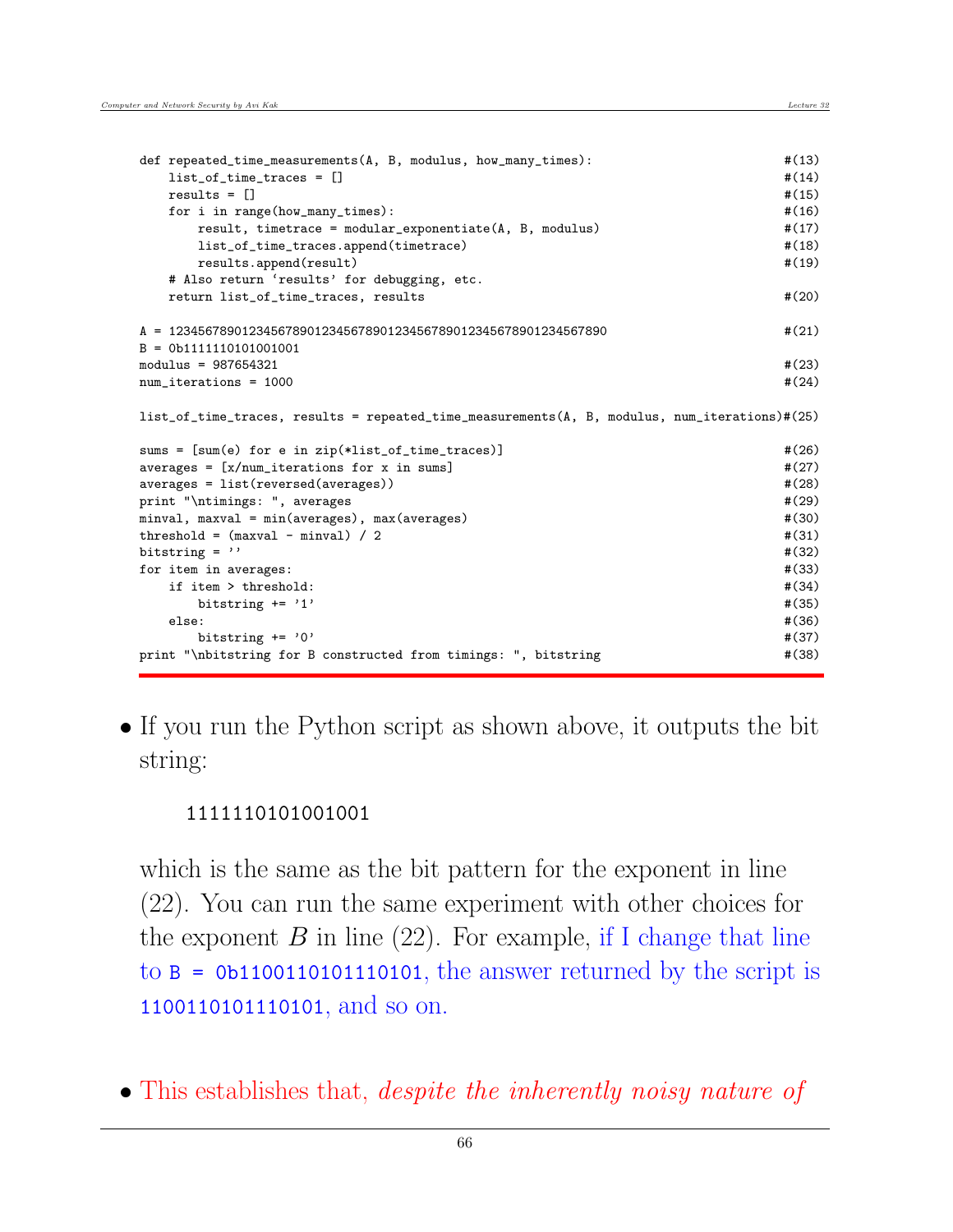time measurements, you can figure out the value of the exponent in a modular exponentiation required for a cryptographic calculation just by measuring how long it takes to execute one of the key steps of the algorithm.

- That it may be possible to mount the timing attack on a cryptographic routine was first conjectured by Paul Kocher in 1996 in a paper entitled "Timing Attacks on Implementations of Diffie-Hellman, RSA, DSS, and Other Systems," that appeared in CRYPTO'96, Lecture Notes in Computer Science, Vol. 1355.
- Keeping these considerations in mind, the next subsection demonstrates the basic elements of a Timing Attack with the help of a Python script.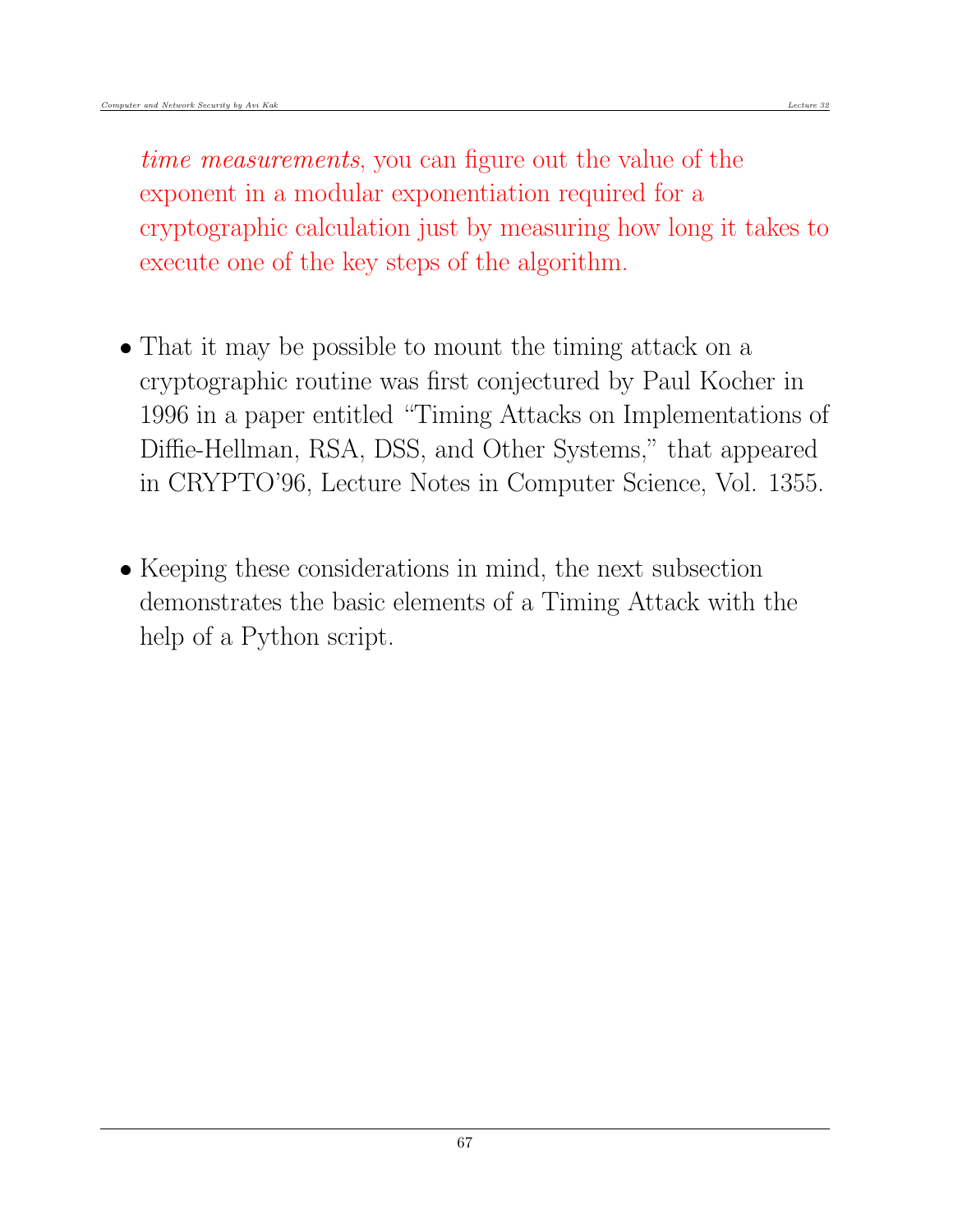# 32.7.1 A Python Script That Demonstrates How To Use Code Execution Time for Mounting a Timing Attack

- Let's now talk about how to actually mount a timing attack using the times required for fully computing the RSA signatures for a collection of randomly constructed messages. In other words, we will no longer assume that we can measure the times taken by the individual steps of the modular exponentiation algorithm.
- As matters stand today, for a serious attempt at mounting a timing attack, we will need to implement it in a way that is described in the paper "A Practical Implementation of the Timing Attack" by Jean-Francois Dhem, Francois Koeune, Philippe-Alexandre Leroux, Patrick Mestre, Jean-Jacques Quisquater, and Jean-Louis Willems that appeared in the Proceedings of the International Conference on Smart Cards and Applications, 1998, pp. 167-182. This is a probabilistic approach that entails: (1) scanning the bit positions in an encryption key from right to left; (2) forming two hypotheses at each bit position, one for the bit being 0 and the other for the bit being 1; (3) Finding probabilistic support for each hypothesis taking into account the bits discovered so far, and the difference between the sizes of the message populations under the two hypotheses (membership in the populations takes into account the fact that the hypothesis that calls for the bit to be 1 would entail a slightly longer computation). Using this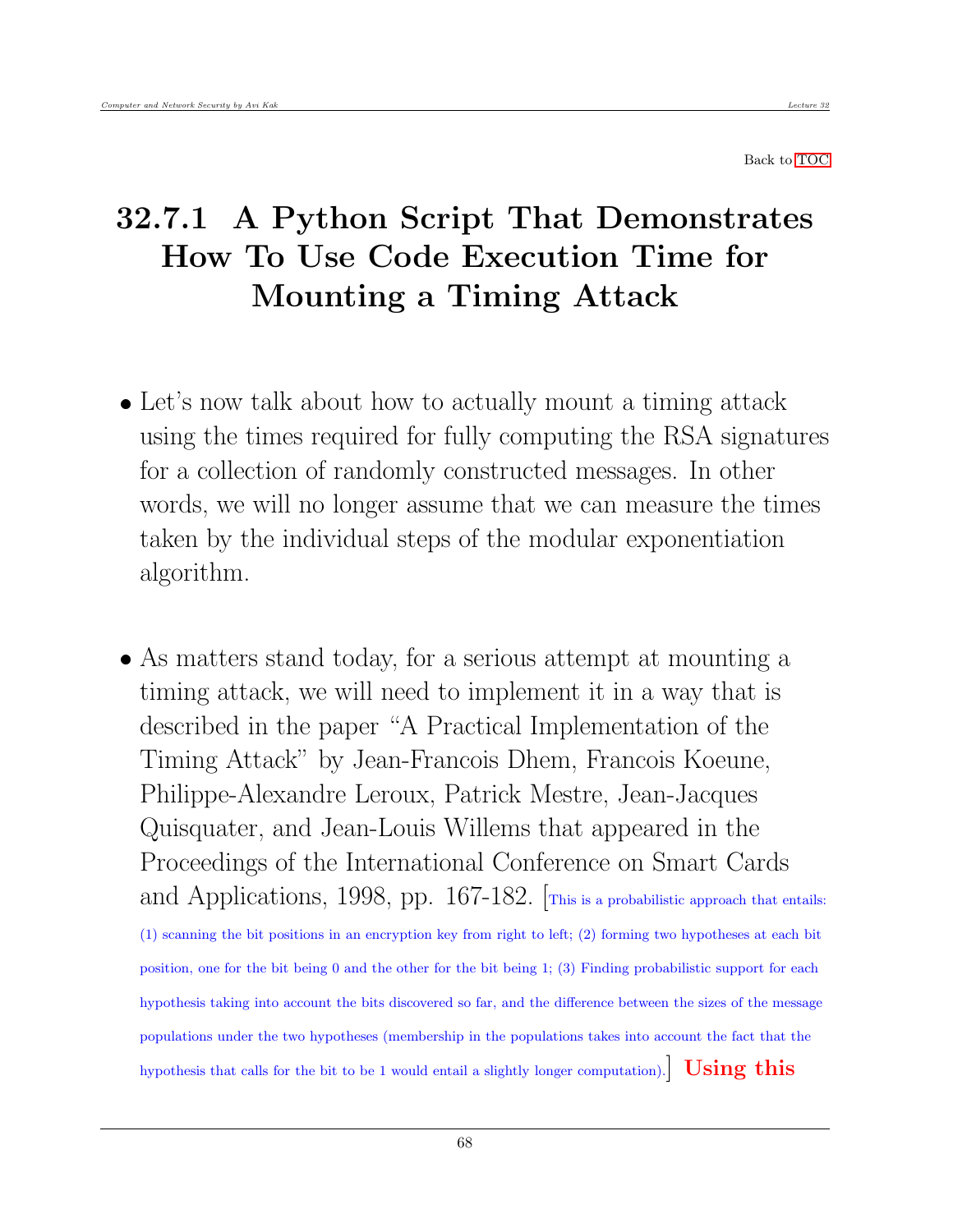- My goal in this section is not to replicate the work described in the publication cited above. On the other hand, all I want to show is that there exist correlations between the time measurements for modular exponentiation for a collection of randomly constructed messages and the times measured for the same exponentiations under the hypothesis that a particular bit in the exponent is 1 or 0. Further, that these correlations can be exploited to makes guesses for the individual bits of the exponent.
- In order to frame the problem that the Python script in this section tries to solve with a toy implementation, let's go back to the case of a device that uses the RSA algorithm to digitally sign the outgoing messages. As stated earlier, given a message  $M$  and the private exponent  $d$ , this device must compute  $M^d$  mod n where n is the RSA modulus. Earlier, in Section 32.6.1, we saw how the CRT step that is used to simplify the modular exponentiation can be subject to fault injection for discovering the value of the private key.
- We will now assume that we are directly computing modular exponentiation  $M^d$  mod n required for digitally signing a message  $M$  with a private exponent  $d$ . Our goal is to discover  $d$ just from the time it takes to calculate the signatures for an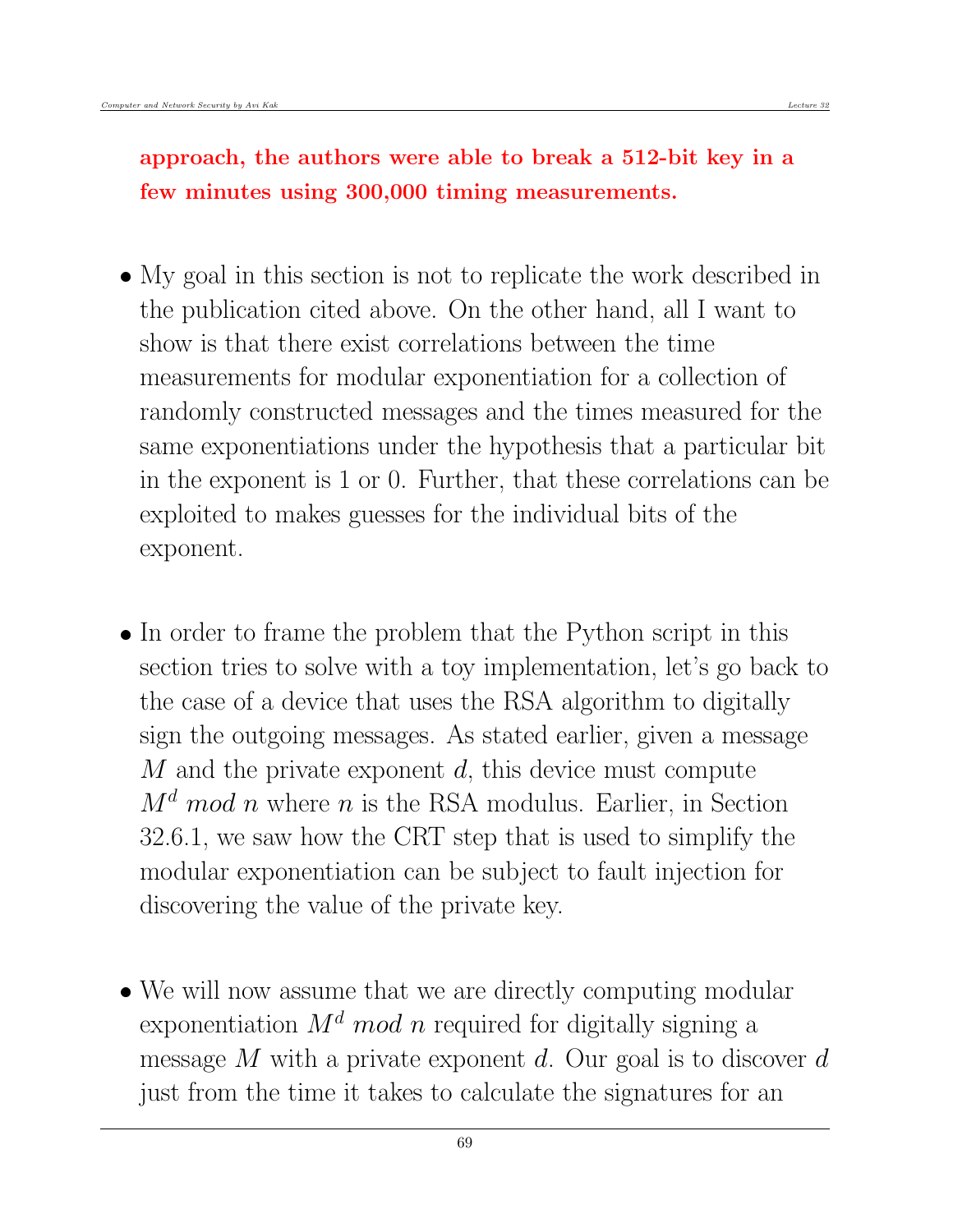arbitrary collection of messages. As will always be the case, we will assume that  $d$  is odd and, therefore, its least significant bit is always 1. Our goal is to discover the rest of the bits.

- The overall logic of the script is to estimate the bits of the private exponent d, one bit at a time, starting from its least significant bit (which, as already mentioned, is 1). The estimation is based on finding correlations between the times taken to calculate the signatures under two conditions: when the bit to be estimated can be assumed to be 0 and when it can be assumed to be 1. Under each hypothesis, the correlation is with the time measurements for the actual signature computations. We declare a value for the next bit on the basis of which correlation is larger.
- The workhorse in the script that follows is the method find next bit of private key(). Its two main blocks are in lines (F9) through (F25) and in lines (F33) through (F46). In the first block, in lines (F9) through (F25), this function calculates the correlation for the case when we assume 0 for the next bit position in the private exponent  $d$ . In the second block, in lines (F33) through (F46), we calculate a similar correlation for the case when we assume the next bit to be 1. The two correlation values are compared in line (F47).
- You have to use a very large number of message integers for the attack to work to any extent at all. As you will notice from the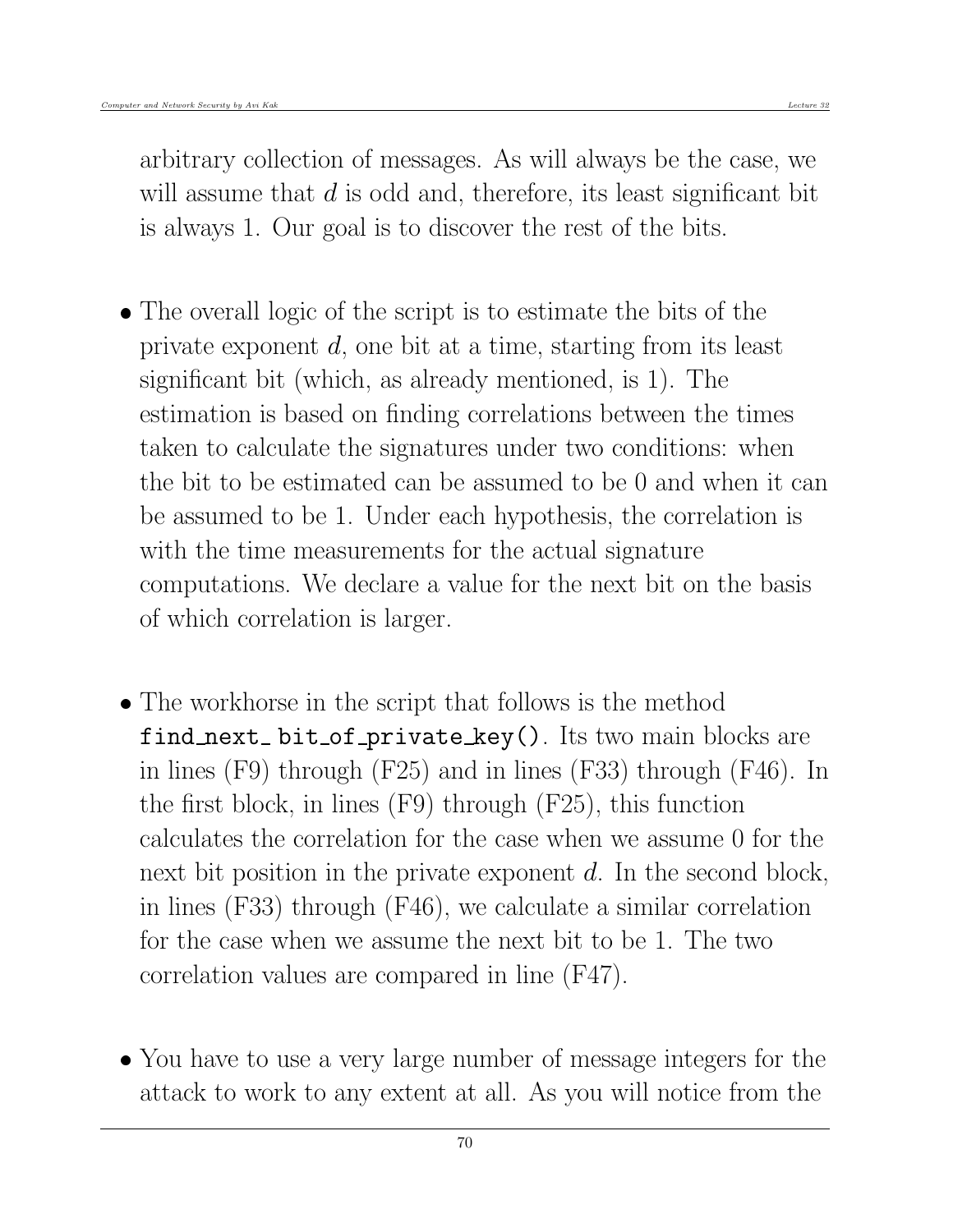- You might think that in the multiple runs of the overall attack in lines (A9) through (A25), we could speed up the overall time taken by the script by placing the call that generates the very large number of messages in line (A11) outside the loop. Note that the time taken to generate 100,000 messages is a very small fraction of the time taken by the modular exponentiation of those messages through the code in lines (X1) through (X11).
- The dictionary bound to the instance variable correlations cache in line (J15) is used in find next bit of private key() in lines  $(F8)$  and  $(F30)$ . This dictionary helps avoid duplicating the correlation calculations for the same value of the private exponent.

```
#!/usr/bin/env python
## TimingAttack.py
## Avi Kak (kak@purdue.edu)
## April 13, 2015
## This script demonstrates the basic idea of how the Timing Attack can be
## used to infer the bits of the private exponent used in calculating RSA
## based digital signatures.
##
## CAVEATS: This simple implementation is based on one possible
## interpretation of the original paper on timing attacks by Paul
## Kocher. Note that this implementation has only been tried on
## 8-bit moduli.
##
## I am quite certain that this extremely simpleminded implementation
```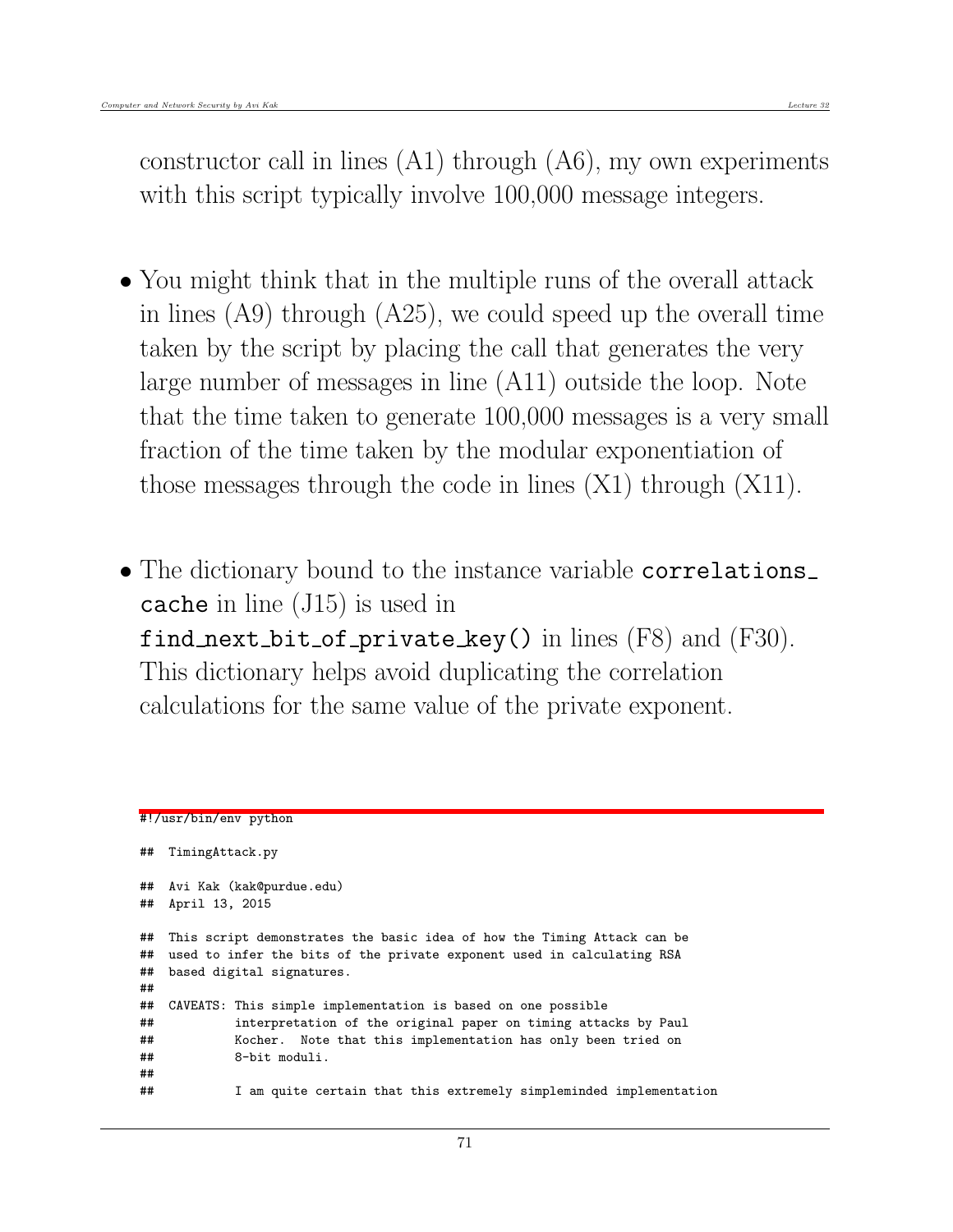```
## will NOT to work on RSA moduli of the size that are actually used
## in working algorithms.
##
## For a more credible timing attack, you would need to include
## in this implementation the probabilstic logic described in the
## paper "A Practical Implementation of the Timing Attack'' by
## Dhem, Koeune, Leroux, Mestre, Quisquater, and Willems.
import time
import random
import math
class TimingAttack( object ): #(I1)
  def \text{__init}\text{__} ( self, **kwargs ):
    if kwargs.has_key('num_messages'): num_messages = kwargs.pop('num_messages') #(J3)
    if kwargs.has_key('num_trials'): num_trials = kwargs.pop('num_trials') #(J3)
    if kwargs.has_key('private_exponent'): private_exponent = kwargs.pop('private_exponent')
                                                        #(J4)
    if kwargs.has_key('modulus_width'): modulus_width = kwargs.pop('modulus_width') #(J5)
    self.num_messages = num_messages #(J6)
    self.num_trials = num_trials #(J7)
    self.modulus\_width = modulus\_widthself.d = private_exponent \#(J9)
    self.d\_reversed = '{}':b}'.format(private\_exponent)[::-1] #(J10)
    self.modulus = None \#(J11)self.list_of_messages = [] \#(J12)self.times_taken_for_messages = [] \#(J13)self.bits\_discovered_for_d = [] \#(J14)self.correlations_cache = {} \#(J15)
  def gen_modulus(self): \#(G1)modulus = self.gen_random_num_of_specified_width(self.modulus_width/2) * \
               self.gen_random_num_of_specified_width(self.modulus_width/2) #(G2)
    print "modulus is: ", modulus \#(G3)self.modulus = modulus \#(G4)return modulus \#(G5)def gen_random_num_of_specified_width(self, width): \#(R1)'''
    This function generates a random number of specified bit field width:
     '''
    candidate = random.getrandbits(width ) #(R2)
    if candidate \& 1 == 0: candidate += 1 \qquad \qquad \#(R3)candidate | = (1 \lt \lt width - 1) #(R4)
     candidate | = (2 \lt \lt; \text{width} - 3) \#(R5)return candidate \#(R6)def modular_exponentiate(self, A, B): \#(X1)'''
    This is our basic function for modular exponentiation as explained in
    Section 12.5.1 of Lecture 12:
     '''
    if self.modulus is None: #(X2)
```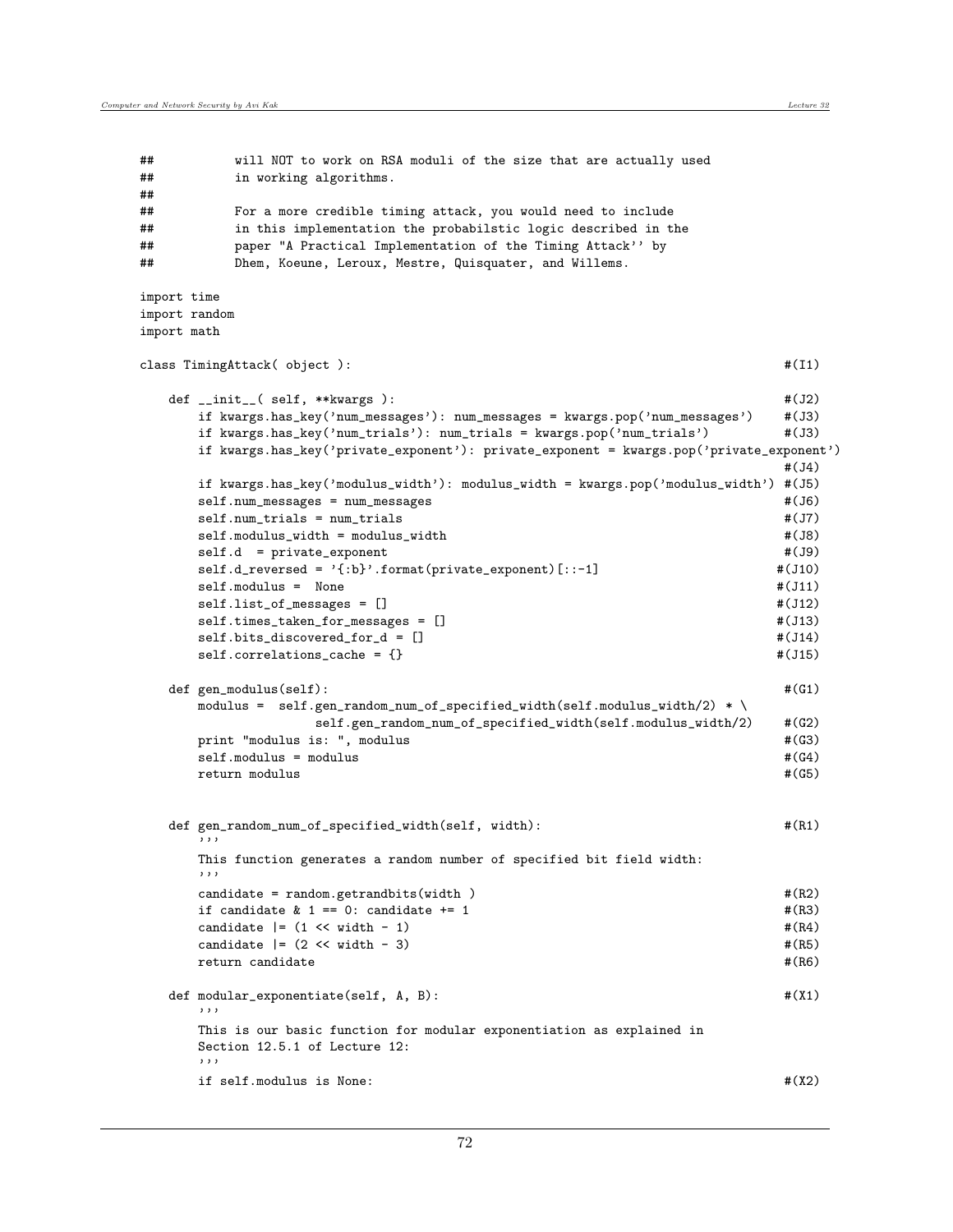```
raise SyntaxError("You must first set the modulus") \#(X3)time\_trace = [] \#(X4)result = 1 \#(X5)while B > 0: \#(X6)if B & 1: \#(X7)result = ( result * A ) % self.modulus \#(X8)B = B >> 1 #(X9)
     A = (A * A) % self.modulus #(X10)
  return result \#(X11)def correlate(self, series1, series2): \#(C1)if len(series1) != len(series2): \#(C2)raise ValueError("the two series must be of the same length") \#(C3)mean1, mean2 = sum(series1)/float(len(series1)),sum(series2)/float(len(series2))#(C4)
  mseries1, mseries2 = [x - \text{mean1} \text{ for } x \text{ in series1}], [x - \text{mean2} \text{ for } x \text{ in series2}] #(C5)
  products = [mseries1[i] * mseries2[i] for i in range(len(mseries1))] #(C6)mseries1_squared, mseries2_squared = [x**2 for x in mseries1], [x**2 for x in mseries2]
                                                         #(C7)
  correlation = sum(products) / math.sqrt(sum(mseries1_squared) * sum(mseries2_squared))
                                                         #(C8)
  return correlation \#(\mathbb{C}9)def gen_messages(self): #(M1)
  '''
  Generate a list of randomly created messages. The messages must obey the usual
  constraints on the two most significant bits:
  '''
  self.correlations_cache = {} #(M2)self.times_taken_for_messages = [] \# (M3)self.list_of_messages = [] \#(M4)for i in range(self.num_messages): #(M5)
     message = self.gen_random_num_of_specified_width(self.modulus_width) #(M6)
     self.list_of_messages.append(message) #(M7)
  print "Finished generating %d messages" % (self.num_messages) #(M8)
def get_exponentiation_times_for_messages(self): \#(T1)'''
  For each message in list_of_messages, find the time it takes to calculate its
  signature. Average each time measurement over num_trials:
  '''
  if self.modulus is None: #(T2)
     raise SyntaxError("You must first set the modulus") \#(T3)for message in self.list_of_messages: #(T4)
     \times times = \left[\right] \qquad \qquad \qquad \qquad \qquad \qquad \qquad \qquad \qquad \qquad \qquad \qquad \qquad \qquad \qquad \qquad \qquad \qquad \qquad \qquad \qquad \qquad \qquad \qquad \qquad \qquad \qquad \qquad \qquad \qquad \qquad \qquad \qquad \for j in range(self.num_trials): \#(T6)start = time.time() #(T7)
        self.modular_exponentiate(message, self.d) \#(T8)elapped = time.time() - start #(T9)times.append(elapsed) #(T10)
     \arg = \text{sum}(\text{times}) / \text{float}(\text{len}(\text{times})) #(T11)
     self.times_taken_for_messages.append(avg) \#(T12)
  print "Finished calculating signatures for all messages" \#(T13)
def find_next_bit_of_private_key(self, list_of_previous_bits): #(F1)
  '''
```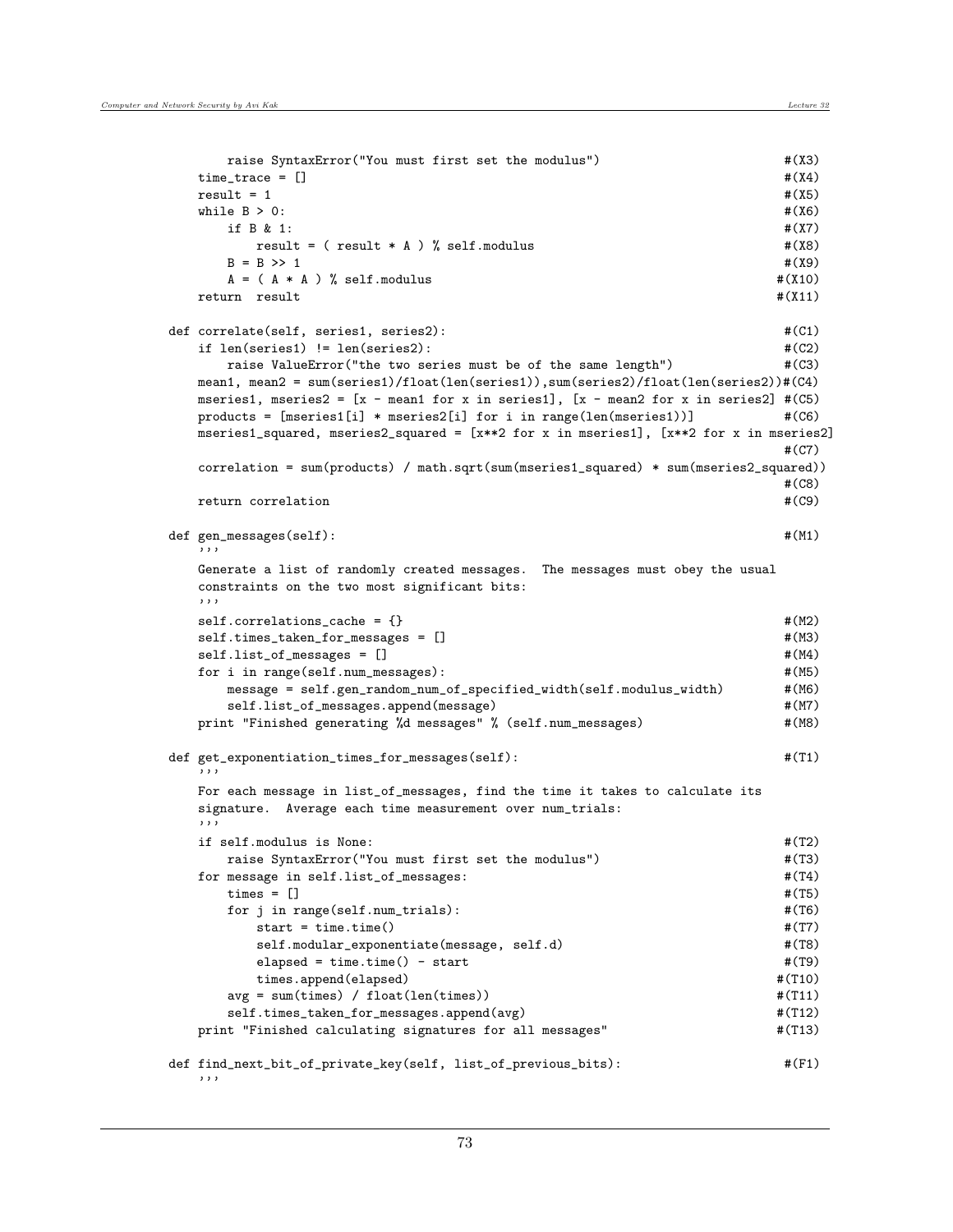```
Starting with the LSB, given a sequence of previously computed bits of the
private exponent d, now compute the next bit:
'''
num\_set\_bits = reduce(lambda x, y: x+y, \ \ \ranglefilter(lambda x: x == 1, list_of_previous_bits)) #(F2)correlation0,correlation1 = None,None #(F3)
arg_list1, arg_list2 = list_of_previous_bits[:], list_of_previous_bits[:] #(F4)
B = int(''.join(map(str, list(reversed(arg_list1)))), 2) #(F5)
print "\n\in \mathbb{B} \#(F6)if B in self.correlations_cache: #(F7)
  correlation0 = self.correlations_cache[B] \#(F8)else: #(F9)
  times_for_partial_exponentiation = [] \#(F10)for message in self.list_of_messages: #(F11)
     signature = None #(F12)times = \lbrack \qquad \qquad \qquad \qquad \qquad \qquad \qquad \qquad \qquad \qquad \qquad \qquad \qquad \qquad \qquad \qquad \qquad \qquad \qquad \qquad \qquad \qquad \qquad \qquad \qquad \qquad \qquad \qquad \qquad \qquad \qquad \qquad \qquad \qquad \for j in range(self.num_trials): \#(F14)start = time.time() \#(F15)self.modular_exponentiate(message, B) #(F16)
       elapsed = time.time() - start #(F17)times.append(elapsed) #(F18)
     \arg = \text{sum}(\text{times}) / float(len(times)) \text{#(F19)}times_for_partial_exponentiation.append(avg) \#(F20)correlation0 = self.correlate(self.times_taken_for_messages, \
                        times_for_partial_exponentiation) \#(F22)
  correlation0 /= num_set_bits #(F23)
  self.correlations_cache[B] = correlation0 \#(F24)
print "correlation0: ", correlation0 \#(F25)
# Now let's see the correlation when we try 1 for the next bit
arg_list2.append(1) \#(F26)B = int(''.join(map(str, list(reversed(arg_list2)))), 2) #(F27)print B = ", B \#(F28)if B in self.correlations_cache: #(F29)
  correlation1 = self.correlations_cache[B] \#(F30)else: #(F31)
  times_for_partial_exponentiation = [] \#(F32)for message in self.list_of_messages: #(F33)
     signature = None \#(F34)\times times = [] \qquad \qquad \qquad \qquad \qquad \qquad \qquad \qquad \qquad \qquad \qquad \qquad \qquad \qquad \qquad \qquad \qquad \qquad \qquad \qquad \qquad \qquad \qquad \qquad \qquad \qquad \qquad \qquad \qquad \qquad \qquad \qquad \qquad \qquad for j in range(self.num_trials): \#(F36)start = time.time() #(F37)self.modular_exponentiate(message, B) #(F38)
        \text{elapsed} = \text{time.time()} - \text{start} #(F39)
        times.append(elapsed) #(F40)
     \arg = \text{sum}(\text{times}) / \text{float}(\text{len}(\text{times})) \#(F41)times_for_partial_exponentiation.append(avg) \# (F42)correlation1 = self.correlate(self.times_taken_for_messages, \n\times_for_partial_exponentiation) #(F43)
  correlation1 /= (num_set_bits + 1) #(F44)self.correlations_cache[B] = correlation1 \#(F45)
print "correlation1: ", correlation1 #(F46)
if correlation1 > correlation0: \#(F47)
  r return 1 \# (F48)
else: #(F49)
  return 0 \#(F50)
```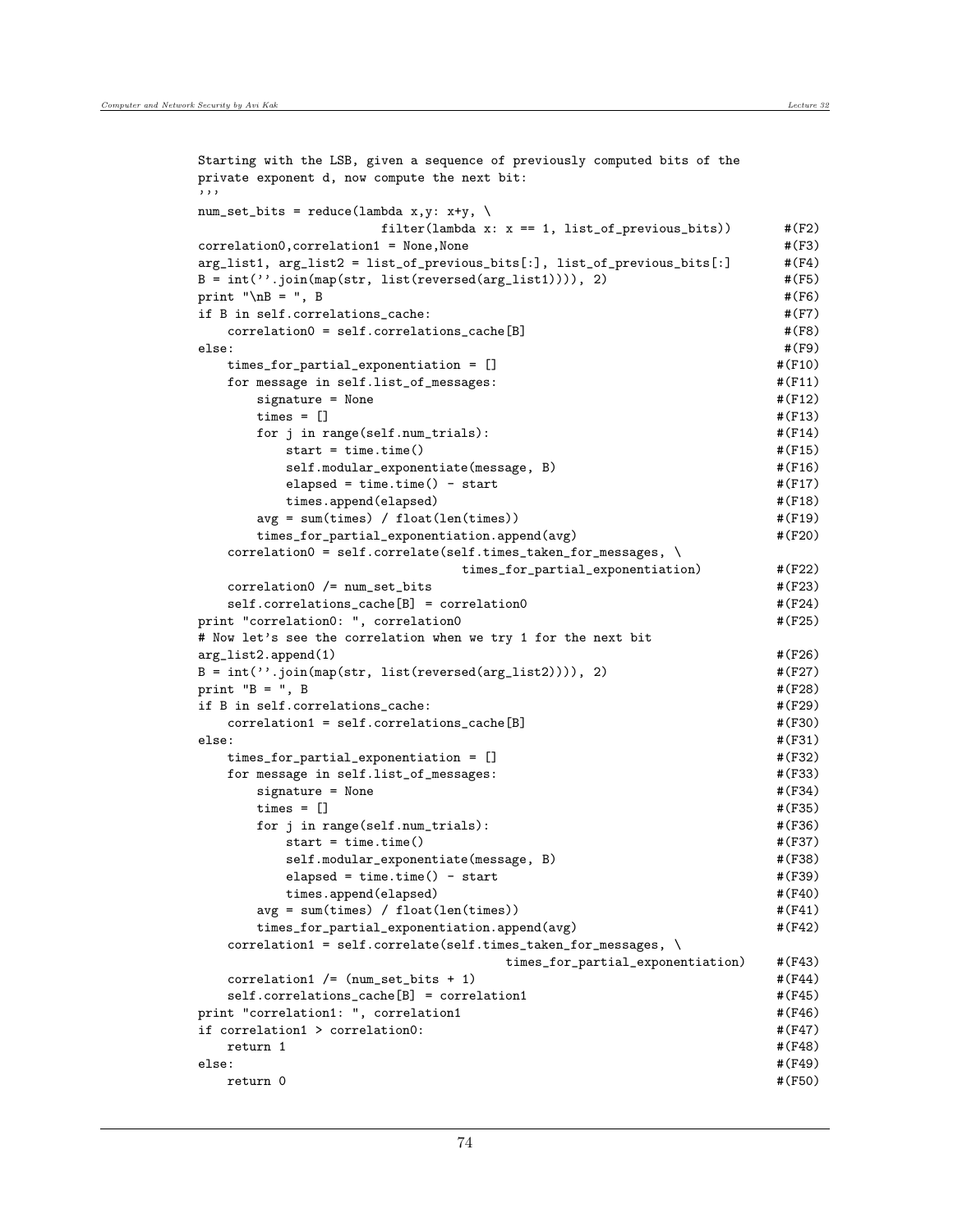```
def discover_private_exponent_bits(self): \#(D1)'''
    Assume that the private exponent will always be odd and that, therefore, its
    LSB will always be 1. Now try to discover the other bits.
    '''
    discovered\_bits = [1] \#(D2)for bitpos in range(1, self.modulus_width): \#(D3)nextbit = self.find_next_bit_of_private_key(discovered_bits) \#(D4)print "value of next bit: ", nextbit \#(D5)print "its value should be: ", self.d_reversed[bitpos] \#(D6)if nextbit != int(self.d_reversed[bitpos]): #(D7)
        raise ValueError("Wrong result for bit at index %d" % bitpos) \#(D8)discovered_bits.append(nextbit) #(D9)
      print "discovered bits: ", discovered_bits \#(D10)self.bits_discovered_for_d = discovered_bits \#(D11)return discovered_bits \#(D12)if __name__ == ' __main__':
  \text{private\_exponent} = 0b11001011 \# (A1)timing_attack = TimingAttack( #(A2)
              num_messages = 100000, #(A3)
              num\_trials = 1000, #(A4)modulus\_width = 8, \#(A5)private_exponent = private_exponent, \#(A6))
  modulus_to_discovered_bits = {} #(A7)
  for i in range(10): \#(A8)print "\n\n============Starting run %d of the overall experiment=============\n" % i
                                                #(A9)
    discovered\_bits = [] \#(A10)timing_attack.gen_messages() #(A11)
    modulus = timing_attack.gen_modulus() #(A12)
    timing_attack.get_exponentiation_times_for_messages() \#(A13)
    \texttt{try}: #(A14)
      discovered_bits = timing_attack.discover_private_exponent_bits() \#(A15)
    except ValueError, e: \#(\text{A16})print "exception caught in main:", e \#(\text{A17})e = str(e).strip() #(A18)
      if e[-1].is digit(): \#(A19)pos = int(e.split()[-1]) #(A20)
        print "\n Got %d bits!!!" % pos #(A21)
      continue #(A22)
    if discovered_bits: \#(\text{A23})modulus_to_discovered_bits[i] = \n\(modulus, ''.join(map(str, list(reversed(discovered_bits))))) #(A24)
    print "\n SUCCESS!!!!!!!" #(A25)
```
• Shown below is the output from one session with the code shown above. Note that, even for the same modulus, your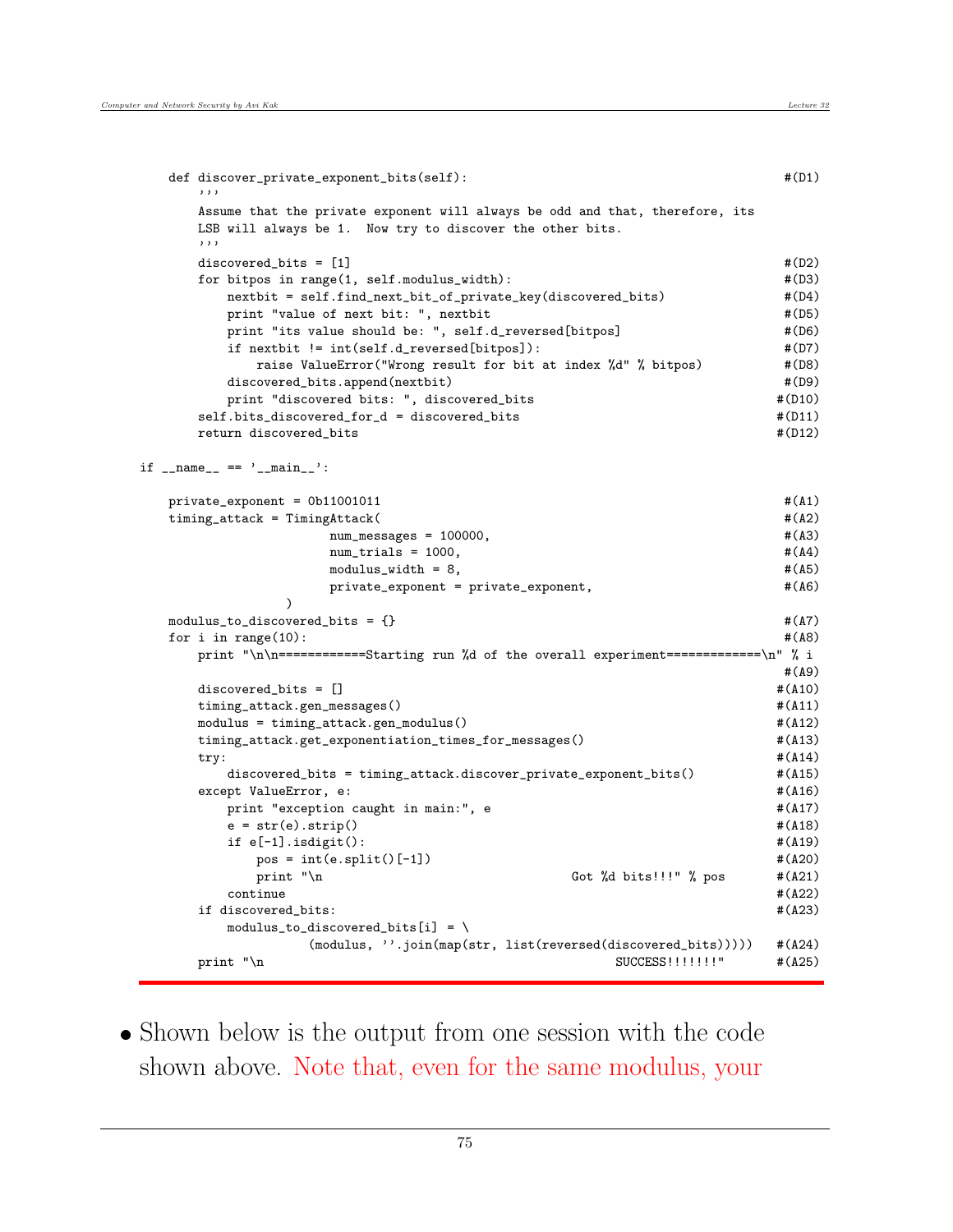results will vary from one run to another since the messages are generated randomly for each run.

• In the 10 runs of the code whose output is shown below, three of the runs managed to discover correctly six of the eight bits of the exponent  $d$ . Every once in a long while, you will see that the entire exponent is estimated correctly by the code.

```
============Starting run 0 of the overall experiment==============
Finished generating 100000 messages
modulus is: 195
Finished calculating signatures for all messages
B = 1correlation0: 0.00535503170757
B = 3correlation1: 0.11955357822
value of next bit: 1
its value should be: 1
discovered bits: [1, 1]
B = 3correlation0: 0.11955357822
B = 7correlation1: 0.146688433404
value of next bit: 1
its value should be: 0
exception caught in main: Wrong result for bit at index 2
                                 Got 2 bits!!!
============Starting run 1 of the overall experiment==============
Finished generating 100000 messages
modulus is: 195
Finished calculating signatures for all messages
B = 1correlation0: 0.00658805175542
B = 3correlation1: 0.144786607015
value of next bit: 1
its value should be: 1
discovered bits: [1, 1]
```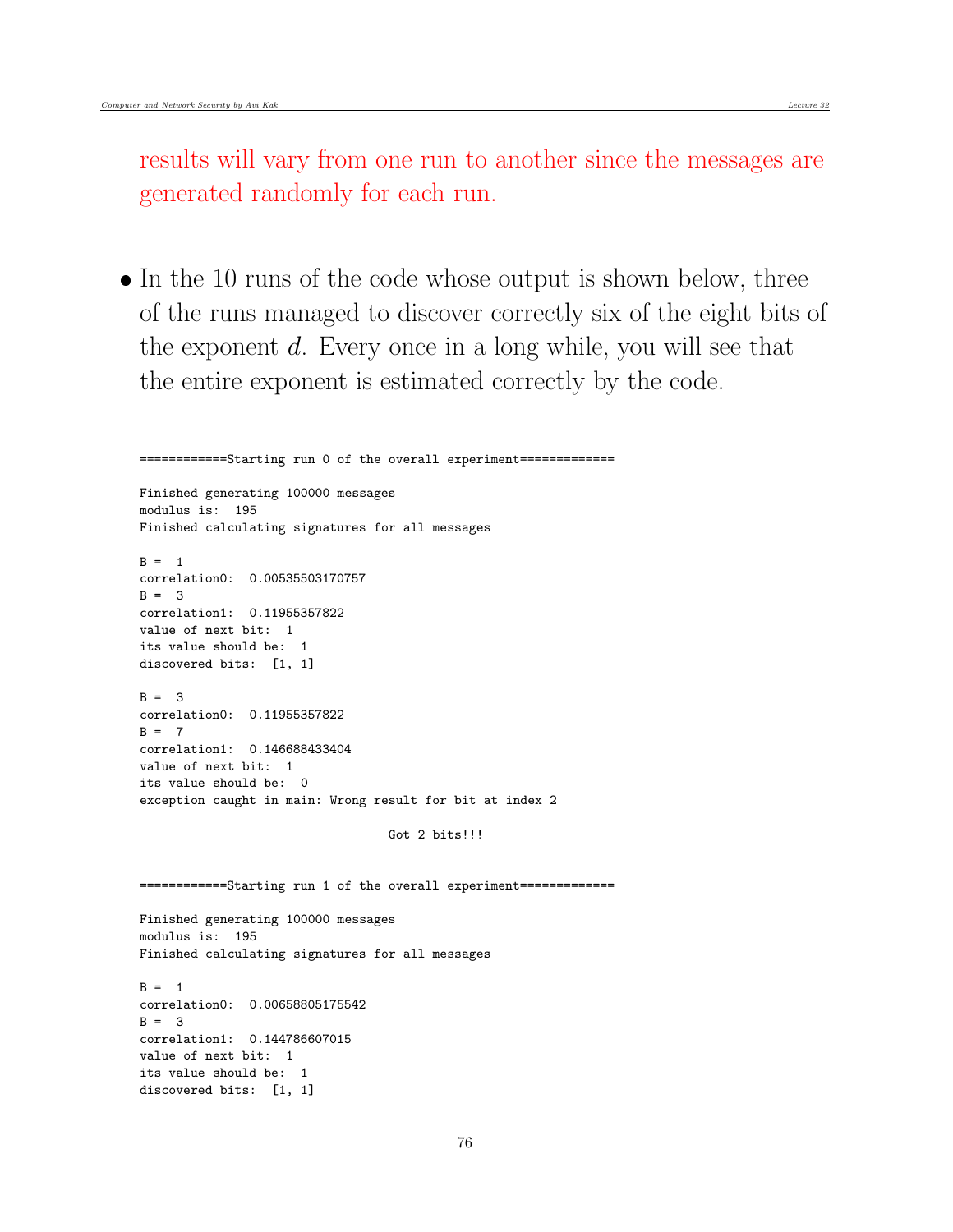$B = 3$ correlation0: 0.144786607015  $B = 7$ correlation1: 0.191148434475 value of next bit: 1 its value should be: 0 exception caught in main: Wrong result for bit at index 2 Got 2 bits!!! ============Starting run 2 of the overall experiment============= Finished generating 100000 messages modulus is: 195 Finished calculating signatures for all messages  $B = 1$ correlation0: 0.0111837174243  $B = 3$ correlation1: 0.146686335386 value of next bit: 1 its value should be: 1 discovered bits: [1, 1]  $B = 3$ correlation0: 0.146686335386  $B = 7$ correlation1: 0.0666330591075 value of next bit: 0 its value should be: 0 discovered bits: [1, 1, 0]  $B = 3$ correlation0: 0.146686335386  $B = 11$ correlation1: 0.166780797308 value of next bit: 1 its value should be: 1 discovered bits: [1, 1, 0, 1]  $B = 11$ correlation0: 0.166780797308  $B = 27$ correlation1: 0.143863234986 value of next bit: 0 its value should be: 0 discovered bits: [1, 1, 0, 1, 0]  $B = 11$ correlation0: 0.166780797308  $B = 43$ correlation1: 0.161661497094 value of next bit: 0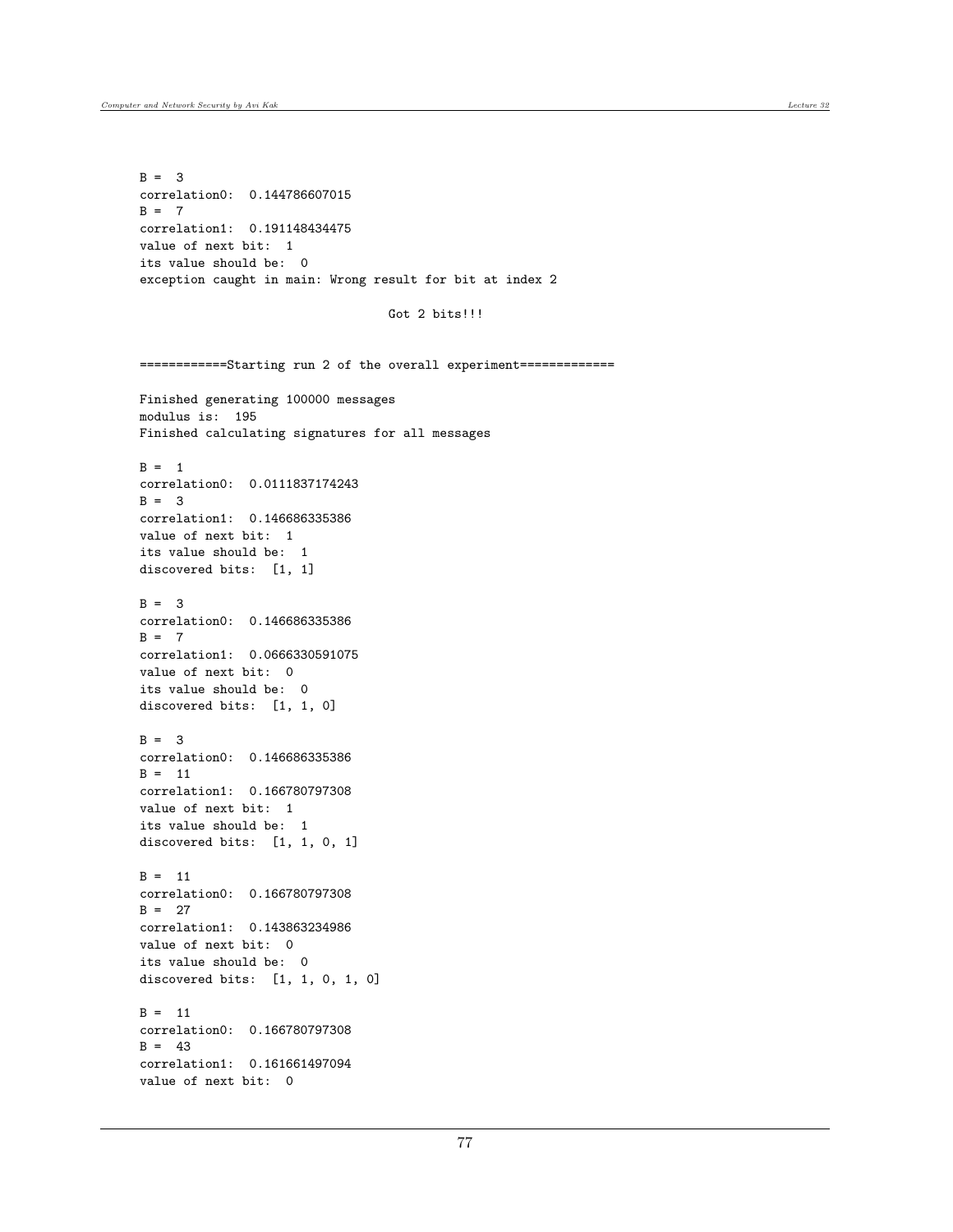its value should be: 0 discovered bits: [1, 1, 0, 1, 0, 0]  $B = 11$ correlation0: 0.166780797308  $B = 75$ correlation1: 0.140458705926 value of next bit: 0 its value should be: 1 exception caught in main: Wrong result for bit at index 6 Got 6 bits!!! ============Starting run 3 of the overall experiment============= Finished generating 100000 messages modulus is: 225 Finished calculating signatures for all messages  $B = 1$ correlation0: 0.0069115683713  $B = 3$ correlation1: 0.351567105915 value of next bit: 1 its value should be: 1 discovered bits: [1, 1]  $B = 3$ correlation0: 0.351567105915  $B = 7$ correlation1: 0.268789028694 value of next bit: 0 its value should be: 0 discovered bits: [1, 1, 0]  $B = 3$ correlation0: 0.351567105915  $B = 11$ correlation1: 0.285057307844 value of next bit: 0 its value should be: 1 exception caught in main: Wrong result for bit at index 3 Got 3 bits!!! ============Starting run 4 of the overall experiment============= Finished generating 100000 messages modulus is: 195 Finished calculating signatures for all messages  $B = 1$ correlation0: 0.00241843558209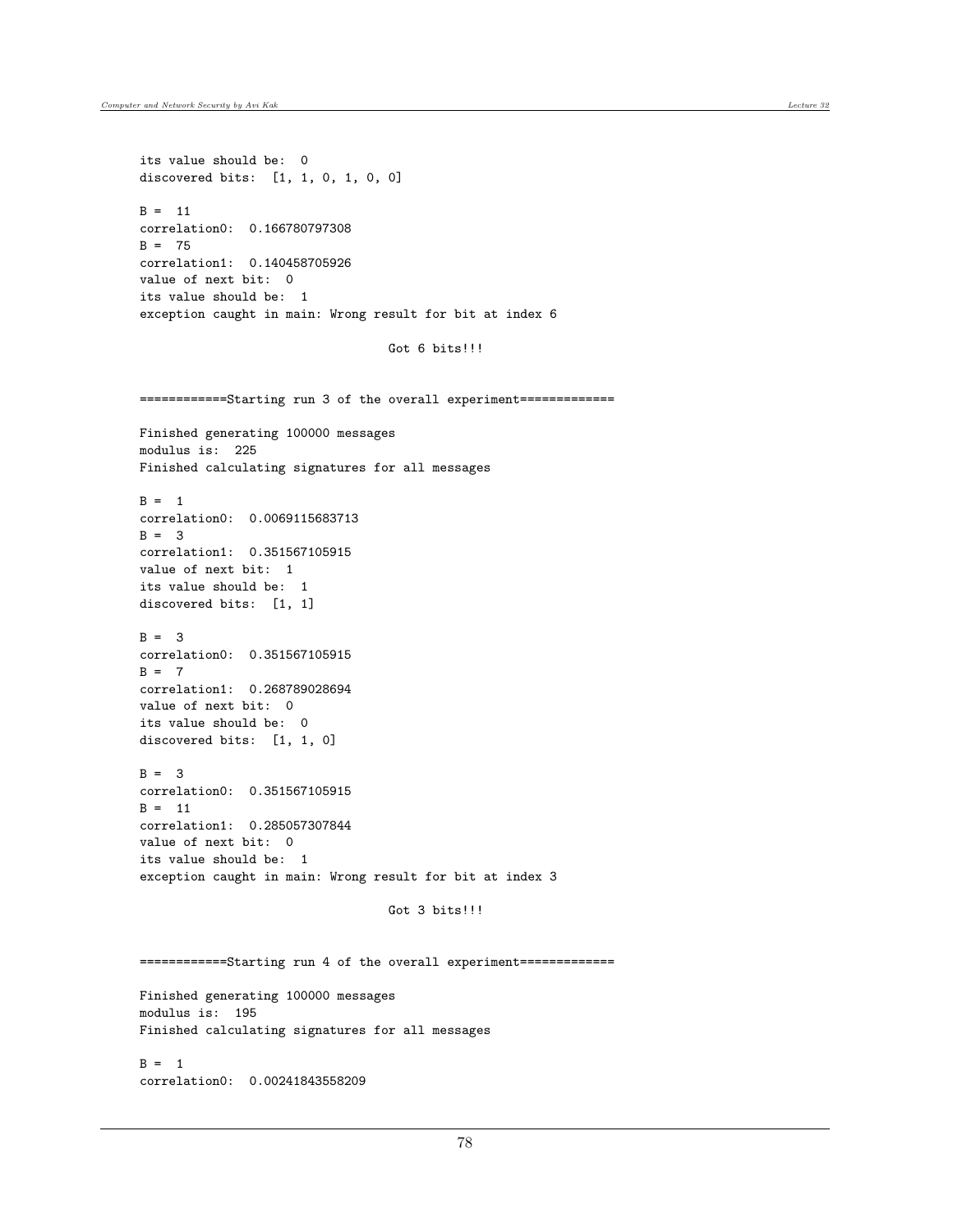$B = 3$ correlation1: 0.186079682903 value of next bit: 1 its value should be: 1 discovered bits: [1, 1]  $B = 3$ correlation0: 0.186079682903  $B = 7$ correlation1: 0.204226222605 value of next bit: 1 its value should be: 0 exception caught in main: Wrong result for bit at index 2 Got 2 bits!!! ============Starting run 5 of the overall experiment============= Finished generating 100000 messages modulus is: 169 Finished calculating signatures for all messages  $B = 1$ correlation0: 0.0184536640473  $B = 3$ correlation1: 0.217174073139 value of next bit: 1 its value should be: 1 discovered bits: [1, 1]  $B = 3$ correlation0: 0.217174073139  $B = 7$ correlation1: 0.202723379241 value of next bit: 0 its value should be: 0 discovered bits: [1, 1, 0]  $B = 3$ correlation0: 0.217174073139  $B = 11$ correlation1: 0.241820663832 value of next bit: 1 its value should be: 1 discovered bits: [1, 1, 0, 1]  $B = 11$ correlation0: 0.241820663832  $B = 27$ correlation1: 0.192410585206 value of next bit: 0 its value should be: 0 discovered bits: [1, 1, 0, 1, 0]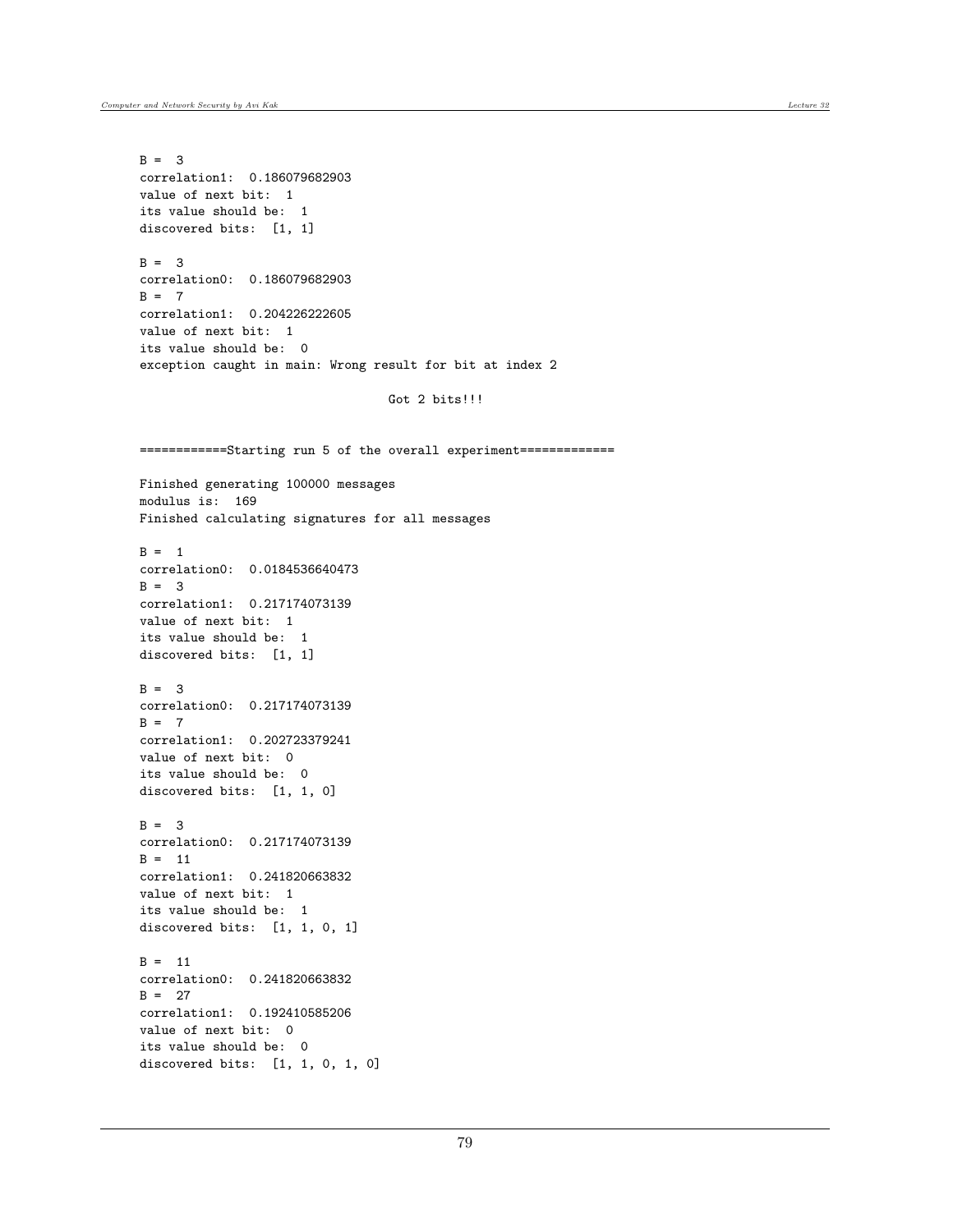$B = 11$ correlation0: 0.241820663832  $B = 43$ correlation1: 0.189418029495 value of next bit: 0 its value should be: 0 discovered bits: [1, 1, 0, 1, 0, 0]  $B = 11$ correlation0: 0.241820663832  $B = 75$ correlation1: 0.175041915625 value of next bit: 0 its value should be: 1 exception caught in main: Wrong result for bit at index 6 Got 6 bits!!! ============Starting run 6 of the overall experiment============= Finished generating 100000 messages modulus is: 195 Finished calculating signatures for all messages  $B = 1$ correlation0: 0.00865525117668  $B = 3$ correlation1: 0.177818285803 value of next bit: 1 its value should be: 1 discovered bits: [1, 1]  $B = 3$ correlation0: 0.177818285803  $B = 7$ correlation1: 0.194471520198 value of next bit: 1 its value should be: 0 exception caught in main: Wrong result for bit at index 2 Got 2 bits!!! ============Starting run 7 of the overall experiment============= Finished generating 100000 messages modulus is: 225 Finished calculating signatures for all messages  $B = 1$ correlation0: 0.000834328683801  $B = 3$ correlation1: 0.296449299753 value of next bit: 1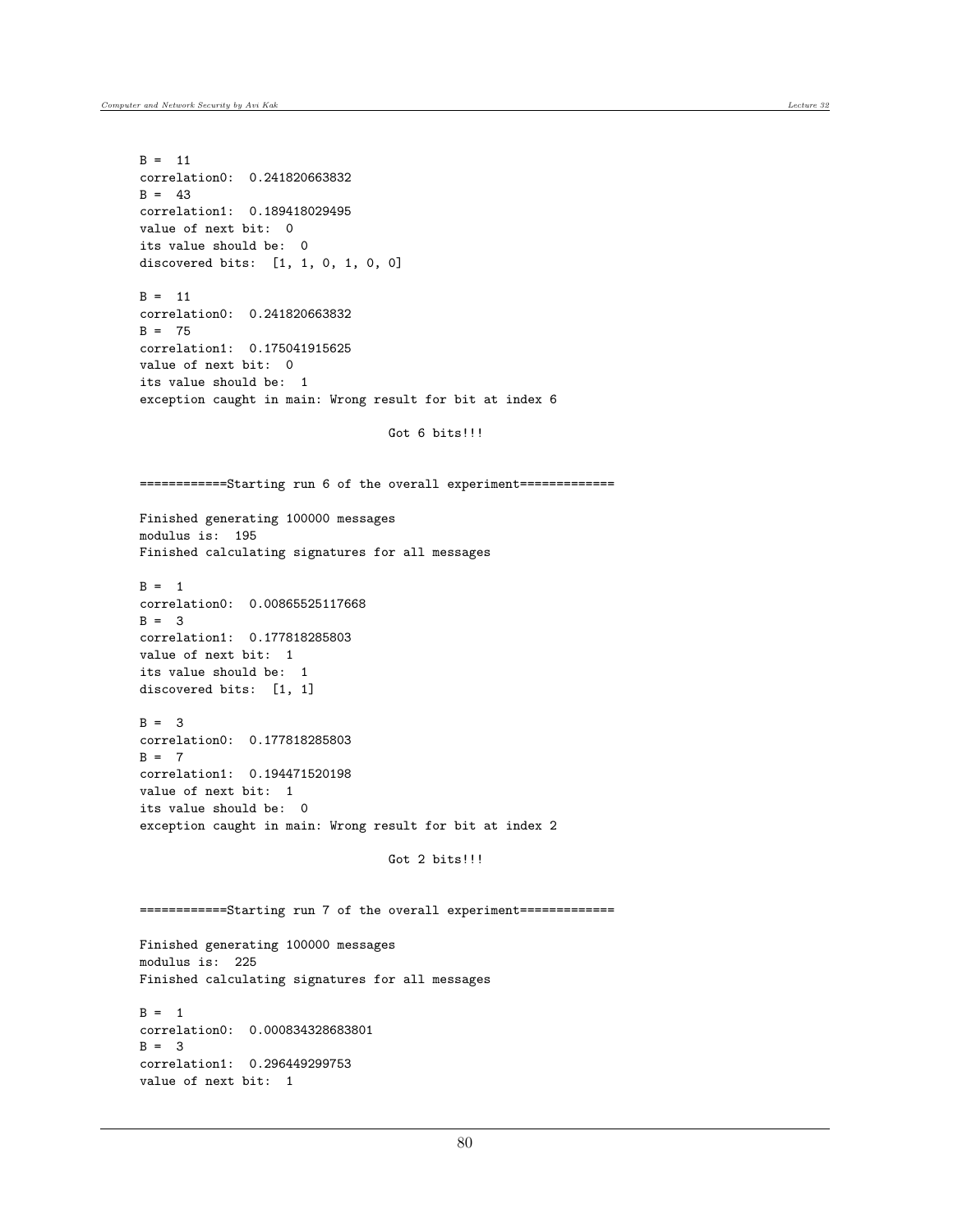```
its value should be: 1
discovered bits: [1, 1]
B = 3correlation0: 0.296449299753
B = 7correlation1: 0.268359146286
value of next bit: 0
its value should be: 0
discovered bits: [1, 1, 0]
B = 3correlation0: 0.296449299753
B = 11correlation1: 0.200498385434
value of next bit: 0
its value should be: 1
exception caught in main: Wrong result for bit at index 3
                                 Got 3 bits!!!
============Starting run 8 of the overall experiment=============
Finished generating 100000 messages
modulus is: 195
Finished calculating signatures for all messages
B = 1correlation0: 0.0099350807053
B = 3correlation1: 0.100855277594
value of next bit: 1
its value should be: 1
discovered bits: [1, 1]
B = 3correlation0: 0.100855277594
B = 7correlation1: 0.123326809251
value of next bit: 1
its value should be: 0
exception caught in main: Wrong result for bit at index 2
                                 Got 2 bits!!!
============Starting run 9 of the overall experiment=============
Finished generating 100000 messages
modulus is: 225
Finished calculating signatures for all messages
B = 1correlation0: -0.00389727670499
```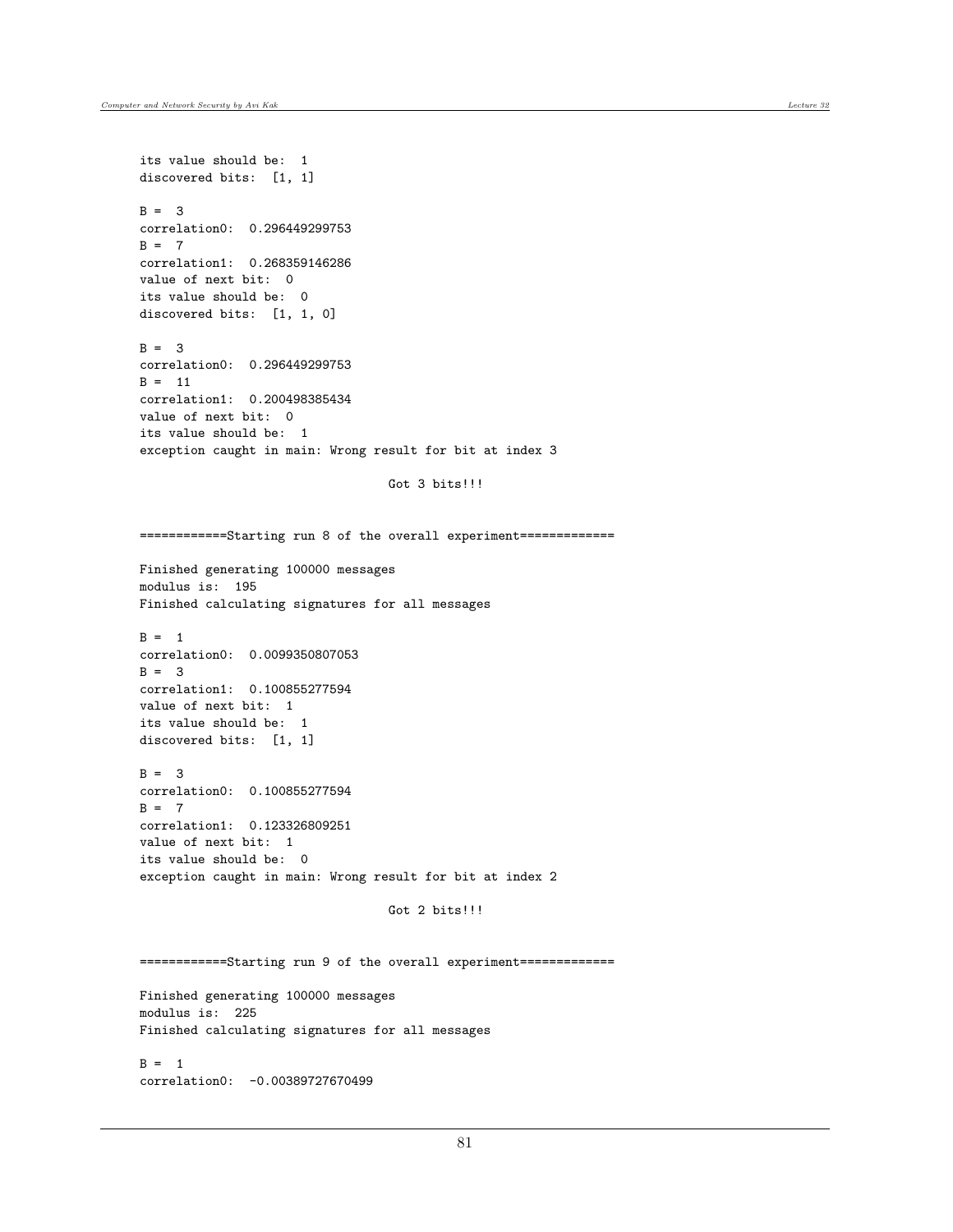```
B = 3correlation1: 0.251815183197
value of next bit: 1
its value should be: 1
discovered bits: [1, 1]
B = 3correlation0: 0.251815183197
B = 7correlation1: 0.224629240235
value of next bit: 0
its value should be: 0
discovered bits: [1, 1, 0]
B = 3correlation0: 0.251815183197
B = 11correlation1: 0.253504735599
value of next bit: 1
its value should be: 1
discovered bits: [1, 1, 0, 1]
B = 11correlation0: 0.253504735599
B = 27correlation1: 0.205049470386
value of next bit: 0
its value should be: 0
discovered bits: [1, 1, 0, 1, 0]
B = 11correlation0: 0.253504735599
B = 43correlation1: 0.186280401626
value of next bit: 0
its value should be: 0
discovered bits: [1, 1, 0, 1, 0, 0]
B = 11correlation0: 0.253504735599
B = 75correlation1: 0.195741658334
value of next bit: 0
its value should be: 1
exception caught in main: Wrong result for bit at index 6
```
#### Got 6 bits!!!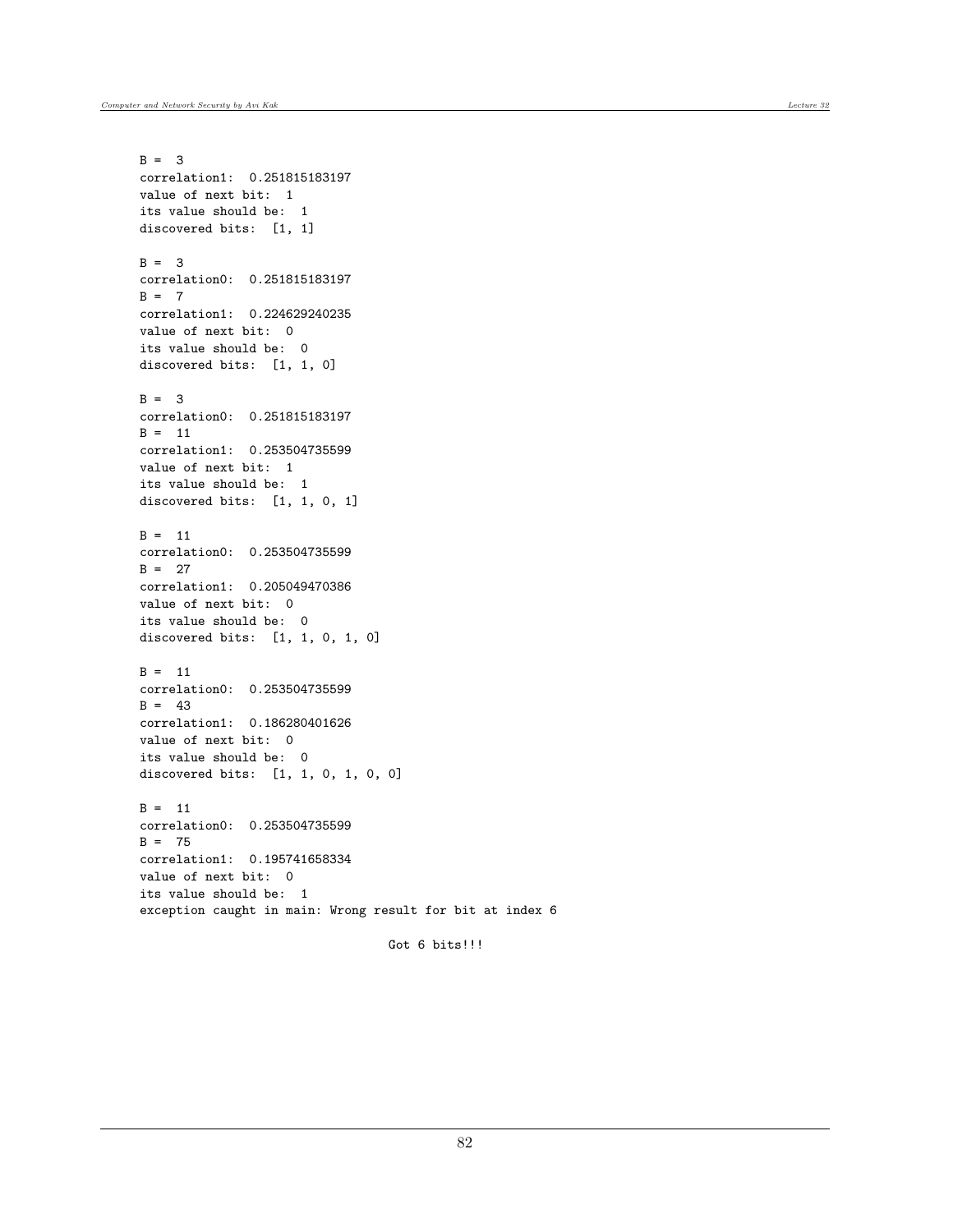Back to [TOC](#page-1-0)

# 32.8 USB MEMORY STICKS AS A SOURCE OF DEADLY MALWARE

• Who could have imagined that the innocuous looking USB memory sticks would become be a potential source of deadly malware! That this is indeed the case was demonstrated very convincingly by Karsten Nohl and Jacob Lell at the 2014 Black Hat conference:

<https://srlabs.de/blog/wp-content/uploads/2014/07/SRLabs-BadUSB-BlackHat-v1.pdf>

This exploit was named BadUSB by its discoverers. It is estimated that roughly half the USB devices out there are vulnerable to the BadUSB exploit.

• If you do read the Nohl and Lell paper mentioned above, you owe it your yourself to also go through the following report by Stephanie Blanchet Hoareau, Erwan Le Disez, David Boucher, and Benoit Poulo-Cazajou:

[http://www.bertin-it.com/brochure/WP-BadUSB\\_an-unpatchable-flaw-by-Bertin-IT.pdf](http://www.bertin-it.com/brochure/WP-BadUSB_an-unpatchable-flaw-by-Bertin-IT.pdf)

One of the things I enjoyed about this well-written report is the historical context it provides for the BadUSB exploit. It was through this report I found out that, back in 2011, Angelos Stavrou and Zhaohui Wang gave a talk in that year's Black Hat conference that was entitled "Exploiting Smart-Phone USB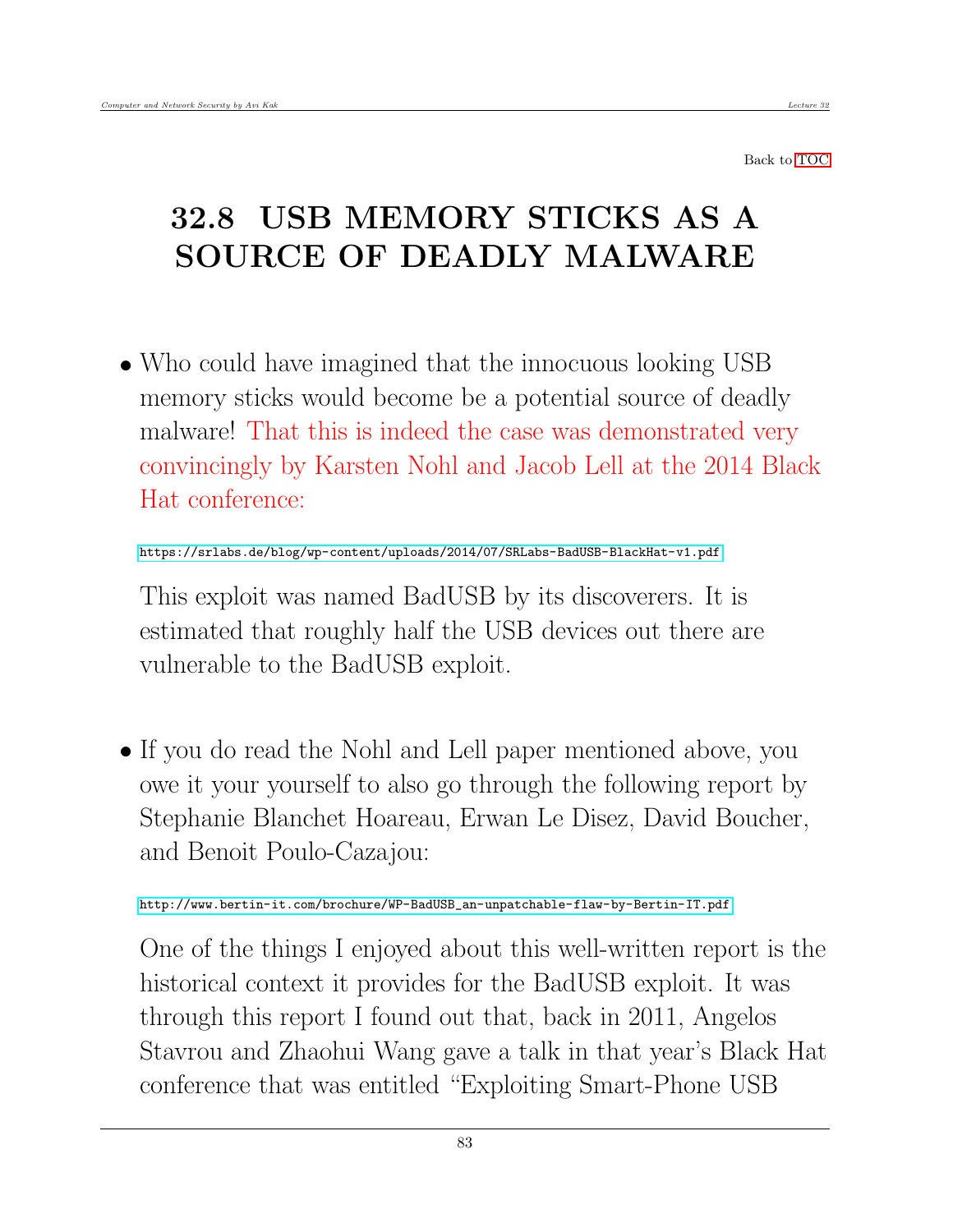Connectivity For Fun And Profit," in which they showed how an Android phone connected to a computer as a USB device could be emulated to act like a keyboard in order to inject hostile commands into the host.

- It is important to realize that BadUSB is **not** about any malware files in the flash memory of a USB stick. It is possible to detect those by anti-virus software and, in the worst case, you can always just reformat a memory stick to get rid of any suspected malware that resides in the flash memory of the stick.  $\vert$  BadUSB is about malware threats that reside in the microcontroller **firmware** that controls how the device operates. The current tools for detecting malware are unable to identity these firmware based threats. One can make the argument that the very nature of this malware is such that it will not lend itself to detection by virus scanning tools, present or future. See the end of this section for this argument. [BadUSB is also not about the "USB Propagation Mode" for malware that was described in Lecture 22. As the reader will recall, if a Windows machine has "AutoRun" enabled, a file named autorun.inf in the USB device would be automatically executed when the device is plugged into the computer. An infected copy of this file in the device can infect a computer with the malware.]
- Karsten Nohl and Jacob Lell chose to not make public the software for their exploit. That talk was followed by a presentation entitled "Making BadUSB Work For You" at the Derbycon 2014 conference by Adam Caudill and Brandon Wilson where they showed that they had successfully developed their own implementation of the BadUSB exploit. They have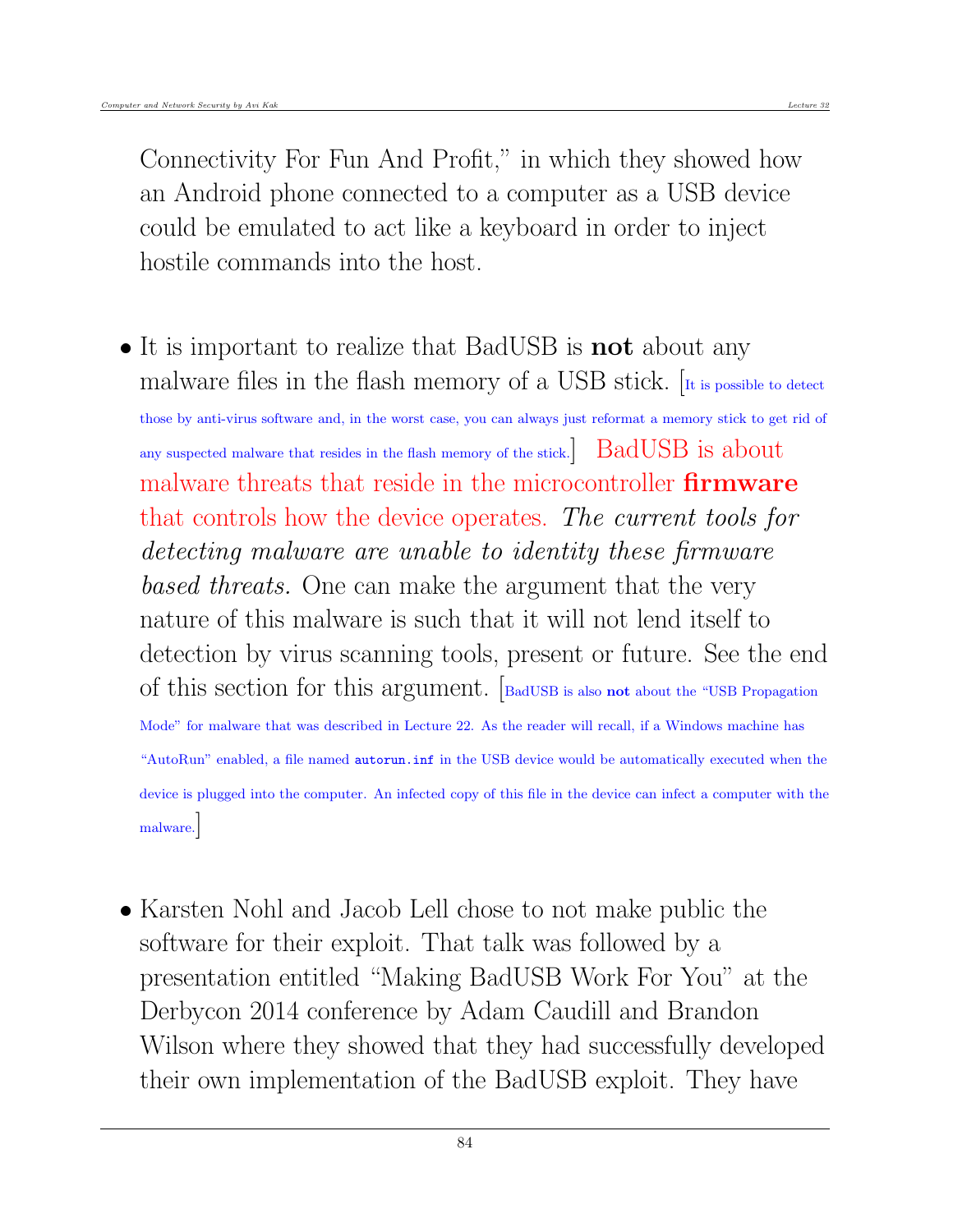made their code available on GitHub.

- Now that the cat is out of the bag and people have started posting code on the web that makes this exploit possible, you may want to exercise greater caution when you stick your memory stick in other people's computers or stick other people's memory sticks in your own. [When in a hotel, who hasn't downloaded the boarding passes from an airline website into a personal memory stick and taken the stick over to a hotel computer for printing them out! In light of the BadUSB exploit, you may never want to do that again. (In the future, you may just want to download the boarding pass into your smartphone directly). With all and sundry plugging their memory sticks into that hotel computer in the lobby, there is always the possibility that, intentionally or unintentionally, someone may use the BadUSB exploit to plant malware on that computer. Just imagine the consequence that after your own memory stick has become infected in this manner, you plug it into your own computer!]
- To understand the BadUSB exploit, it's best to revisit the main reason the USB standard was created back in the mid 1990's. What prompted the development of this standard was the ever increasing choice of peripherals that people could connect with their computers: keyboard, mouse, webcam, music player, external drive, and so on. It was felt that if a single connector type could be devised for all such peripherals, that would considerably simplify the hardware support that would need to be incorporated in a computer for the data transfer connections with the different peripherals.  $\int$ The USB standard has fulfilled that goal. The acronym

USB stands for "Universal Serial Bus". One reason for the popularity of USB for connecting portable devices to a computer is that you can connect and disconnect the devices without having to reboot the host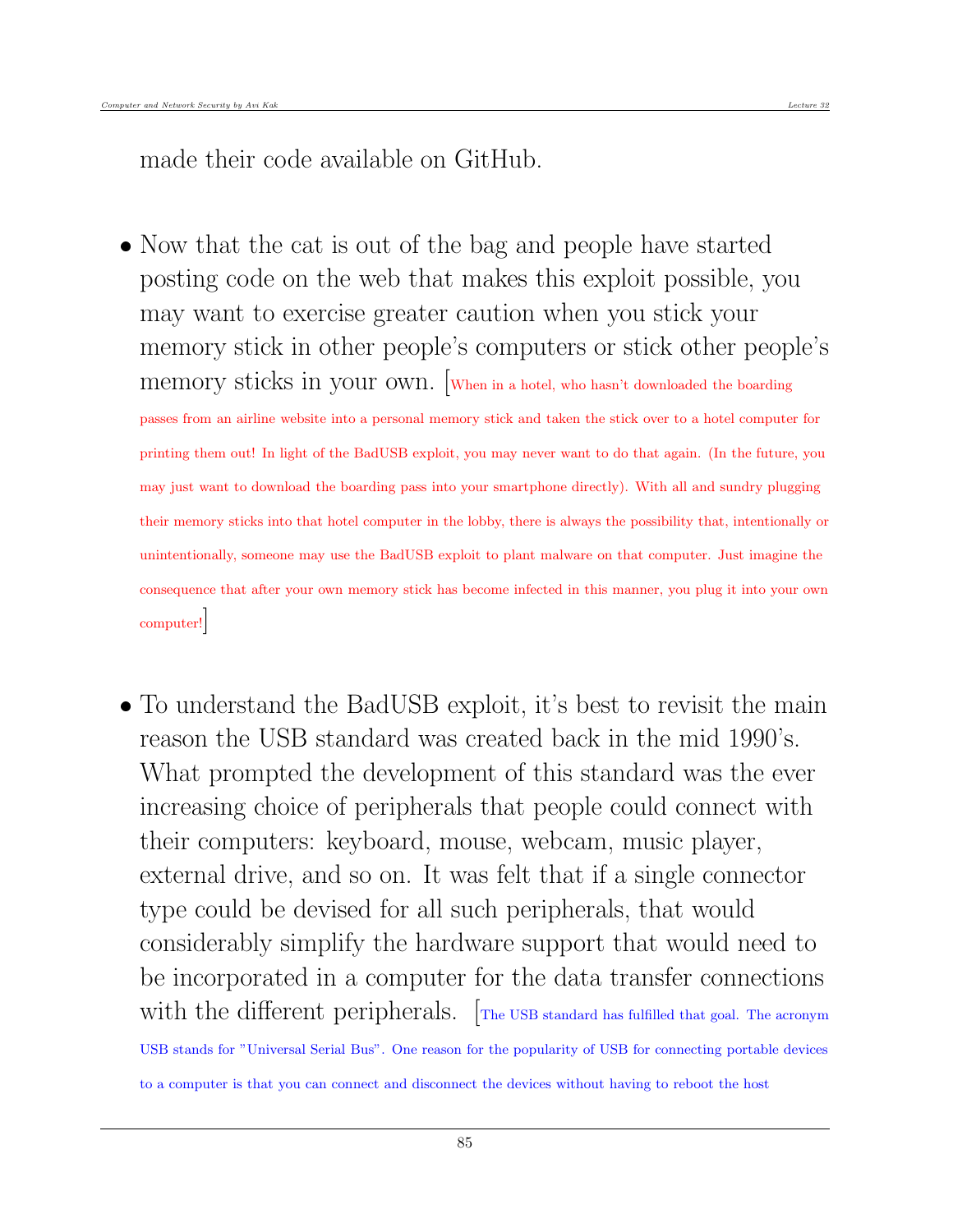computer. That is, USB devices tend to be hot-swappable.]

- Considering that so many different types of devices can present themselves to your computer through a USB connection, haven't you wondered as to how is it that a computer can tell the difference between, say, a keyboard and a thumb drive if they both present themselves to your computer through the same hardware port?
- When you insert a USB device in your computer, the very first thing the OS in your computer does is to determine what "USB class" the device belongs to. The USB standard defines a large number of classes (over 20), some of the most commonly used being:
	- Human Interface Device (HID) : USB devices that belong to this class are used for connecting pointing devices (computer mouse, joystick), keypads, keyboards, etc.
	- Image : USB devices that belong to this category are used for connecting webcam, scanner, etc., to a computer.
	- Printer : As you might guess from its name, USB devices that fall in this class are used to connect different types of printers to a computer.
	- Mass Storage (MSC) : USB devices that belong to this class are used for flash memory drives, digital audio players, cameras, etc. As you might have guessed already, the acronym MSC stands for "Mass Storage Class". Another name for this class is UMS for "USB Mass Storage".]
	- USB Hub : Such a device is used to expand a single USB port into several others. [Some of the lightest laptops come with only a single USB port. If you wanted to connect multiple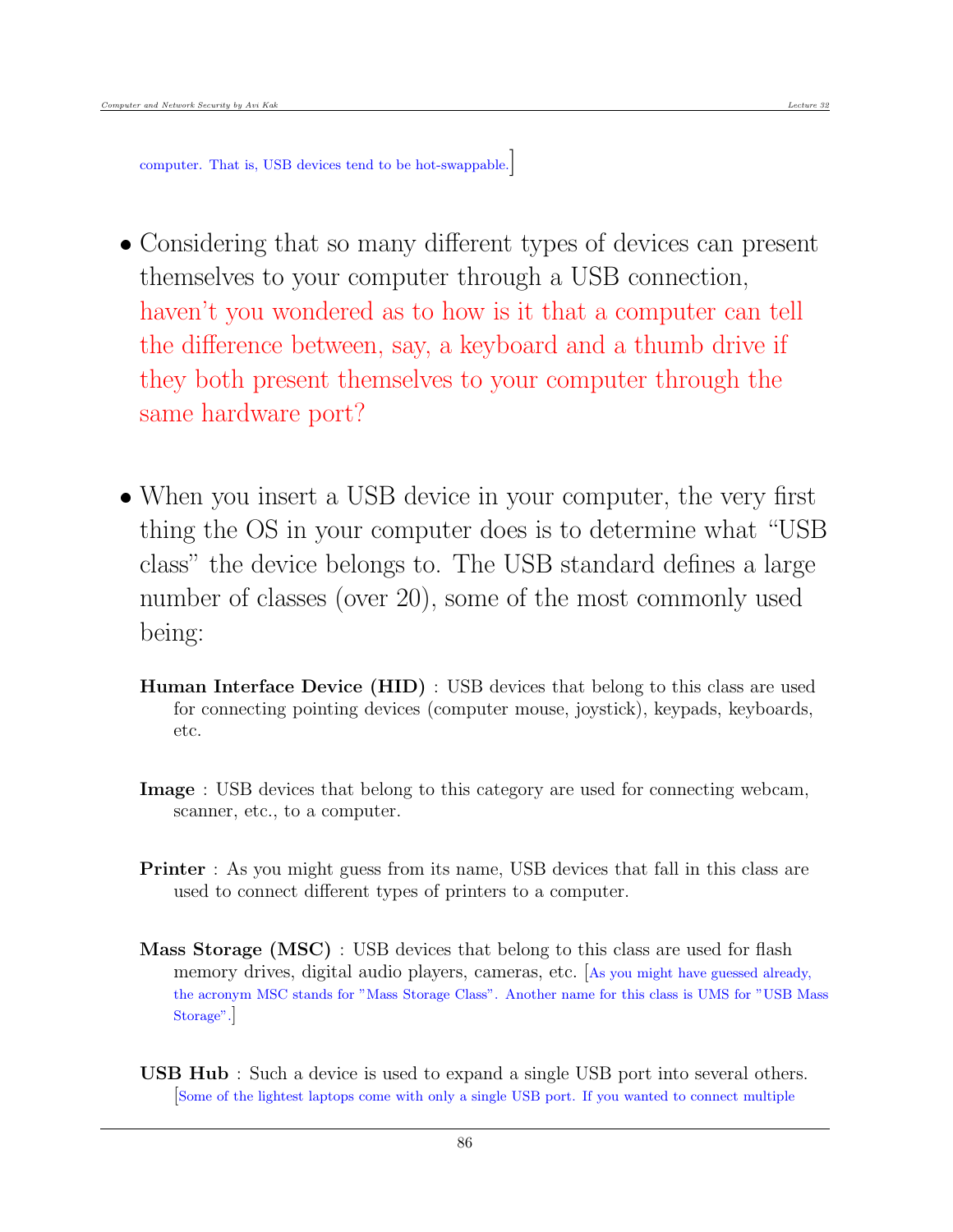devices to such a laptop, you need a USB Hub. Also, when a machine does possess multiple USB ports, it is usually an internally built single USB Hub that is expanded into multiple ports you see on the outside of your laptop (rather than having independent USB circuitry for each separate port).]

Smart Card : These types of USB devices can be used to read smartcards.

### and several others

- Each of the USB device classes is given a numerical code in the USB standard. For example, the numerical code associated with the HID class is 0x03, the code associated with the MSC class 0x08.
- As mentioned earlier, as soon as the OS on a host computer has detected a USB device, it queries the USB device for the class the device belongs to. The USB device responds back with the numerical code of the class. The OS then loads the software driver appropriate to that device class. Subsequently, all communications between the host computer and the USB device is in the form of packets. The first byte of each packet is the packet identifier byte, which declares the purpose of the packet. For example, a packet may be a handshaking

packet, or a data bearing packet, or perhaps an error or a status message packet, etc.]

 Assuming the USB device is of class MSC, the software driver in the host computer then interacts with the firmware in the microcontroller in the USB device for transferring data between the host computer and the flash memory in the USB memory stick. [A microcontroller is just a small inexpensive single-chip computer, with its own CPU, RAM, and I/O, that, for USB devices, is powered by the current drawn through the USB port from the host computer.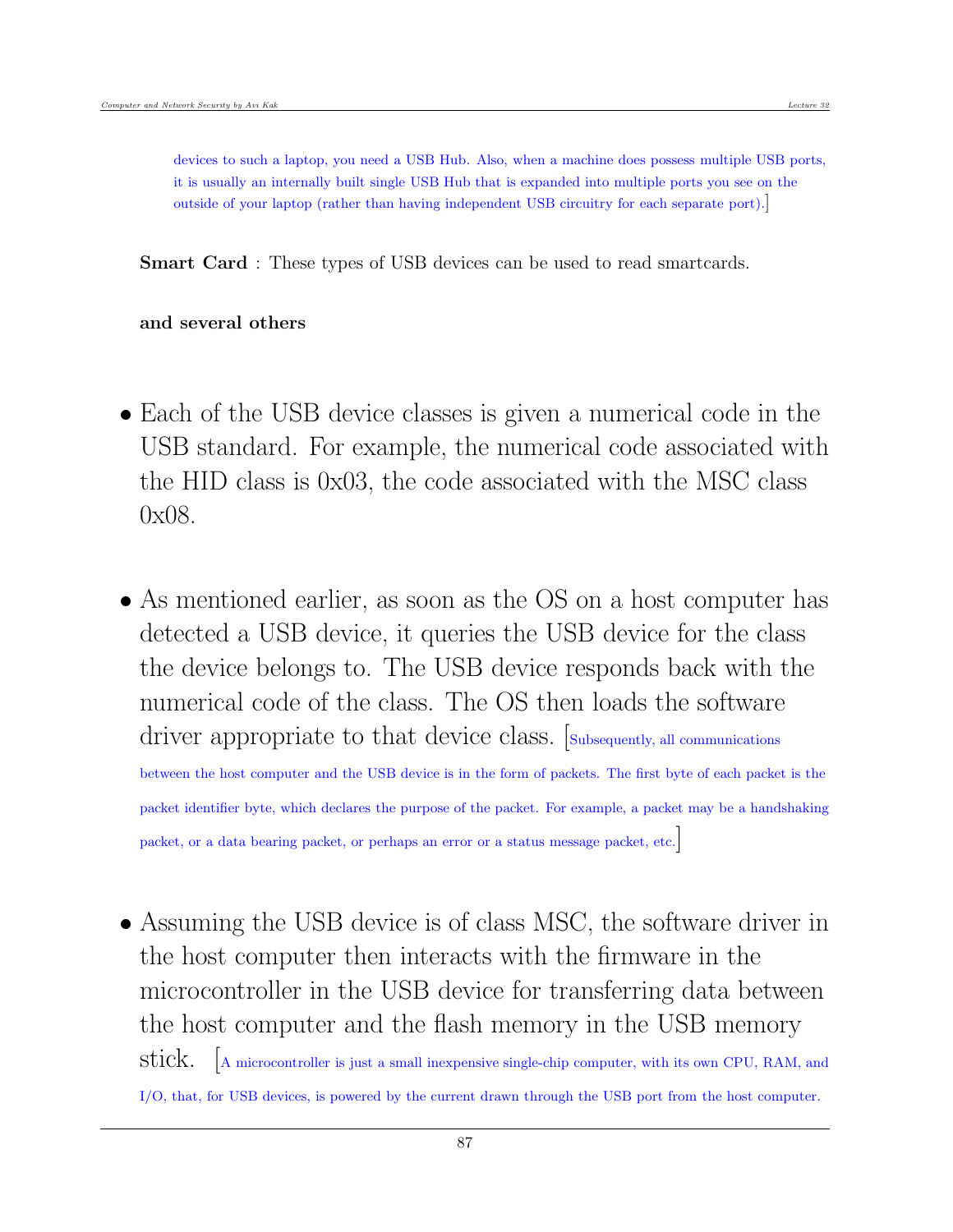And the firmware consists of program stored in an EEPROM (Electrically Erasable Read Only Memory) that is executed in the CPU of the microcontroller.]

- The "mini-review" of USB devices presented so far describes how such devices work under normal conditions. Let's now consider the following aspect of the firmware that sits in the microcontrollers of such devices that can turn a memory stick into a dangerous source of malware.
- To allow for bug fixes to be carried out in the firmware in a USB microcontroller and to also allow for the firmware to be upgraded, the USB manufacturers permit third-party tools to alter their firmware. In fact, you can download a manufacturer-consortium supported open-source tool called "USB Device Firmware Upgrade tool" for this purpose from

<https://admin.fedoraproject.org/pkgdb/package/dfu-util/>

This is a vendor- and device-independent *Device Firmware* Upgrade (DFU) tool for upgrading the firmware in the USB devices. You can use this tool to both download the firmware currently in the USB device and to upload to the device a new version of the firmware.

 The fact that one can replace the manufacturer's firmware in the microcontroller of a USB opens it up to exploits for spreading malware infection. Here is how that can happen: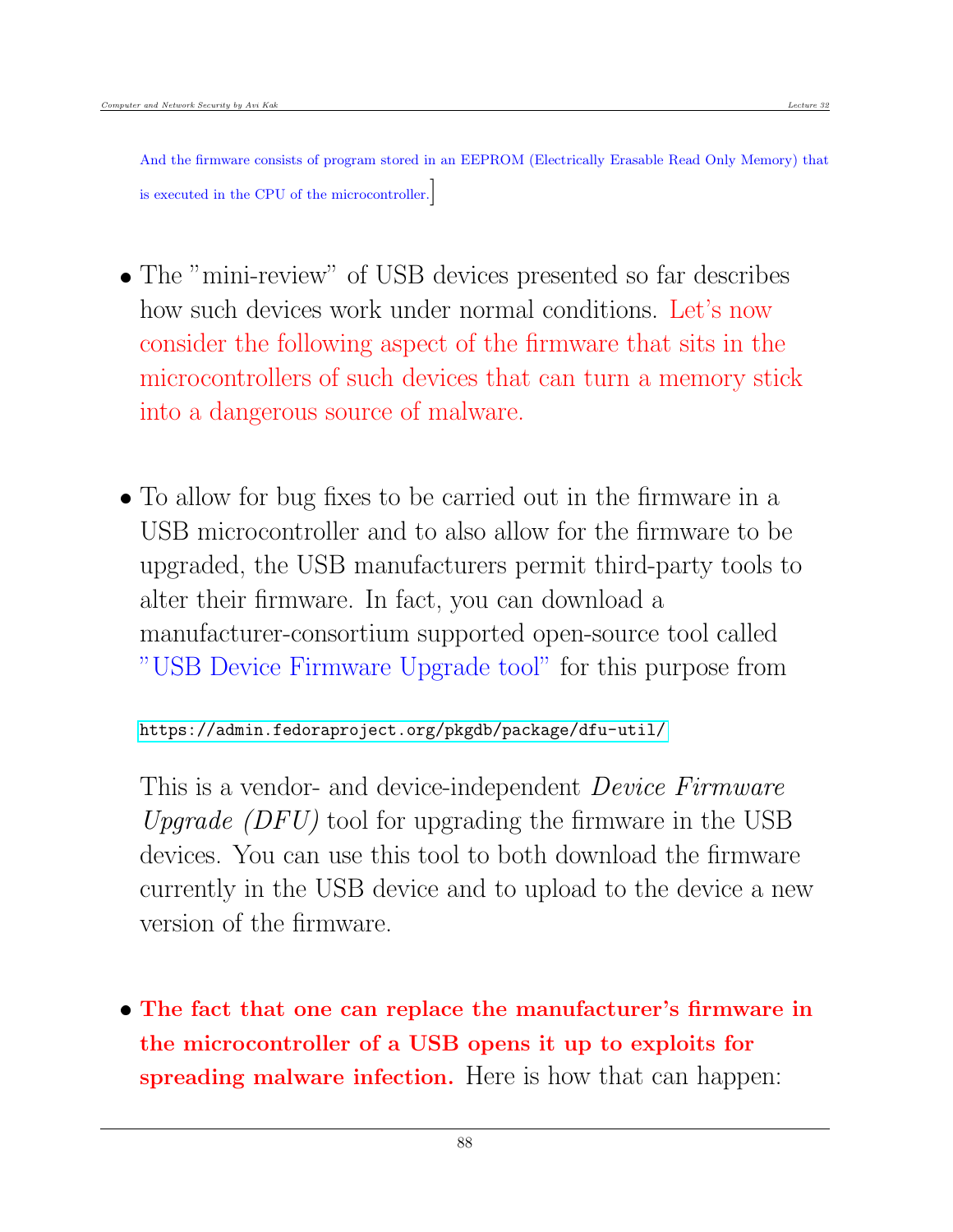You take a memory stick (that would normally belong to the class MCS) and you alter its firmware so that, upon being inserted into a host computer, it reports to the OS that its class is HID. That would allow the USB stick to act as a keyboard vis-a-vis the host computer it is connected to. Any keystrokes sent by the USB masquerading as a keyboard could be for executing commands that install malware from remote sites. The commands executed in this manner could also install malware that would be permanently stored in the host and installed in all USBs memory sticks that are plugged into the host in the future.

- What makes this exploit particularly dangerous is that it is undetectable by any virus scanning tools. These tools are not meant for examining the firmware in the peripheral devices connected to a computer.
- Obviously, your first reaction to the state of affairs described in the previous bullet is likely to be: Why not augment the virus scanning tools to also look at the firmware in the peripheral devices connected to a host? You might think of a scanning tool that is placed at the disposal of the OS so that when the OS first detects a USB devices, it makes a point of examining the firmware before allowing any data exchange with the device. However there is a problem with that scenario: How would this tool distinguish between a USB that belongs legitimately to the HID class and the devices that are masquerading as belonging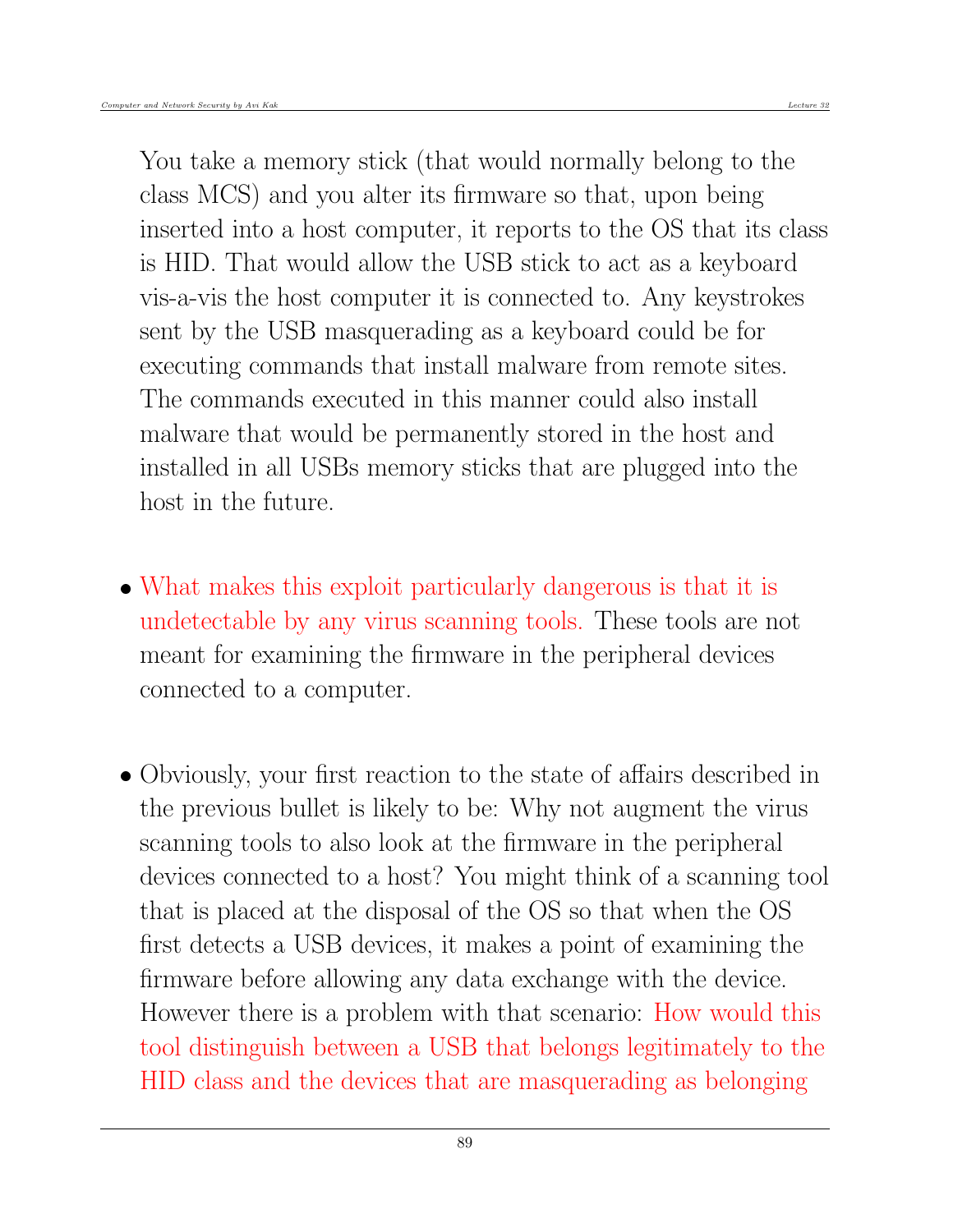### to the same?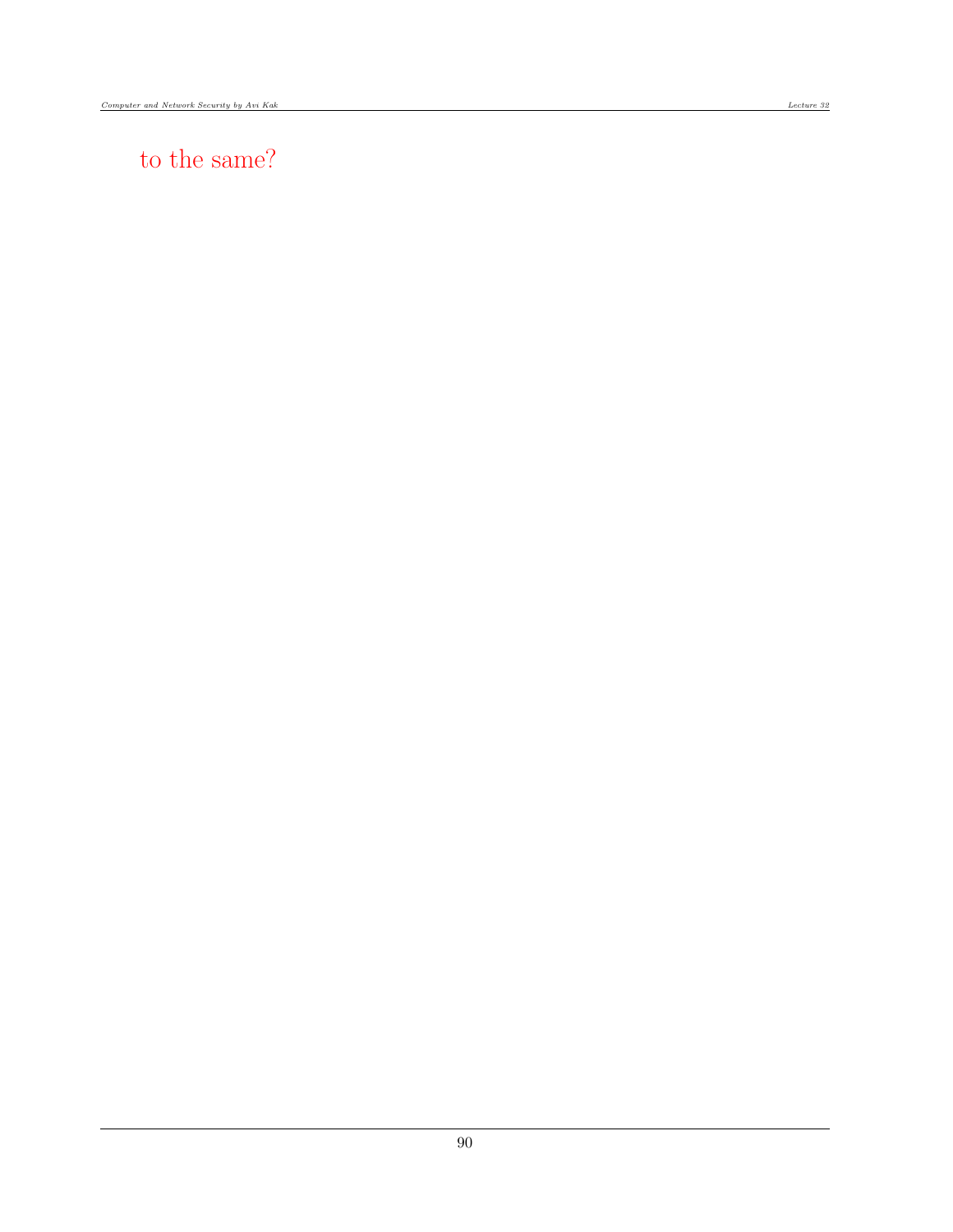Back to [TOC](#page-1-0)

## 32.9 MOBILE IP

- Let's say you are at home and you want to use your smartphone to send a text message to your friend who lives in the same town as you, but who at the moment happens to be enjoying a local brew in a Starbucks in a far-away country. Let's assume that your friend's smartphone is connected to that Starbuck's WiFi.
- The fact that your text message will reach your friend's smartphone regardless of where exactly he/she is on the face of the earth is pretty amazing. Haven't you ever wondered how is it that the cell phone operator at your end of the communication link knows how to route your packets to your friend's phone regardless of the location of that phone?  $\lceil_{\text{The}}\rceil$

communication problem involved here is more complex than you might think. In the old days, when all telephones had fixed numbers, a telephone exchange at the source end of a communication link could immediately figure out how to route a phone call just by examining the country code, the area code, etc., associated with a dialed number. But that obviously does not apply to modern cell-phone based communications. You might think that a smartphone currently connected to the internet in some remote country has an IP address assigned to it by the ISP in that remote location. (That would certainly be the case for a non-mobile device like a laptop.) If that is indeed the case, how would be network at the source end know how to route the packets to the remote phone if it is the source that is initiating the connection?

The answer to the question posed above lies in the concept of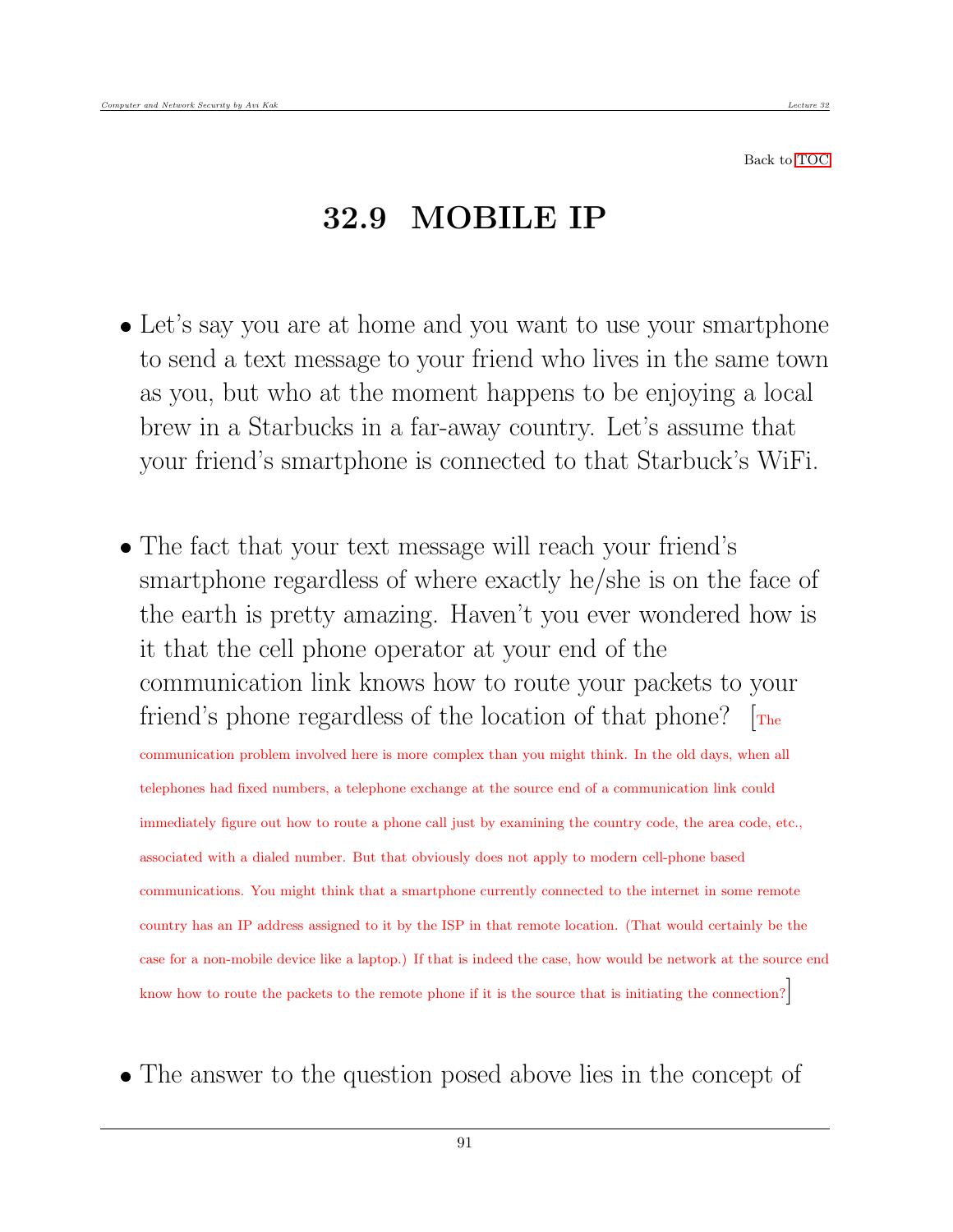what is known as **IP Mobility Support** as defined in RFC 5944. What RFC 5944 spells out is also informally referred to as Mobile IP.

- According to the RFC 5944 standard, every mobile "node" in a network is always identified by its home IP address, regardless of the current location of the node. When away from home, a mobile node also has another IP address associated with it; this second IP address is known as care-of IP address. [Think of the home IP address as the permanent identifier for a smartphone. When a smartphone is away from its home network, it needs both IP addresses, the home IP address and the care-of IP address, to operate according to RFC 5944.]
- Whereas a mobile node is uniquely identified by its home IP address, the care-of IP address, when it exists, is the mobile node's current point-of-attachment with the internet.
- Informally speaking, the cell phone operator where the home IP address for a mobile node is registered is referred to as the home agent in RFC 5944. And the cell phone operator at the mobile node's current point of attachment is known as the node's foreign agent. For the official definitions: **Home Agent:** A router on a mobile node's home network that tunnels datagrams for delivery to the mobile node when it is away from home, and maintains current location information for the mobile node. Foreign Agent: A router on a mobile node's visited network that provides routing services to the mobile node while registered. The foreign agent detunnels and delivers to the mobile node datagrams that were tunneled by the mobile node's home agent. For datagrams sent by a mobile node, the foreign agent may serve as a default router for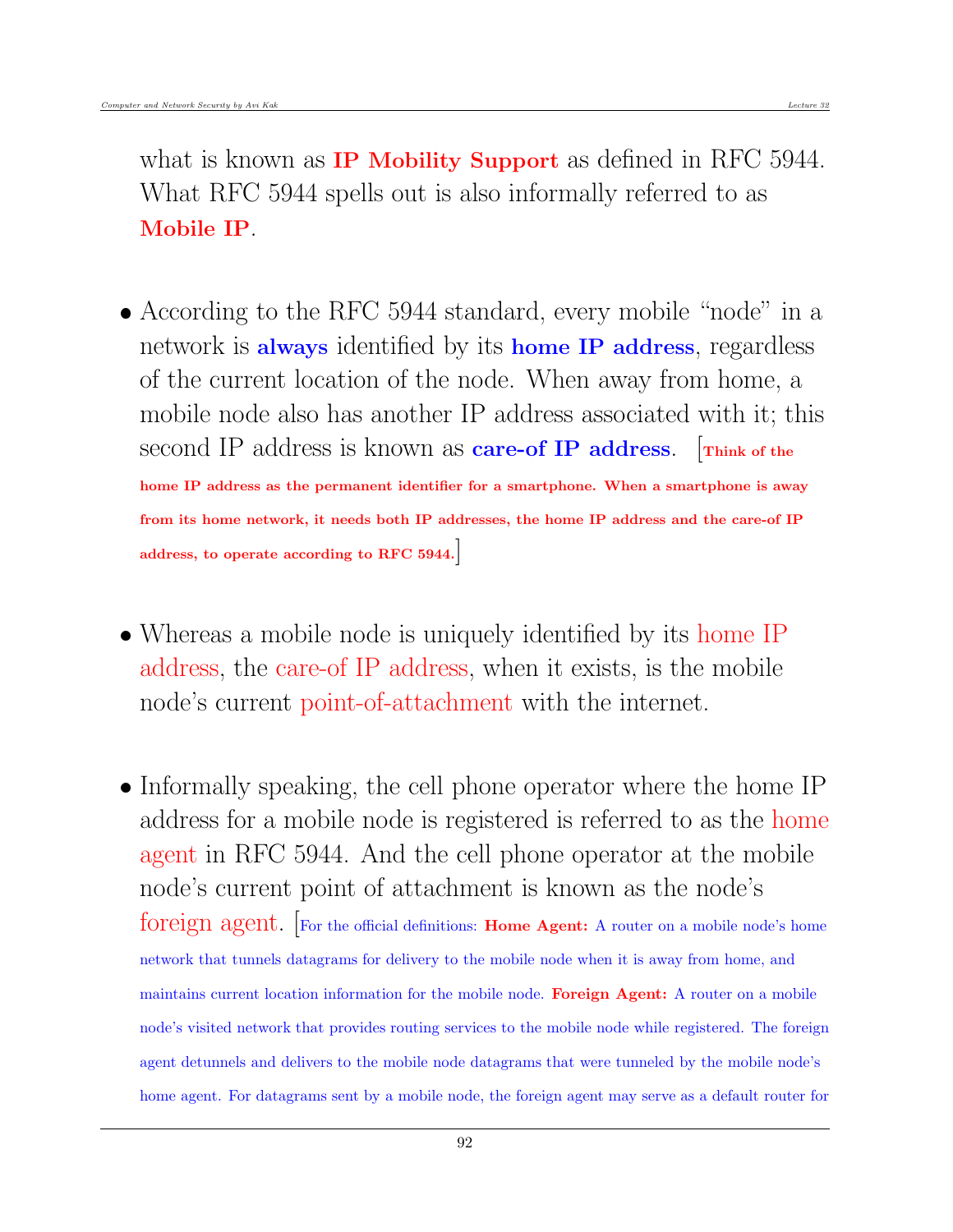registered mobile nodes.]

• Regardless of the current point of attachment for a mobile node, if your smart phone wants to send packets to that mobile node, it sends the packets to the mobile node's home agent. The home agent tunnels the packets to the mobile node's current foreign agent, which, in turn, routs the packets to their final destination using the care-of IP address. This is illustrated by the following diagram taken from RFC 5944:

|                                                                                                    | 2) Datagram is intercepted<br>by home agent and<br>is tunneled to the<br>care-of address. | 3) Datagram is<br>detunneled and<br>mobile node.                                                                                                                                                                                                                                                            | delivered to the |
|----------------------------------------------------------------------------------------------------|-------------------------------------------------------------------------------------------|-------------------------------------------------------------------------------------------------------------------------------------------------------------------------------------------------------------------------------------------------------------------------------------------------------------|------------------|
| 1) Datagram to   / \<br>mobile node  <br>arrives on<br>home network<br>via standard<br>IP routing. | $+ - - - - +$<br> agent <br>$+ - - - - +$<br>$+ - - - +$<br>lhostl                        | +-------+<br>  home $ $ =======> $ $ foreign $ $ ------> $ $ mobile $ $<br>  agent   <------   node  <br>+-------+<br>4) For datagrams sent by the<br>mobile node, standard IP<br>routing delivers each to its<br>destination. In this figure,<br>the foreign agent is the<br>mobile node's default router. | +------+         |

Operation of Mobile IPv4 (from RFC 5944)

• In the diagram shown above, the "host" at the bottom of the diagram could be your smart phone and the "mobile node" the smart phone of your friend at any remote location on earth